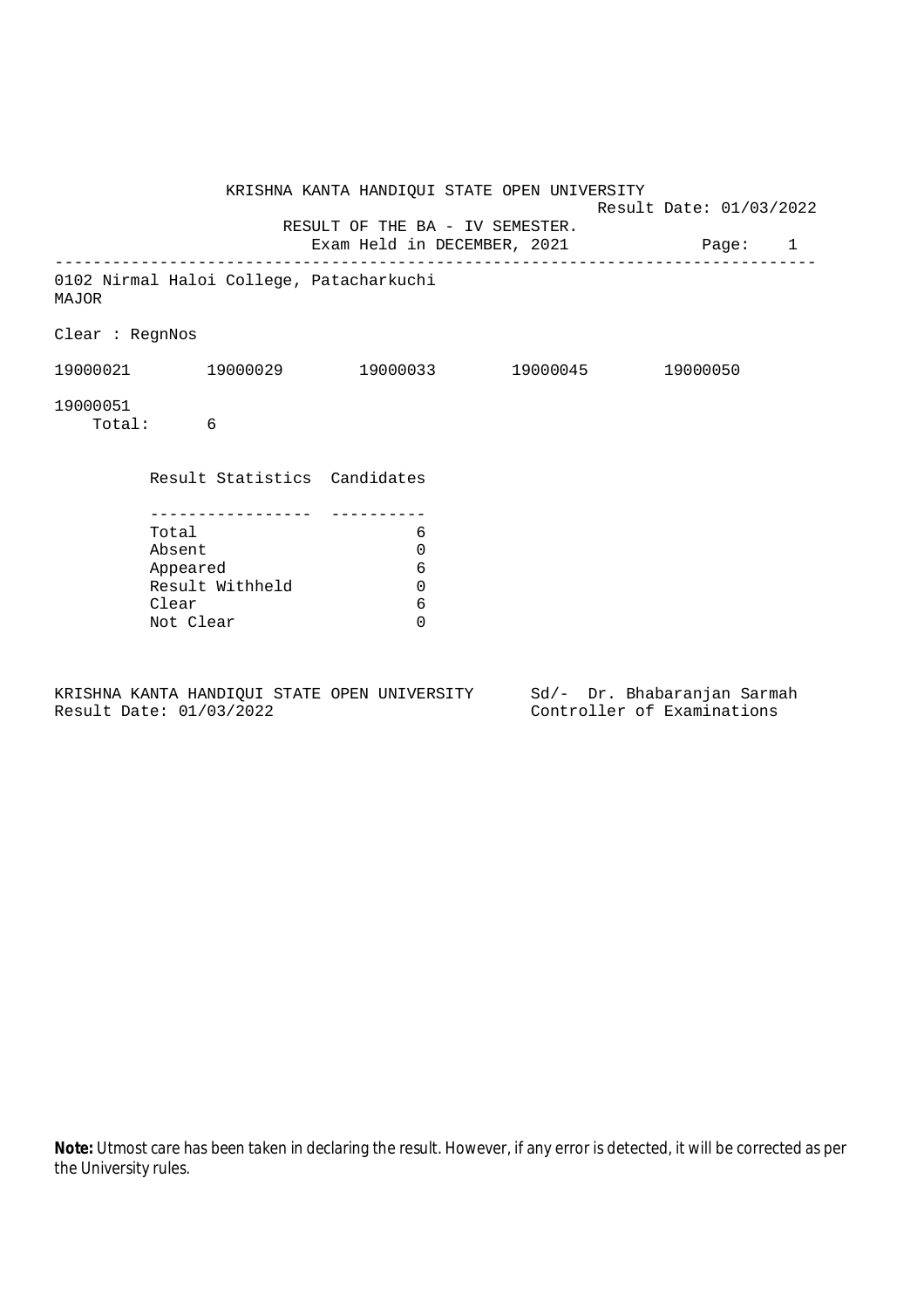KRISHNA KANTA HANDIQUI STATE OPEN UNIVERSITY Result Date: 01/03/2022 RESULT OF THE BA - IV SEMESTER. Exam Held in DECEMBER, 2021 Page: 2 -------------------------------------------------------------------------------- 0107 Jnyanam Educational Institute, Pathsala MAJOR Clear : RegnNos 19000144 Total: 1 Not Clear: RegnNos 19000124 Total: 1 Result Statistics Candidates ----------------- ---------- Total 3 Absent 1 Appeared 2 Result Withheld 0 Clear 1 Not Clear 1

KRISHNA KANTA HANDIQUI STATE OPEN UNIVERSITY Sd/- Dr. Bhabaranjan Sarmah Result Date: 01/03/2022 Controller of Examinations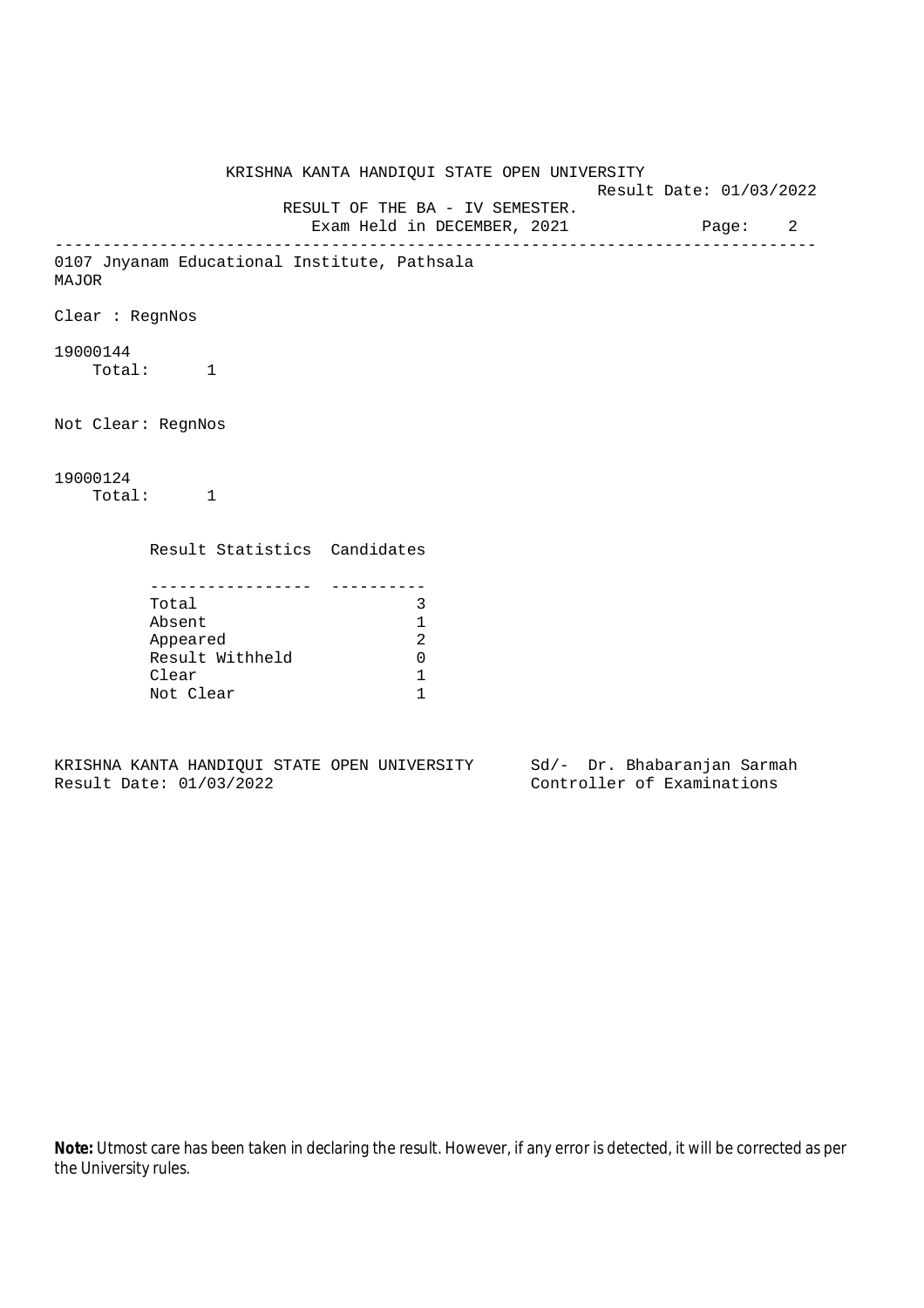KRISHNA KANTA HANDIQUI STATE OPEN UNIVERSITY Result Date: 01/03/2022 RESULT OF THE BA - IV SEMESTER. Exam Held in DECEMBER, 2021 Page: 3 -------------------------------------------------------------------------------- 0119 Bhawanipur Anchalik College MAJOR Clear : RegnNos 19000228 19000229 19000232 19000235 19000237 19000243 19000245 19000247 19000248 19000249 19000250 19000251 19000257 19000269 Total: 14

Not Clear: RegnNos

19000265 Total: 1

| Result Statistics Candidates |    |
|------------------------------|----|
|                              |    |
|                              |    |
| Total                        | 15 |
| Absent                       |    |
| Appeared                     | 15 |
| Result Withheld              |    |
| Clear                        | 14 |
| Not Clear                    |    |

KRISHNA KANTA HANDIQUI STATE OPEN UNIVERSITY Sd/- Dr. Bhabaranjan Sarmah Result Date: 01/03/2022 Controller of Examinations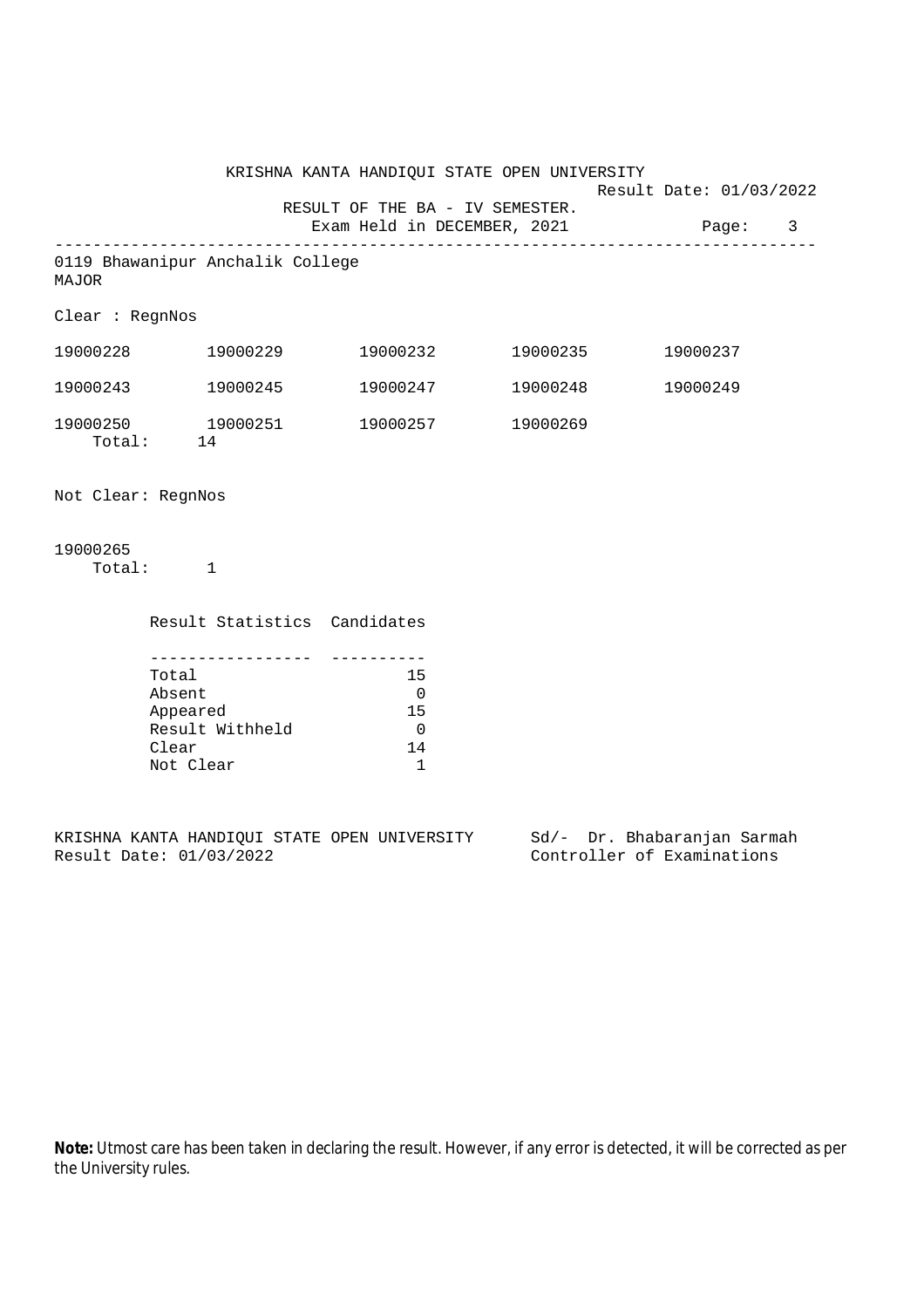KRISHNA KANTA HANDIQUI STATE OPEN UNIVERSITY Result Date: 01/03/2022 RESULT OF THE BA - IV SEMESTER. Exam Held in DECEMBER, 2021 Page: 4 -------------------------------------------------------------------------------- 0127 Barpeta Girls' College MAJOR Clear : RegnNos 17001112 Total: 1 Not Clear: RegnNos 19000317 Total: 1 Result Statistics Candidates ----------------- ---------- Total 3 Absent 1 Appeared 2 Result Withheld 0 Clear 1 Not Clear 1

KRISHNA KANTA HANDIQUI STATE OPEN UNIVERSITY Sd/- Dr. Bhabaranjan Sarmah Result Date: 01/03/2022 Controller of Examinations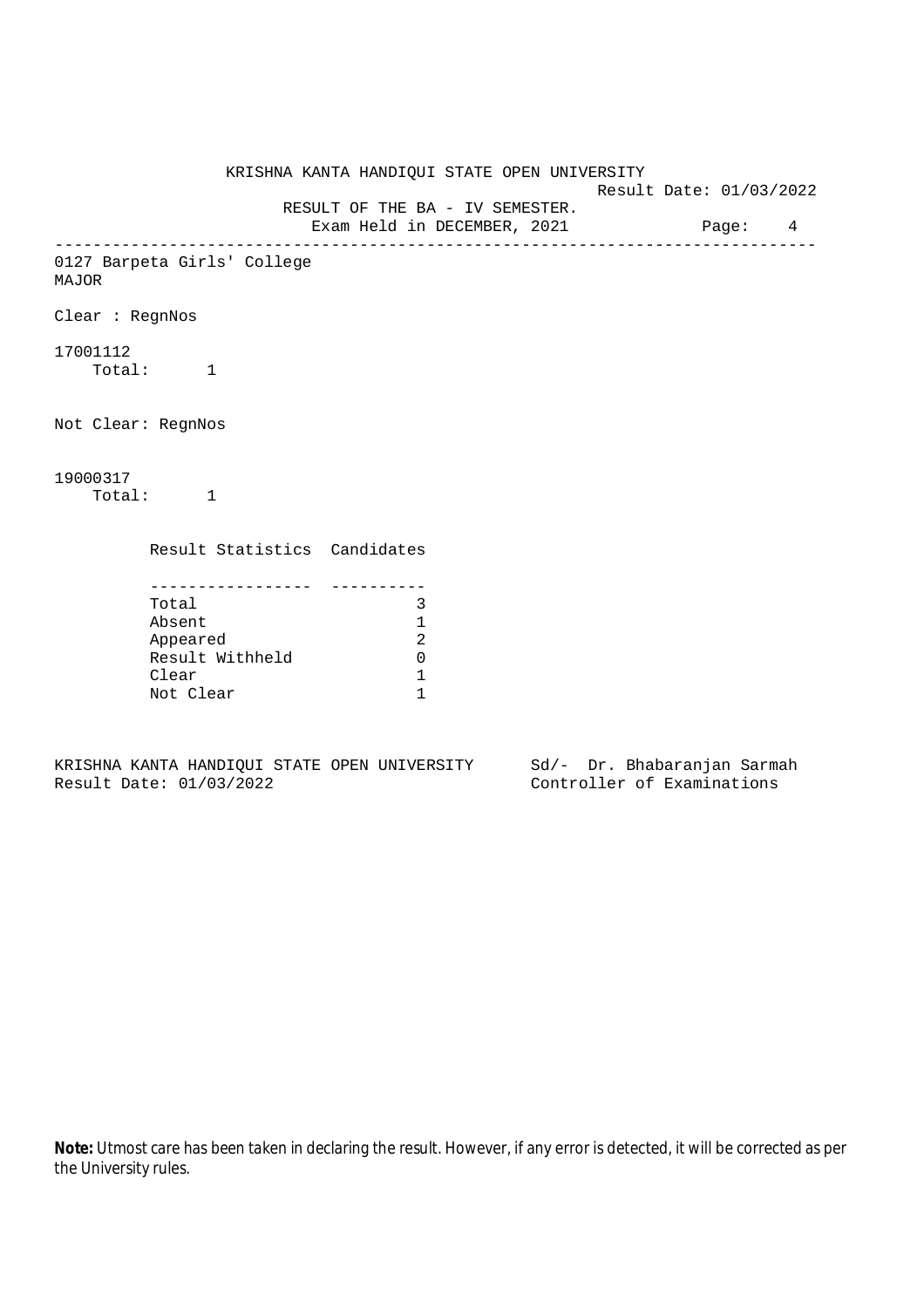KRISHNA KANTA HANDIQUI STATE OPEN UNIVERSITY Result Date: 01/03/2022 RESULT OF THE BA - IV SEMESTER. Exam Held in DECEMBER, 2021 Page: 5 -------------------------------------------------------------------------------- 0129 Madhya Bajali Junior College, Nityananda MAJOR Clear : RegnNos 19000358 Total: 1 Result Statistics Candidates ----------------- ---------- Total 1 Absent<br>
Appeared 1<br>
Result Withheld 0<br>
Clear 1 Appeared 1 Result Withheld Clear Not Clear 0

KRISHNA KANTA HANDIQUI STATE OPEN UNIVERSITY Sd/- Dr. Bhabaranjan Sarmah Result Date: 01/03/2022 Controller of Examinations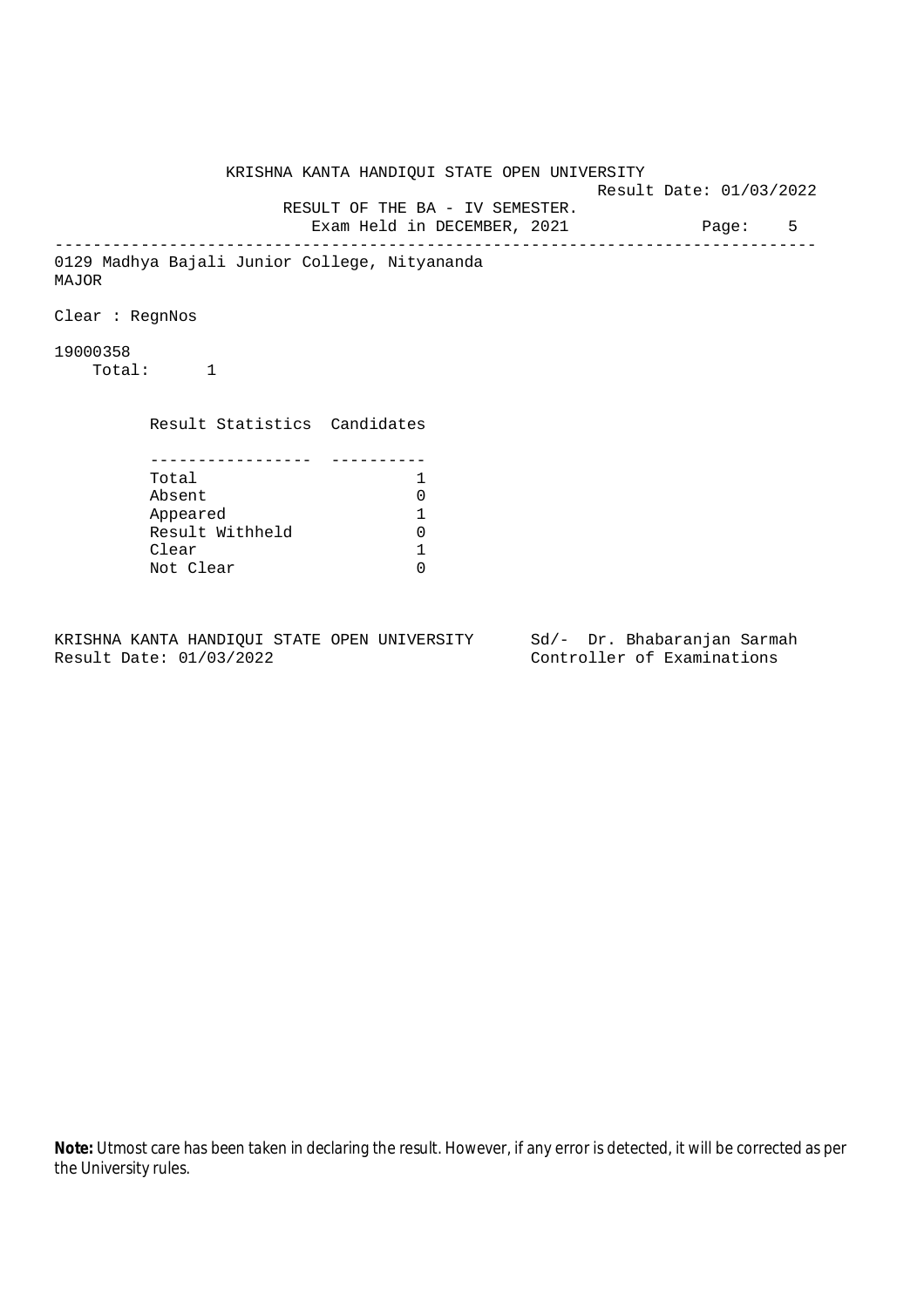Result Date: 01/03/2022

 RESULT OF THE BA - IV SEMESTER. Exam Held in DECEMBER, 2021 Page: 6

--------------------------------------------------------------------------------

0130 G.L. Choudhury College MAJOR

Not Clear : RegnNos

19000370 19000376 Total: 2

Result Statistics Candidates

| Total           |  |
|-----------------|--|
| Absent          |  |
| Appeared        |  |
| Result Withheld |  |
| Clear           |  |
| Not Clear       |  |

KRISHNA KANTA HANDIQUI STATE OPEN UNIVERSITY Sd/- Dr. Bhabaranjan Sarmah<br>Result Date: 01/03/2022 Controller of Examinations

Controller of Examinations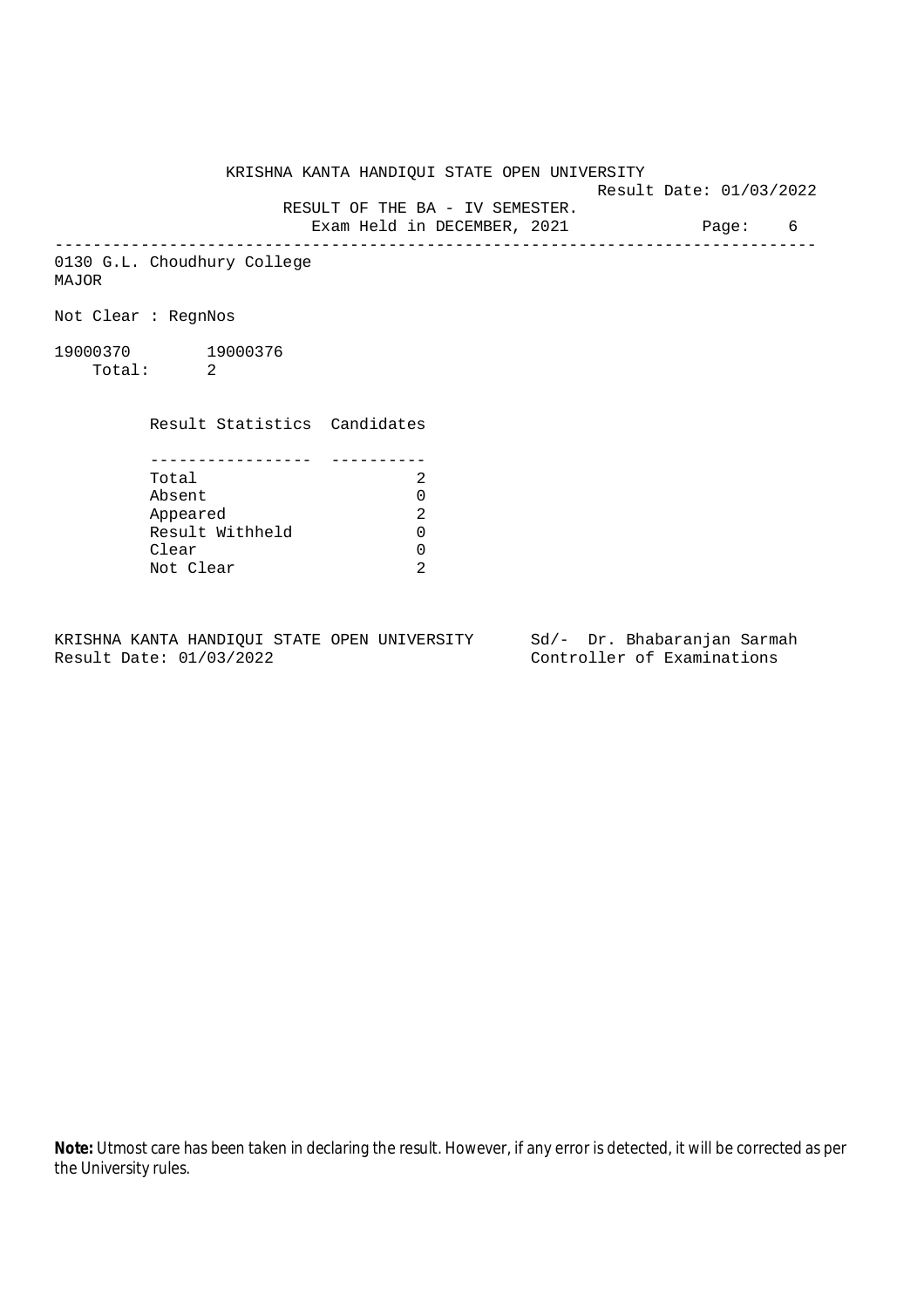Result Date: 01/03/2022

 RESULT OF THE BA - IV SEMESTER. Exam Held in DECEMBER, 2021 Page: 7

--------------------------------------------------------------------------------

0203 Tamulpur Commerce College (Jr.) MAJOR

Not Clear : RegnNos

| 19000476 | 19000503 | 19000514 |
|----------|----------|----------|
| Total:   |          |          |

 Result Statistics Candidates ----------------- ---------- Total 4<br>Absent 1 Absent 1 Appeared 3 Result Withheld 0 Clear 0

Not Clear 3

KRISHNA KANTA HANDIQUI STATE OPEN UNIVERSITY Sd/- Dr. Bhabaranjan Sarmah Result Date: 01/03/2022 Controller of Examinations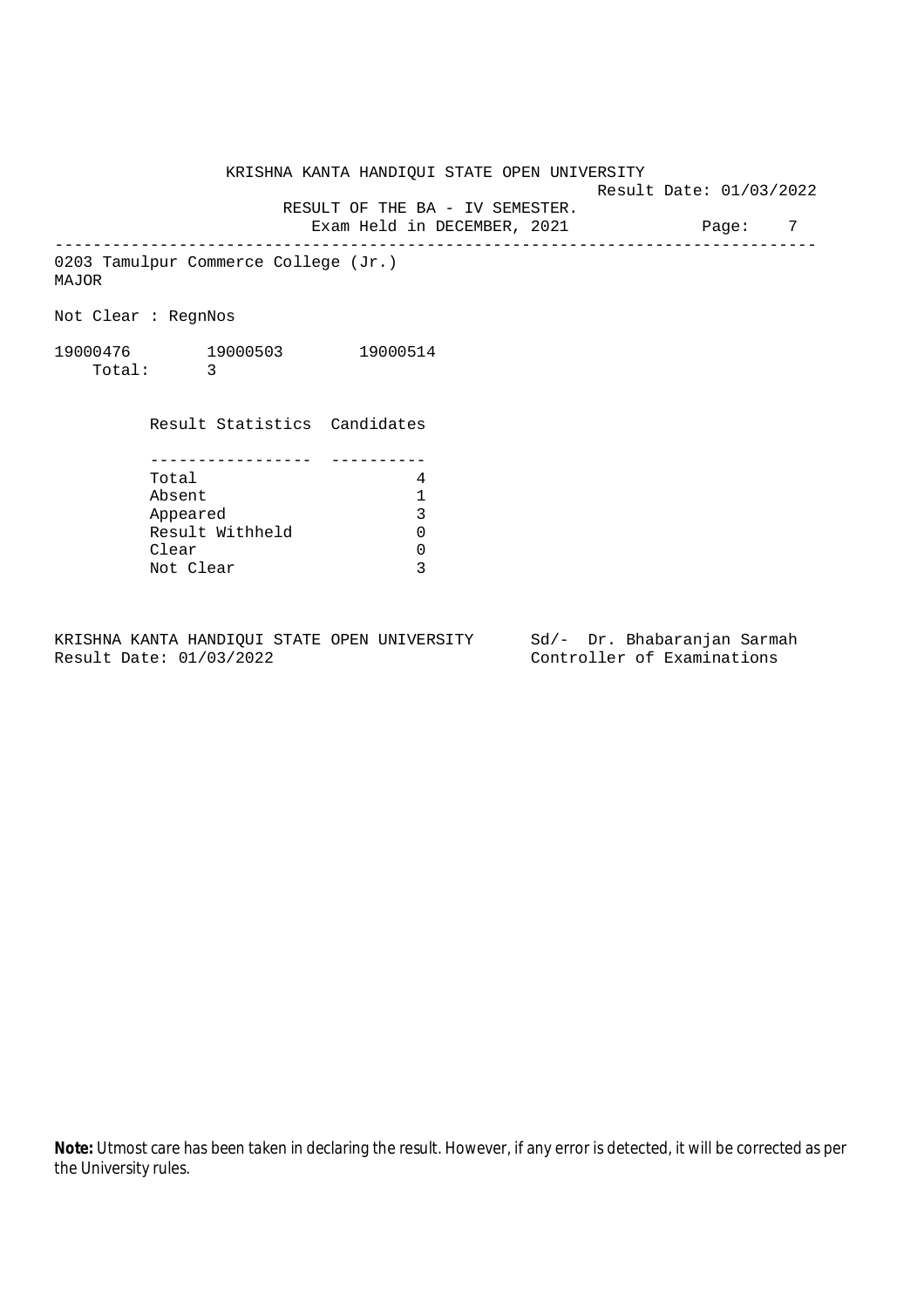Result Date: 01/03/2022

 RESULT OF THE BA - IV SEMESTER. Exam Held in DECEMBER, 2021 Page: 8

--------------------------------------------------------------------------------

0206 Barama College MAJOR

Clear : RegnNos

19000567 19000568 Total: 2

> Result Statistics Candidates ----------------- ---------- Total 2 Absent<br>
> Appeared 2<br>
> Result Withheld 0<br>
> Clear 2 Appeared Result Withheld 0 Clear

Not Clear 0

KRISHNA KANTA HANDIQUI STATE OPEN UNIVERSITY Sd/- Dr. Bhabaranjan Sarmah Result Date: 01/03/2022 Controller of Examinations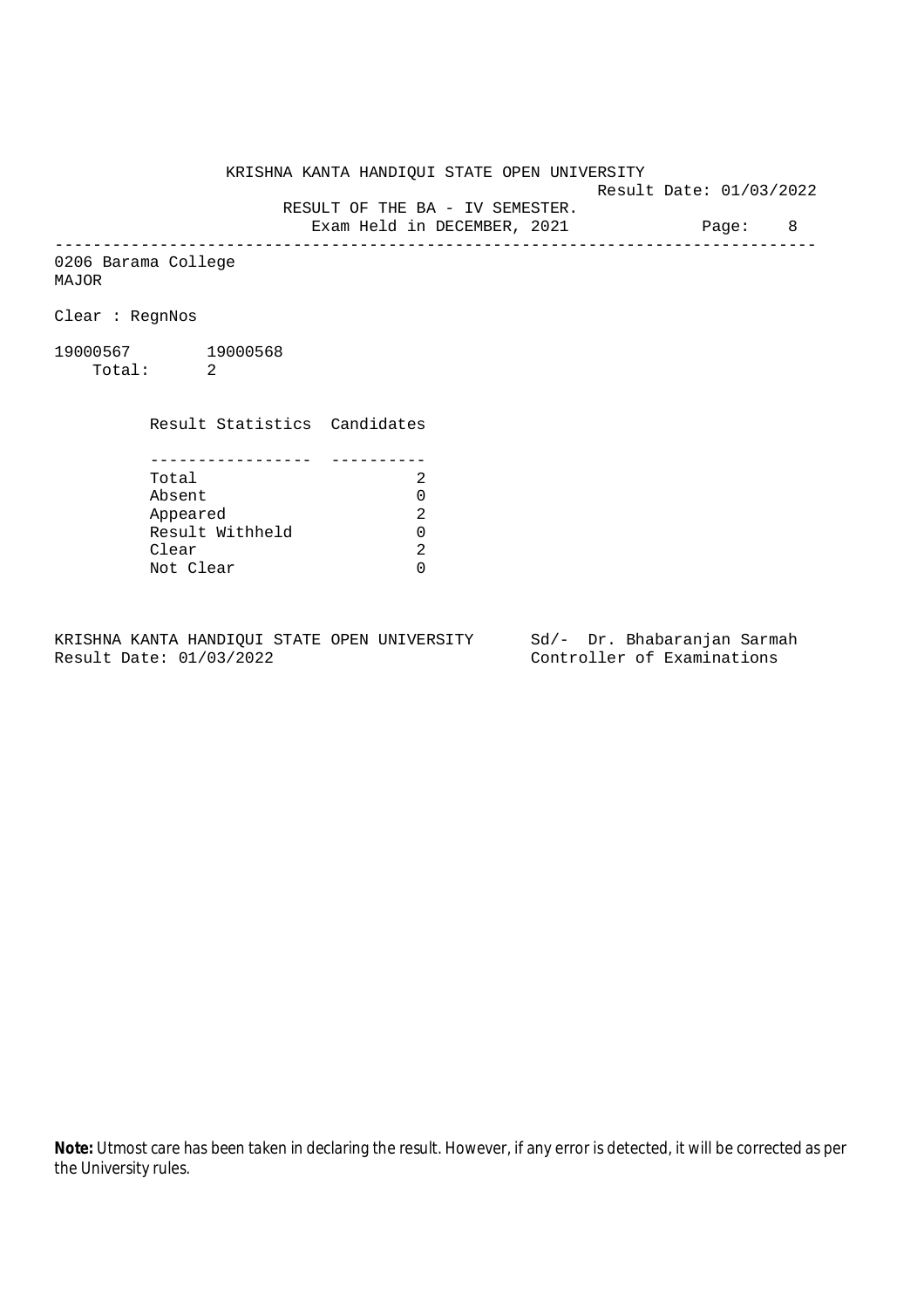KRISHNA KANTA HANDIQUI STATE OPEN UNIVERSITY Result Date: 01/03/2022 RESULT OF THE BA - IV SEMESTER. Exam Held in DECEMBER, 2021 Page: 9 -------------------------------------------------------------------------------- 0207 Gyanpeeth Degree College, Nikashi MAJOR Not Clear : RegnNos 20010036 Total: 1 Result Statistics Candidates ----------------- ---------- Total 1 Absent 0<br>
Appeared 1<br>
Result Withheld 0 Appeared 1 Result Withheld Clear 0 Not Clear 1

KRISHNA KANTA HANDIQUI STATE OPEN UNIVERSITY Sd/- Dr. Bhabaranjan Sarmah Result Date: 01/03/2022 Controller of Examinations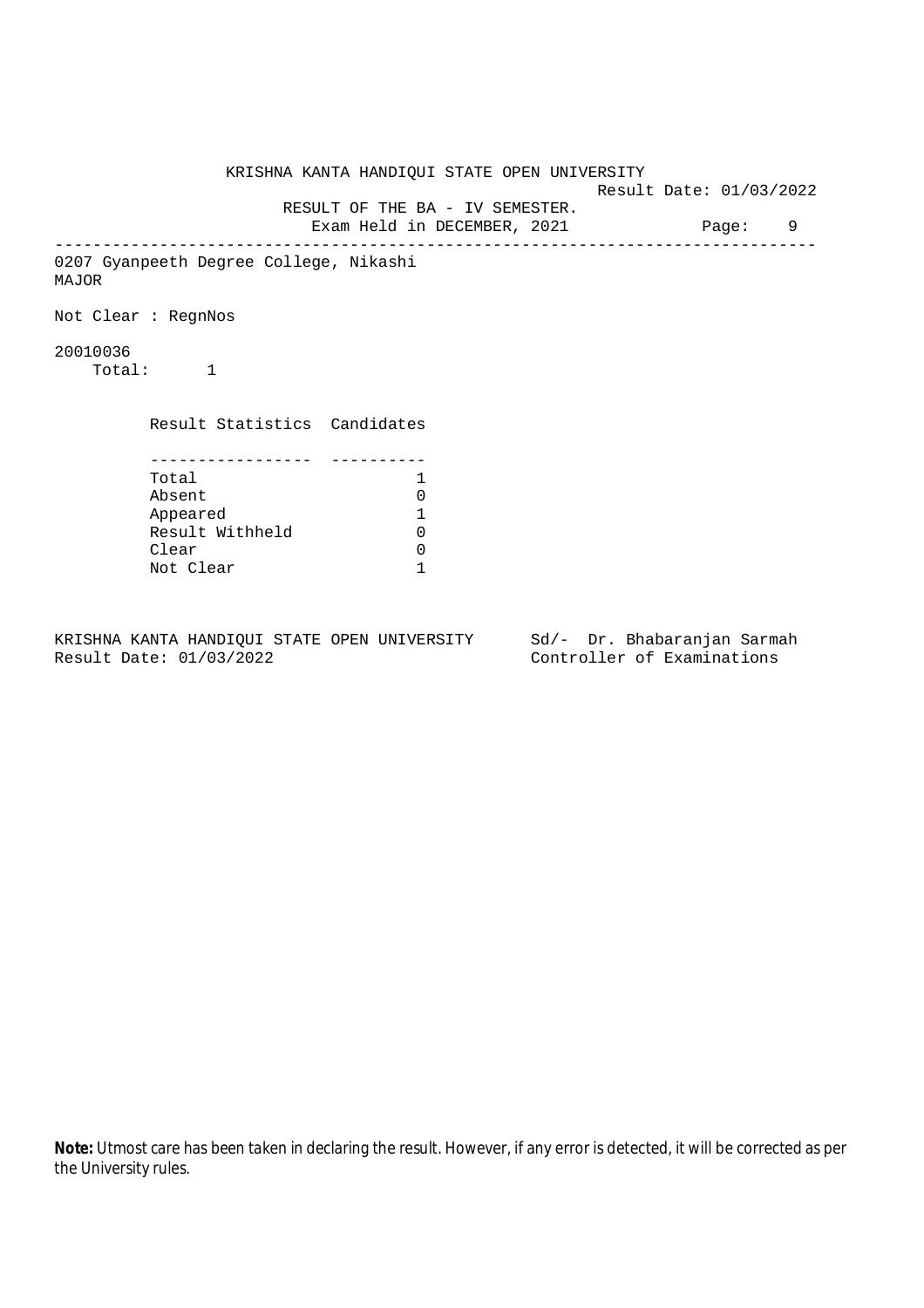KRISHNA KANTA HANDIQUI STATE OPEN UNIVERSITY Result Date: 01/03/2022 RESULT OF THE BA - IV SEMESTER. Exam Held in DECEMBER, 2021 Page: 10 -------------------------------------------------------------------------------- 0301 Birjhora Mahavidyalaya MAJOR Not Clear : RegnNos 19000588 Total: 1 Result Statistics Candidates ----------------- ---------- Total 2<br>Absent 1 Absent 1 Appeared 1 Result Withheld Clear 0 Not Clear 1

KRISHNA KANTA HANDIQUI STATE OPEN UNIVERSITY Sd/- Dr. Bhabaranjan Sarmah Result Date: 01/03/2022 Controller of Examinations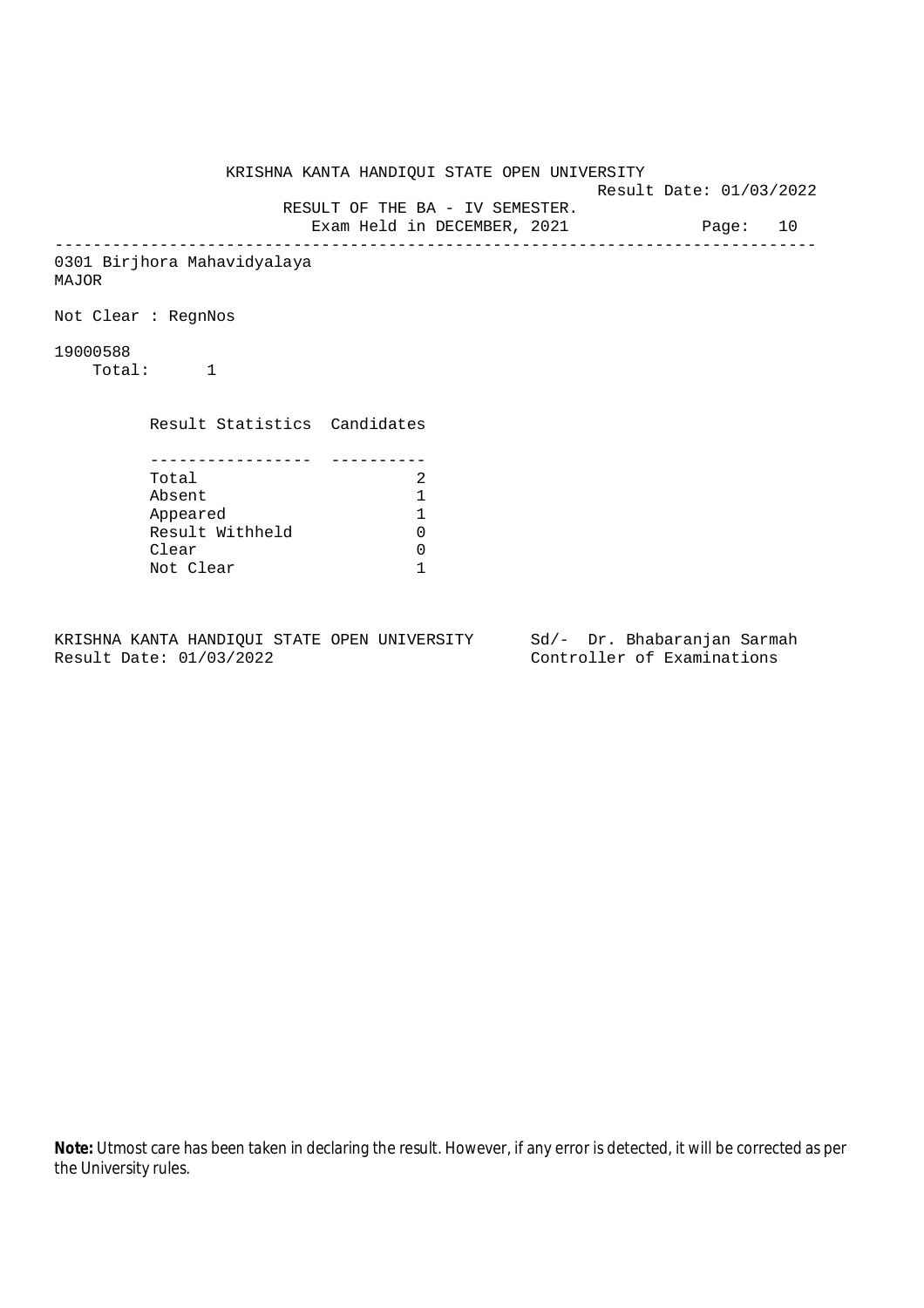KRISHNA KANTA HANDIQUI STATE OPEN UNIVERSITY Result Date: 01/03/2022 RESULT OF THE BA - IV SEMESTER. Exam Held in DECEMBER, 2021 Page: 11 -------------------------------------------------------------------------------- 0302 Birjhora Kanya Mahavidyalaya MAJOR Clear : RegnNos 19000646 Total: 1 Not Clear: RegnNos 19000596 19000649 19000668 Total: 3 Result Statistics Candidates ----------------- ---------- Total 4 Absent 0 Appeared 4 Result Withheld 0 Clear 1 Not Clear 3

KRISHNA KANTA HANDIQUI STATE OPEN UNIVERSITY Sd/- Dr. Bhabaranjan Sarmah Result Date: 01/03/2022 Controller of Examinations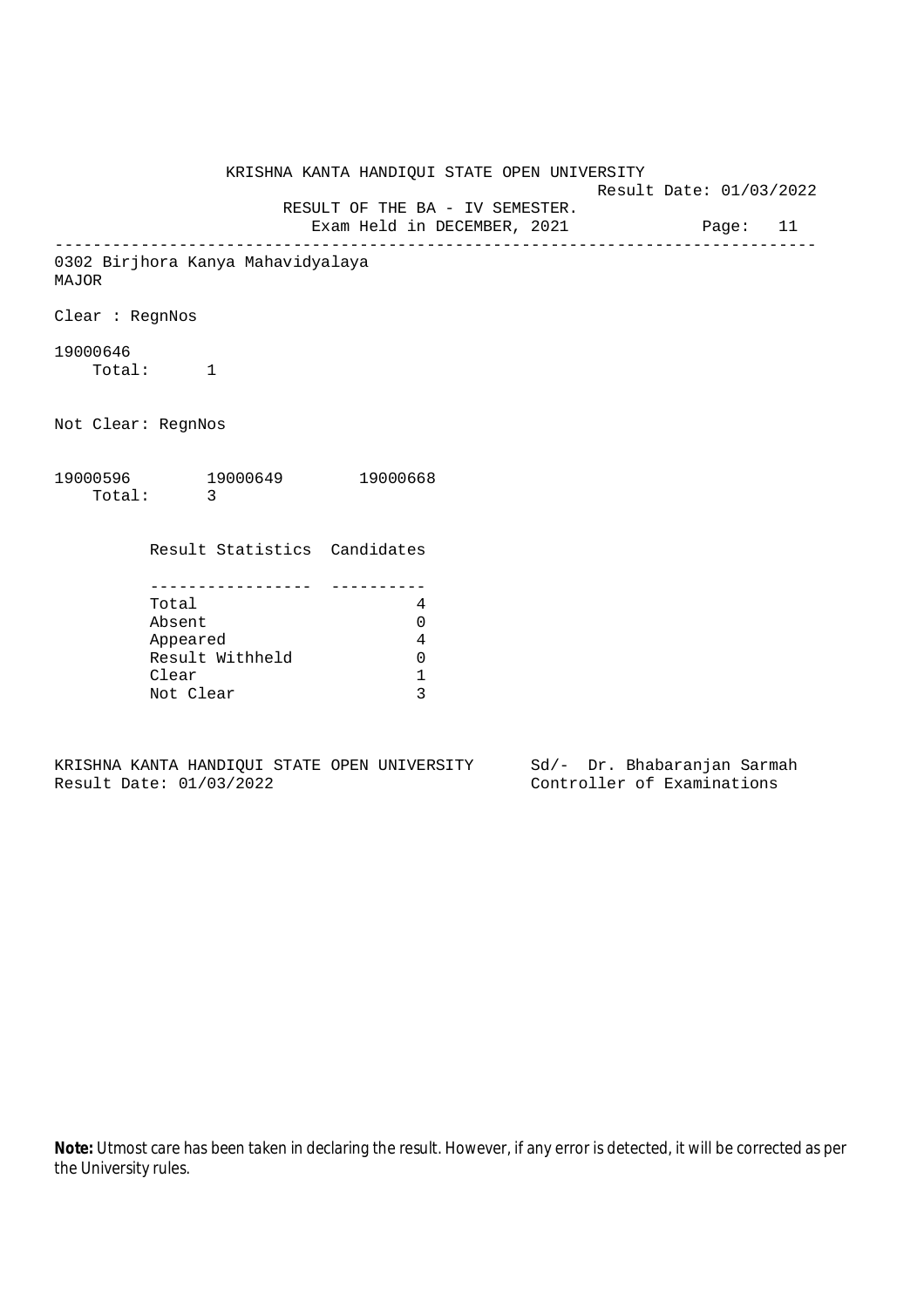Result Date: 01/03/2022

RESULT OF THE BA - IV SEMESTER.

Exam Held in DECEMBER, 2021 Page: 12 --------------------------------------------------------------------------------

0401 Cachar College MAJOR

Clear : RegnNos

18000575 18000707 18000724 Total: 3

> Result Statistics Candidates ----------------- ---------- Total 3 Absent<br>
> Appeared 0<br>
> Result Withheld 0<br>
> Clear 3 Appeared Result Withheld Clear Not Clear 0

KRISHNA KANTA HANDIQUI STATE OPEN UNIVERSITY Sd/- Dr. Bhabaranjan Sarmah Result Date: 01/03/2022 Controller of Examinations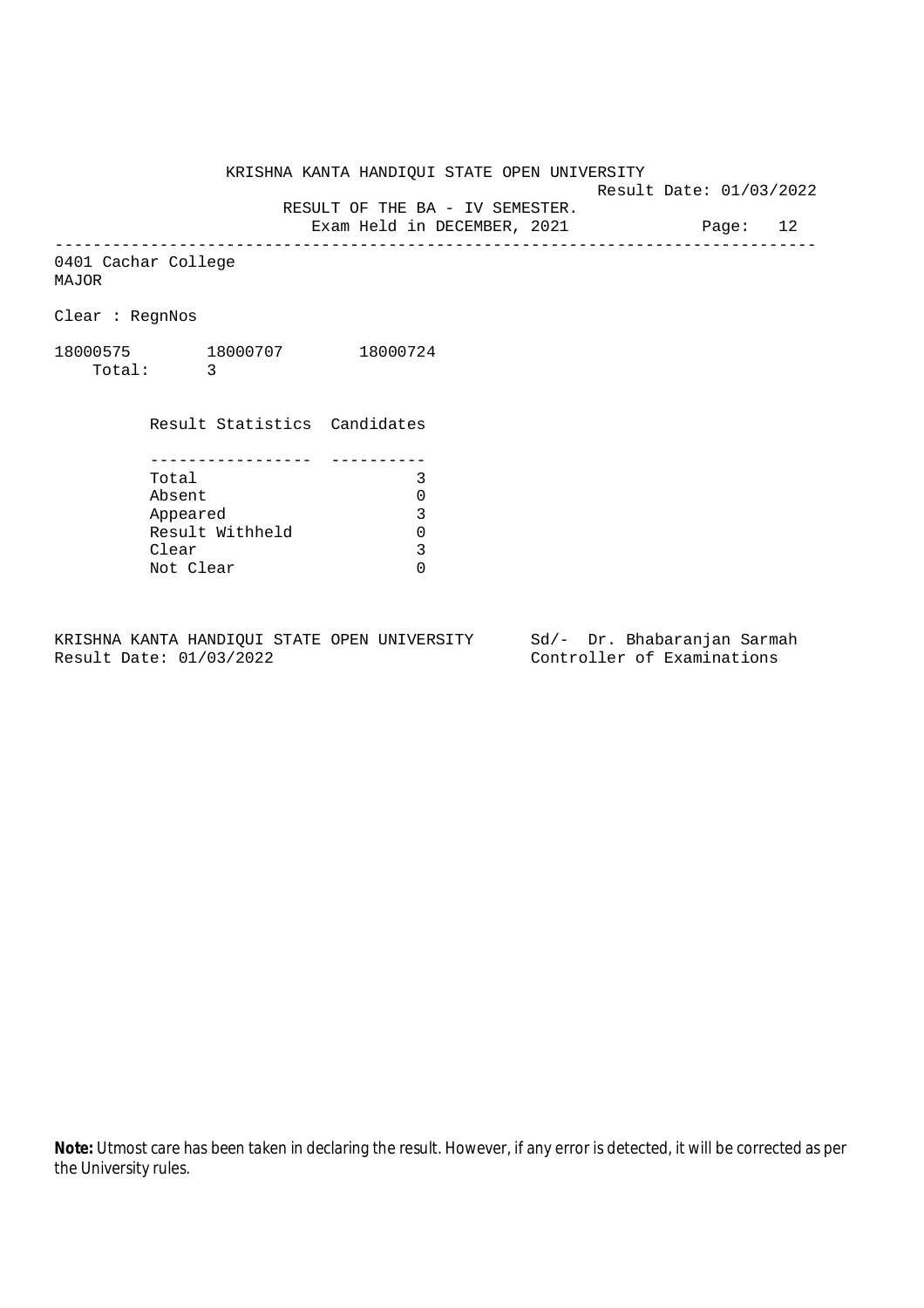KRISHNA KANTA HANDIQUI STATE OPEN UNIVERSITY Result Date: 01/03/2022 RESULT OF THE BA - IV SEMESTER. Exam Held in DECEMBER, 2021 Page: 13 -------------------------------------------------------------------------------- 0413 Nehru College, Pailapool MAJOR Clear : RegnNos 19000885 Total: 1 Result Statistics Candidates ----------------- ---------- Total 1 Absent<br>
Appeared 1<br>
Result Withheld 0<br>
Clear 1 Appeared 1 Result Withheld Clear Not Clear 0

KRISHNA KANTA HANDIQUI STATE OPEN UNIVERSITY Sd/- Dr. Bhabaranjan Sarmah Result Date: 01/03/2022 Controller of Examinations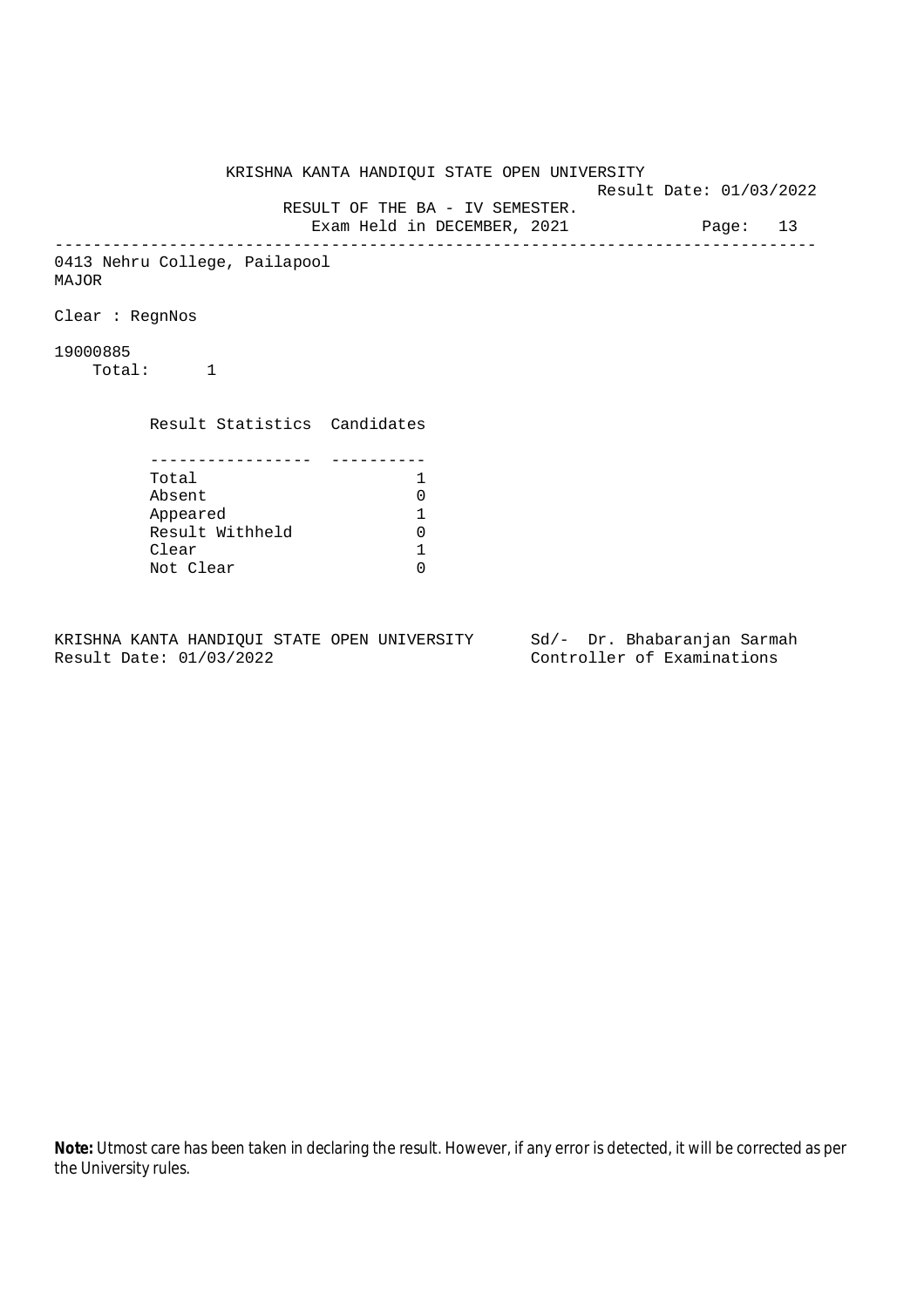|                    |                                                                                             | KRISHNA KANTA HANDIQUI STATE OPEN UNIVERSITY                   | Result Date: 01/03/2022 |  |
|--------------------|---------------------------------------------------------------------------------------------|----------------------------------------------------------------|-------------------------|--|
|                    |                                                                                             | RESULT OF THE BA - IV SEMESTER.<br>Exam Held in DECEMBER, 2021 | Page: 14                |  |
| <b>MAJOR</b>       | 0415 Guru Charan College                                                                    |                                                                |                         |  |
| Clear : RegnNos    |                                                                                             |                                                                |                         |  |
|                    | 19000922 19000963                                                                           | 19000978    19001032                                           | 19001064                |  |
|                    | 19001069 19001072                                                                           | 19001123 19001158                                              | 19001159                |  |
|                    | 19001160  19001168  19001185<br>Total: 13                                                   |                                                                |                         |  |
| Not Clear: RegnNos |                                                                                             |                                                                |                         |  |
|                    |                                                                                             | $19000918$ $19000930$ $19000944$ $19000997$                    | 19001053                |  |
|                    | 19001068 19001089<br>Total: 9                                                               | 19001124 19001145                                              |                         |  |
|                    | Result Statistics Candidates                                                                |                                                                |                         |  |
|                    | ___________________<br>Total<br>Absent<br>Appeared<br>Result Withheld<br>Clear<br>Not Clear | 22<br>$\overline{0}$<br>22<br>$\overline{0}$<br>13<br>9        |                         |  |

KRISHNA KANTA HANDIQUI STATE OPEN UNIVERSITY Sd/- Dr. Bhabaranjan Sarmah Result Date: 01/03/2022 Controller of Examinations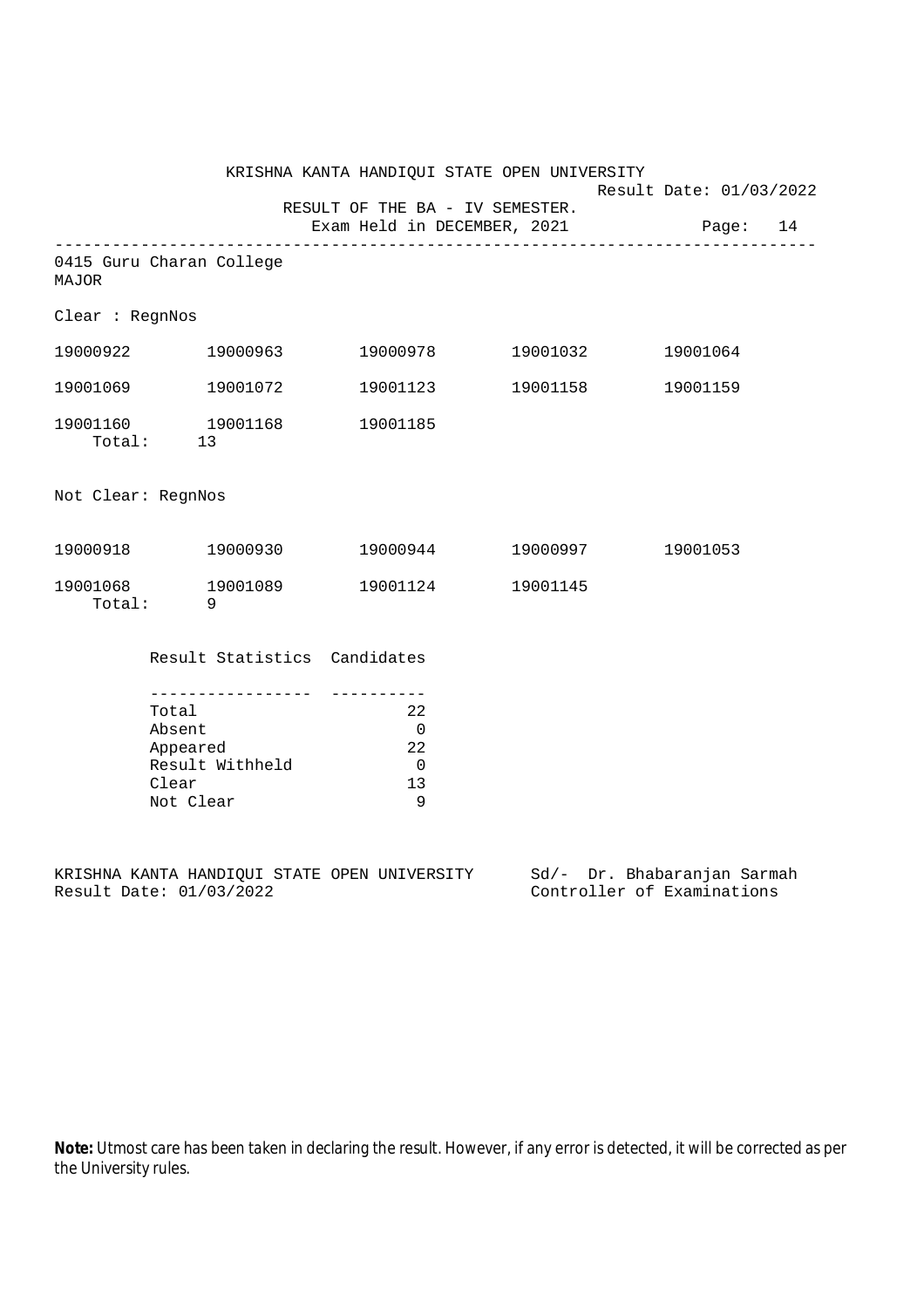Result Date: 01/03/2022

 RESULT OF THE BA - IV SEMESTER. Exam Held in DECEMBER, 2021 Page: 15

--------------------------------------------------------------------------------

0501 Bijni College

MAJOR

Clear : RegnNos

19001217 19001224 19001227 19001230 Total: 4

Not Clear: RegnNos

19001208

Total: 1

Result Statistics Candidates

| Total           |   |
|-----------------|---|
| Absent          |   |
| Appeared        | 5 |
| Result Withheld |   |
| Clear           |   |
| Not Clear       |   |

KRISHNA KANTA HANDIQUI STATE OPEN UNIVERSITY Sd/- Dr. Bhabaranjan Sarmah Result Date: 01/03/2022 Controller of Examinations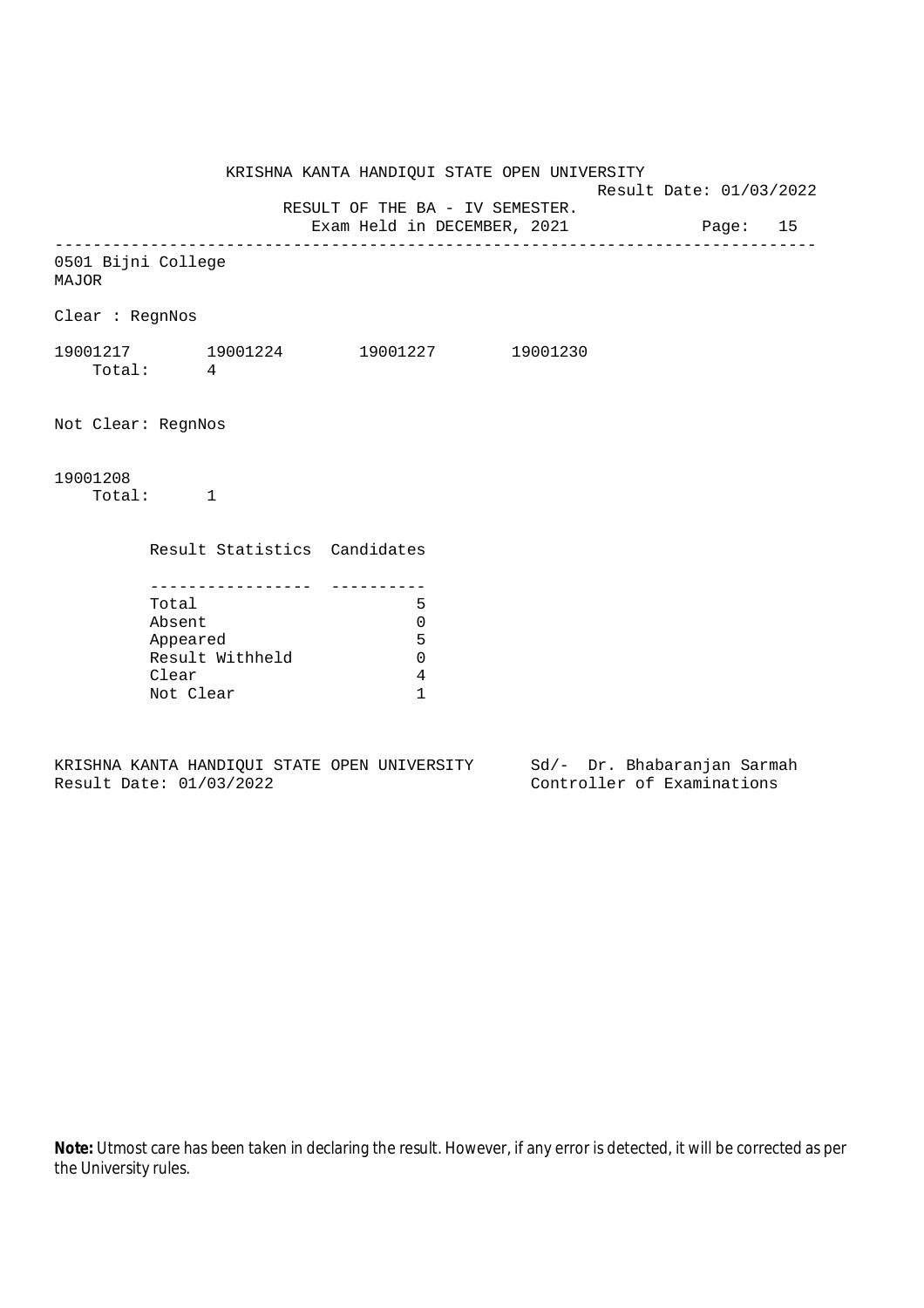KRISHNA KANTA HANDIQUI STATE OPEN UNIVERSITY Result Date: 01/03/2022 RESULT OF THE BA - IV SEMESTER. Exam Held in DECEMBER, 2021 Page: 16 -------------------------------------------------------------------------------- 0502 Bengtol College MAJOR Clear : RegnNos 18001094 19001245 19001252 19001256 19001274 19001277 19001318 Total: 7 Result Statistics Candidates ----------------- ---------- Total 7 Absent 0 Appeared 7<br>Result Withheld 0 Result Withheld 0<br>Clear 7 Clear 7<br>Not Clear 6 Not Clear

KRISHNA KANTA HANDIQUI STATE OPEN UNIVERSITY Sd/- Dr. Bhabaranjan Sarmah Result Date: 01/03/2022 Controller of Examinations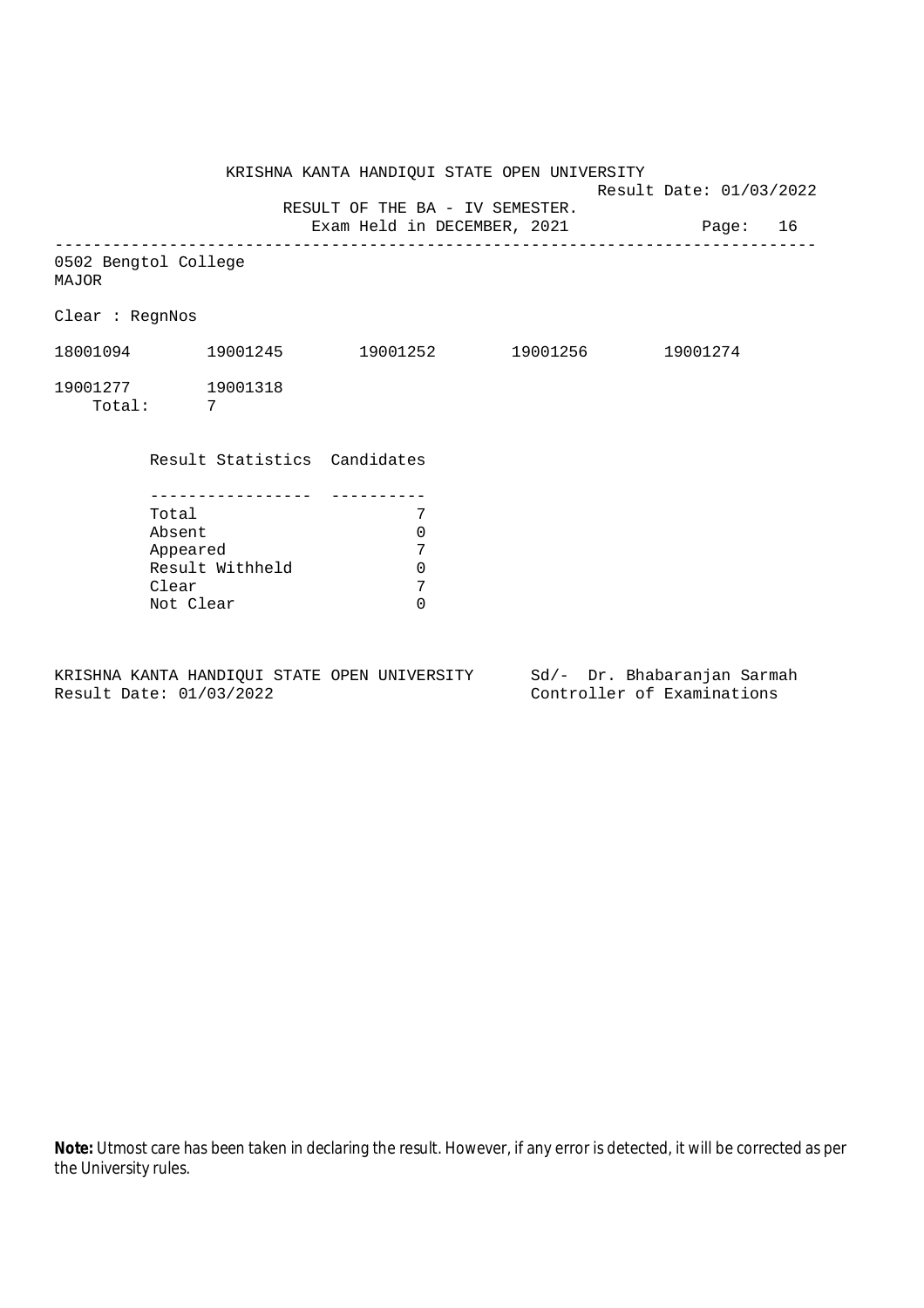KRISHNA KANTA HANDIQUI STATE OPEN UNIVERSITY Result Date: 01/03/2022 RESULT OF THE BA - IV SEMESTER. Exam Held in DECEMBER, 2021 Page: 17 -------------------------------------------------------------------------------- 0604 Kharupetia College MAJOR Clear : RegnNos 19001373 Total: 1 Result Statistics Candidates ----------------- ---------- Total 1 Absent<br>
Appeared 1<br>
Result Withheld 0<br>
Clear 1 Appeared 1 Result Withheld Clear Not Clear 0

KRISHNA KANTA HANDIQUI STATE OPEN UNIVERSITY Sd/- Dr. Bhabaranjan Sarmah Result Date: 01/03/2022 Controller of Examinations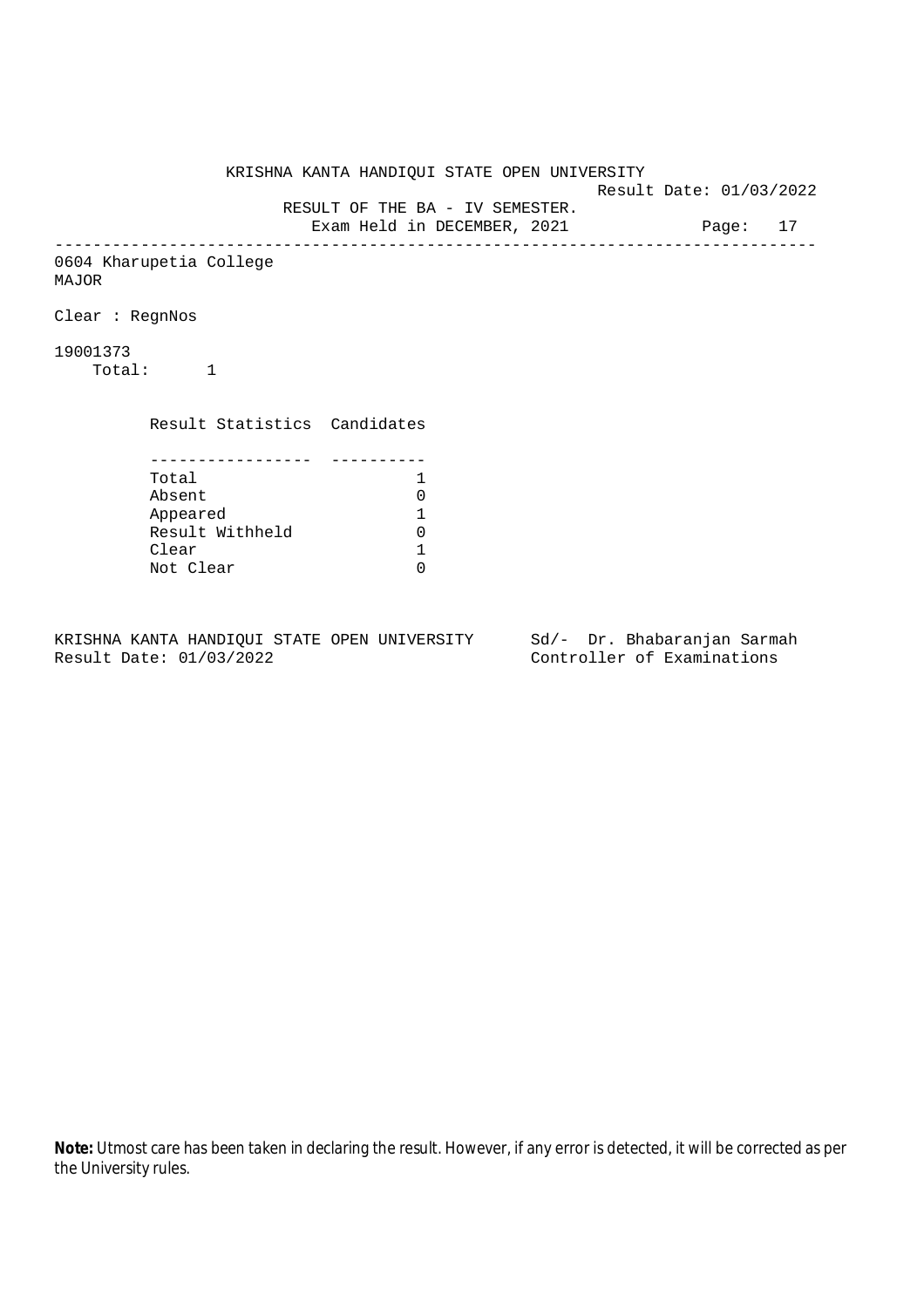Result Date: 01/03/2022

RESULT OF THE BA - IV SEMESTER.

Exam Held in DECEMBER, 2021 Page: 18 --------------------------------------------------------------------------------

0605 Mangaldai College MAJOR

Clear : RegnNos

| 19001415           | 19001421 | 19001438 | 19001454 | 19001465 |
|--------------------|----------|----------|----------|----------|
| 19001502<br>Total: | 19001505 | 19001516 | 19005597 |          |

Not Clear: RegnNos

| 19001474 | 19001497 | 19001507 |
|----------|----------|----------|
| Total:   |          |          |

Result Statistics Candidates

| Total           | 15 |
|-----------------|----|
| Absent          |    |
| Appeared        | 12 |
| Result Withheld |    |
| Clear           |    |
| Not Clear       |    |

|  |                         |  | KRISHNA KANTA HANDIOUI STATE OPEN UNIVERSITY |  | Sd/- Dr. Bhabaranjan Sarmah |  |
|--|-------------------------|--|----------------------------------------------|--|-----------------------------|--|
|  | Result Date: 01/03/2022 |  |                                              |  | Controller of Examinations  |  |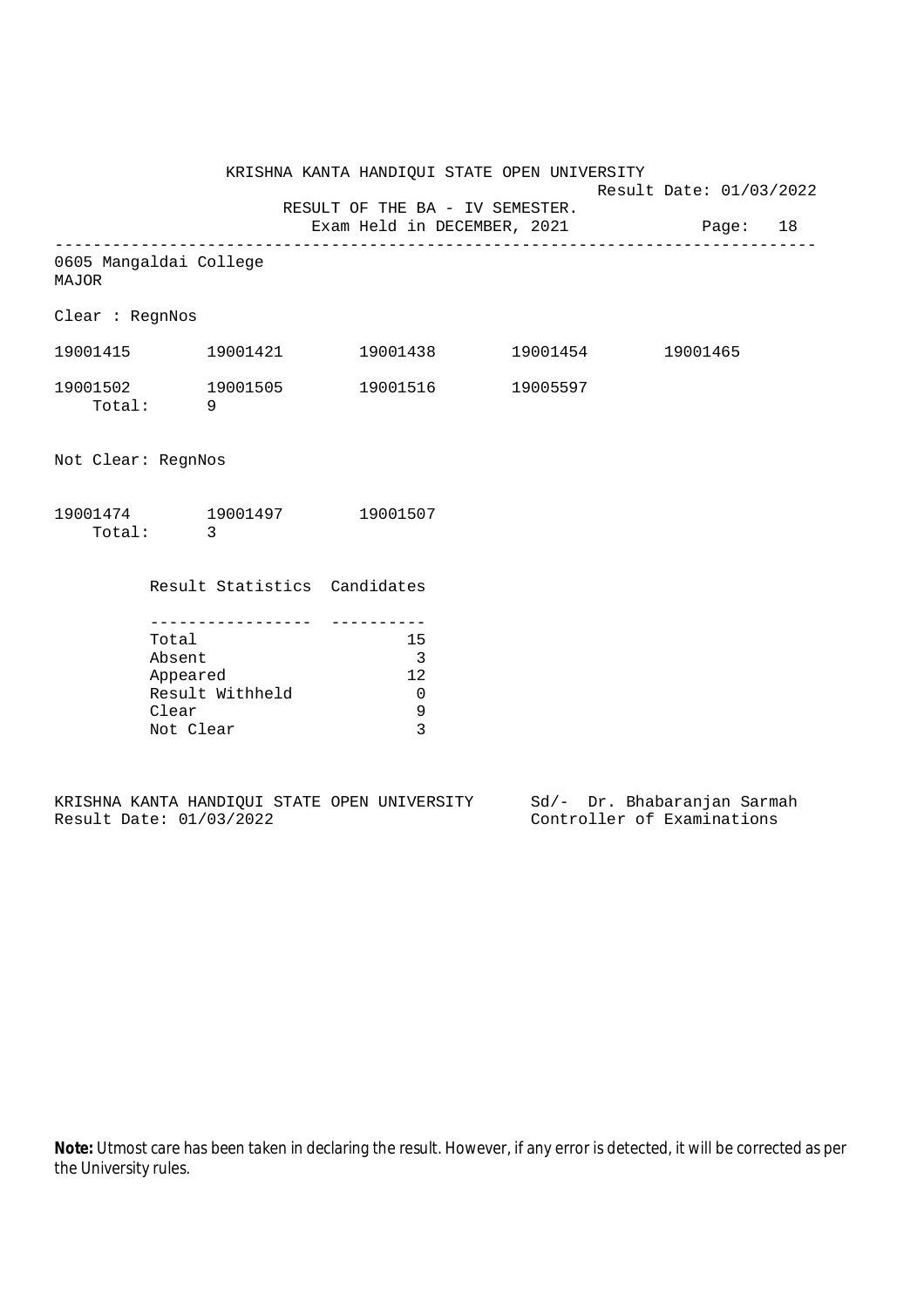KRISHNA KANTA HANDIQUI STATE OPEN UNIVERSITY Result Date: 01/03/2022 RESULT OF THE BA - IV SEMESTER. Exam Held in DECEMBER, 2021 Page: 19 -------------------------------------------------------------------------------- 0606 Deomornoi College MAJOR Clear : RegnNos 19001533 Total: 1 Result Statistics Candidates ----------------- ---------- Total 1 Absent<br>
Appeared 1<br>
Result Withheld 0<br>
Clear 1 Appeared 1 Result Withheld Clear Not Clear 0

KRISHNA KANTA HANDIQUI STATE OPEN UNIVERSITY Sd/- Dr. Bhabaranjan Sarmah Result Date: 01/03/2022 Controller of Examinations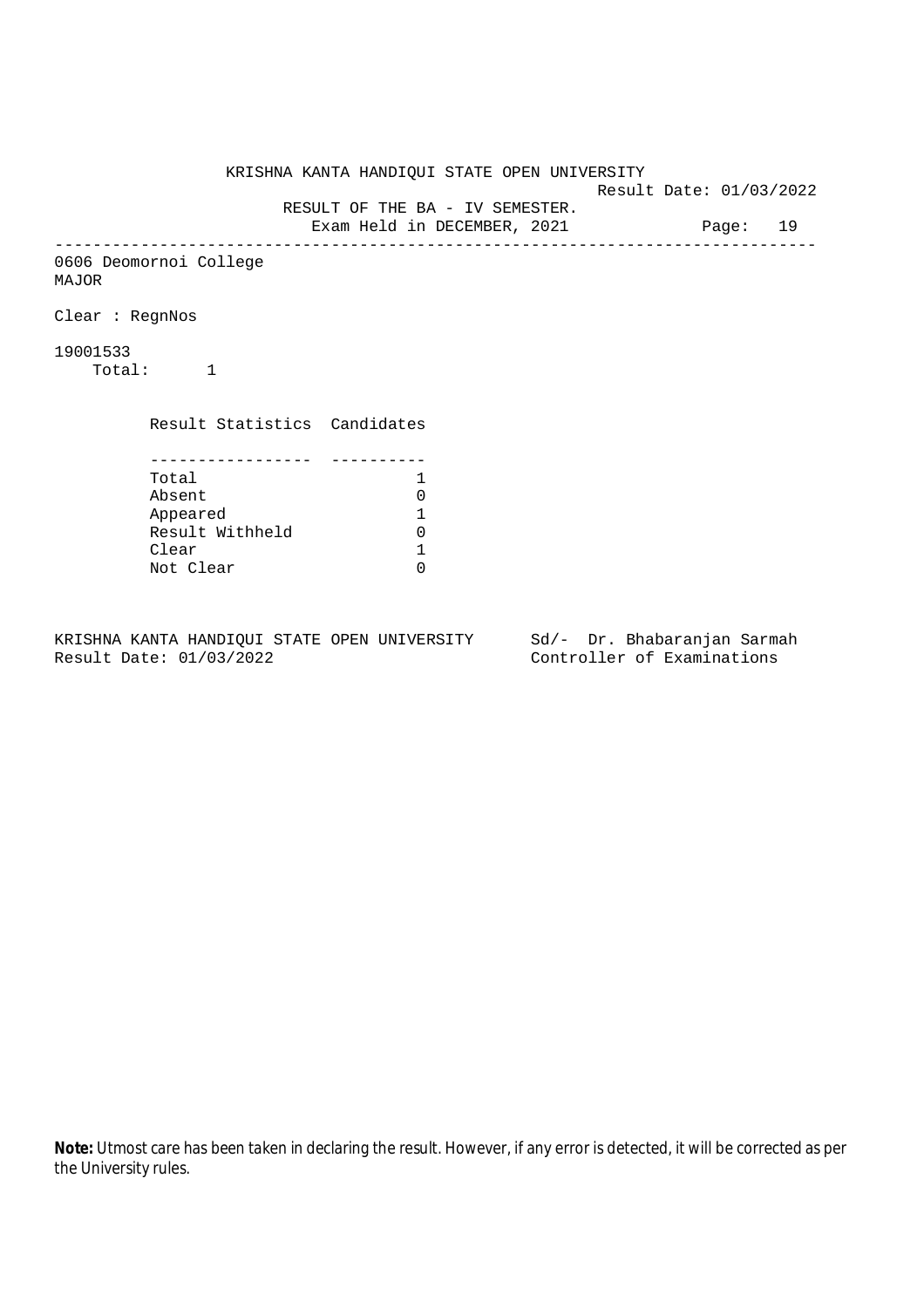KRISHNA KANTA HANDIQUI STATE OPEN UNIVERSITY Result Date: 01/03/2022 RESULT OF THE BA - IV SEMESTER. Exam Held in DECEMBER, 2021 Page: 20 -------------------------------------------------------------------------------- 0607 Sipajhar College MAJOR Clear : RegnNos 18001381 Total: 1 Result Statistics Candidates ----------------- ---------- Total 2<br>Absent 1 Absent<br>
Appeared 1<br>
Result Withheld 0<br>
Clear 1 Appeared 1 Result Withheld Clear Not Clear 0

KRISHNA KANTA HANDIQUI STATE OPEN UNIVERSITY Sd/- Dr. Bhabaranjan Sarmah Result Date: 01/03/2022 Controller of Examinations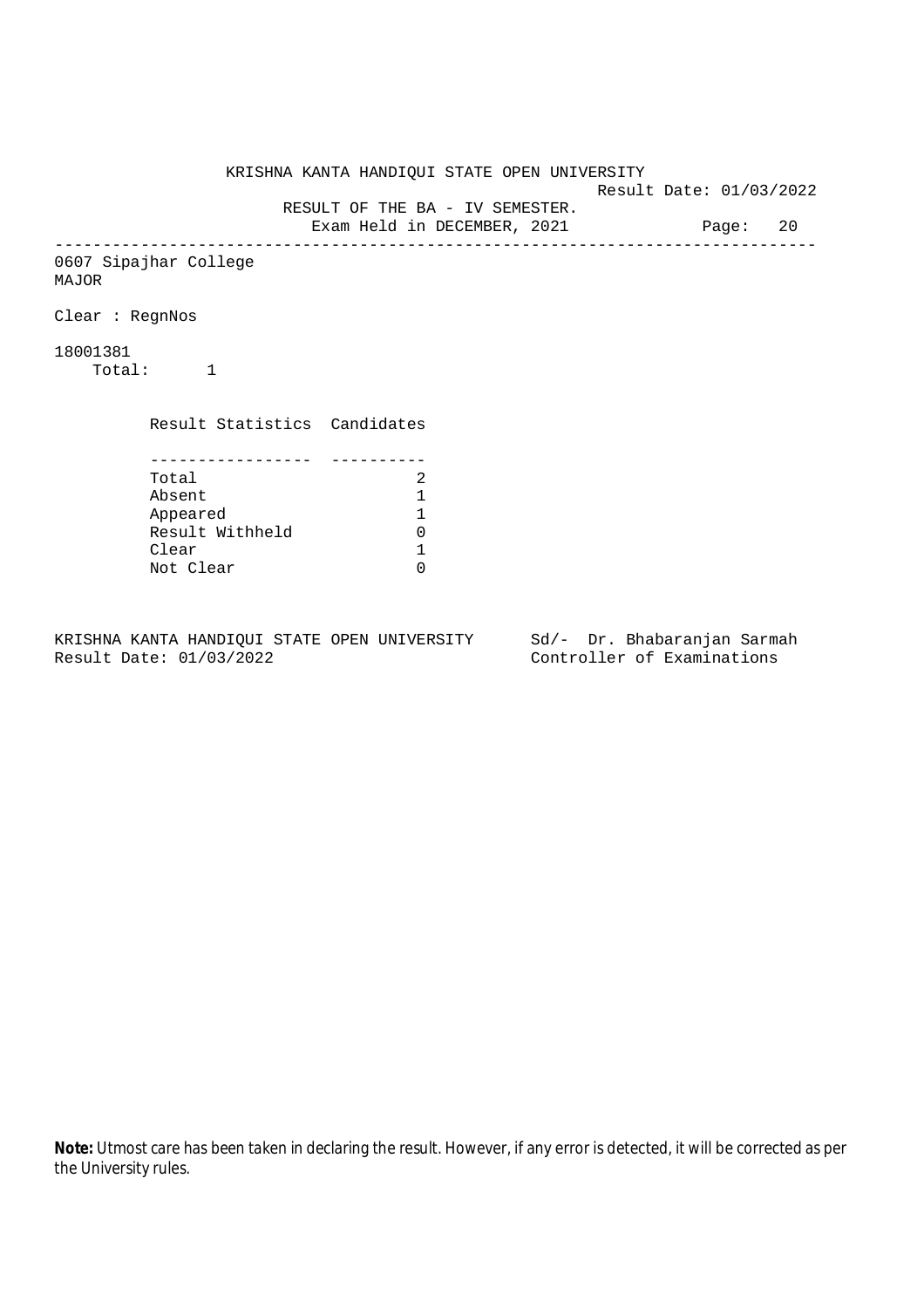Result Date: 01/03/2022

 RESULT OF THE BA - IV SEMESTER. Exam Held in DECEMBER, 2021 Page: 21

--------------------------------------------------------------------------------

0608 Burhinagar Degree College MAJOR

Clear : RegnNos

19001634 19001660 19001722 Total: 3

> Result Statistics Candidates ----------------- ---------- Total 3 Absent 0<br>
> Appeared 3<br>
> Result Withheld 0 Appeared Result Withheld 0<br>Clear 3 Clear Not Clear 0

KRISHNA KANTA HANDIQUI STATE OPEN UNIVERSITY Sd/- Dr. Bhabaranjan Sarmah Result Date: 01/03/2022 Controller of Examinations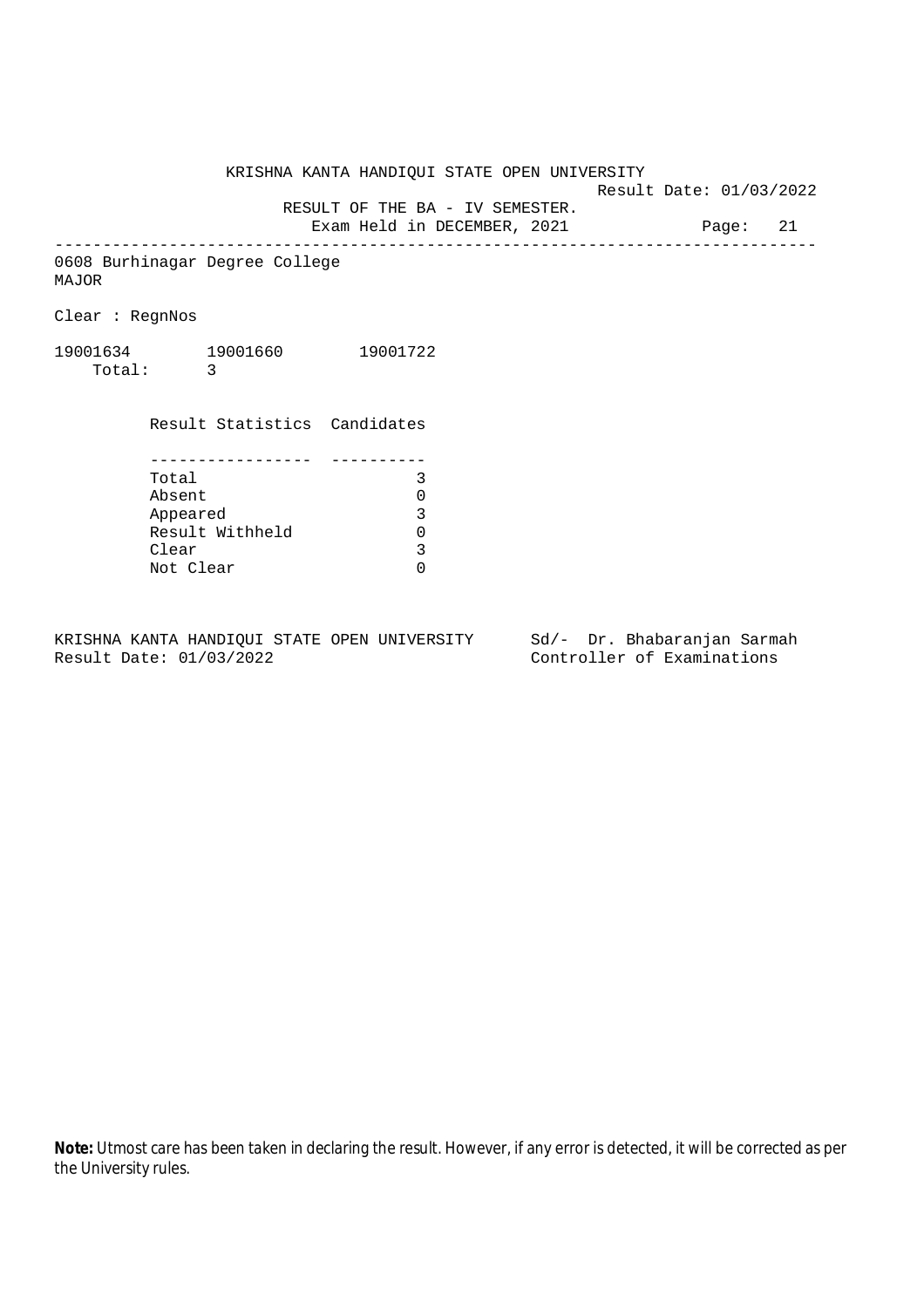KRISHNA KANTA HANDIQUI STATE OPEN UNIVERSITY Result Date: 01/03/2022 RESULT OF THE BA - IV SEMESTER. Exam Held in DECEMBER, 2021 Page: 22 -------------------------------------------------------------------------------- 0703 Dhemaji Town College, Bharalichuk MAJOR Clear : RegnNos 19001772 Total: 1 Result Statistics Candidates ----------------- ---------- Total 1 Absent<br>
Appeared 1<br>
Result Withheld 0<br>
Clear 1 Appeared 1 Result Withheld Clear Not Clear 0

KRISHNA KANTA HANDIQUI STATE OPEN UNIVERSITY Sd/- Dr. Bhabaranjan Sarmah Result Date: 01/03/2022 Controller of Examinations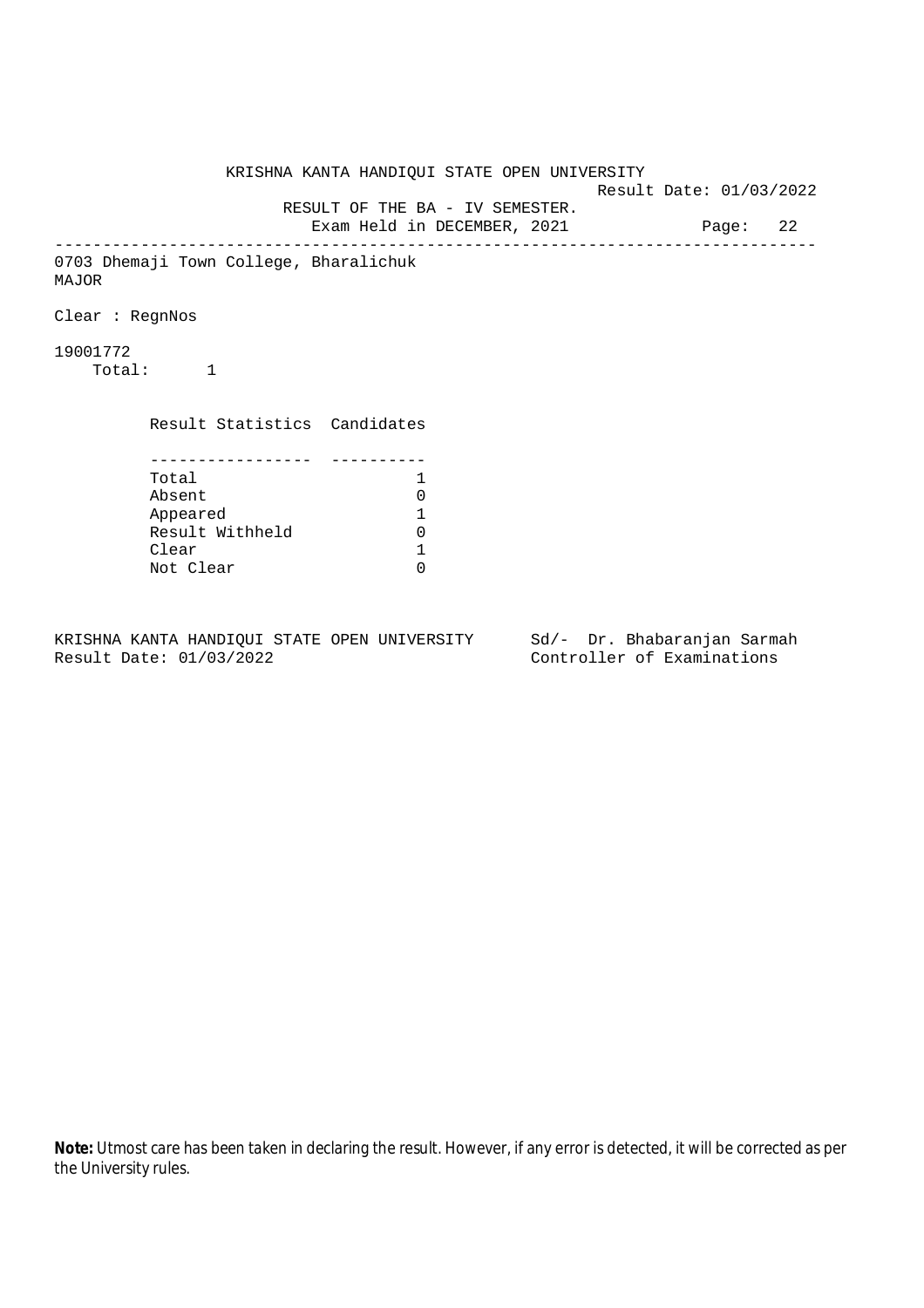KRISHNA KANTA HANDIQUI STATE OPEN UNIVERSITY Result Date: 01/03/2022 RESULT OF THE BA - IV SEMESTER. Exam Held in DECEMBER, 2021 Page: 23 -------------------------------------------------------------------------------- 0704 Gogamukh College MAJOR Clear : RegnNos 19001789 Total: 1 Result Statistics Candidates ----------------- ---------- Total 1<br>Absent 0 Absent<br>
Appeared 1<br>
Result Withheld 0<br>
Clear 1 Appeared 1 Result Withheld 0 Clear Not Clear 0

KRISHNA KANTA HANDIQUI STATE OPEN UNIVERSITY Sd/- Dr. Bhabaranjan Sarmah Result Date: 01/03/2022 Controller of Examinations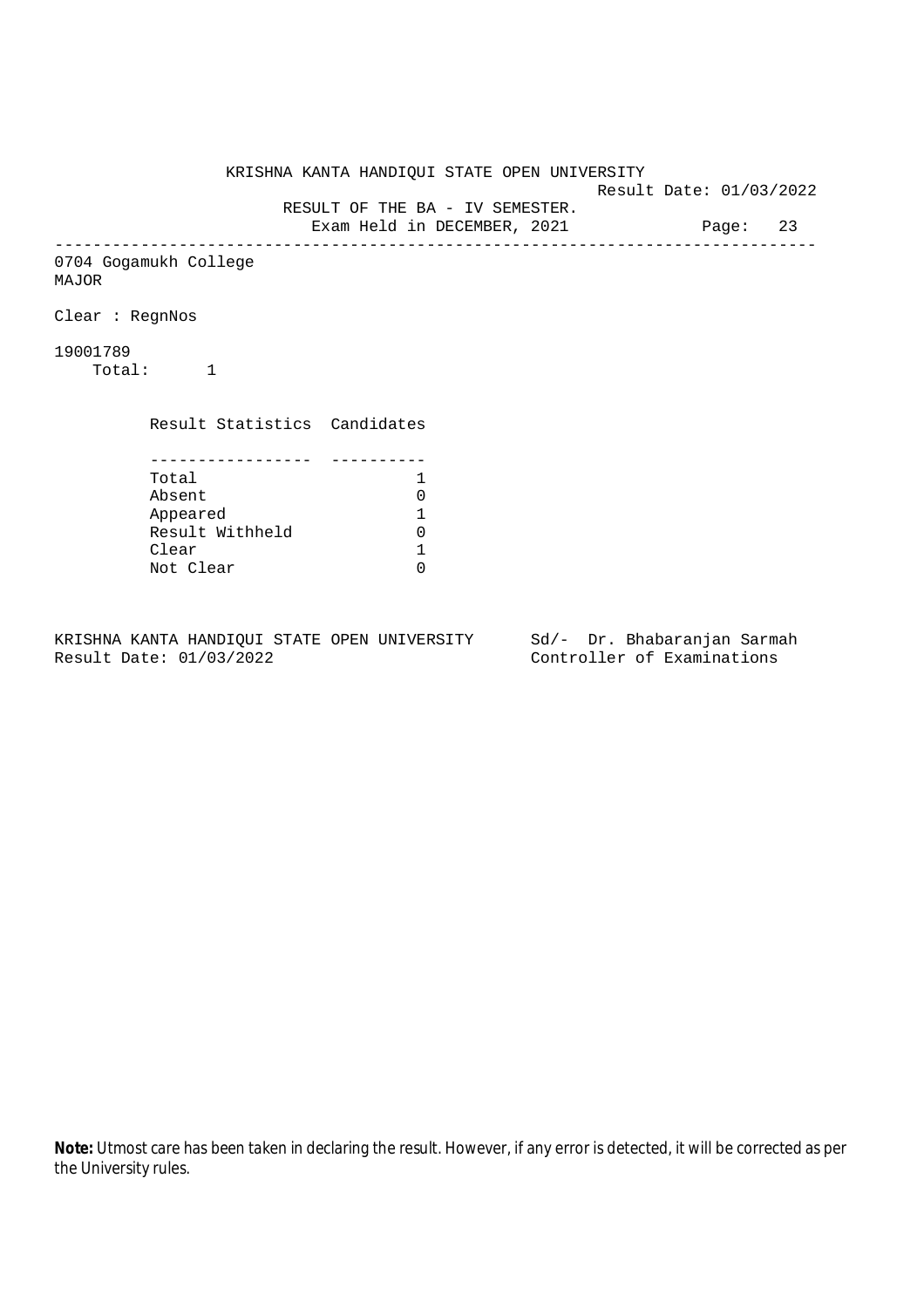Result Date: 01/03/2022

RESULT OF THE BA - IV SEMESTER.

Exam Held in DECEMBER, 2021 Page: 24 --------------------------------------------------------------------------------

0705 Jonai Girls College MAJOR

Clear : RegnNos

19001813 19001815 Total: 2

Clear

 Result Statistics Candidates ----------------- ---------- Total 3<br>Absent 1 Absent 1 Appeared

Not Clear 0

KRISHNA KANTA HANDIQUI STATE OPEN UNIVERSITY Sd/- Dr. Bhabaranjan Sarmah Result Date: 01/03/2022 Controller of Examinations

Result Withheld 0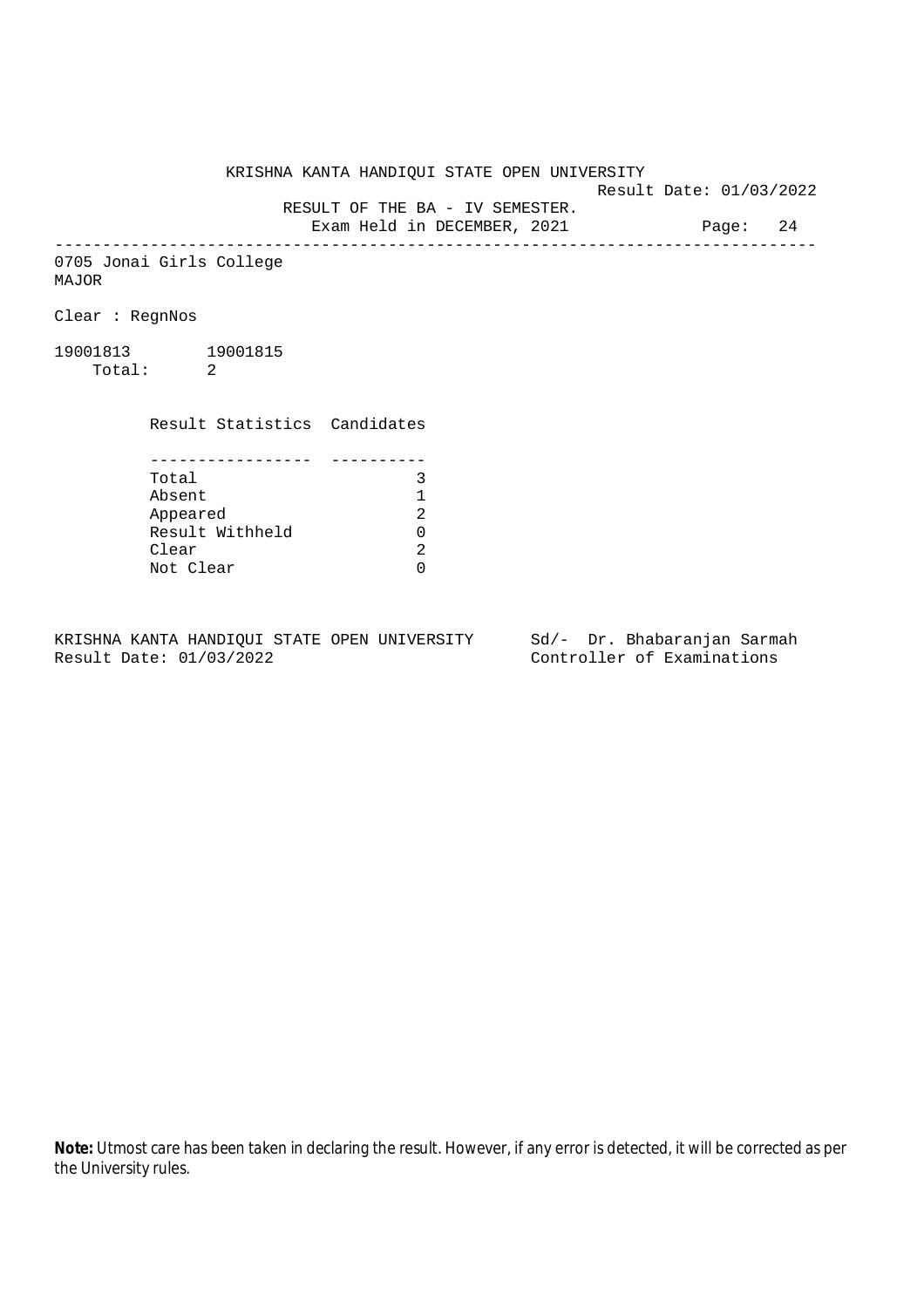KRISHNA KANTA HANDIQUI STATE OPEN UNIVERSITY Result Date: 01/03/2022 RESULT OF THE BA - IV SEMESTER. Exam Held in DECEMBER, 2021 Page: 25 -------------------------------------------------------------------------------- 0805 Pramathesh Barua College, Gauripur MAJOR Clear : RegnNos 19002005 Total: 1 Not Clear: RegnNos 19001969 Total: 1 Result Statistics Candidates ----------------- ---------- Total 2 Absent 0 Appeared 2 Result Withheld 0 Clear 1 Not Clear 1

KRISHNA KANTA HANDIQUI STATE OPEN UNIVERSITY Sd/- Dr. Bhabaranjan Sarmah Result Date: 01/03/2022 Controller of Examinations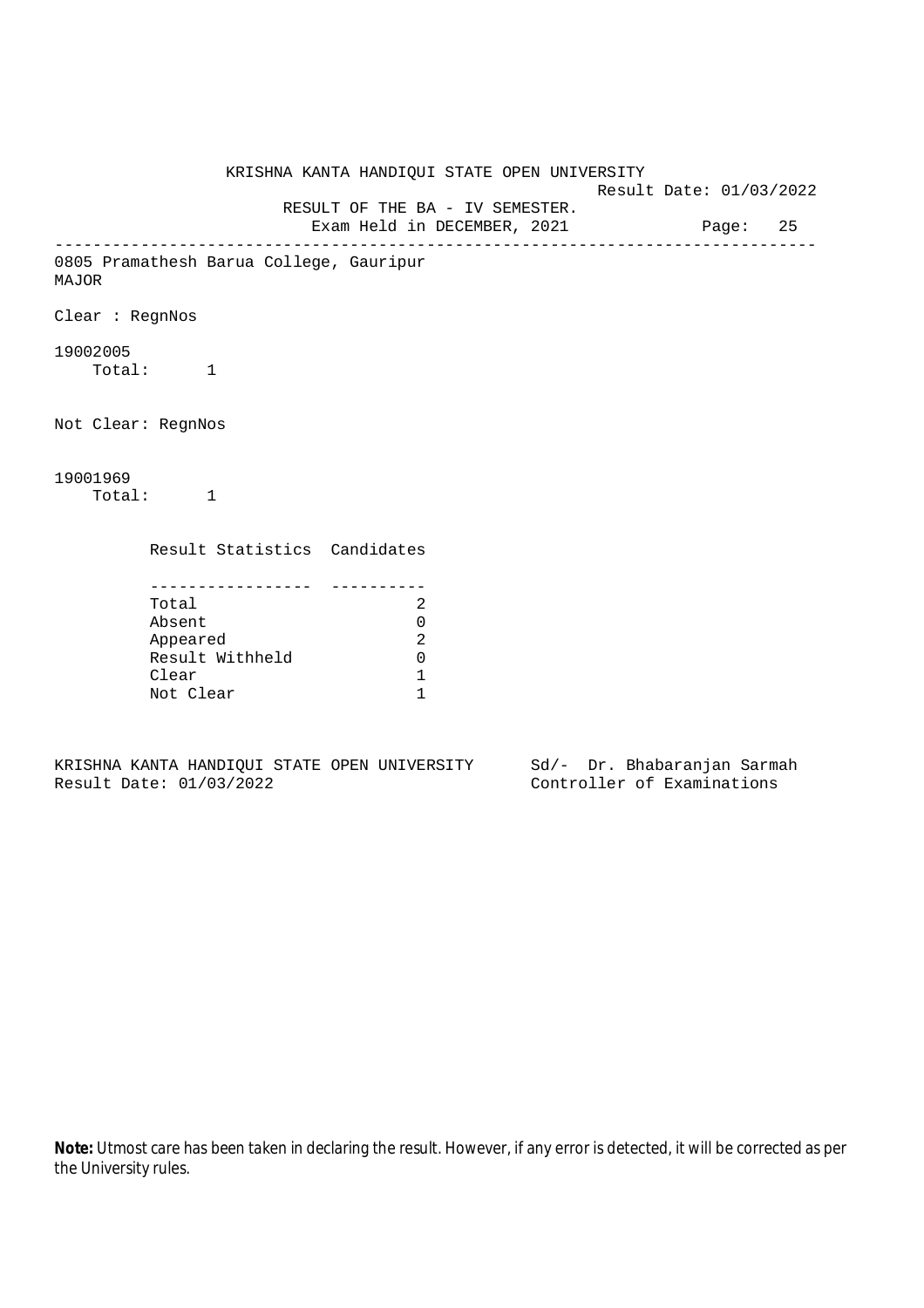KRISHNA KANTA HANDIQUI STATE OPEN UNIVERSITY Result Date: 01/03/2022 RESULT OF THE BA - IV SEMESTER. Exam Held in DECEMBER, 2021 Page: 26 -------------------------------------------------------------------------------- 0817 Hatidhura College MAJOR Clear : RegnNos 19002340 Total: 1 Result Statistics Candidates ----------------- ---------- Total 1 Absent<br>
Appeared 1<br>
Result Withheld 0<br>
Clear 1 Appeared 1 Result Withheld Clear Not Clear 0

KRISHNA KANTA HANDIQUI STATE OPEN UNIVERSITY Sd/- Dr. Bhabaranjan Sarmah Result Date: 01/03/2022 Controller of Examinations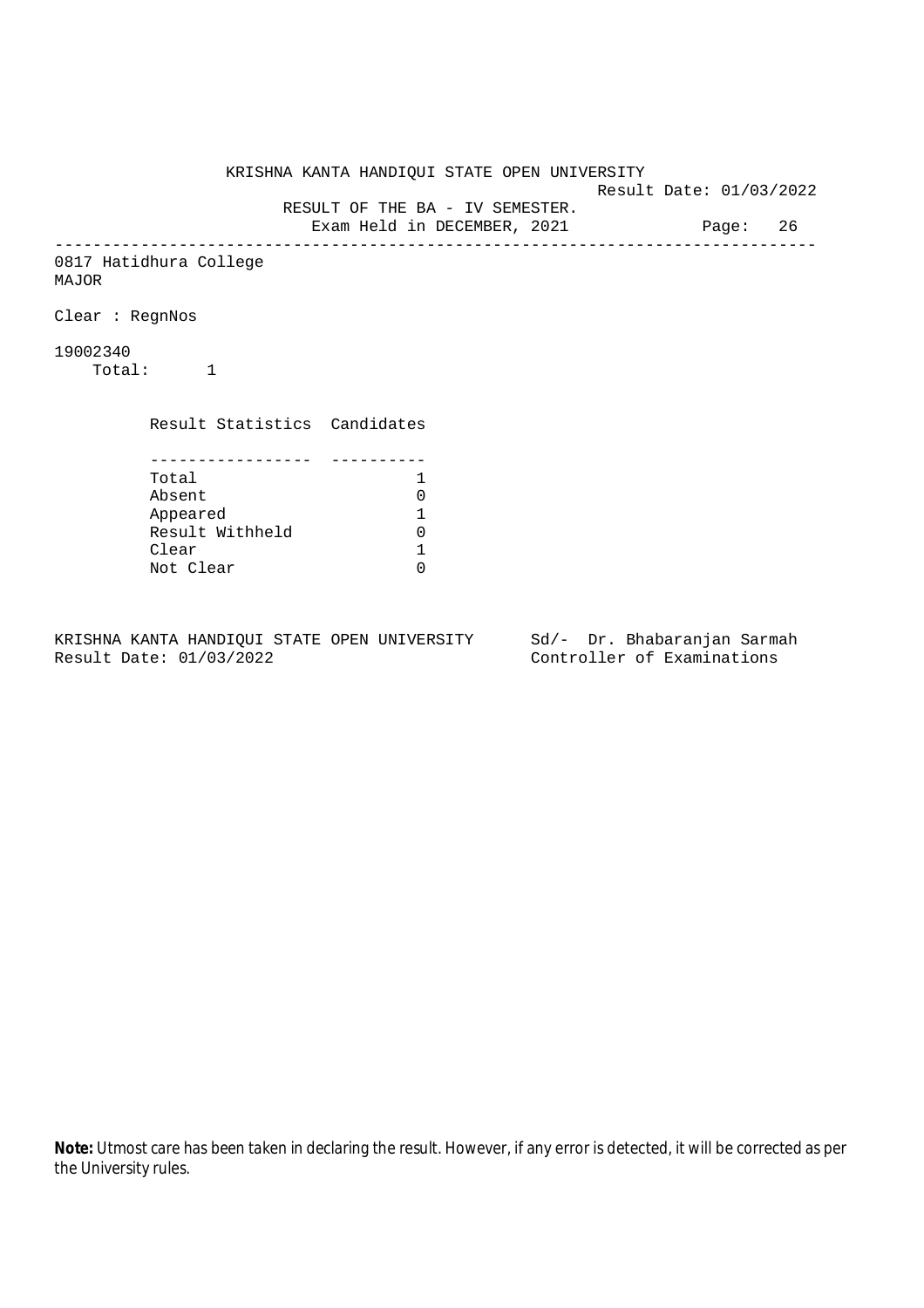KRISHNA KANTA HANDIQUI STATE OPEN UNIVERSITY Result Date: 01/03/2022 RESULT OF THE BA - IV SEMESTER. Exam Held in DECEMBER, 2021 Page: 27 -------------------------------------------------------------------------------- 0818 Progati College, Agomani MAJOR Clear : RegnNos 19002401 19002407 Total: 2 Not Clear: RegnNos 18001951 19002399 Total: 2 Result Statistics Candidates ----------------- ---------- Total 4 Absent 0 Appeared 4 Result Withheld 0 Clear 2

KRISHNA KANTA HANDIQUI STATE OPEN UNIVERSITY Sd/- Dr. Bhabaranjan Sarmah Result Date: 01/03/2022 Controller of Examinations

Not Clear 2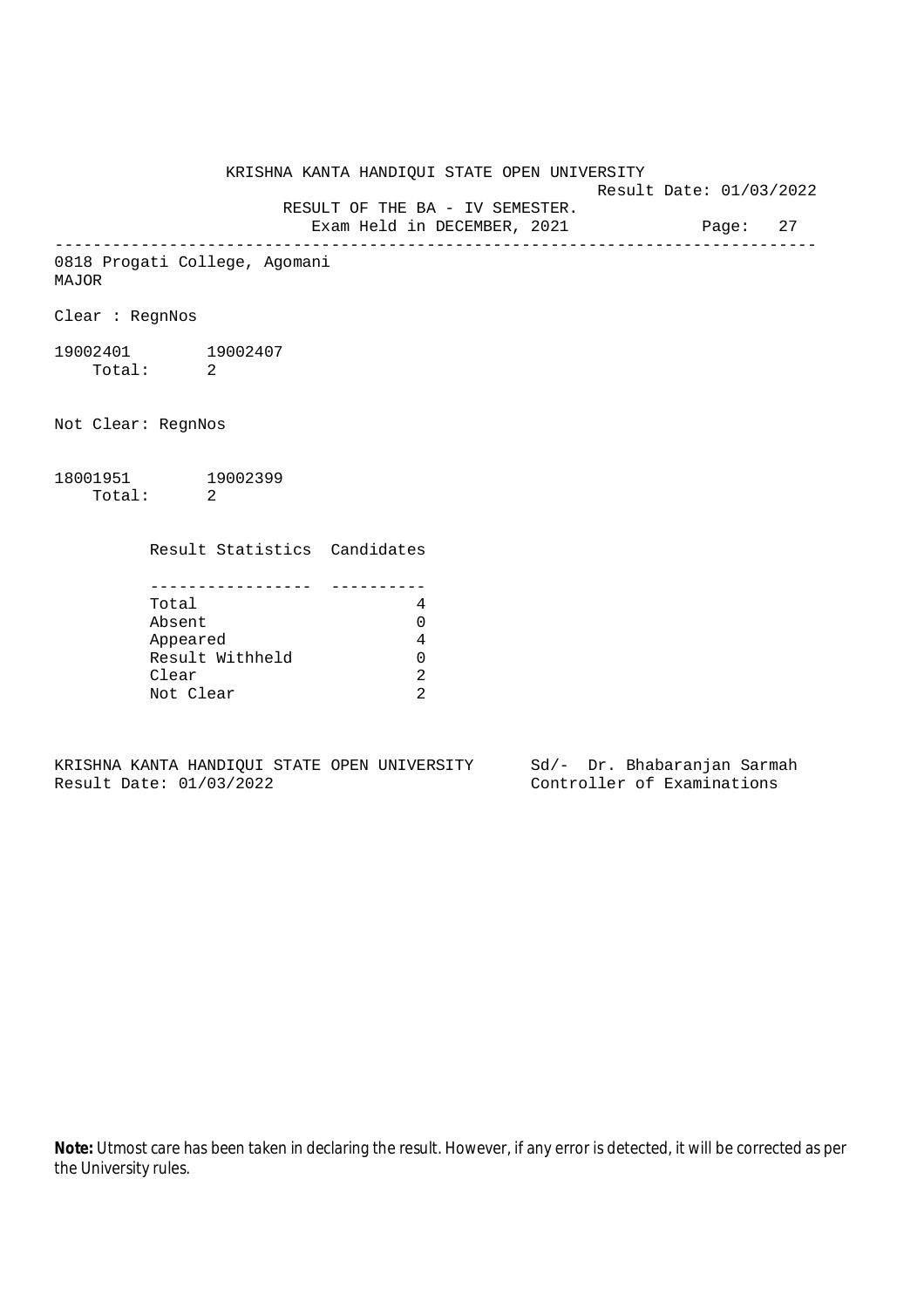|                                   |                          |                             | KRISHNA KANTA HANDIQUI STATE OPEN UNIVERSITY                            |                   | Result Date: 01/03/2022 |          |  |
|-----------------------------------|--------------------------|-----------------------------|-------------------------------------------------------------------------|-------------------|-------------------------|----------|--|
|                                   |                          |                             | RESULT OF THE BA - IV SEMESTER.<br>Exam Held in DECEMBER, 2021 Page: 28 |                   |                         |          |  |
| 0903 D. H. S. K. College<br>MAJOR |                          |                             |                                                                         |                   |                         |          |  |
| Clear : RegnNos                   |                          |                             |                                                                         |                   |                         |          |  |
|                                   |                          |                             | $17005956$ $17005968$ $19002455$ $19002456$                             |                   |                         | 19002459 |  |
| 19002463                          |                          |                             | $19002467$ $19002468$ $19002474$                                        |                   |                         | 19002475 |  |
|                                   |                          | 19002478    19002481        |                                                                         | 19002482 19002483 |                         | 19002492 |  |
| 19002493 19002494                 | Total: 17                |                             |                                                                         |                   |                         |          |  |
| Not Clear: RegnNos                |                          |                             |                                                                         |                   |                         |          |  |
| 19002466                          | Total: 1                 |                             |                                                                         |                   |                         |          |  |
|                                   |                          |                             | Result Statistics Candidates                                            |                   |                         |          |  |
|                                   | Total<br>Absent<br>Clear | Appeared<br>Result Withheld | -----------<br>18<br>$\overline{0}$<br>18<br>$\overline{0}$<br>17       |                   |                         |          |  |

KRISHNA KANTA HANDIQUI STATE OPEN UNIVERSITY Sd/- Dr. Bhabaranjan Sarmah Result Date: 01/03/2022 Controller of Examinations

Not Clear 1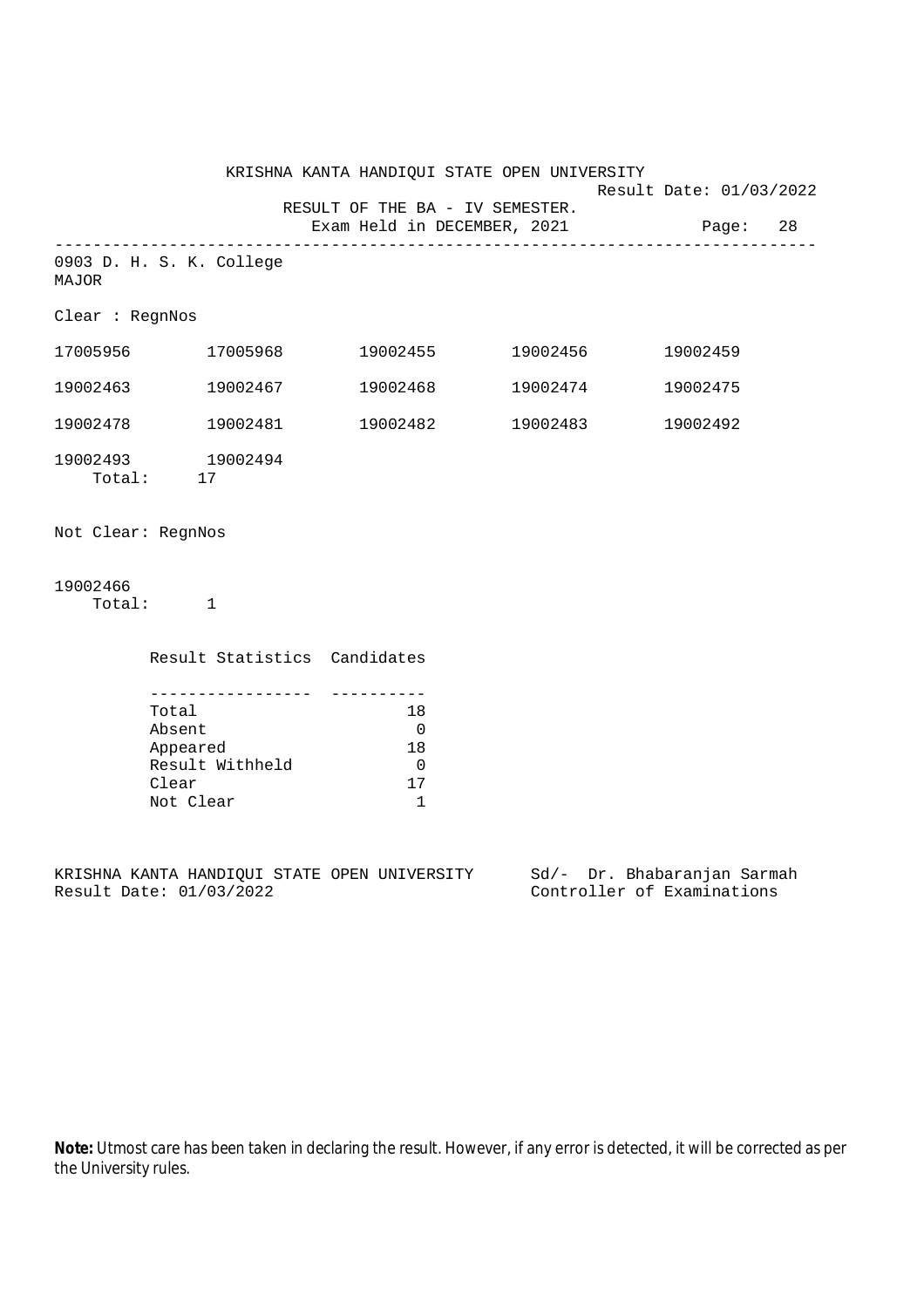|                 |                                                                      | KRISHNA KANTA HANDIQUI STATE OPEN UNIVERSITY           | Result Date: 01/03/2022              |  |
|-----------------|----------------------------------------------------------------------|--------------------------------------------------------|--------------------------------------|--|
|                 |                                                                      | RESULT OF THE BA - IV SEMESTER.                        | Exam Held in DECEMBER, 2021 Page: 29 |  |
| <b>MAJOR</b>    | 0904 Nandalal Borgohain City College                                 |                                                        |                                      |  |
| Clear : RegnNos |                                                                      |                                                        |                                      |  |
|                 | $19002523$ $19002538$ $19002539$ $19002540$ $19002543$               |                                                        |                                      |  |
| 19002544        | Total: 6                                                             |                                                        |                                      |  |
|                 | Result Statistics Candidates                                         |                                                        |                                      |  |
|                 | Total<br>Absent<br>Appeared<br>Result Withheld<br>Clear<br>Not Clear | 7<br>1<br>$6\phantom{1}6$<br>$\Omega$<br>6<br>$\Omega$ |                                      |  |

KRISHNA KANTA HANDIQUI STATE OPEN UNIVERSITY Sd/- Dr. Bhabaranjan Sarmah Result Date: 01/03/2022 Controller of Examinations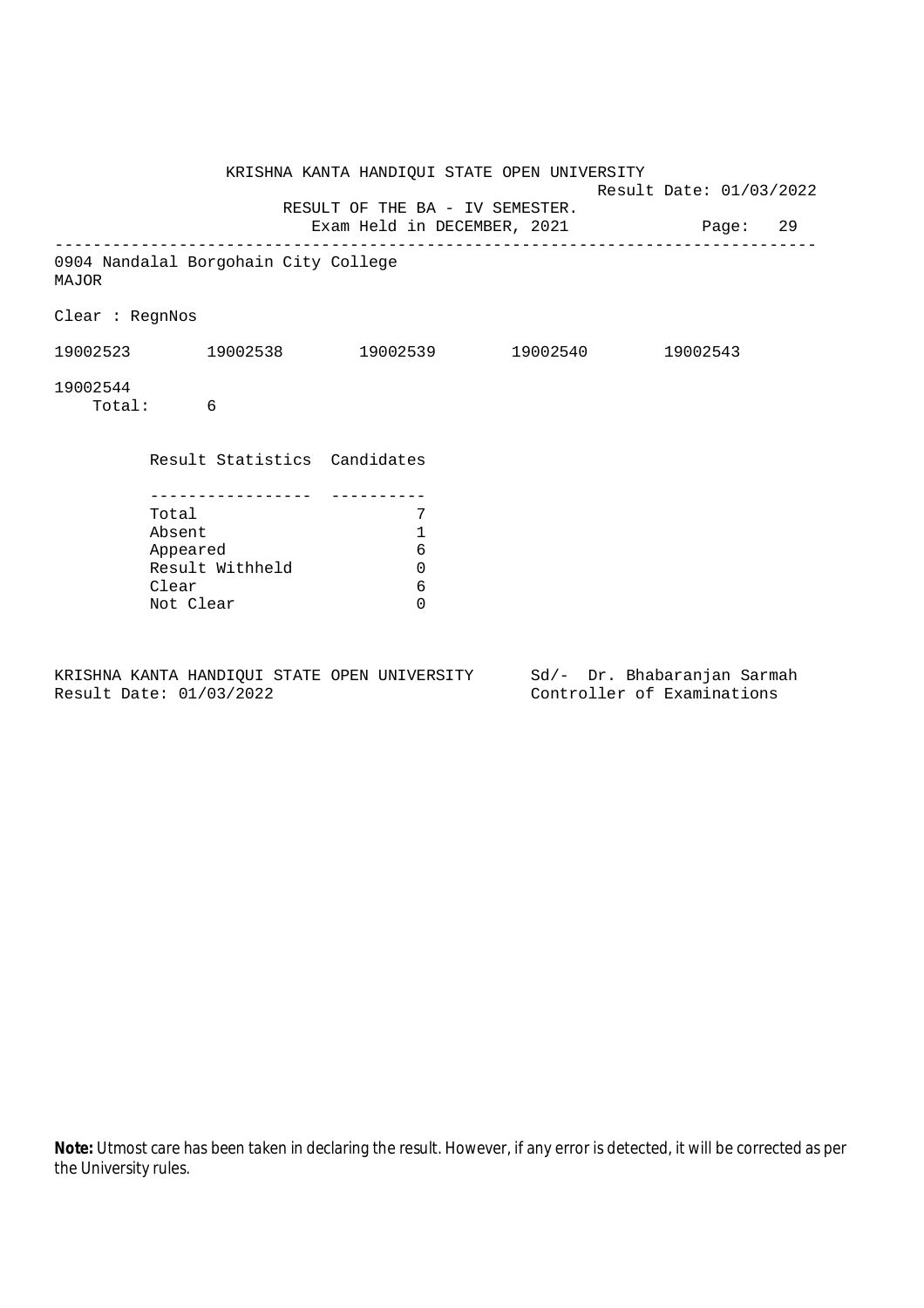Result Date: 01/03/2022

RESULT OF THE BA - IV SEMESTER.

Exam Held in DECEMBER, 2021 Page: 30 --------------------------------------------------------------------------------

0905 Naharkatiya College MAJOR

Clear : RegnNos

19002557 19002568 19002576 Total: 3

|           | Result Statistics Candidates |   |
|-----------|------------------------------|---|
|           |                              |   |
|           |                              |   |
| Total     |                              |   |
| Absent    |                              |   |
| Appeared  |                              | 3 |
|           | Result Withheld              |   |
| Clear     |                              | 3 |
| Not Clear |                              |   |

KRISHNA KANTA HANDIQUI STATE OPEN UNIVERSITY Sd/- Dr. Bhabaranjan Sarmah<br>Result Date: 01/03/2022 Controller of Examinations

Controller of Examinations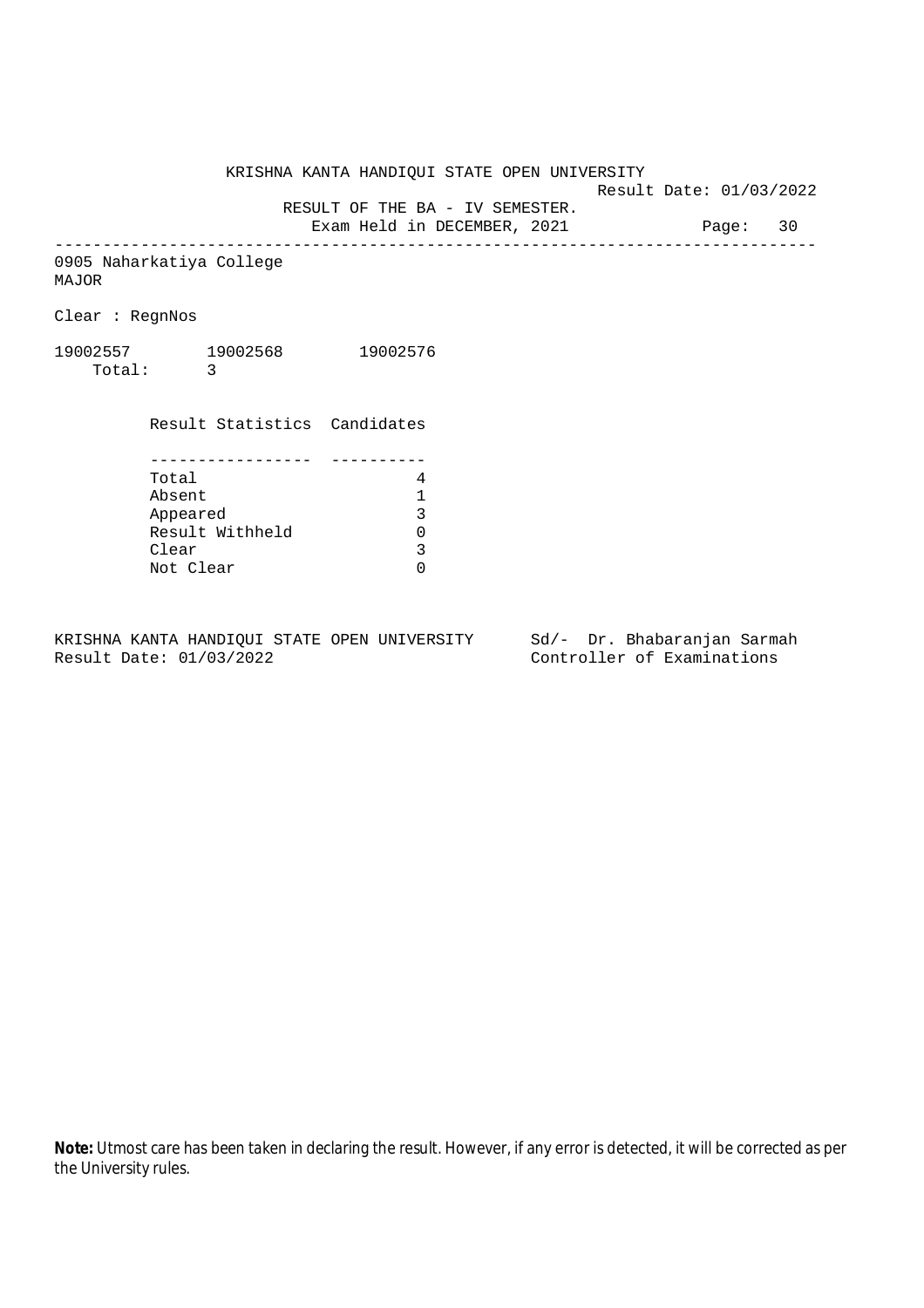KRISHNA KANTA HANDIQUI STATE OPEN UNIVERSITY Result Date: 01/03/2022 RESULT OF THE BA - IV SEMESTER. Exam Held in DECEMBER, 2021 Page: 31 -------------------------------------------------------------------------------- 0906 Namrup College MAJOR Clear : RegnNos 17006150 19002583 19002590 19002591 19002594 19002595 19002596 Total: 7 Not Clear: RegnNos 19002592 Total: 1 Result Statistics Candidates ----------------- ---------- Total 8 Absent 0 Appeared 8 Result Withheld 0<br>Clear 7 Clear Not Clear 1

|  |                         |  | KRISHNA KANTA HANDIOUI STATE OPEN UNIVERSITY |  |  | Sd/- Dr. Bhabaranjan Sarmah |  |
|--|-------------------------|--|----------------------------------------------|--|--|-----------------------------|--|
|  | Result Date: 01/03/2022 |  |                                              |  |  | Controller of Examinations  |  |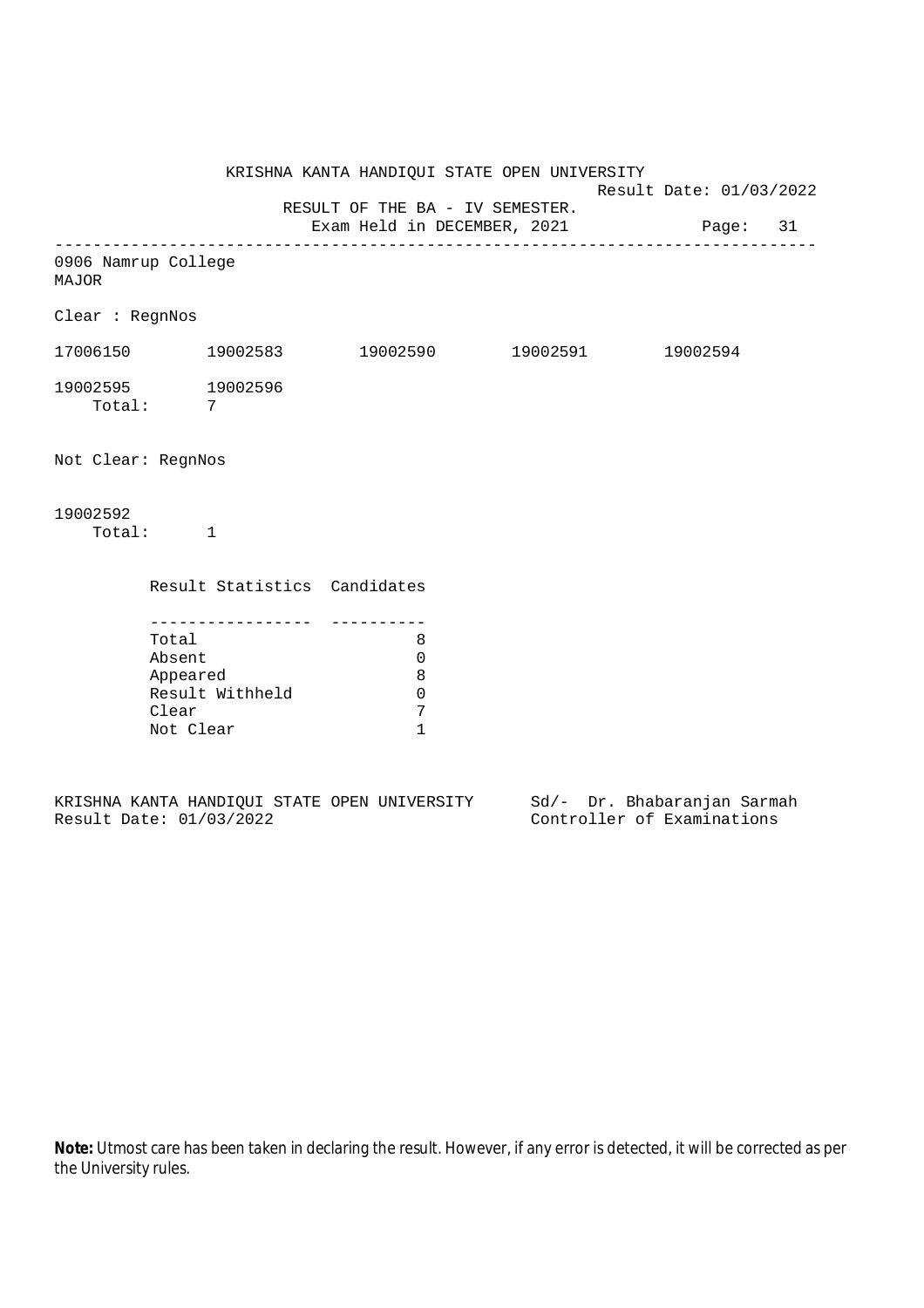Result Date: 01/03/2022

 RESULT OF THE BA - IV SEMESTER. Exam Held in DECEMBER, 2021 Page: 32

--------------------------------------------------------------------------------

0907 Duliajan College

MAJOR

Clear : RegnNos

19002625 19002626 19002629 Total: 3

Not Clear: RegnNos

19002619 19002632 Total: 2

Result Statistics Candidates

| Total           |   |
|-----------------|---|
| Absent          |   |
| Appeared        | ц |
| Result Withheld |   |
| Clear           |   |
| Not Clear       |   |

KRISHNA KANTA HANDIQUI STATE OPEN UNIVERSITY Sd/- Dr. Bhabaranjan Sarmah Result Date: 01/03/2022 Controller of Examinations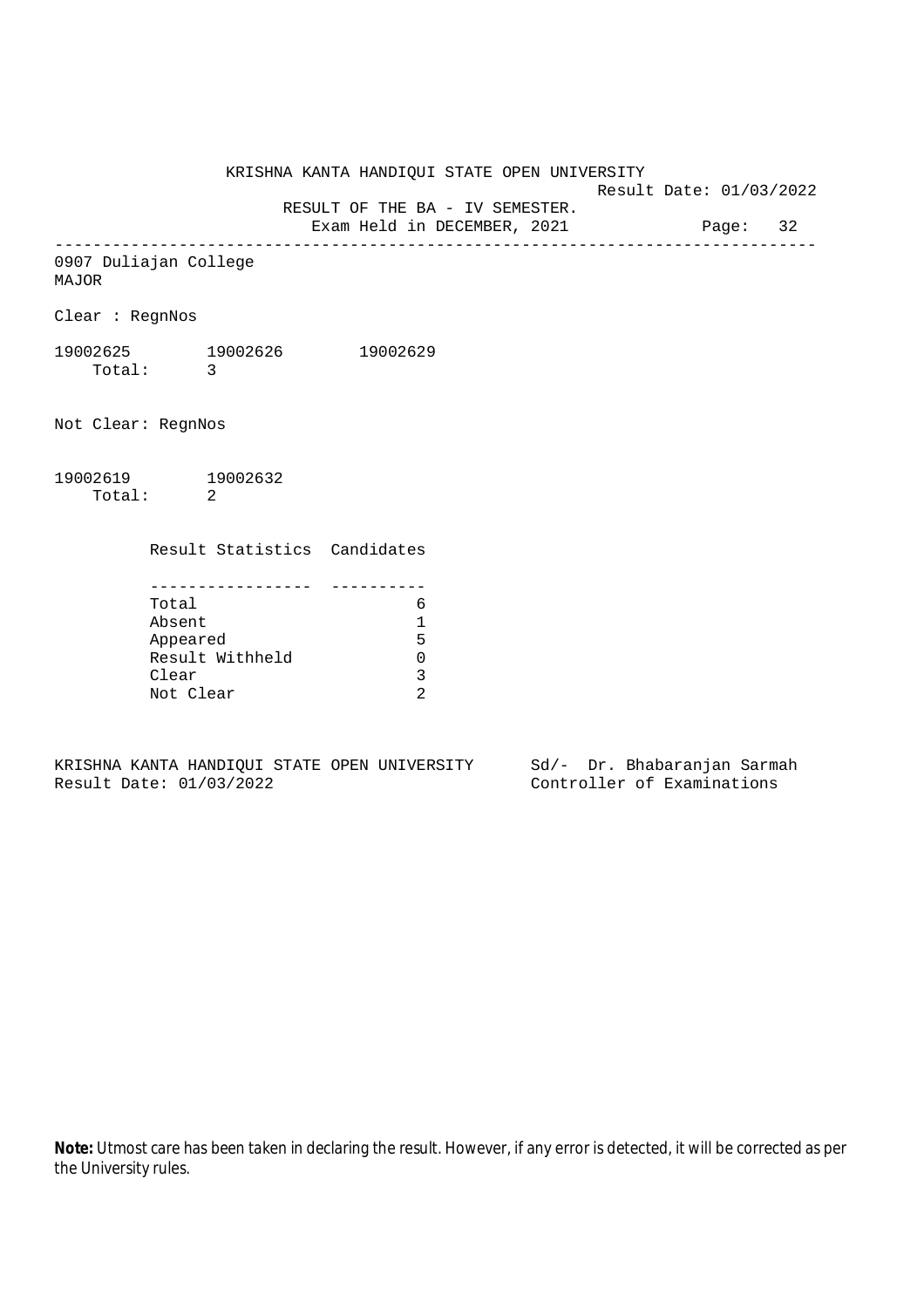KRISHNA KANTA HANDIQUI STATE OPEN UNIVERSITY Result Date: 01/03/2022 RESULT OF THE BA - IV SEMESTER. Exam Held in DECEMBER, 2021 Page: 33 -------------------------------------------------------------------------------- 1001 Goalpara College MAJOR Clear : RegnNos 19002705 19002706 19002709 19002738 19002757 Total: 5 Result Statistics Candidates ----------------- ---------- Total 7<br>Absent 2 Absent<br>
Appeared 5<br>
Result Withheld 6<br>
Clear 5 Appeared Result Withheld 0 Clear Not Clear 0

KRISHNA KANTA HANDIQUI STATE OPEN UNIVERSITY Sd/- Dr. Bhabaranjan Sarmah Result Date: 01/03/2022 Controller of Examinations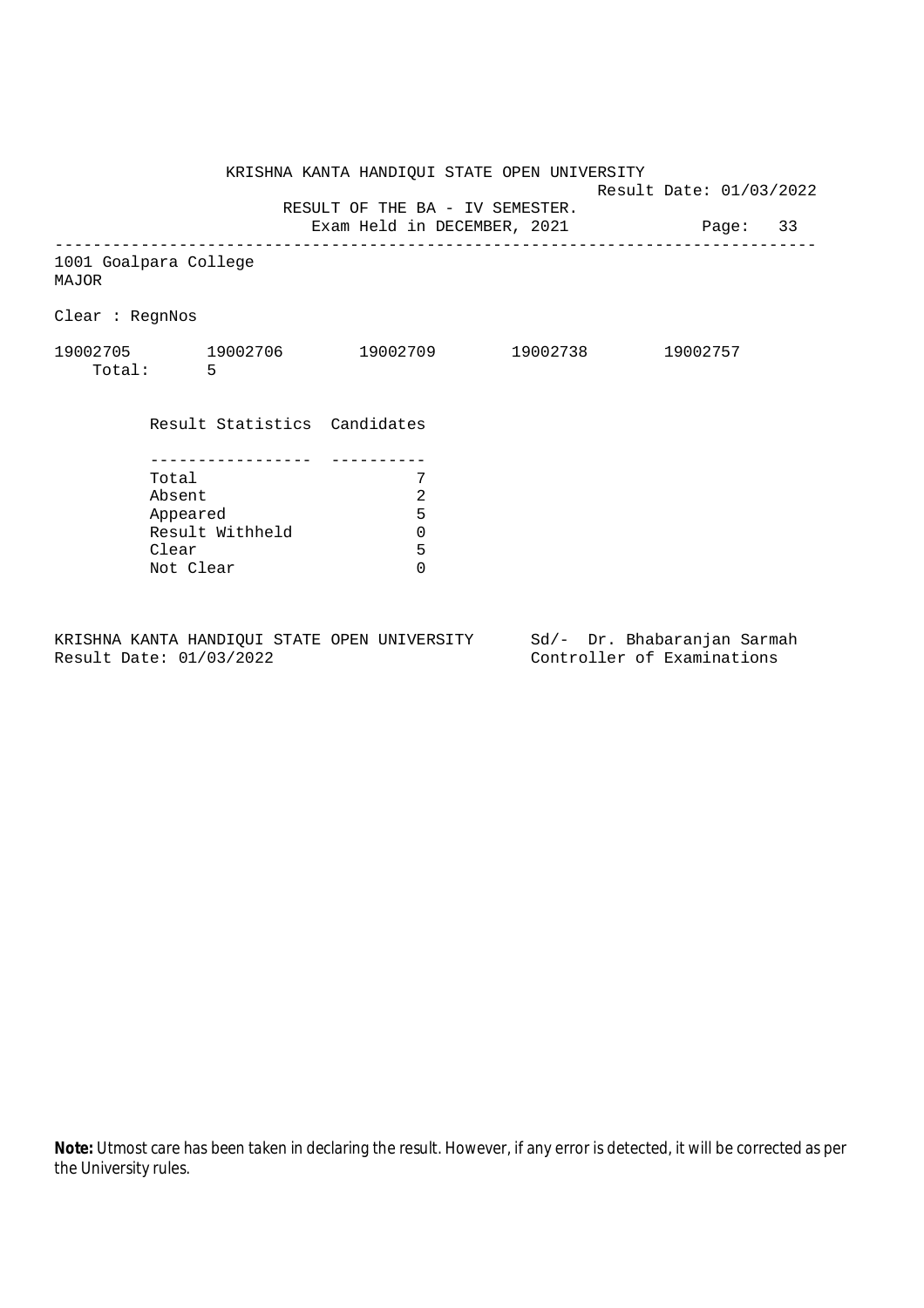KRISHNA KANTA HANDIQUI STATE OPEN UNIVERSITY Result Date: 01/03/2022 RESULT OF THE BA - IV SEMESTER. Exam Held in DECEMBER, 2021 Page: 34 -------------------------------------------------------------------------------- 1002 Habraghat Mahavidyalaya, Krishnai MAJOR Not Clear : RegnNos 19002760 19002771 Total: 2 Result Statistics Candidates ----------------- ---------- Total 2 Absent 0<br>
Appeared 2<br>
Result Withheld 0 Appeared Result Withheld 0 Clear 0 Not Clear 2

KRISHNA KANTA HANDIQUI STATE OPEN UNIVERSITY Sd/- Dr. Bhabaranjan Sarmah Result Date: 01/03/2022 Controller of Examinations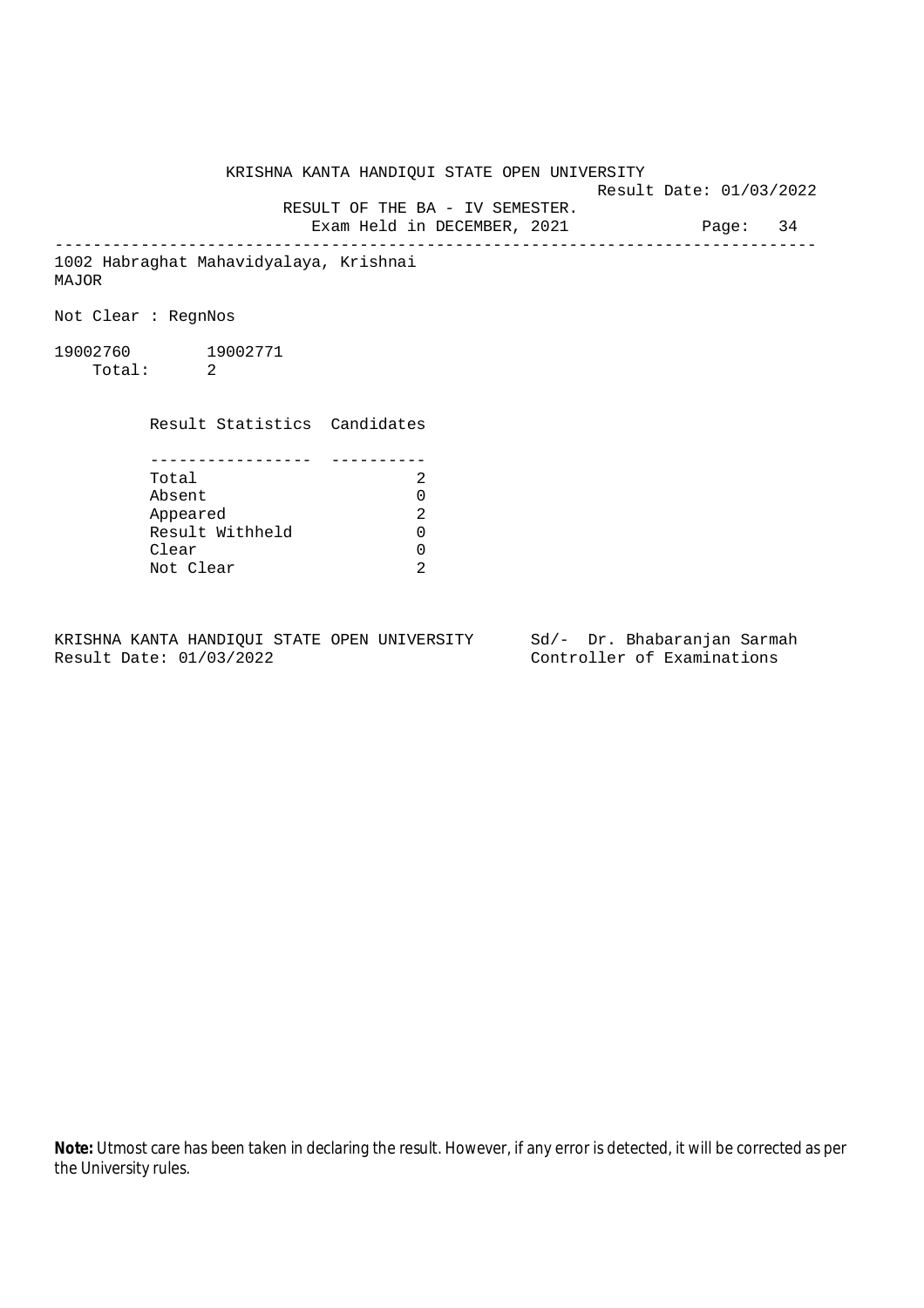Result Date: 01/03/2022

RESULT OF THE BA - IV SEMESTER.

Exam Held in DECEMBER, 2021 Page: 35 --------------------------------------------------------------------------------

1008 Dudhnoi College MAJOR

Clear : RegnNos

| 19002902 | 19002924 | 19002926 | 19002933 |
|----------|----------|----------|----------|
| Total:   |          |          |          |

 Result Statistics Candidates ----------------- ---------- Total 4 Absent 0<br>Appeared 4<br>Result Withheld 0 Appeared Result Withheld 0 Clear 4 Not Clear 0

KRISHNA KANTA HANDIQUI STATE OPEN UNIVERSITY Sd/- Dr. Bhabaranjan Sarmah Result Date: 01/03/2022 Controller of Examinations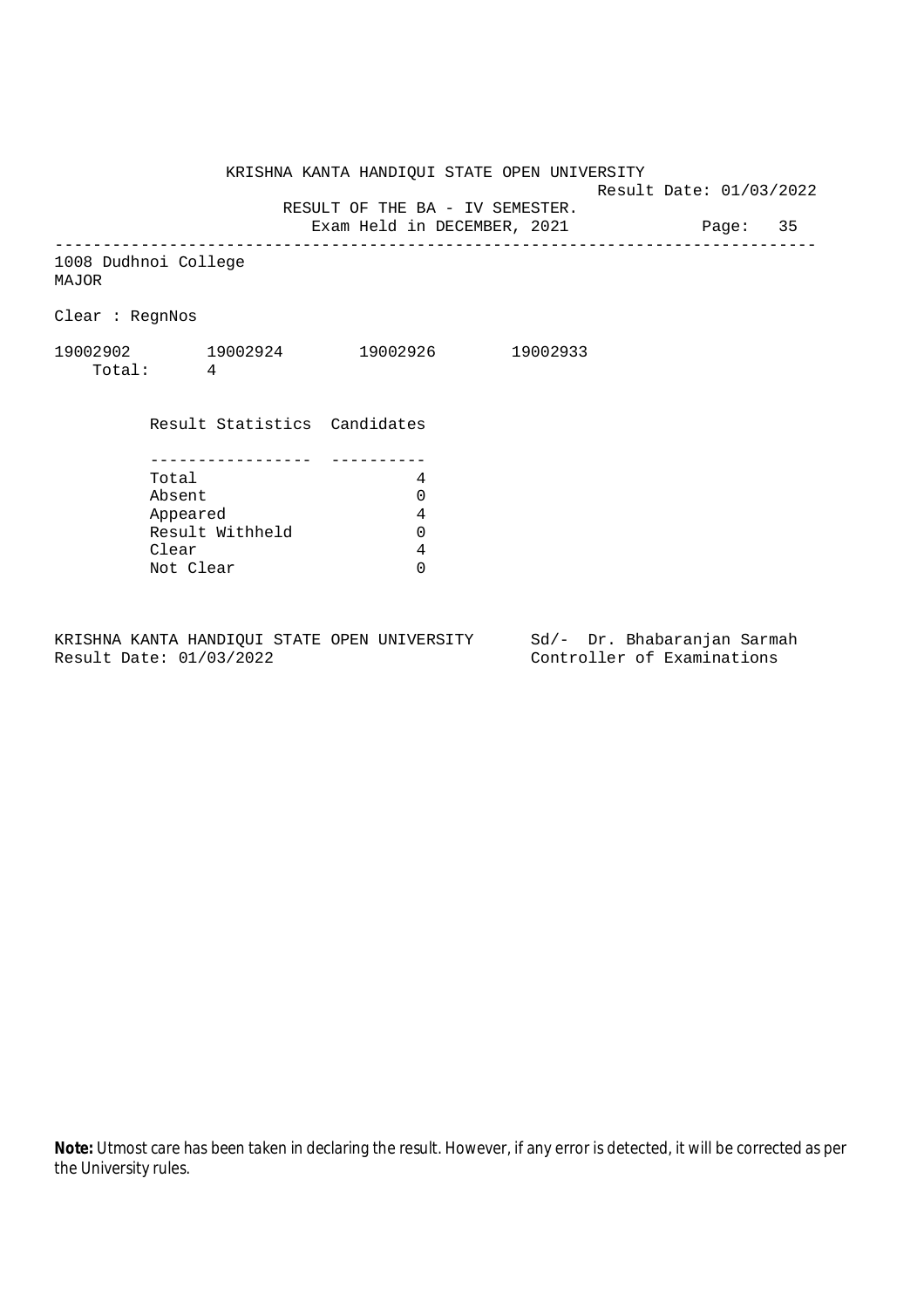Result Date: 01/03/2022

RESULT OF THE BA - IV SEMESTER.

Exam Held in DECEMBER, 2021 Page: 36 --------------------------------------------------------------------------------

1101 Sarupathar College MAJOR

Clear : RegnNos

| 19003060 | 19003070 | 19003083 | 19003090 |
|----------|----------|----------|----------|
| Total:   |          |          |          |

| Result Statistics Candidates |   |
|------------------------------|---|
|                              |   |
|                              |   |
| Total                        |   |
| Absent                       |   |
| Appeared                     | 4 |
| Result Withheld              |   |
| Clear                        |   |
| Not Clear                    |   |

KRISHNA KANTA HANDIQUI STATE OPEN UNIVERSITY Sd/- Dr. Bhabaranjan Sarmah<br>Result Date: 01/03/2022 Controller of Examinations

Controller of Examinations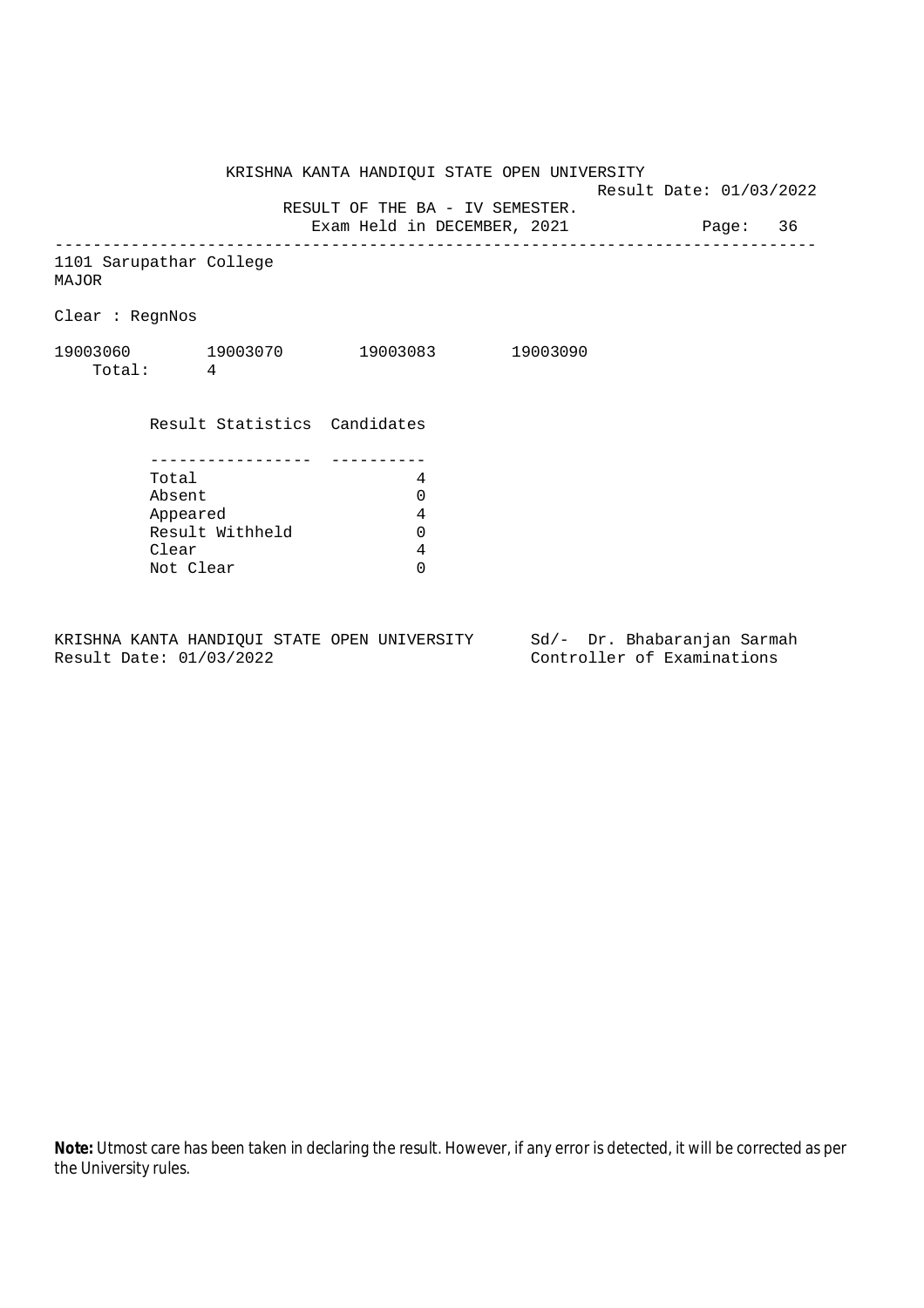KRISHNA KANTA HANDIQUI STATE OPEN UNIVERSITY Result Date: 01/03/2022 RESULT OF THE BA - IV SEMESTER. Exam Held in DECEMBER, 2021 Page: 37 -------------------------------------------------------------------------------- 1102 Kamargaon College MAJOR Clear : RegnNos 19003127 Total: 1 Result Statistics Candidates ----------------- ---------- Total 1<br>Absent 0 Absent<br>
Appeared 1<br>
Result Withheld 0<br>
Clear 1 Appeared 1 Result Withheld 0 Clear Not Clear 0

KRISHNA KANTA HANDIQUI STATE OPEN UNIVERSITY Sd/- Dr. Bhabaranjan Sarmah Result Date: 01/03/2022 Controller of Examinations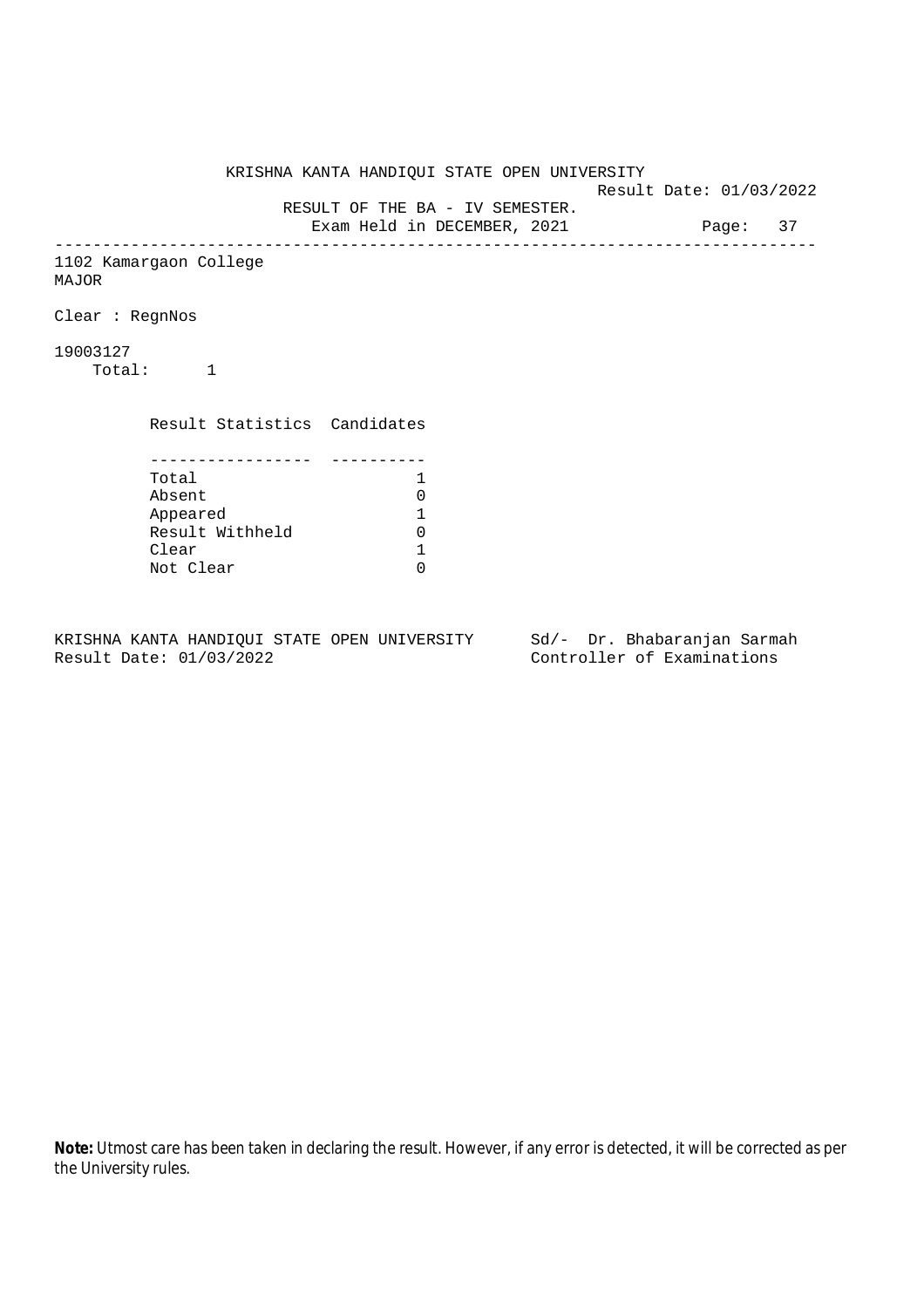KRISHNA KANTA HANDIQUI STATE OPEN UNIVERSITY Result Date: 01/03/2022 RESULT OF THE BA - IV SEMESTER. Exam Held in DECEMBER, 2021 Page: 38 -------------------------------------------------------------------------------- 1103 Furkating College MAJOR Clear : RegnNos 19003142 19003143 19003151 19003152 19003155 19003156 19003157 Total: 7 Not Clear: RegnNos 19003150 Total: 1 Result Statistics Candidates ----------------- ---------- Total 8 Absent 0 Appeared 8 Result Withheld 0<br>Clear 7 Clear Not Clear 1

|  |                         |  | KRISHNA KANTA HANDIOUI STATE OPEN UNIVERSITY |  |  | Sd/- Dr. Bhabaranjan Sarmah |  |
|--|-------------------------|--|----------------------------------------------|--|--|-----------------------------|--|
|  | Result Date: 01/03/2022 |  |                                              |  |  | Controller of Examinations  |  |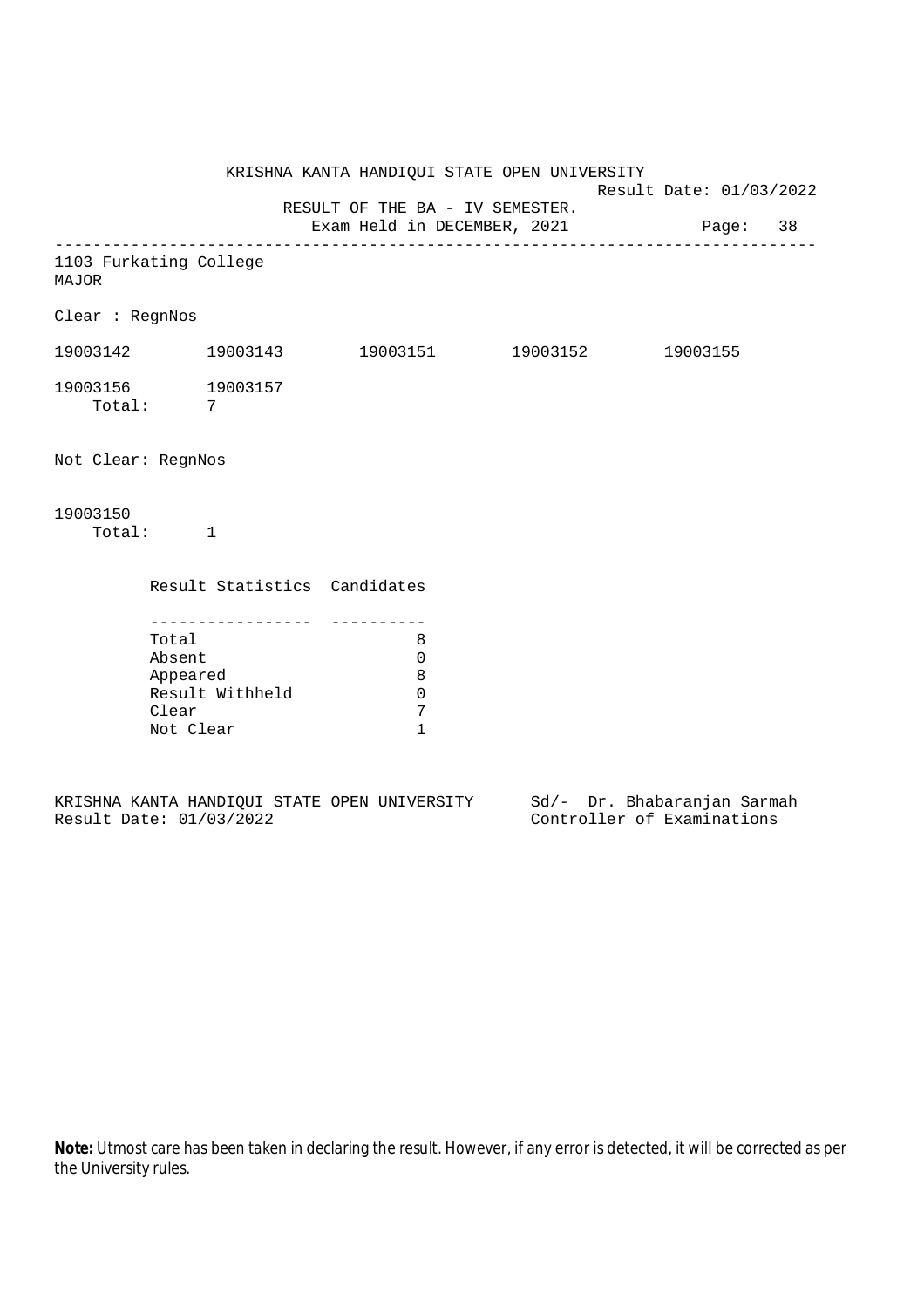KRISHNA KANTA HANDIQUI STATE OPEN UNIVERSITY Result Date: 01/03/2022 RESULT OF THE BA - IV SEMESTER. Exam Held in DECEMBER, 2021 Page: 39 -------------------------------------------------------------------------------- 1104 Joya Gogoi College, Khumtai MAJOR Clear : RegnNos 19003165 Total: 1 Result Statistics Candidates ----------------- ---------- Total 1 Absent<br>
Appeared 1<br>
Result Withheld 0<br>
Clear 1 Appeared 1 Result Withheld Clear Not Clear 0

KRISHNA KANTA HANDIQUI STATE OPEN UNIVERSITY Sd/- Dr. Bhabaranjan Sarmah Result Date: 01/03/2022 Controller of Examinations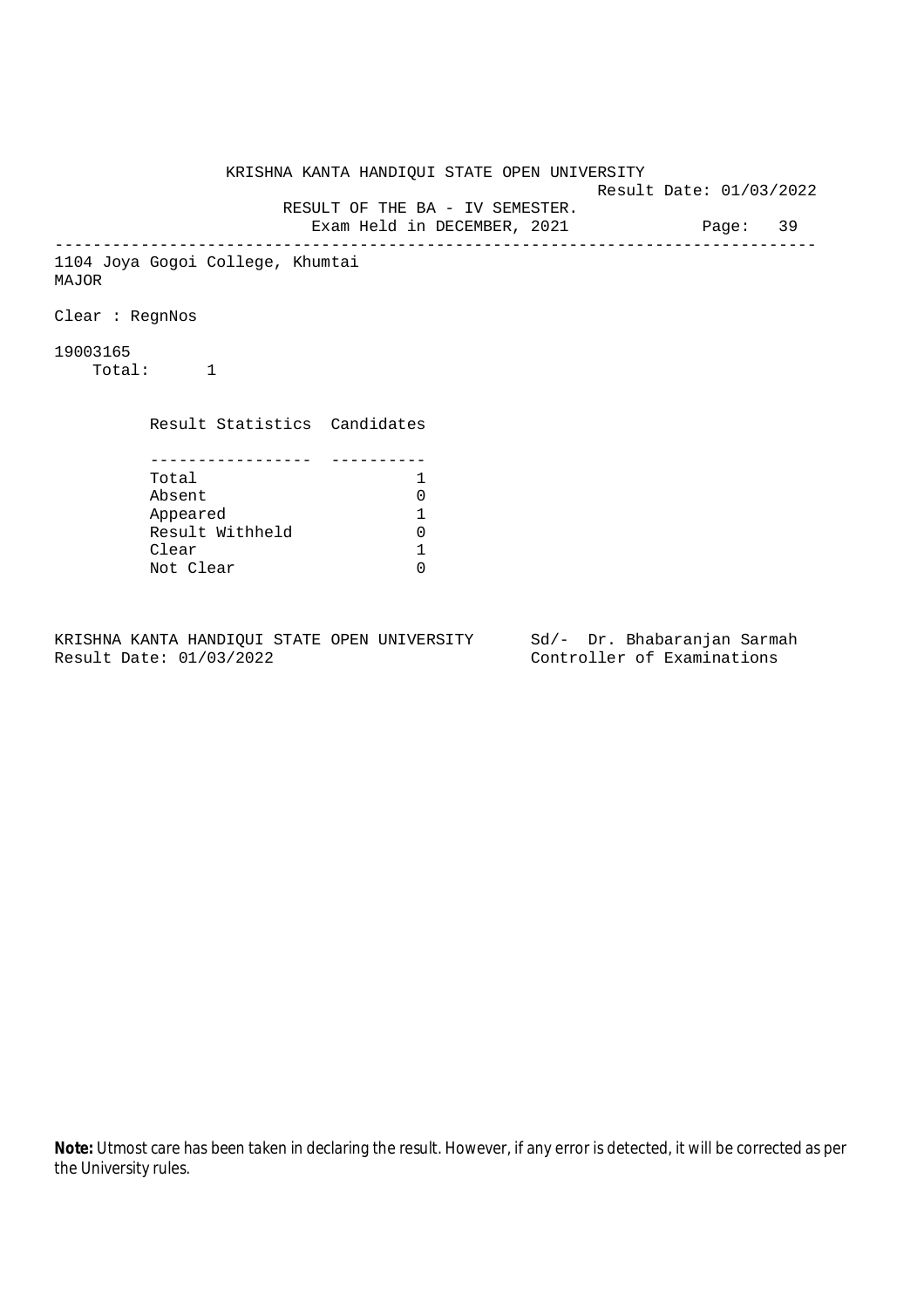|                    |                                                   | KRISHNA KANTA HANDIQUI STATE OPEN UNIVERSITY |                                                                         | Result Date: 01/03/2022 |  |  |  |
|--------------------|---------------------------------------------------|----------------------------------------------|-------------------------------------------------------------------------|-------------------------|--|--|--|
|                    |                                                   |                                              | RESULT OF THE BA - IV SEMESTER.<br>Exam Held in DECEMBER, 2021 Page: 40 |                         |  |  |  |
| MAJOR              |                                                   | 1105 J. D. S. G. College, Bokakhat           |                                                                         |                         |  |  |  |
| Clear : RegnNos    |                                                   |                                              |                                                                         |                         |  |  |  |
|                    |                                                   |                                              | $19003174$ 19003176 19003182 19003183 19003188                          |                         |  |  |  |
| 19003195           | Total: 6                                          |                                              |                                                                         |                         |  |  |  |
| Not Clear: RegnNos |                                                   |                                              |                                                                         |                         |  |  |  |
| 19003208 19003217  | Total: 2                                          |                                              |                                                                         |                         |  |  |  |
|                    |                                                   | Result Statistics Candidates                 |                                                                         |                         |  |  |  |
|                    | Total<br>Absent<br>Appeared<br>Clear<br>Not Clear | Result Withheld                              | 9<br>1<br>8<br>$\mathbf 0$<br>6<br>2                                    |                         |  |  |  |

|  |                         |  | KRISHNA KANTA HANDIOUI STATE OPEN UNIVERSITY |  | Sd/- Dr. Bhabaranjan Sarmah |  |
|--|-------------------------|--|----------------------------------------------|--|-----------------------------|--|
|  | Result Date: 01/03/2022 |  |                                              |  | Controller of Examinations  |  |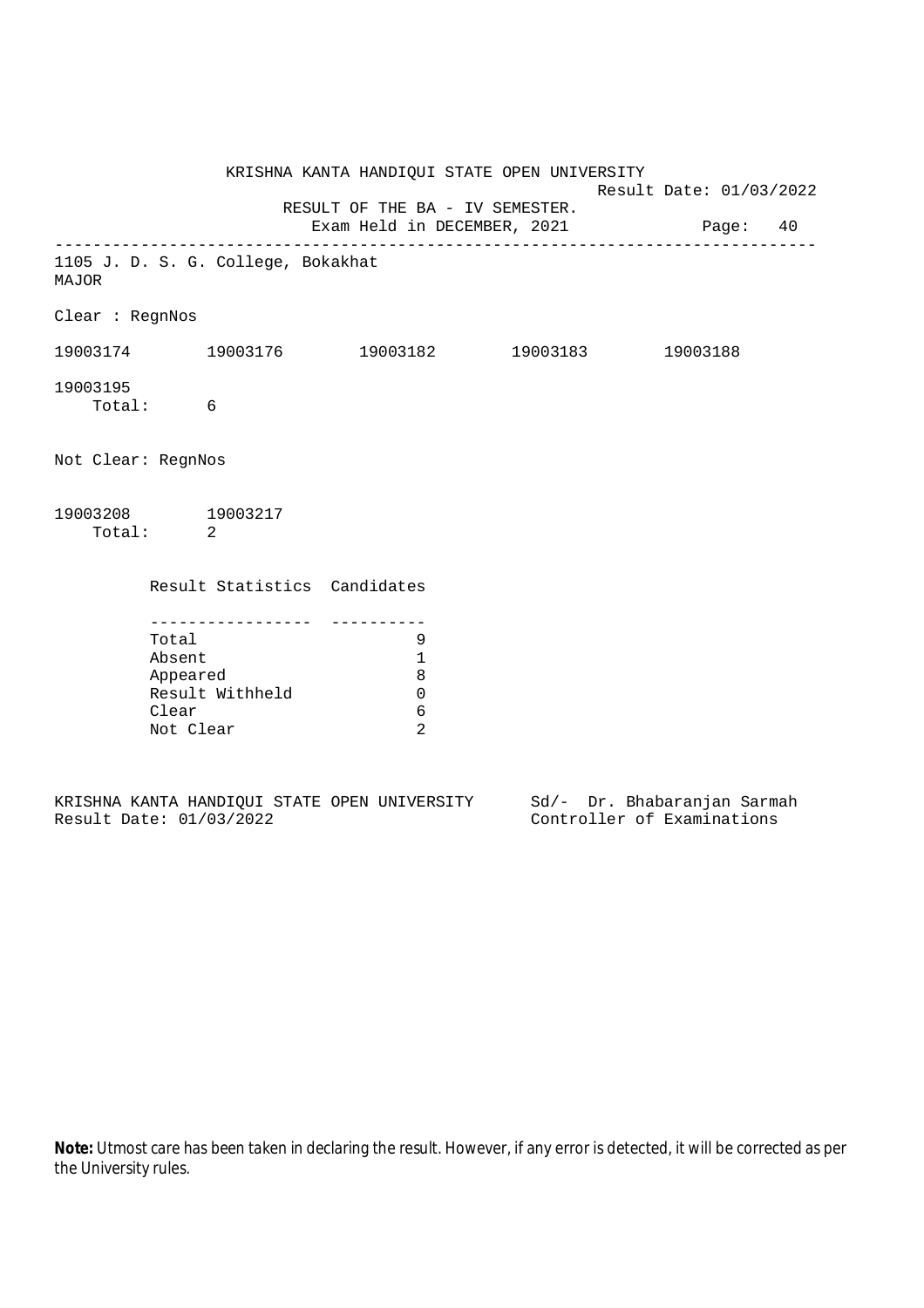KRISHNA KANTA HANDIQUI STATE OPEN UNIVERSITY Result Date: 01/03/2022 RESULT OF THE BA - IV SEMESTER. Exam Held in DECEMBER, 2021 Page: 41 -------------------------------------------------------------------------------- 1106 Golaghat Commerce College MAJOR Clear : RegnNos 19003220 Total: 1 Result Statistics Candidates ----------------- ---------- Total 1 Absent<br>
Appeared 1<br>
Result Withheld 0<br>
Clear 1 Appeared 1 Result Withheld Clear Not Clear 0

KRISHNA KANTA HANDIQUI STATE OPEN UNIVERSITY Sd/- Dr. Bhabaranjan Sarmah Result Date: 01/03/2022 Controller of Examinations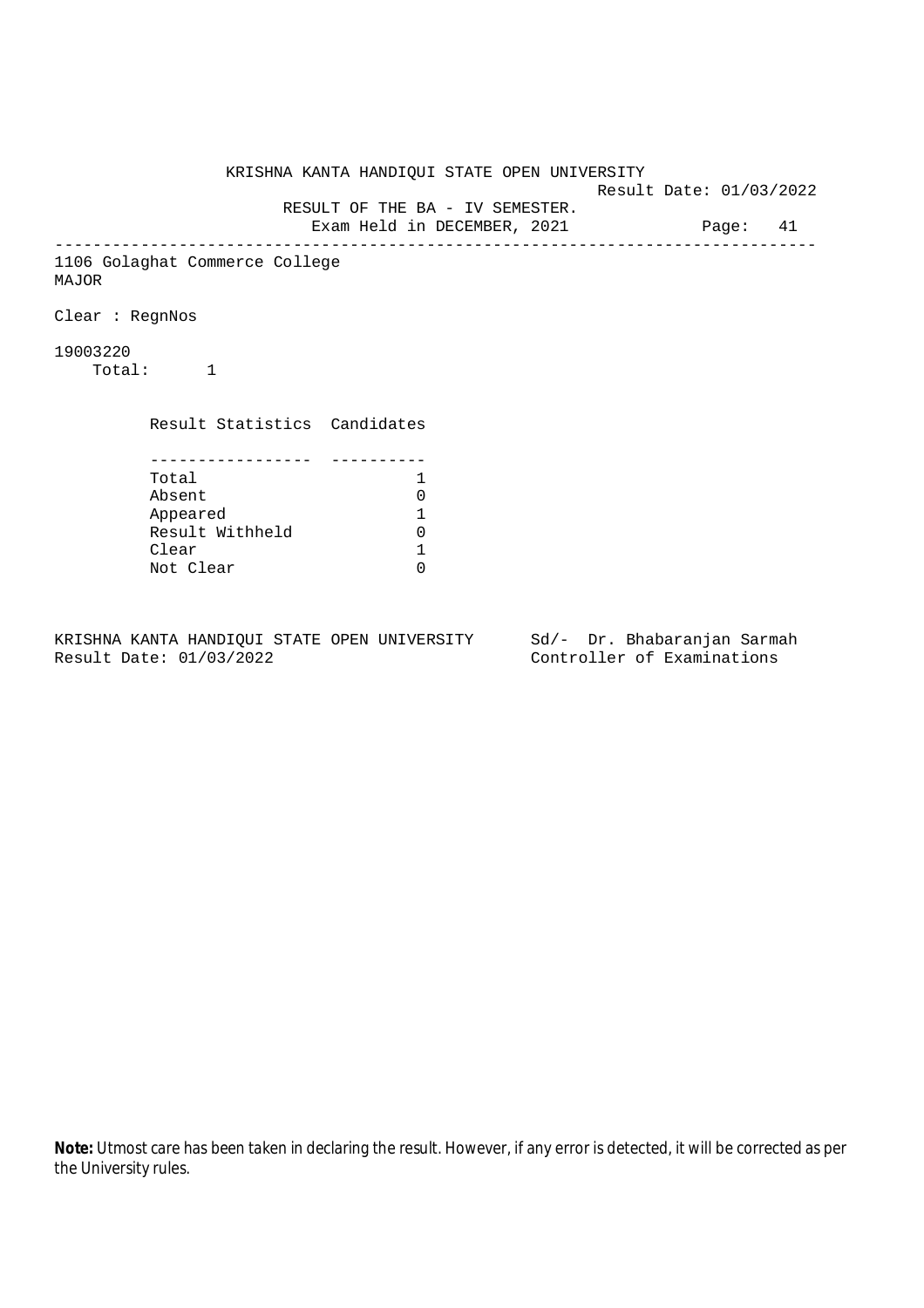KRISHNA KANTA HANDIQUI STATE OPEN UNIVERSITY Result Date: 01/03/2022 RESULT OF THE BA - IV SEMESTER. Exam Held in DECEMBER, 2021 Page: 42 -------------------------------------------------------------------------------- 1107 Hemo Prova Borbora Girls College MAJOR Clear : RegnNos 19003257 Total: 1 Result Statistics Candidates ----------------- ---------- Total 1 Absent<br>
Appeared 1<br>
Result Withheld 0<br>
Clear 1 Appeared 1 Result Withheld Clear Not Clear 0

KRISHNA KANTA HANDIQUI STATE OPEN UNIVERSITY Sd/- Dr. Bhabaranjan Sarmah Result Date: 01/03/2022 Controller of Examinations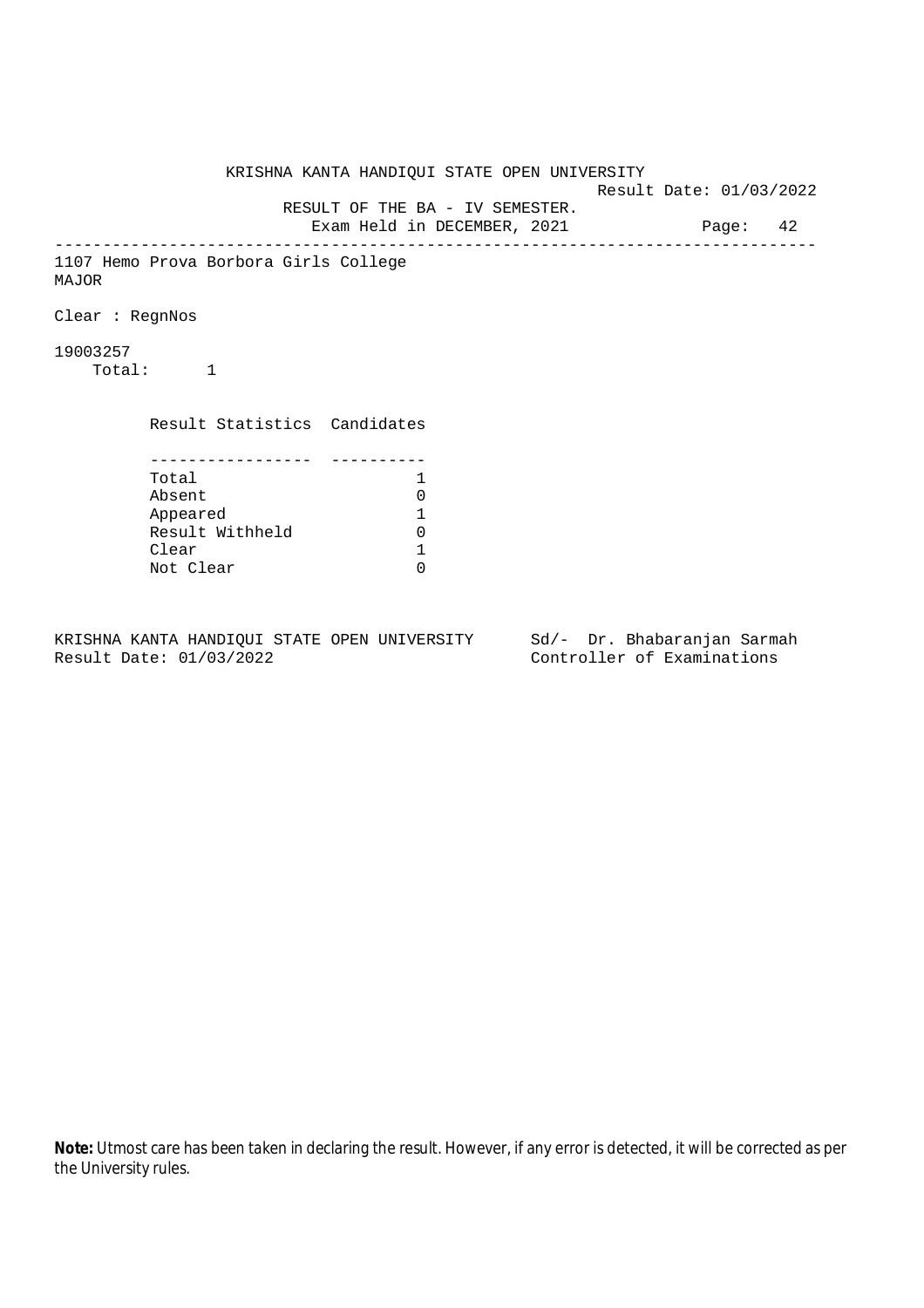KRISHNA KANTA HANDIQUI STATE OPEN UNIVERSITY

Result Date: 01/03/2022

 RESULT OF THE BA - IV SEMESTER. Exam Held in DECEMBER, 2021 Page: 43 -------------------------------------------------------------------------------- 1109 DKD College Clear : RegnNos

MAJOR

| 17007725           | 18002807       | 18002854 | 19003279 | 19003280 |
|--------------------|----------------|----------|----------|----------|
| 19003283           | 19003285       | 19003287 | 19003289 | 19003290 |
| 19003291           | 19003292       | 19003299 | 19003301 | 19003302 |
| 19003305           | 19003307       | 19003309 | 19003311 | 19003312 |
| 19003313           | 19003316       | 19003317 | 19003318 | 19003320 |
| 19003321           | 19003322       | 19003325 | 19003328 | 19003329 |
| 19003330           | 19003331       | 19003332 | 19003335 | 19003336 |
| 19003337           | 19003338       | 19003339 | 19003340 | 19003345 |
| 19003347           | 19003348       | 19003349 | 19003350 | 19003351 |
| 19003352           | 19003353       | 19003355 | 19003356 | 19003359 |
| 19003360           | 19003361       | 19003363 | 19003364 | 19003365 |
| 19003366           | 19003367       | 19003371 | 19003373 | 19003375 |
| 19003376           | 19003377       | 19003379 | 19003380 | 19003381 |
| 19003382           | 19003384       | 19003385 | 19003386 | 19003387 |
| 19003388           | 19003389       | 19003390 | 19003391 | 19003394 |
| 19003395<br>Total: | 19003396<br>78 | 19003397 |          |          |
| Not Clear: RegnNos |                |          |          |          |
| 19003277<br>Total: | 19003304<br>5  | 19003319 | 19003341 | 19003368 |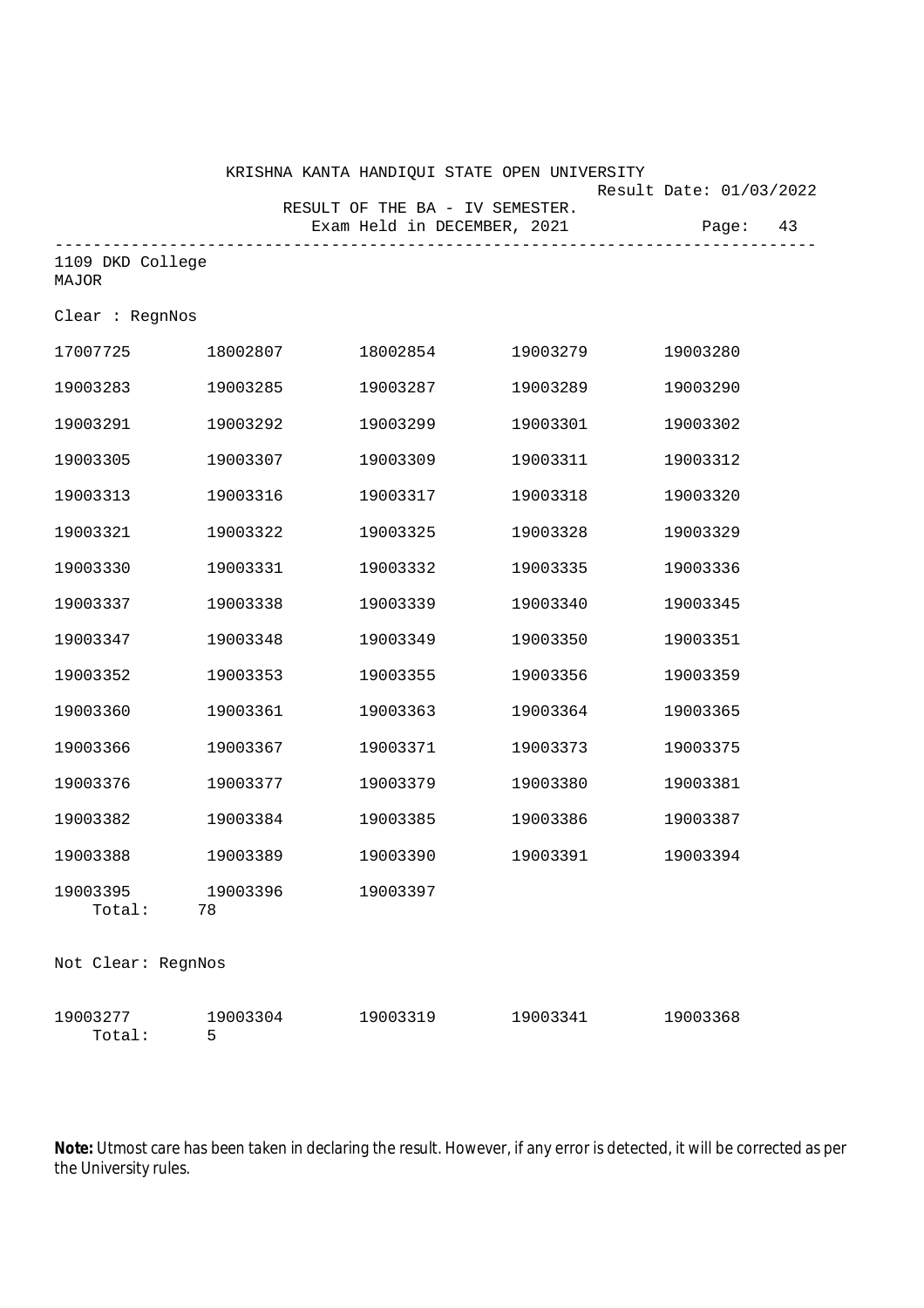KRISHNA KANTA HANDIQUI STATE OPEN UNIVERSITY

Result Date: 01/03/2022

RESULT OF THE BA - IV SEMESTER.

Exam Held in DECEMBER, 2021 Page: 44 --------------------------------------------------------------------------------

1109 DKD College MAJOR

Not Clear : RegnNos

Result Statistics Candidates

| Total           | 84 |
|-----------------|----|
| Absent          |    |
| Appeared        | 83 |
| Result Withheld |    |
| Clear           | 78 |
| Not Clear       | ᄃ  |

KRISHNA KANTA HANDIQUI STATE OPEN UNIVERSITY Sd/- Dr. Bhabaranjan Sarmah<br>Result Date: 01/03/2022 Controller of Examinations

Controller of Examinations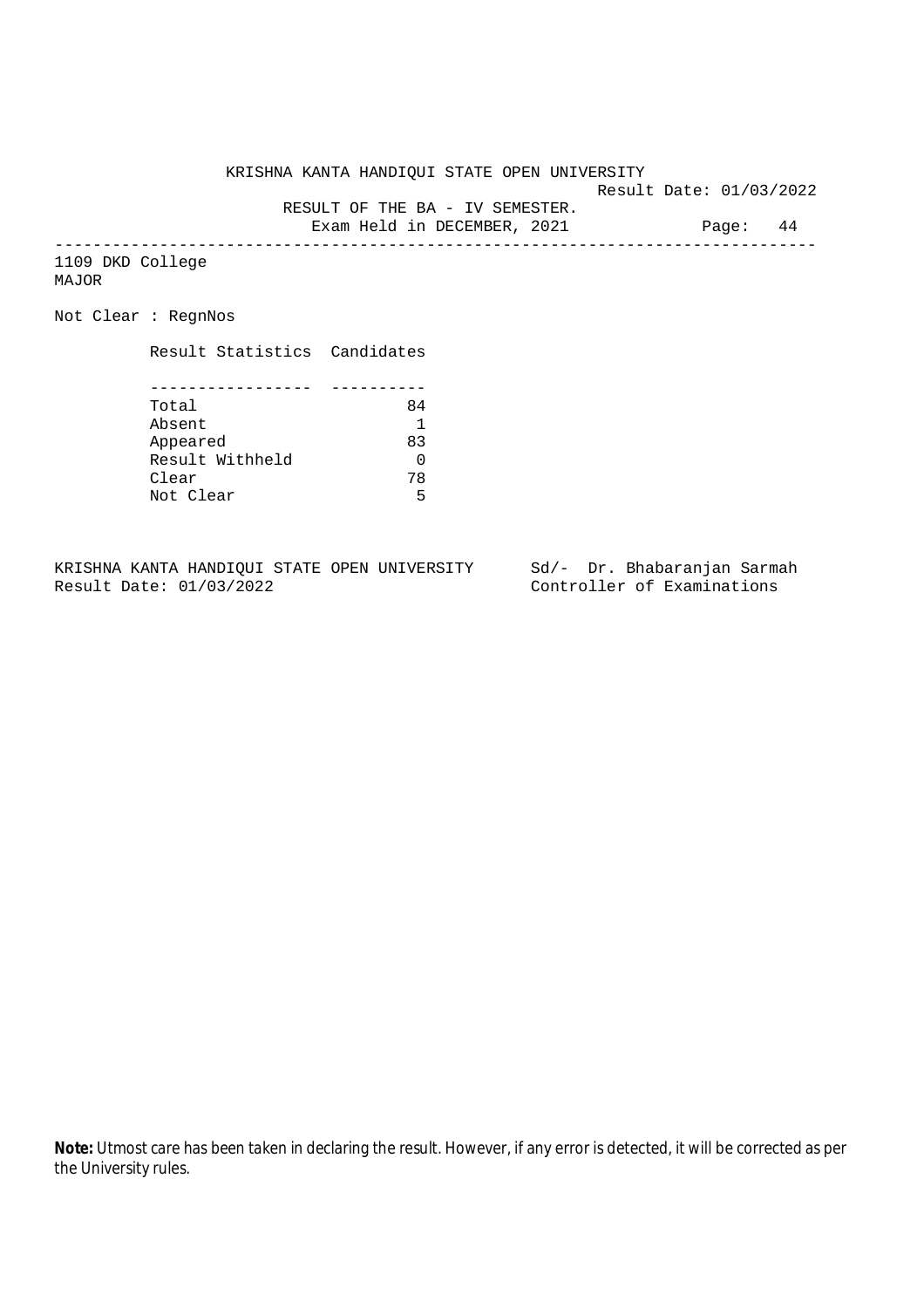KRISHNA KANTA HANDIQUI STATE OPEN UNIVERSITY Result Date: 01/03/2022 RESULT OF THE BA - IV SEMESTER. Exam Held in DECEMBER, 2021 Page: 45 -------------------------------------------------------------------------------- 1111 Debraj Roy College MAJOR Clear : RegnNos 17008018 18002943 19003415 19003416 19003438 19003452 19003456 19003461 19003467 19003470 19003472 19003478 19003479 19003485 19003486 Total: 15 Result Statistics Candidates

| Total           | 17           |
|-----------------|--------------|
| Absent          | 2            |
| Appeared        | 15           |
| Result Withheld | <sup>0</sup> |
| Clear           | 15           |
| Not Clear       | ∩            |

KRISHNA KANTA HANDIQUI STATE OPEN UNIVERSITY Sd/- Dr. Bhabaranjan Sarmah Result Date: 01/03/2022 Controller of Examinations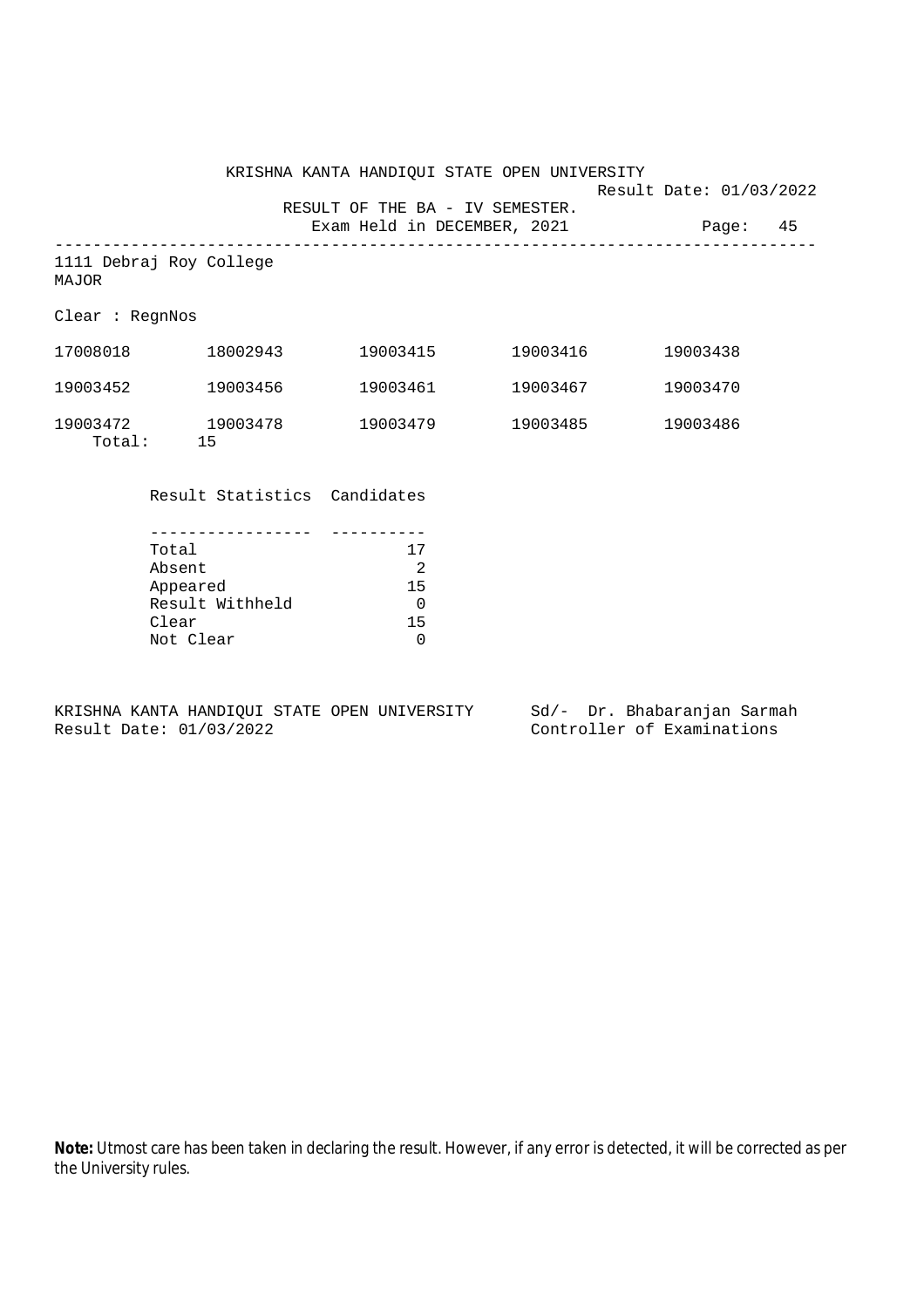KRISHNA KANTA HANDIQUI STATE OPEN UNIVERSITY

Result Date: 01/03/2022

RESULT OF THE BA - IV SEMESTER.

Exam Held in DECEMBER, 2021 Page: 46 --------------------------------------------------------------------------------

1112 Barpathar College MAJOR

Clear : RegnNos

19003523 19003553 Total: 2

> Result Statistics Candidates ----------------- ---------- Total 2

> Absent<br>
> Appeared 2<br>
> Result Withheld 0<br>
> Clear 2 Appeared Result Withheld 0 Clear Not Clear 0

KRISHNA KANTA HANDIQUI STATE OPEN UNIVERSITY Sd/- Dr. Bhabaranjan Sarmah Result Date: 01/03/2022 Controller of Examinations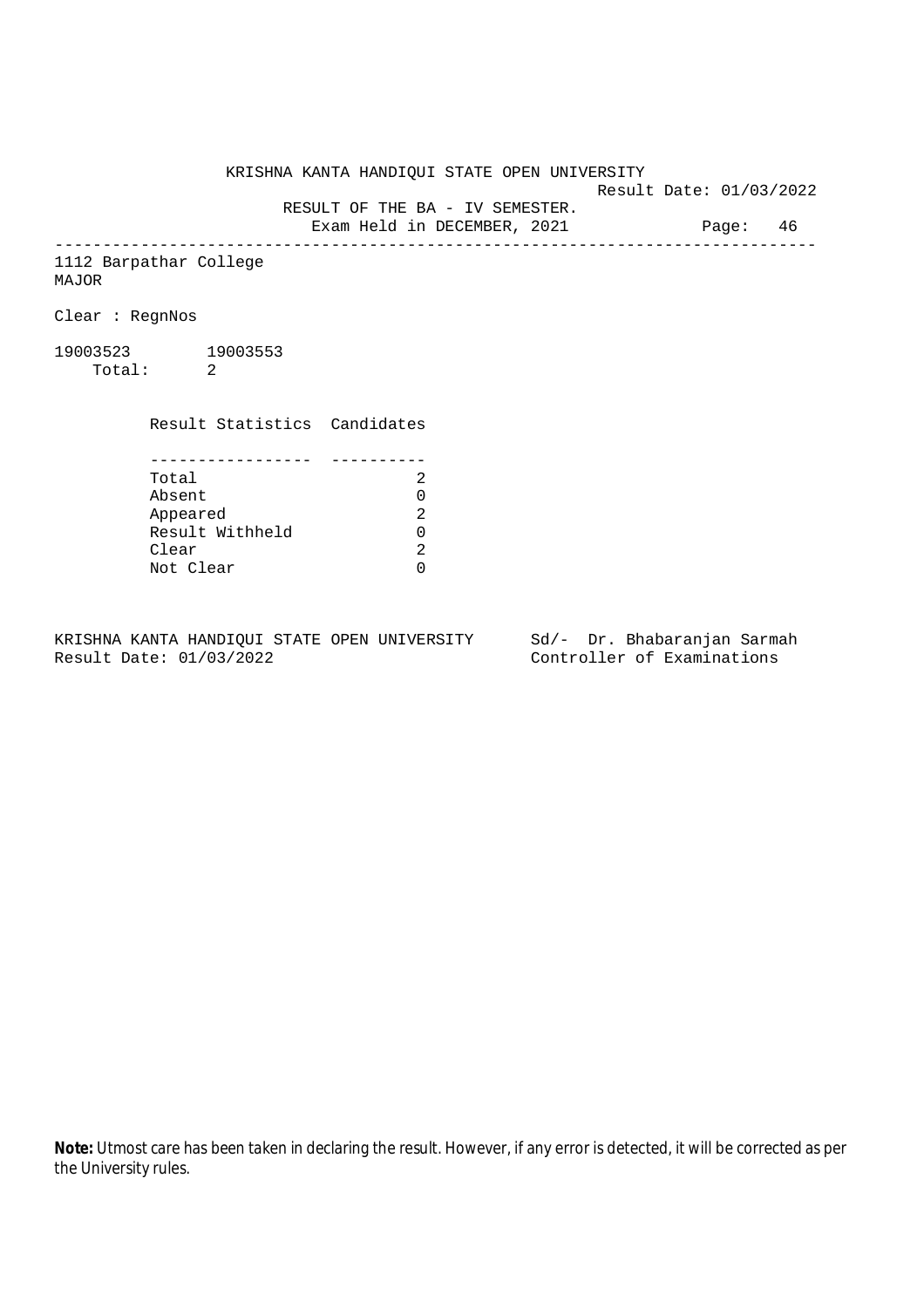KRISHNA KANTA HANDIQUI STATE OPEN UNIVERSITY Result Date: 01/03/2022 RESULT OF THE BA - IV SEMESTER. Exam Held in DECEMBER, 2021 Page: 47 -------------------------------------------------------------------------------- 1300 KKHSOU Regional Centre, Jorhat MAJOR Clear : RegnNos 20010058 Total: 1 Not Clear: RegnNos 19005607 Total: 1 Result Statistics Candidates ----------------- ---------- Total 2 Absent 0 Appeared 2 Result Withheld 0 Clear 1 Not Clear 1

KRISHNA KANTA HANDIQUI STATE OPEN UNIVERSITY Sd/- Dr. Bhabaranjan Sarmah Result Date: 01/03/2022 Controller of Examinations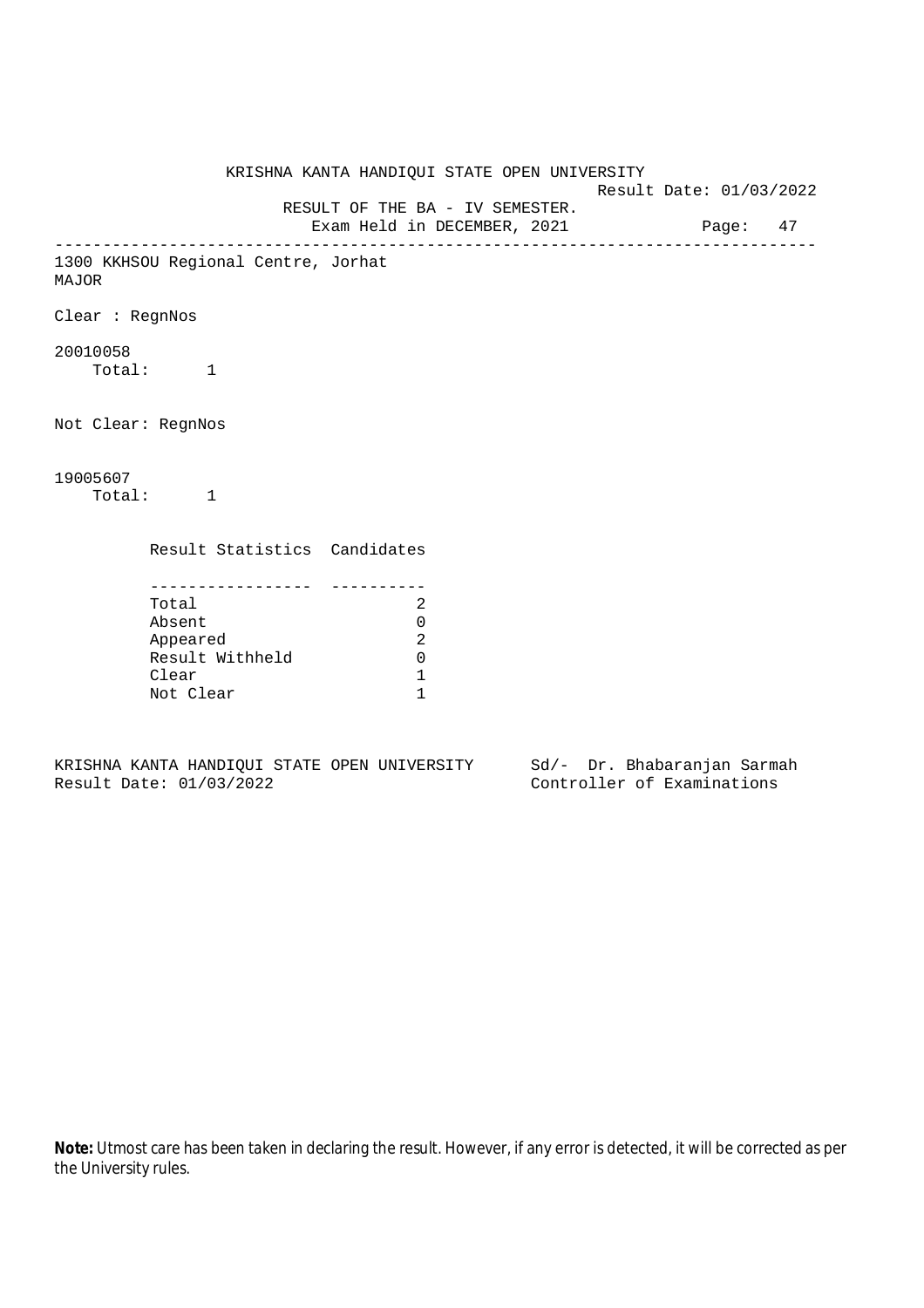|                    |                                                                                            |                                                                                    | KRISHNA KANTA HANDIQUI STATE OPEN UNIVERSITY |                                                                 |
|--------------------|--------------------------------------------------------------------------------------------|------------------------------------------------------------------------------------|----------------------------------------------|-----------------------------------------------------------------|
|                    |                                                                                            | RESULT OF THE BA - IV SEMESTER.                                                    |                                              | Result Date: 01/03/2022<br>Exam Held in DECEMBER, 2021 Page: 48 |
| MAJOR              | 1301 Kakojan College                                                                       |                                                                                    |                                              |                                                                 |
| Clear : RegnNos    |                                                                                            |                                                                                    |                                              |                                                                 |
|                    | 17008341 17008354                                                                          |                                                                                    | 17008384 17008404                            | 17008426                                                        |
| 19003683           | 19003702                                                                                   | 19003706                                                                           | 19003711                                     | 19003713                                                        |
| 19003742           | 19003743                                                                                   | 19003749                                                                           | 19003751                                     | 19003752                                                        |
|                    | 19003753 19003756                                                                          | 19003758                                                                           | 19003760                                     | 19003761                                                        |
| 20010059           | Total: 21                                                                                  |                                                                                    |                                              |                                                                 |
| Not Clear: RegnNos |                                                                                            |                                                                                    |                                              |                                                                 |
| 19003736           | Total: 1                                                                                   |                                                                                    |                                              |                                                                 |
|                    | Result Statistics Candidates                                                               |                                                                                    |                                              |                                                                 |
|                    | __________________<br>Total<br>Absent<br>Appeared<br>Result Withheld<br>Clear<br>Not Clear | -----------<br>24<br>$\overline{\phantom{0}}^2$<br>22<br>$\overline{0}$<br>21<br>1 |                                              |                                                                 |
|                    | KRISHNA KANTA HANDIQUI STATE OPEN UNIVERSITY<br>Result Date: 01/03/2022                    |                                                                                    |                                              | Sd/- Dr. Bhabaranjan Sarmah<br>Controller of Examinations       |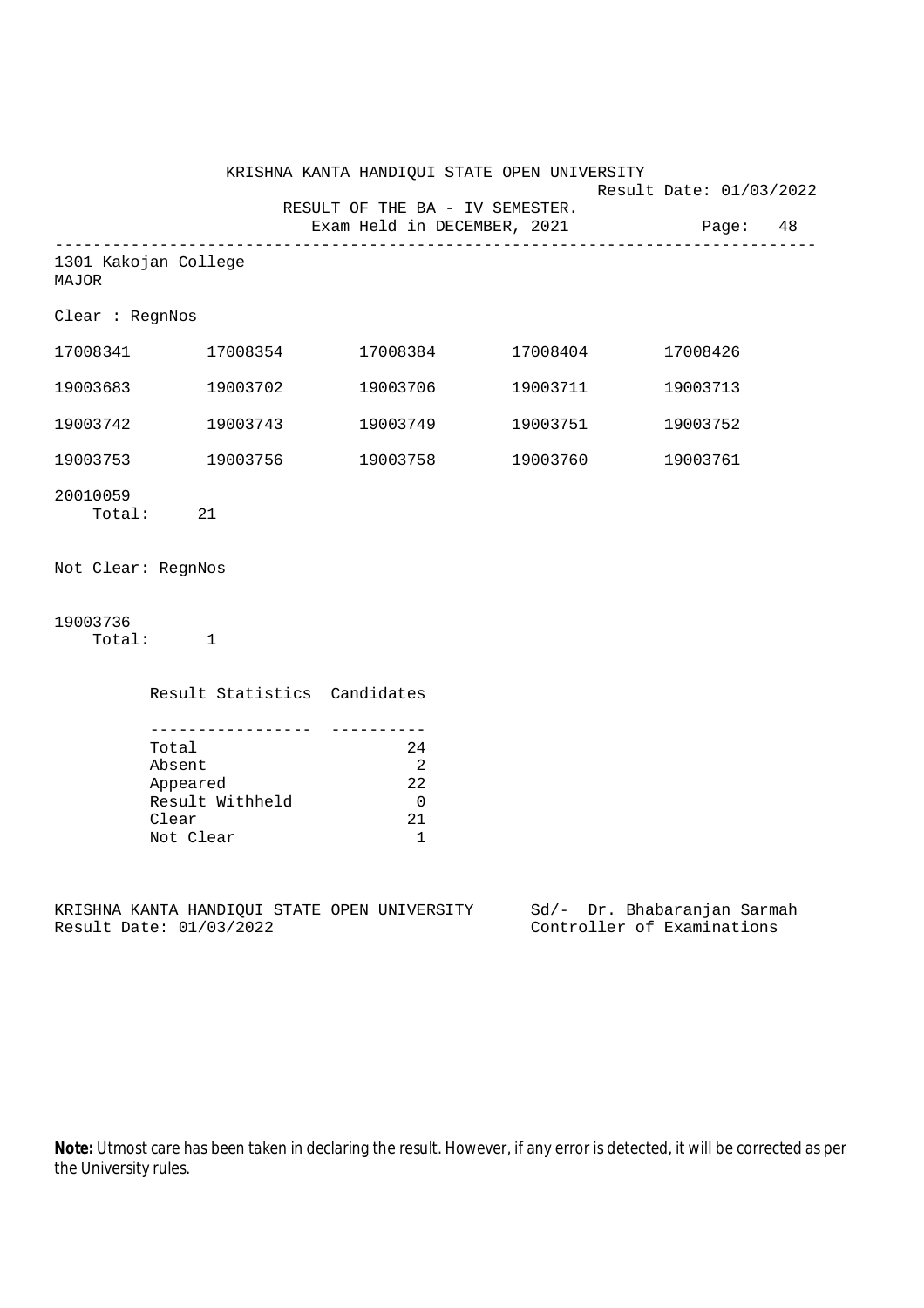|                             |                                                         | KRISHNA KANTA HANDIQUI STATE OPEN UNIVERSITY |          |                         |  |
|-----------------------------|---------------------------------------------------------|----------------------------------------------|----------|-------------------------|--|
|                             |                                                         | RESULT OF THE BA - IV SEMESTER.              |          | Result Date: 01/03/2022 |  |
|                             | --------------------------                              | Exam Held in DECEMBER, 2021                  |          | Page: 49                |  |
| MAJOR                       | 1302 J. B. College, Jorhat                              |                                              |          |                         |  |
| Clear : RegnNos<br>17008455 | 17008508                                                | 17008540                                     | 17008580 | 17008583                |  |
| 18003141                    | 18003160                                                | 18003162                                     | 18003170 | 18003210                |  |
| 19003771                    | 19003773                                                | 19003783                                     | 19003804 | 19003810                |  |
| 19003821                    | 19003837                                                | 19003840                                     | 19003848 | 19003861                |  |
| 19003869                    | 19003870                                                | 19003871                                     | 19003874 | 19003875                |  |
| 19003879                    | 19003883                                                | 19003885                                     | 19003886 | 19003890                |  |
| 19003892                    | 19003900                                                | 19003903                                     | 19003904 | 19003910                |  |
| 19003913                    | 19003918                                                | 19003919                                     | 19003920 | 19003924                |  |
| 19003925                    | 19003928<br>Total: 43                                   | 19003932                                     |          |                         |  |
| Not Clear: RegnNos          |                                                         |                                              |          |                         |  |
| 18003163                    | 19003790                                                | 19003793                                     | 19003796 | 19003806                |  |
| 19003809                    | 19003816                                                | 19003830                                     | 19003835 | 19003841                |  |
| 19003864                    | 19003865                                                | 19003872                                     | 19003873 | 19003881                |  |
| 19003887                    | 19003893                                                | 19003902                                     | 19003905 | 19003906                |  |
| 19003909                    | 19003916                                                | 19003917                                     | 19003922 | 19003923                |  |
| 19003933<br>Total:          | 19003937<br>30                                          | 19003938                                     | 19003939 | 19003940                |  |
|                             | Result Statistics Candidates                            |                                              |          |                         |  |
|                             | Total<br>Absent<br>Appeared<br>Result Withheld<br>Clear | 78<br>5<br>73<br>0<br>43                     |          |                         |  |

Clear 43<br>Not Clear 43

Not Clear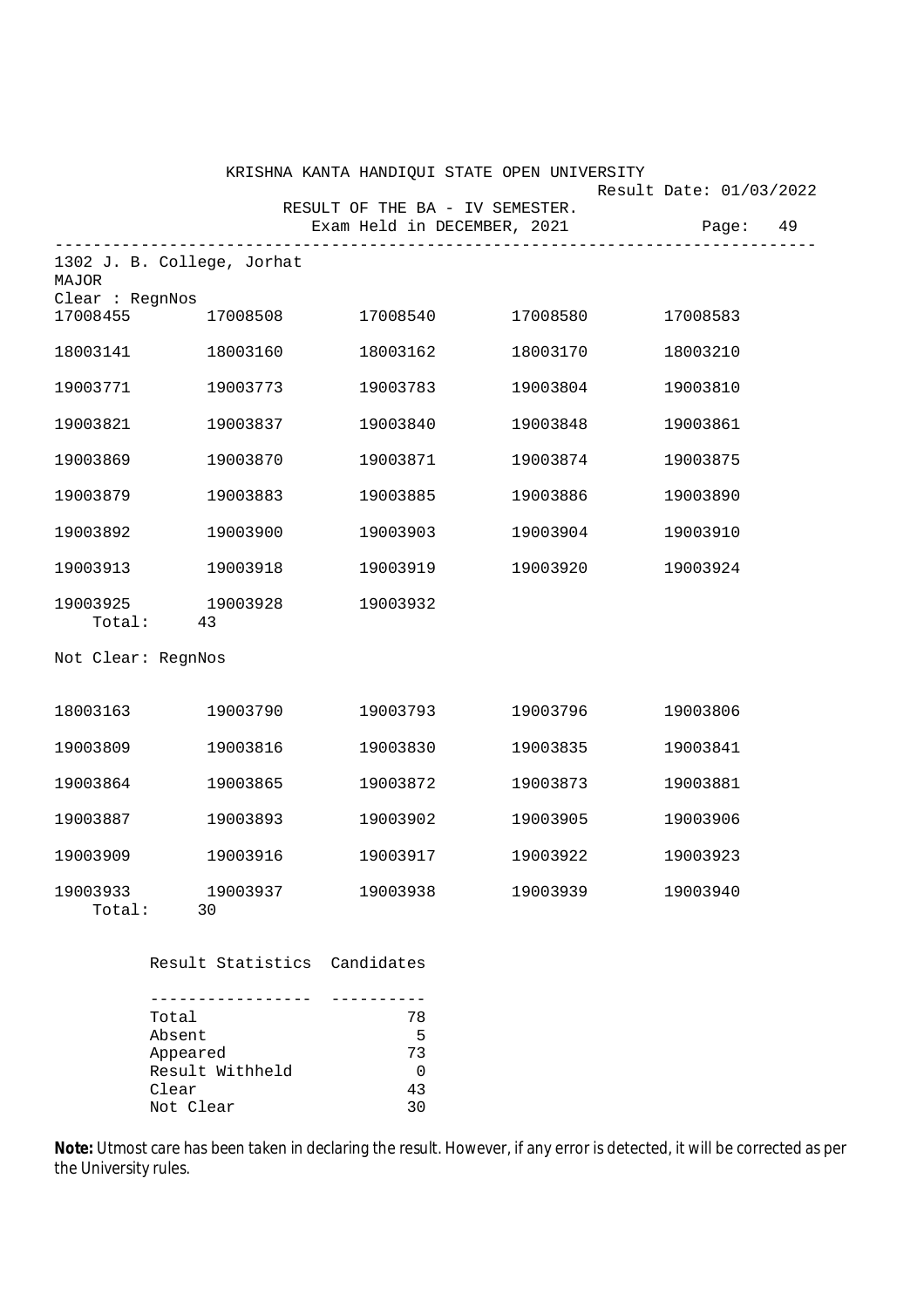KRISHNA KANTA HANDIQUI STATE OPEN UNIVERSITY Result Date: 01/03/2022 RESULT OF THE BA - IV SEMESTER. Exam Held in DECEMBER, 2021 Page: 50 --------------------------------------------------------------------------------

1302 J. B. College, Jorhat MAJOR

Not Clear : RegnNos

KRISHNA KANTA HANDIQUI STATE OPEN UNIVERSITY Sd/- Dr. Bhabaranjan Sarmah Result Date: 01/03/2022 Controller of Examinations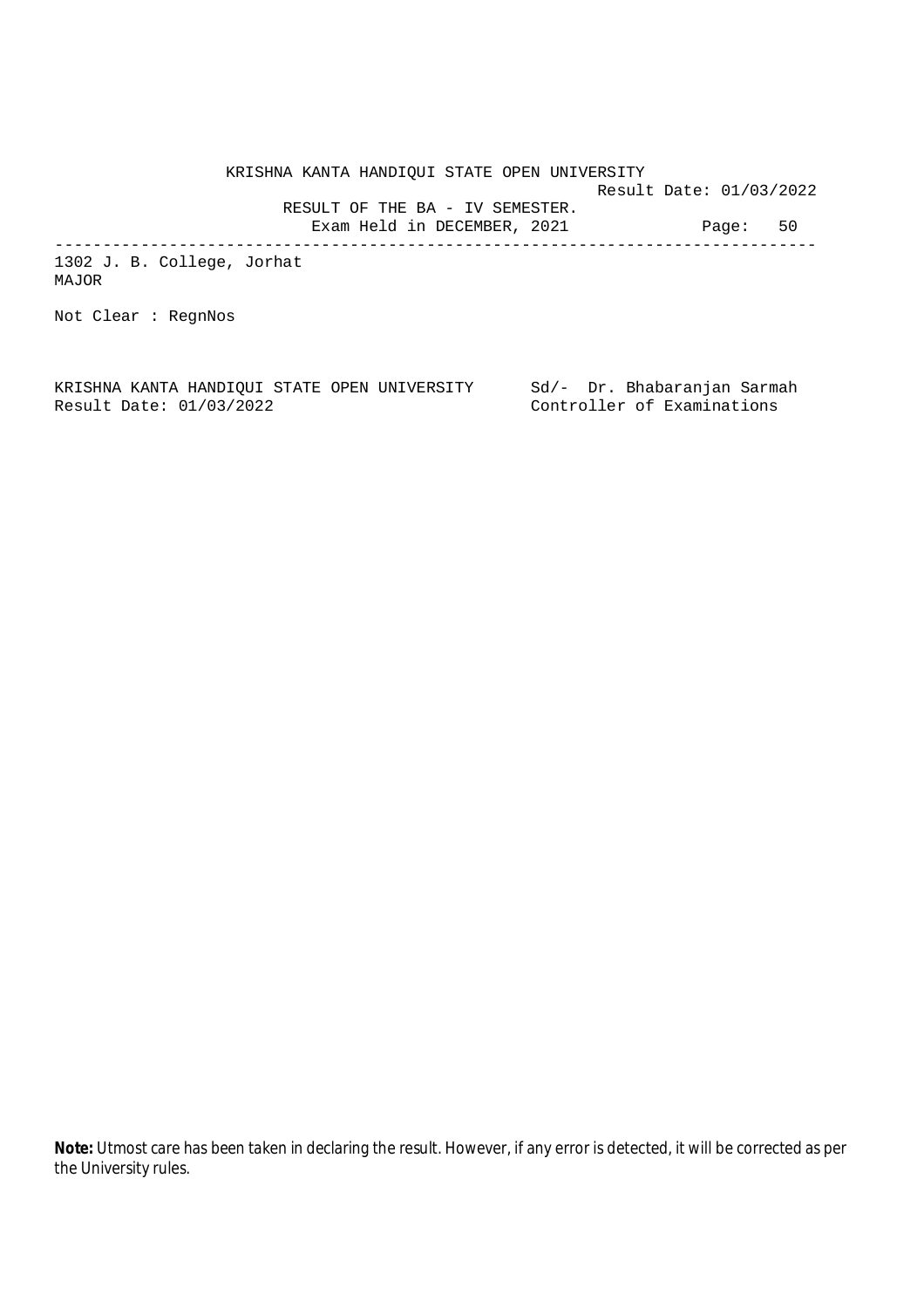|                    |                                                                         |                                                         | KRISHNA KANTA HANDIQUI STATE OPEN UNIVERSITY | Result Date: 01/03/2022                                   |
|--------------------|-------------------------------------------------------------------------|---------------------------------------------------------|----------------------------------------------|-----------------------------------------------------------|
|                    |                                                                         | RESULT OF THE BA - IV SEMESTER.                         |                                              |                                                           |
|                    |                                                                         |                                                         |                                              | Exam Held in DECEMBER, 2021 Page: 51                      |
| <b>MAJOR</b>       | 1304 Cinnamara College                                                  |                                                         |                                              |                                                           |
| Clear : RegnNos    |                                                                         |                                                         |                                              |                                                           |
|                    | 17008757 19003943                                                       | 19003965                                                | 19003969                                     | 19003970                                                  |
|                    | 19003980 19003985                                                       | 19003989                                                | 19003996                                     | 19003997                                                  |
| 19004013           | 19004024<br>Total: 13                                                   | 19004025                                                |                                              |                                                           |
| Not Clear: RegnNos |                                                                         |                                                         |                                              |                                                           |
|                    | $19003962$ $19003981$ $19003994$ $19003999$                             |                                                         |                                              | 19004003                                                  |
| 19004007           | Total: 6                                                                |                                                         |                                              |                                                           |
|                    | Result Statistics Candidates                                            |                                                         |                                              |                                                           |
|                    | Total<br>Absent<br>Appeared<br>Result Withheld<br>Clear<br>Not Clear    | 20<br>$\overline{1}$<br>19<br>$\overline{0}$<br>13<br>6 |                                              |                                                           |
|                    | KRISHNA KANTA HANDIQUI STATE OPEN UNIVERSITY<br>Result Date: 01/03/2022 |                                                         |                                              | Sd/- Dr. Bhabaranjan Sarmah<br>Controller of Examinations |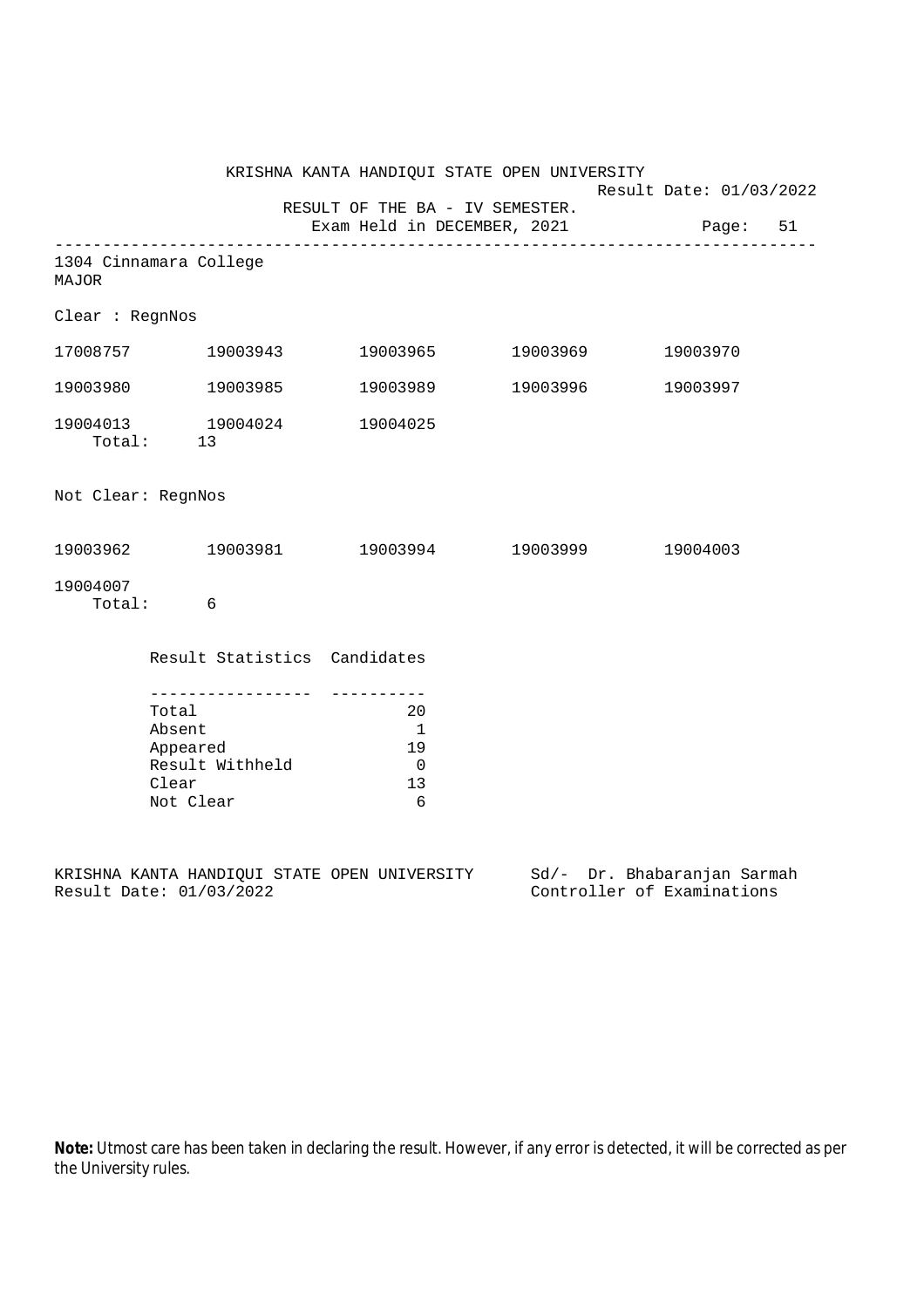KRISHNA KANTA HANDIQUI STATE OPEN UNIVERSITY

Result Date: 01/03/2022

 RESULT OF THE BA - IV SEMESTER. Exam Held in DECEMBER, 2021 Page: 52

--------------------------------------------------------------------------------

1305 Pub Majuli College, Bongaon MAJOR

Clear : RegnNos

19004031 19004035 19004036 Total: 3

> Result Statistics Candidates ----------------- ---------- Total 3 Absent 0<br>
> Appeared 3<br>
> Result Withheld 0 Appeared Result Withheld 0<br>Clear 3 Clear Not Clear 0

KRISHNA KANTA HANDIQUI STATE OPEN UNIVERSITY Sd/- Dr. Bhabaranjan Sarmah Result Date: 01/03/2022 Controller of Examinations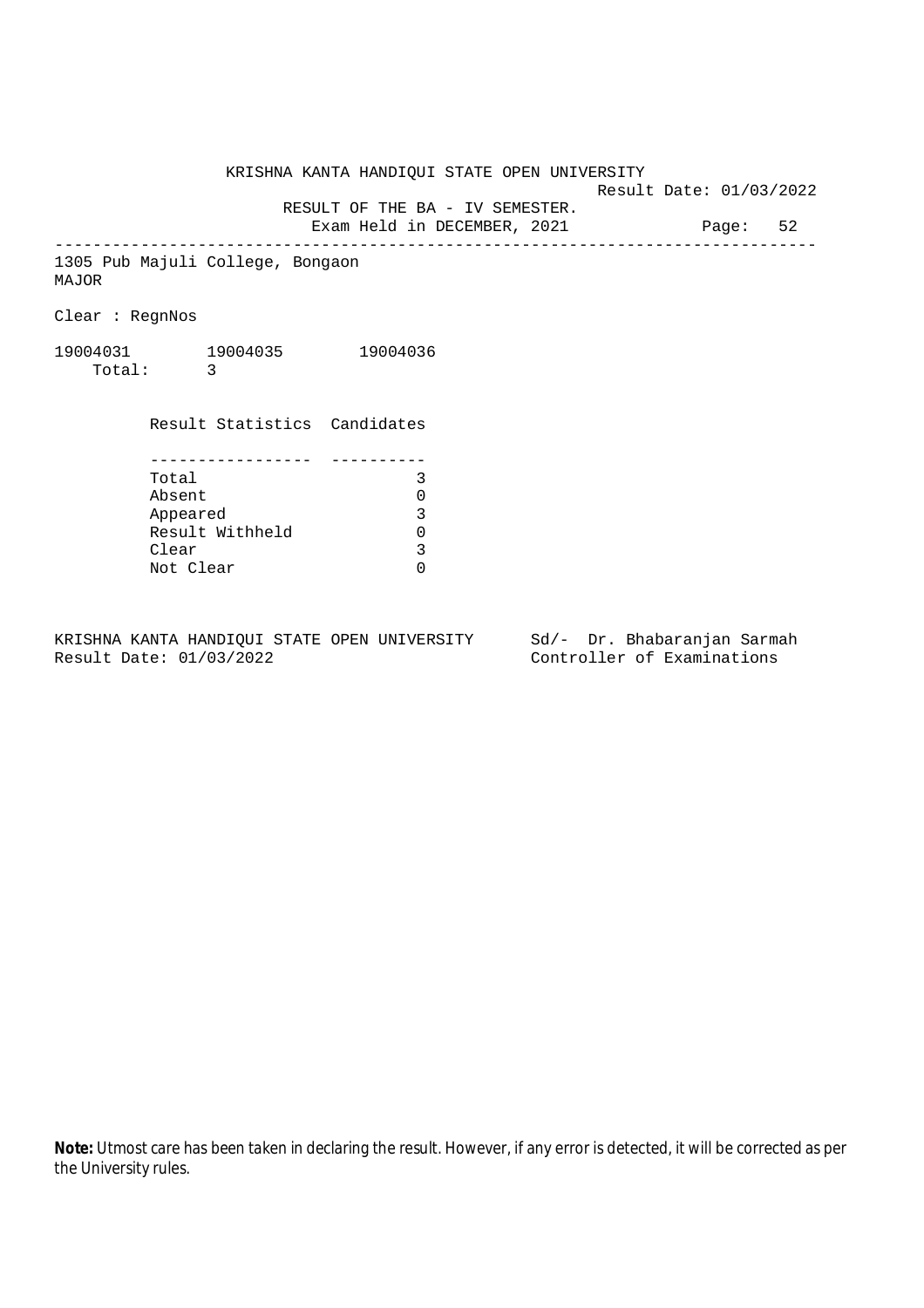KRISHNA KANTA HANDIQUI STATE OPEN UNIVERSITY Result Date: 01/03/2022 RESULT OF THE BA - IV SEMESTER. Exam Held in DECEMBER, 2021 Page: 53 -------------------------------------------------------------------------------- 1306 JENGRAIMUKH COLLEGE, JENGRAIMUKH (MAJULI) MAJOR Clear : RegnNos 19004040 19004041 Total: 2 Result Statistics Candidates ----------------- ---------- Total 2 Absent<br>
Appeared 2<br>
Result Withheld 0<br>
Clear 2 Appeared Result Withheld 0 Clear Not Clear 0

KRISHNA KANTA HANDIQUI STATE OPEN UNIVERSITY Sd/- Dr. Bhabaranjan Sarmah Result Date: 01/03/2022 Controller of Examinations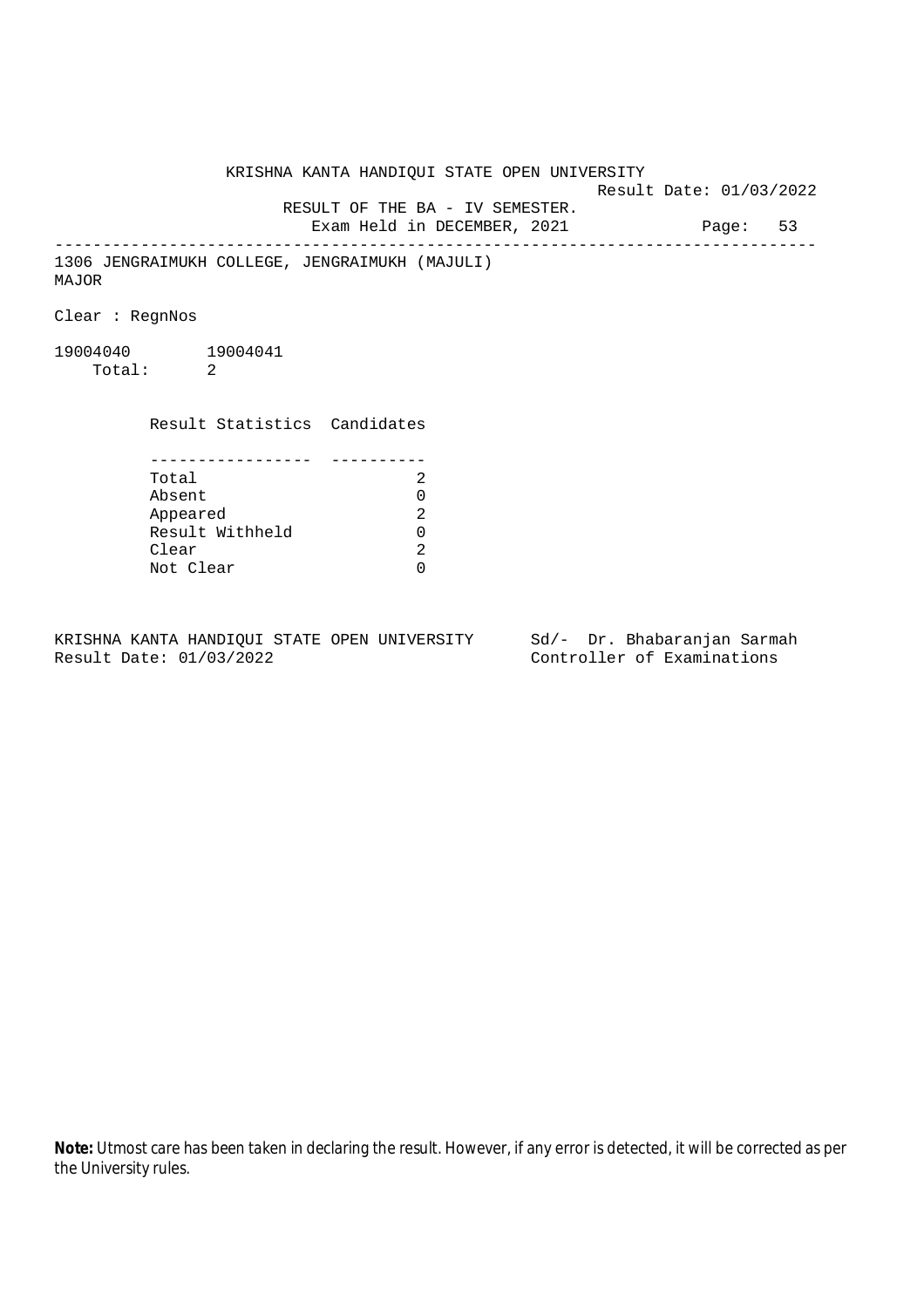|                    |                                                                         |                                                                        | KRISHNA KANTA HANDIQUI STATE OPEN UNIVERSITY                   |                                                           |  |
|--------------------|-------------------------------------------------------------------------|------------------------------------------------------------------------|----------------------------------------------------------------|-----------------------------------------------------------|--|
|                    |                                                                         |                                                                        | RESULT OF THE BA - IV SEMESTER.<br>Exam Held in DECEMBER, 2021 | Result Date: 01/03/2022<br>Page: 54                       |  |
| MAJOR              | 1308 Dr. Nabin Bardoloi College, Na-Ali                                 |                                                                        |                                                                |                                                           |  |
| Clear : RegnNos    |                                                                         |                                                                        |                                                                |                                                           |  |
|                    | 17008824 17008844                                                       |                                                                        | 18003310 18003336                                              | 18003338                                                  |  |
|                    | 19004045 19004046                                                       |                                                                        | 19004053 19004057                                              | 19004058                                                  |  |
| 19004059           | 19004060                                                                | 19004063                                                               | 19004066                                                       | 19004069                                                  |  |
| 19004071           | 19004073                                                                | 19004091                                                               | 19004092                                                       | 19004093                                                  |  |
|                    | 19004099 19004105                                                       | 19004108                                                               | 19004109                                                       | 19004110                                                  |  |
|                    | 19004113 19004118<br>Total: 28                                          | 19004126                                                               |                                                                |                                                           |  |
| Not Clear: RegnNos |                                                                         |                                                                        |                                                                |                                                           |  |
| 19004122           | Total: 1                                                                |                                                                        |                                                                |                                                           |  |
|                    | Result Statistics Candidates                                            |                                                                        |                                                                |                                                           |  |
|                    | Total<br>Absent<br>Appeared<br>Result Withheld<br>Clear<br>Not Clear    | ----------<br>30<br>$\overline{\phantom{1}}$<br>29<br>0<br>$28\,$<br>1 |                                                                |                                                           |  |
|                    | KRISHNA KANTA HANDIQUI STATE OPEN UNIVERSITY<br>Result Date: 01/03/2022 |                                                                        |                                                                | Sd/- Dr. Bhabaranjan Sarmah<br>Controller of Examinations |  |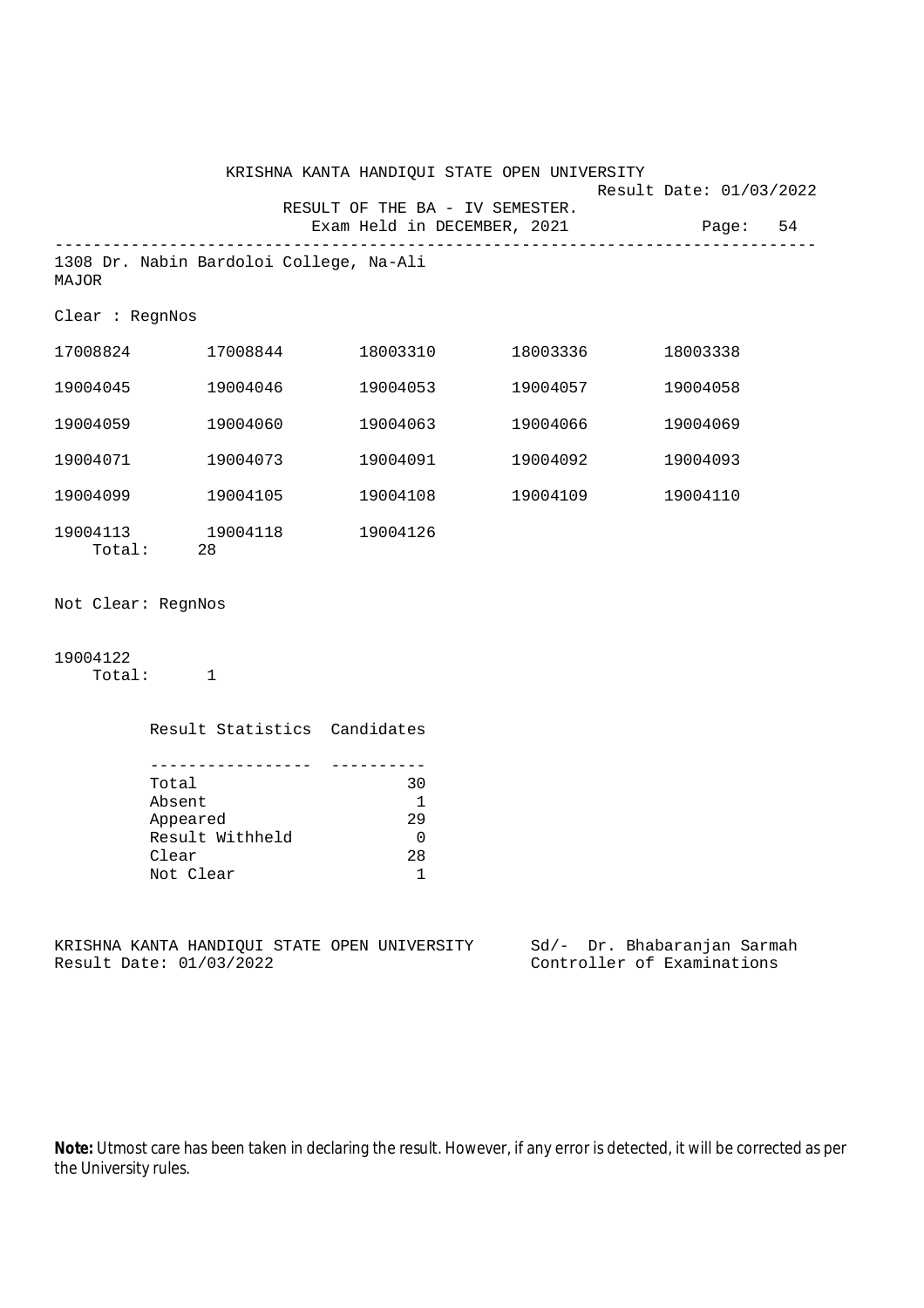KRISHNA KANTA HANDIQUI STATE OPEN UNIVERSITY Result Date: 01/03/2022 RESULT OF THE BA - IV SEMESTER. Exam Held in DECEMBER, 2021 Page: 55 -------------------------------------------------------------------------------- 1310 Bahona College MAJOR Clear : RegnNos 18003355 19004140 Total: 2 Not Clear: RegnNos 17008935 17008938 19004134 19004137 Total: 4 Result Statistics Candidates ----------------- ---------- Total 6 Absent 0 Appeared 6 Result Withheld 0 Clear 2 Not Clear 4

KRISHNA KANTA HANDIQUI STATE OPEN UNIVERSITY Sd/- Dr. Bhabaranjan Sarmah Result Date: 01/03/2022 Controller of Examinations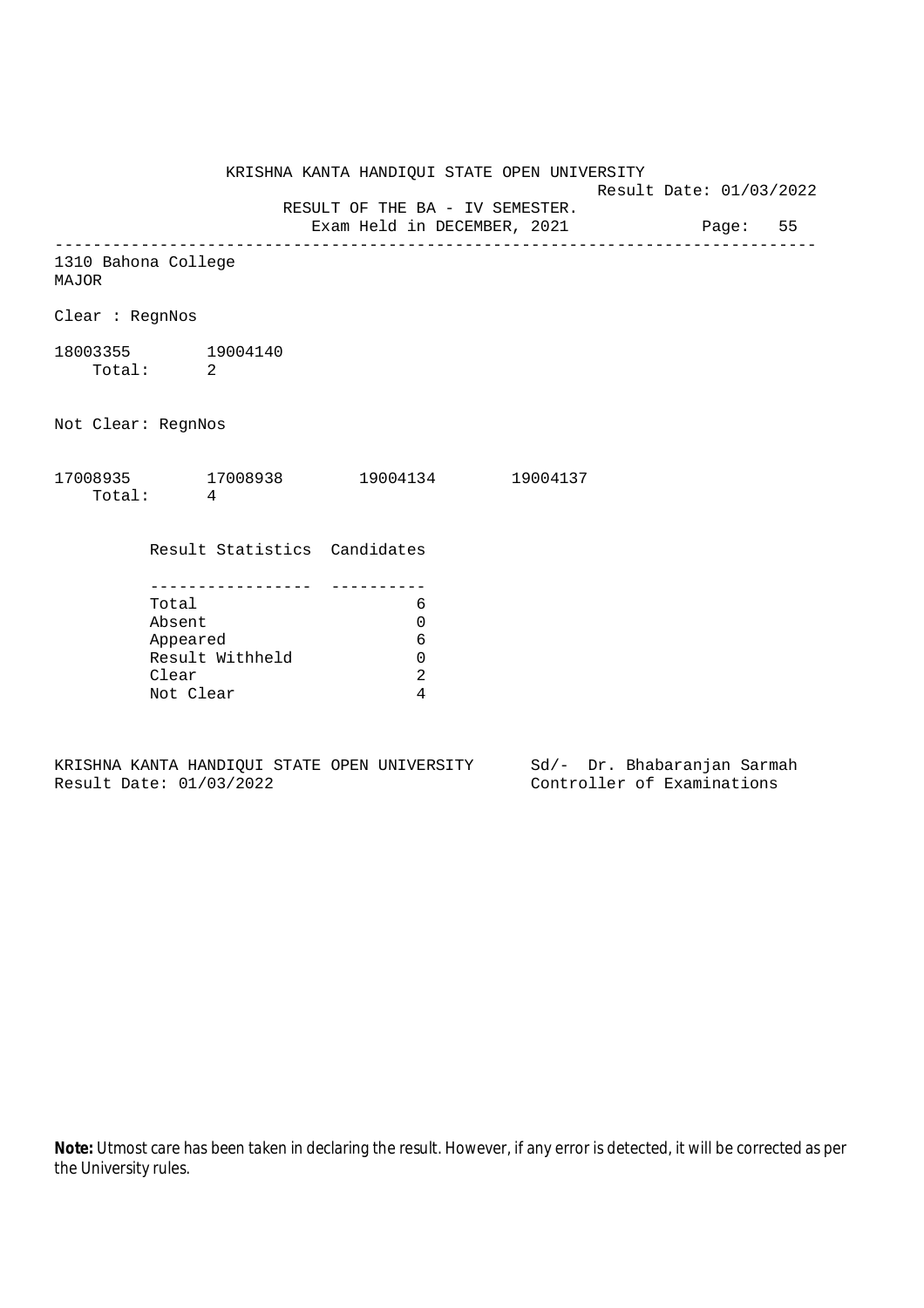KRISHNA KANTA HANDIQUI STATE OPEN UNIVERSITY Result Date: 01/03/2022 RESULT OF THE BA - IV SEMESTER. Exam Held in DECEMBER, 2021 Page: 56 -------------------------------------------------------------------------------- 1316 Majuli College MAJOR Clear : RegnNos 19004149 Total: 1 Result Statistics Candidates ----------------- ---------- Total 1<br>Absent 0 Absent<br>
Appeared 1<br>
Result Withheld 0<br>
Clear 1 Appeared 1 Result Withheld 0 Clear Not Clear 0

KRISHNA KANTA HANDIQUI STATE OPEN UNIVERSITY Sd/- Dr. Bhabaranjan Sarmah Result Date: 01/03/2022 Controller of Examinations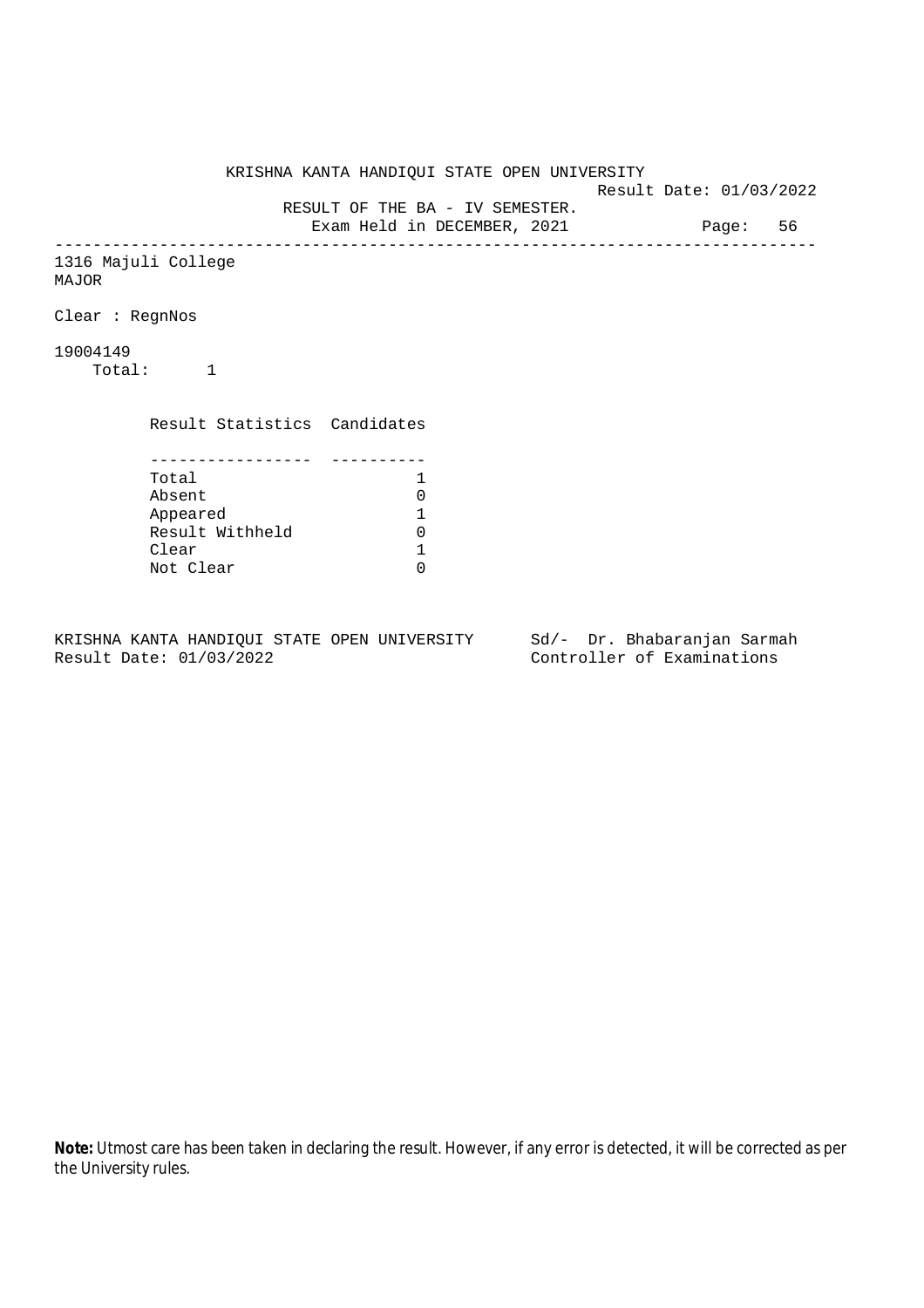KRISHNA KANTA HANDIQUI STATE OPEN UNIVERSITY Result Date: 01/03/2022 RESULT OF THE BA - IV SEMESTER. Exam Held in DECEMBER, 2021 Page: 57 -------------------------------------------------------------------------------- 1320 Lohit Pariya Jr. College, Majuli MAJOR Clear : RegnNos 19004152 19004159 19004161 19004164 Total: 4 Not Clear: RegnNos 19004153 19004165 Total: 2 Result Statistics Candidates ----------------- ---------- Total 6 Absent 0 Appeared 6 Result Withheld 0 Clear 4 Not Clear 2

KRISHNA KANTA HANDIQUI STATE OPEN UNIVERSITY Sd/- Dr. Bhabaranjan Sarmah Result Date: 01/03/2022 Controller of Examinations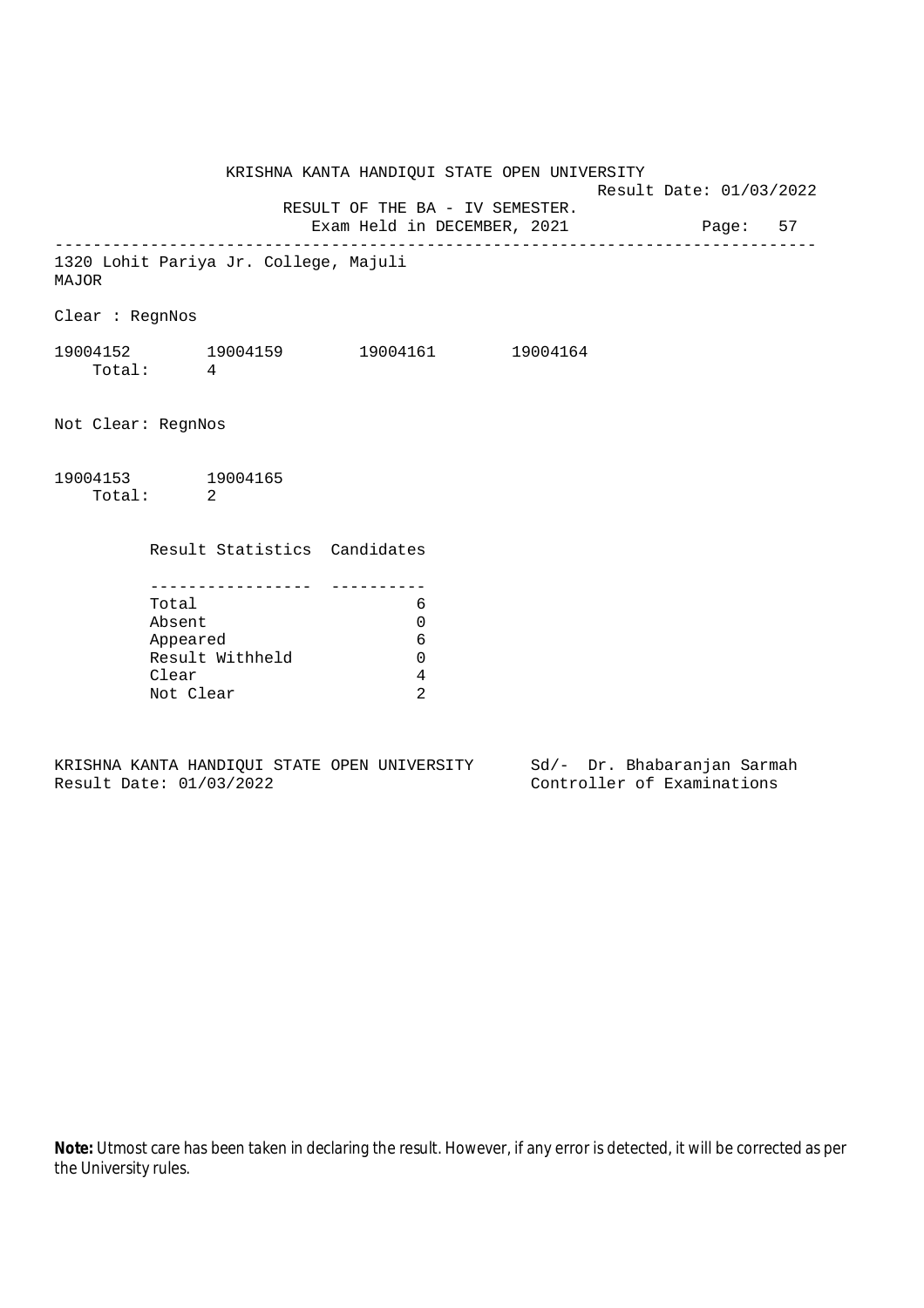KRISHNA KANTA HANDIQUI STATE OPEN UNIVERSITY Result Date: 01/03/2022 RESULT OF THE BA - IV SEMESTER. Exam Held in DECEMBER, 2021 Page: 58 -------------------------------------------------------------------------------- 1322 Jorhat College MAJOR Clear : RegnNos 19004168 19004188 19004193 19004200 19004204 Total: 5 Not Clear: RegnNos 19004177 19004194 19004202 Total: 3 Result Statistics Candidates ----------------- ---------- Total 8 Absent 0 Appeared 8 Result Withheld 0 Clear 5 Not Clear 3

KRISHNA KANTA HANDIQUI STATE OPEN UNIVERSITY Sd/- Dr. Bhabaranjan Sarmah Result Date: 01/03/2022 Controller of Examinations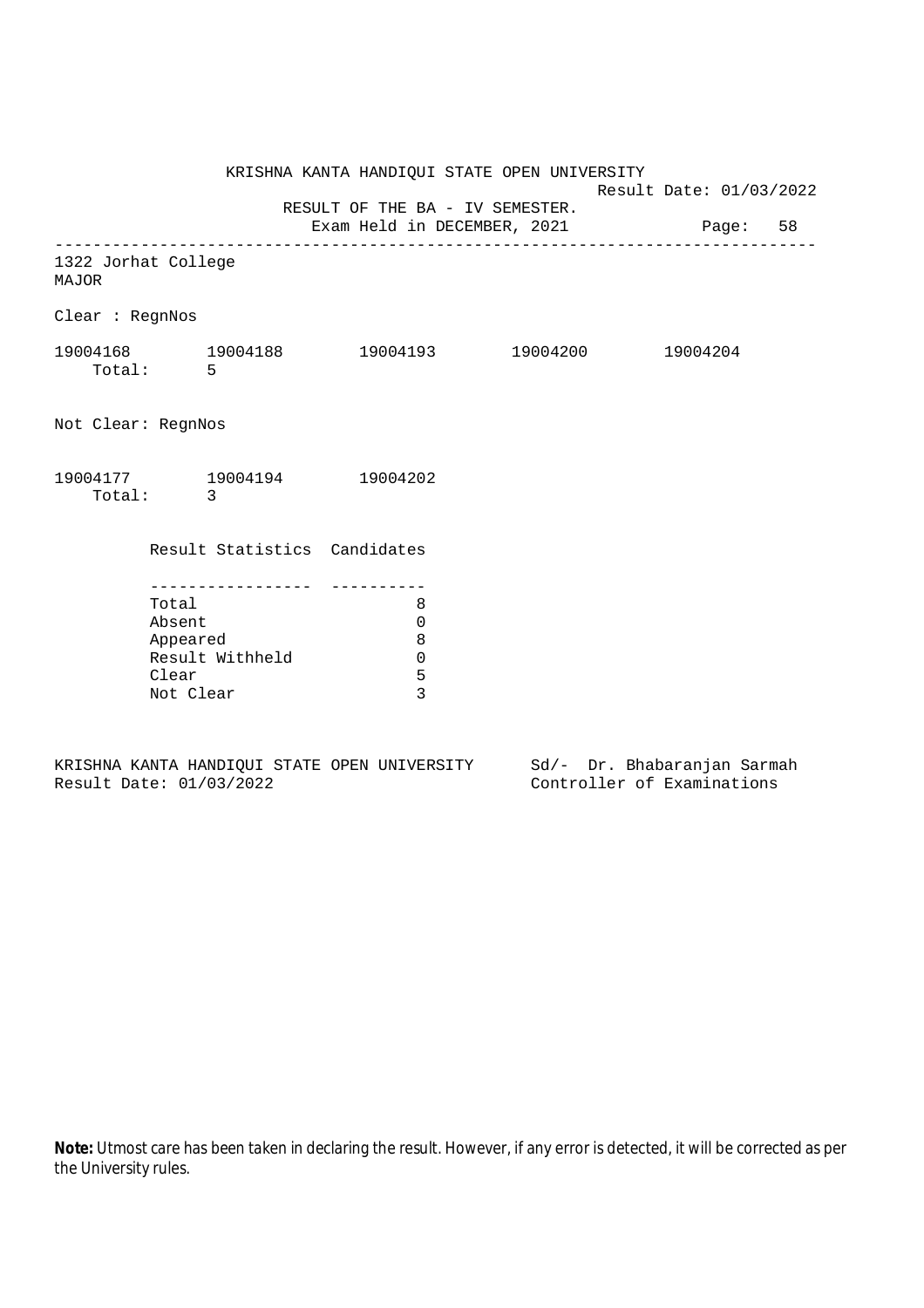|                                                                      |                                                | KRISHNA KANTA HANDIQUI STATE OPEN UNIVERSITY                            | Result Date: 01/03/2022 |  |  |
|----------------------------------------------------------------------|------------------------------------------------|-------------------------------------------------------------------------|-------------------------|--|--|
|                                                                      |                                                | RESULT OF THE BA - IV SEMESTER.<br>Exam Held in DECEMBER, 2021 Page: 59 |                         |  |  |
| MAJOR                                                                | 1324 C.K.B. College, Teok                      |                                                                         |                         |  |  |
| Clear : RegnNos                                                      |                                                |                                                                         |                         |  |  |
| Total: 4                                                             | 19004228 19004240 19004245 19004248            |                                                                         |                         |  |  |
| Not Clear: RegnNos                                                   |                                                |                                                                         |                         |  |  |
| Total: 5                                                             | $19004206$ 19004207 19004212 19004232 19004234 |                                                                         |                         |  |  |
|                                                                      | Result Statistics Candidates                   |                                                                         |                         |  |  |
| Total<br>Absent<br>Appeared<br>Result Withheld<br>Clear<br>Not Clear |                                                | 10<br>$\overline{1}$<br>9<br>$\mathbf 0$<br>4<br>5                      |                         |  |  |

|  |                         |  | KRISHNA KANTA HANDIOUI STATE OPEN UNIVERSITY |  | Sd/- Dr. Bhabaranjan Sarmah |  |
|--|-------------------------|--|----------------------------------------------|--|-----------------------------|--|
|  | Result Date: 01/03/2022 |  |                                              |  | Controller of Examinations  |  |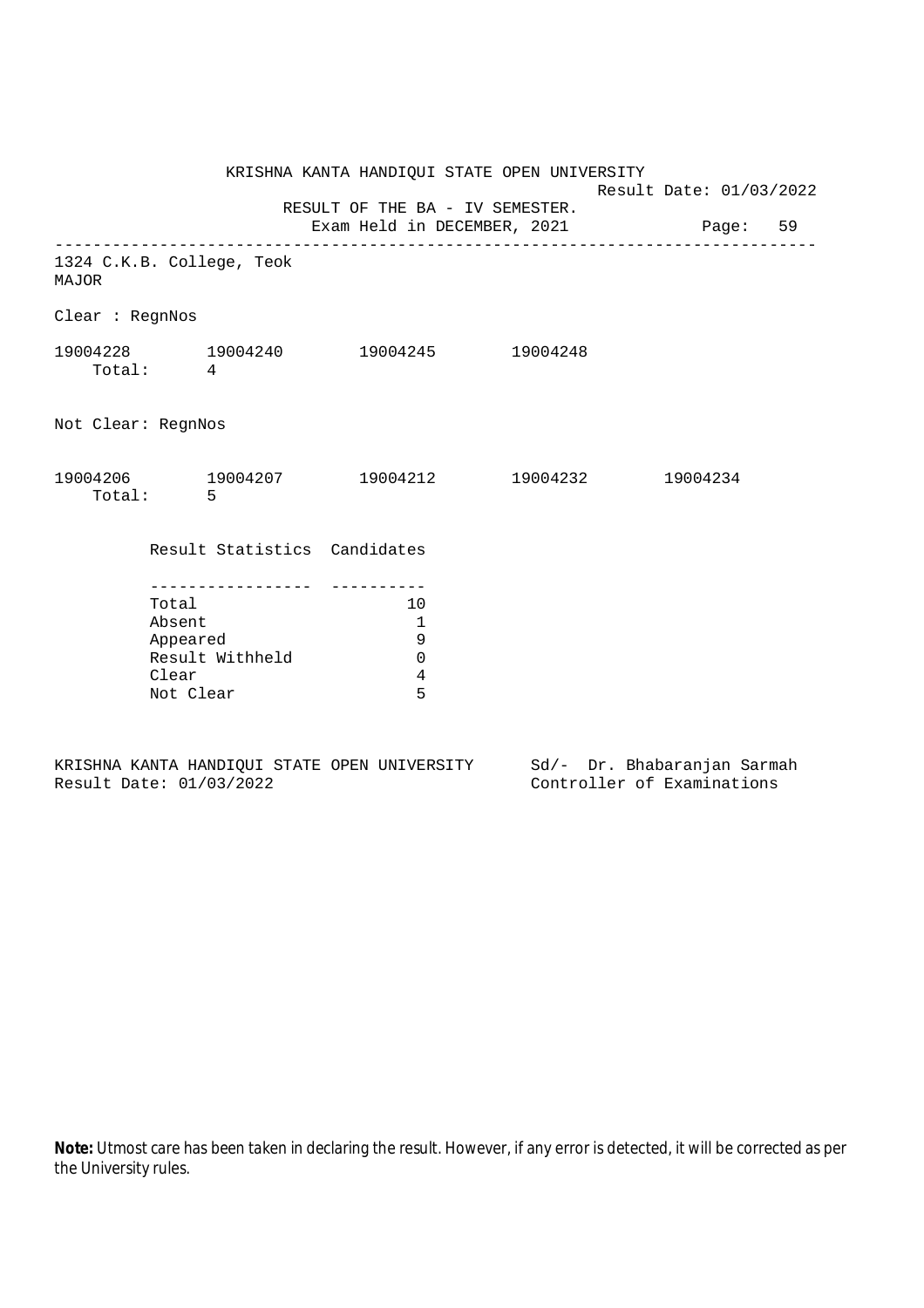|                                      |           |                                     | KRISHNA KANTA HANDIQUI STATE OPEN UNIVERSITY                            | Result Date: 01/03/2022 |  |
|--------------------------------------|-----------|-------------------------------------|-------------------------------------------------------------------------|-------------------------|--|
|                                      |           |                                     | RESULT OF THE BA - IV SEMESTER.<br>Exam Held in DECEMBER, 2021 Page: 60 |                         |  |
| MAJOR                                |           | 1401 Jawaharlal Nehru College, Boko |                                                                         |                         |  |
| Clear : RegnNos                      |           |                                     |                                                                         |                         |  |
|                                      | Total: 5  |                                     | $19004266$ $19004290$ $19004294$ $19004297$                             | 19004313                |  |
|                                      |           | Result Statistics Candidates        |                                                                         |                         |  |
|                                      |           |                                     |                                                                         |                         |  |
|                                      | Total     |                                     | 5                                                                       |                         |  |
|                                      | Absent    |                                     | $\mathbf 0$                                                             |                         |  |
| Appeared<br>Result Withheld<br>Clear |           | 5                                   |                                                                         |                         |  |
|                                      |           | $\mathbf 0$                         |                                                                         |                         |  |
|                                      |           |                                     | 5                                                                       |                         |  |
|                                      | Not Clear |                                     | $\Omega$                                                                |                         |  |
|                                      |           |                                     |                                                                         |                         |  |
|                                      |           |                                     |                                                                         |                         |  |

KRISHNA KANTA HANDIQUI STATE OPEN UNIVERSITY Sd/- Dr. Bhabaranjan Sarmah<br>Result Date: 01/03/2022 Controller of Examinations

Controller of Examinations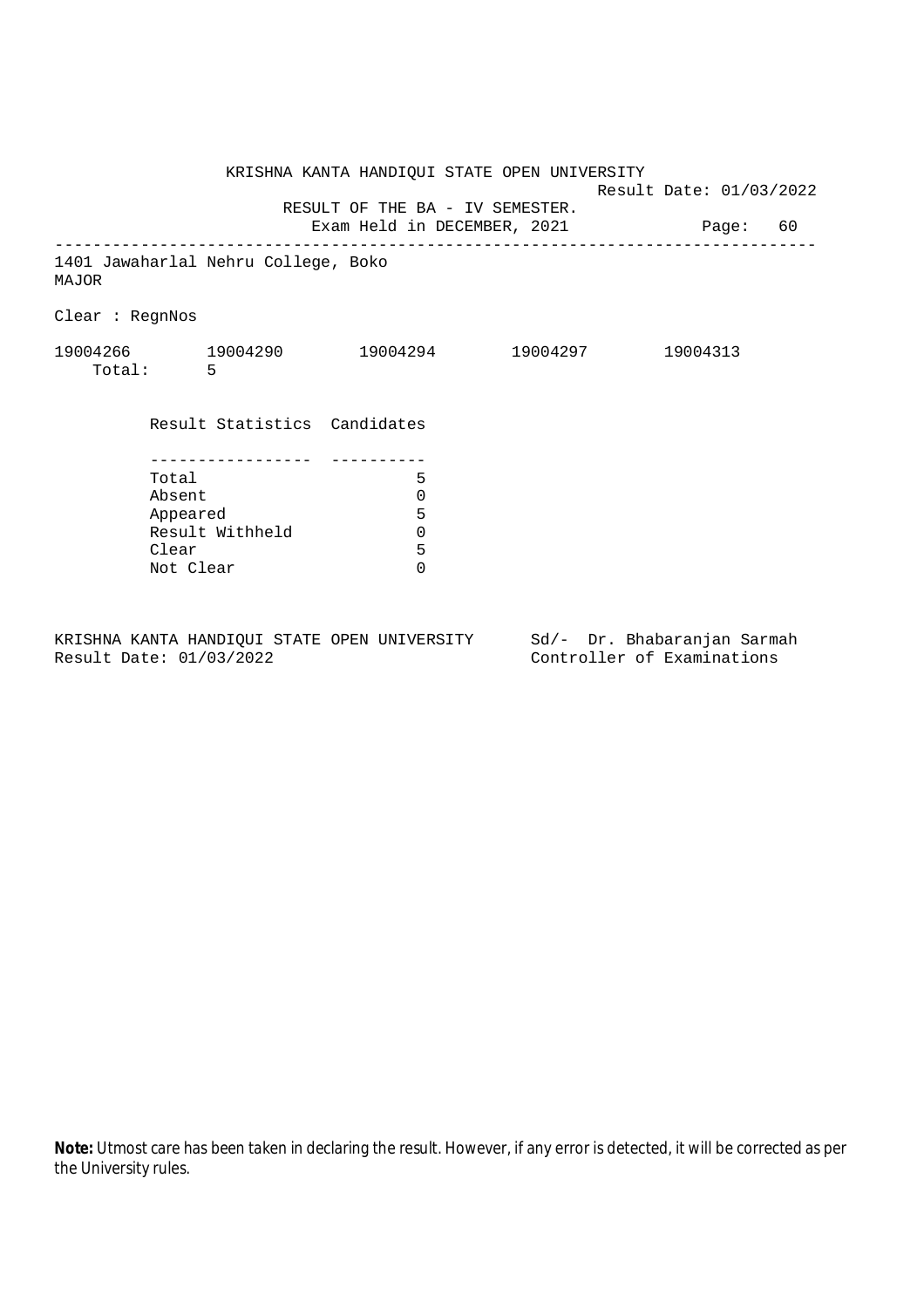|                                                                                            |                                                                                                        | KRISHNA KANTA HANDIQUI STATE OPEN UNIVERSITY                            |  | Result Date: 01/03/2022 |  |  |
|--------------------------------------------------------------------------------------------|--------------------------------------------------------------------------------------------------------|-------------------------------------------------------------------------|--|-------------------------|--|--|
|                                                                                            |                                                                                                        | RESULT OF THE BA - IV SEMESTER.<br>Exam Held in DECEMBER, 2021 Page: 61 |  |                         |  |  |
| MAJOR                                                                                      | 1404 Rangia Teacher Training College                                                                   |                                                                         |  |                         |  |  |
| Clear : RegnNos                                                                            |                                                                                                        |                                                                         |  |                         |  |  |
|                                                                                            |                                                                                                        |                                                                         |  |                         |  |  |
| 19004426<br>Total: 6                                                                       |                                                                                                        |                                                                         |  |                         |  |  |
| Not Clear: RegnNos                                                                         |                                                                                                        |                                                                         |  |                         |  |  |
| Total: 5                                                                                   | $19004358 \qquad \qquad 19004362 \qquad \qquad 19004384 \qquad \qquad 19004387 \qquad \qquad 19004420$ |                                                                         |  |                         |  |  |
|                                                                                            | Result Statistics Candidates                                                                           |                                                                         |  |                         |  |  |
| ------------------<br>Total<br>Absent<br>Appeared<br>Result Withheld<br>Clear<br>Not Clear |                                                                                                        | 12<br>$\sim$ 1<br>- 11<br>$\mathbf 0$<br>$\epsilon$<br>5                |  |                         |  |  |

|  |                         |  | KRISHNA KANTA HANDIOUI STATE OPEN UNIVERSITY |  | Sd/- Dr. Bhabaranjan Sarmah |  |
|--|-------------------------|--|----------------------------------------------|--|-----------------------------|--|
|  | Result Date: 01/03/2022 |  |                                              |  | Controller of Examinations  |  |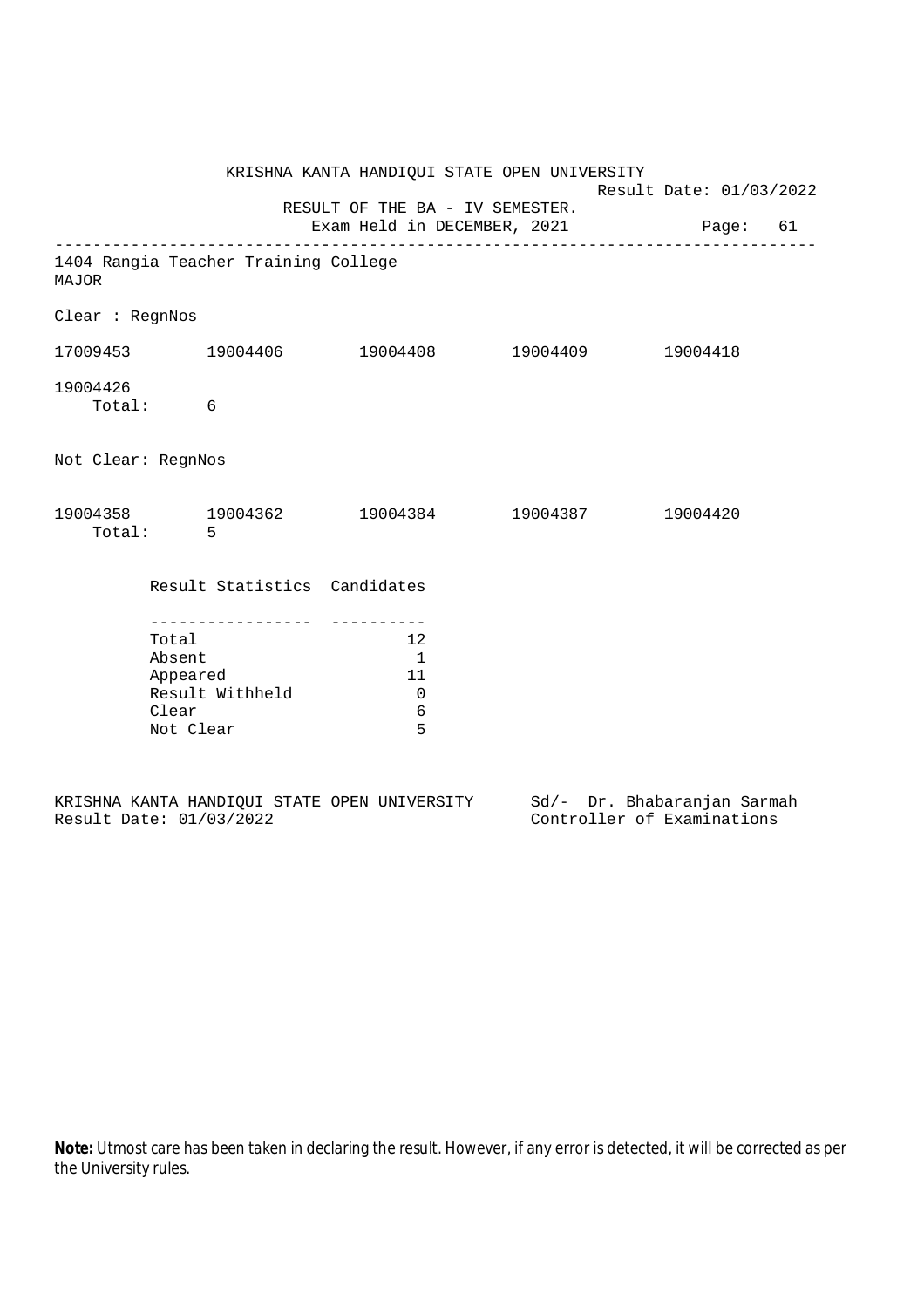|                 |                                             |                                 | KRISHNA KANTA HANDIQUI STATE OPEN UNIVERSITY |                         |  |
|-----------------|---------------------------------------------|---------------------------------|----------------------------------------------|-------------------------|--|
|                 |                                             | RESULT OF THE BA - IV SEMESTER. | Exam Held in DECEMBER, 2021 Page: 62         | Result Date: 01/03/2022 |  |
| MAJOR           | 1405 Dakshin Kamrup College, Mirza          |                                 |                                              |                         |  |
| Clear : RegnNos |                                             |                                 |                                              |                         |  |
|                 | 19004458 19004460                           |                                 |                                              | 19004510                |  |
|                 | $19004524$ $19004536$ $19004538$ $19004545$ |                                 |                                              | 19004551                |  |
|                 | 19004560 19004563<br>Total: 12              |                                 |                                              |                         |  |
|                 | Result Statistics Candidates                |                                 |                                              |                         |  |
| Total<br>Absent |                                             | 13<br>$\mathbf{1}$              |                                              |                         |  |
|                 | Appeared<br>Result Withheld<br>Clear        | 12<br>$\overline{0}$<br>12      |                                              |                         |  |

KRISHNA KANTA HANDIQUI STATE OPEN UNIVERSITY Sd/- Dr. Bhabaranjan Sarmah<br>Result Date: 01/03/2022 Controller of Examinations

Clear 12 Not Clear 0

Controller of Examinations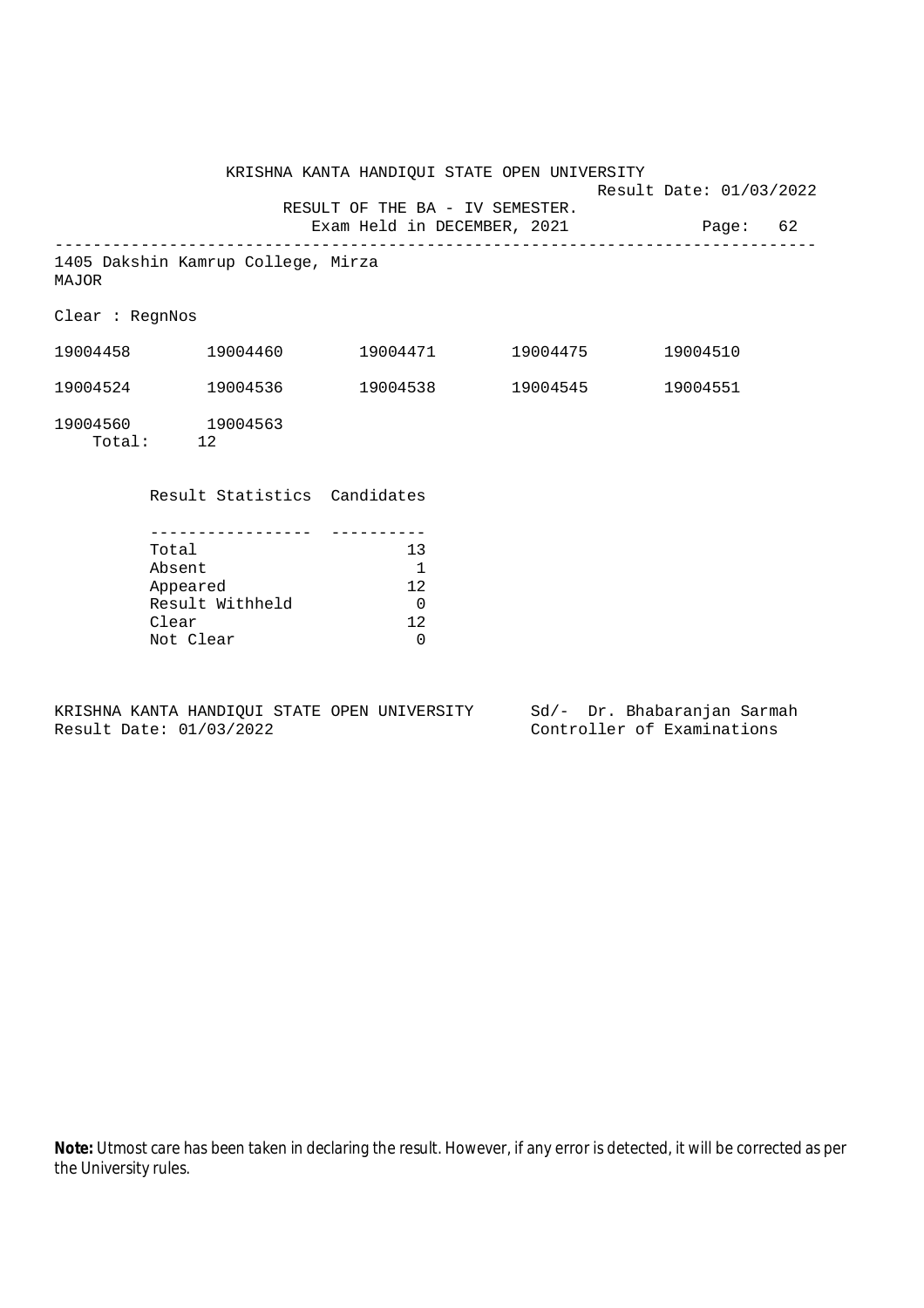KRISHNA KANTA HANDIQUI STATE OPEN UNIVERSITY Result Date: 01/03/2022 RESULT OF THE BA - IV SEMESTER. Exam Held in DECEMBER, 2021 Page: 63 -------------------------------------------------------------------------------- 1407 Baihata Chariali B. Ed. College

MAJOR

Clear : RegnNos

19004607 19004609 19004624 Total: 3

> Result Statistics Candidates ----------------- ---------- Total 3 Absent 0<br>
> Appeared 3<br>
> Result Withheld 0 Appeared Result Withheld 0<br>Clear 3 Clear Not Clear 0

KRISHNA KANTA HANDIQUI STATE OPEN UNIVERSITY Sd/- Dr. Bhabaranjan Sarmah Result Date: 01/03/2022 Controller of Examinations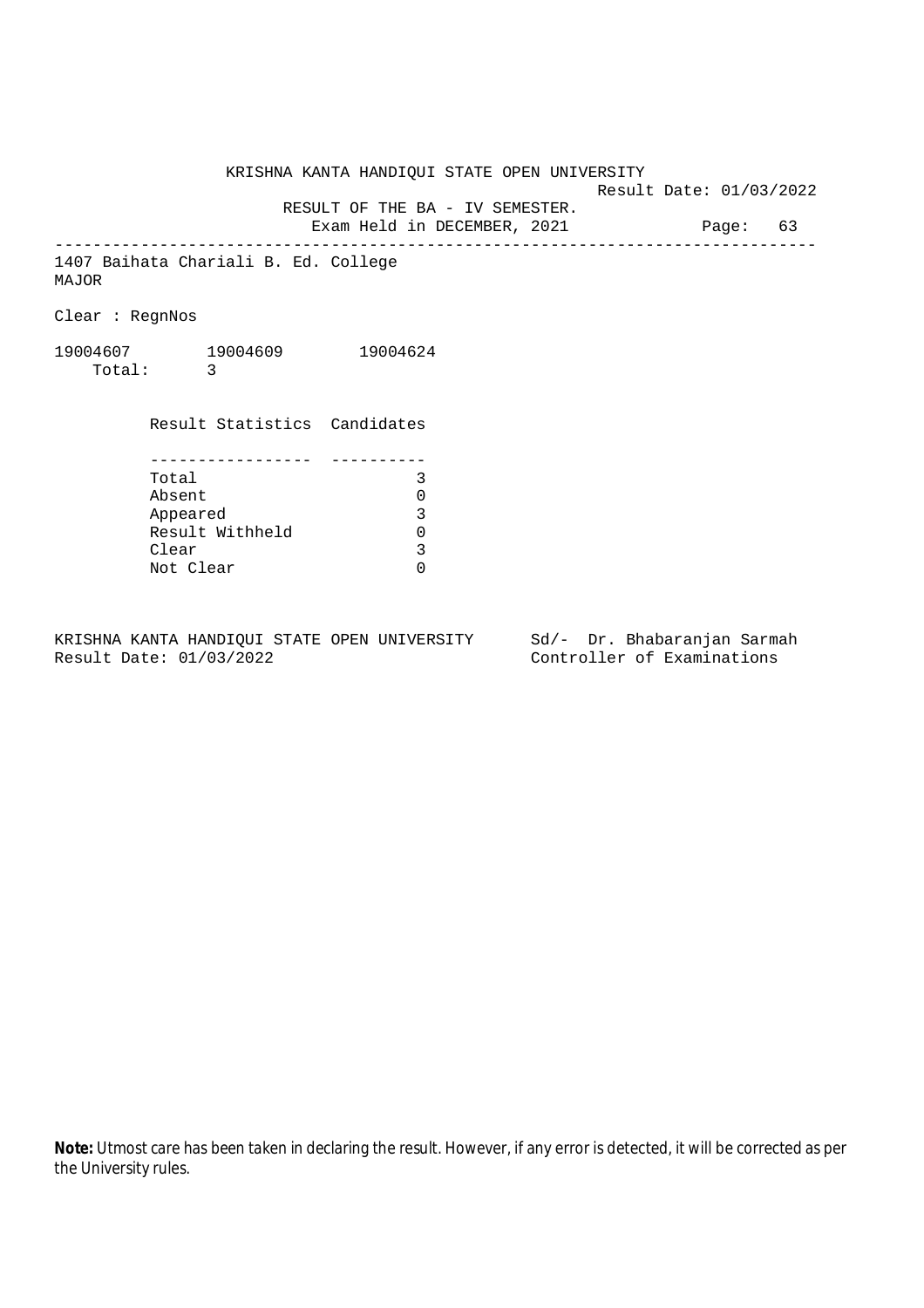KRISHNA KANTA HANDIQUI STATE OPEN UNIVERSITY Result Date: 01/03/2022 RESULT OF THE BA - IV SEMESTER. Exam Held in DECEMBER, 2021 Page: 64 -------------------------------------------------------------------------------- 1411 North East Development Foundation MAJOR Not Clear : RegnNos 19004711 Total: 1 Result Statistics Candidates ----------------- ---------- Total 1 Absent 0<br>
Appeared 1<br>
Result Withheld 0 Appeared 1 Result Withheld Clear 0 Not Clear 1

KRISHNA KANTA HANDIQUI STATE OPEN UNIVERSITY Sd/- Dr. Bhabaranjan Sarmah Result Date: 01/03/2022 Controller of Examinations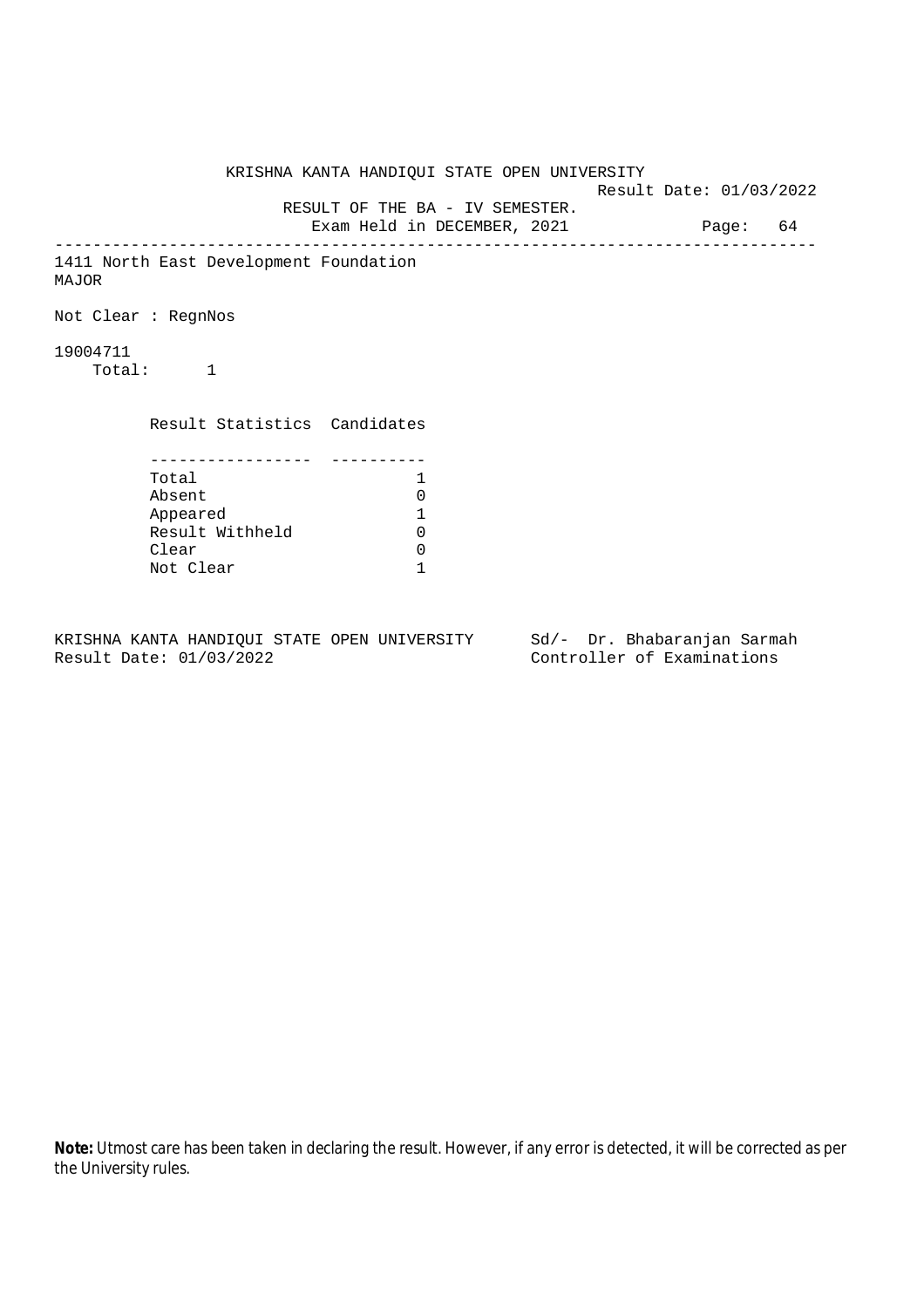KRISHNA KANTA HANDIQUI STATE OPEN UNIVERSITY Result Date: 01/03/2022 RESULT OF THE BA - IV SEMESTER. Exam Held in DECEMBER, 2021 Page: 65 -------------------------------------------------------------------------------- 1414 Saraighat College MAJOR Clear : RegnNos 19004774 19004780 Total: 2 Not Clear: RegnNos 19004614 Total: 1 Result Statistics Candidates ----------------- ---------- Total 3 Absent 0 Appeared 3 Result Withheld 0

KRISHNA KANTA HANDIQUI STATE OPEN UNIVERSITY Sd/- Dr. Bhabaranjan Sarmah Result Date: 01/03/2022 Controller of Examinations

Clear 2 Not Clear 1

the University rules.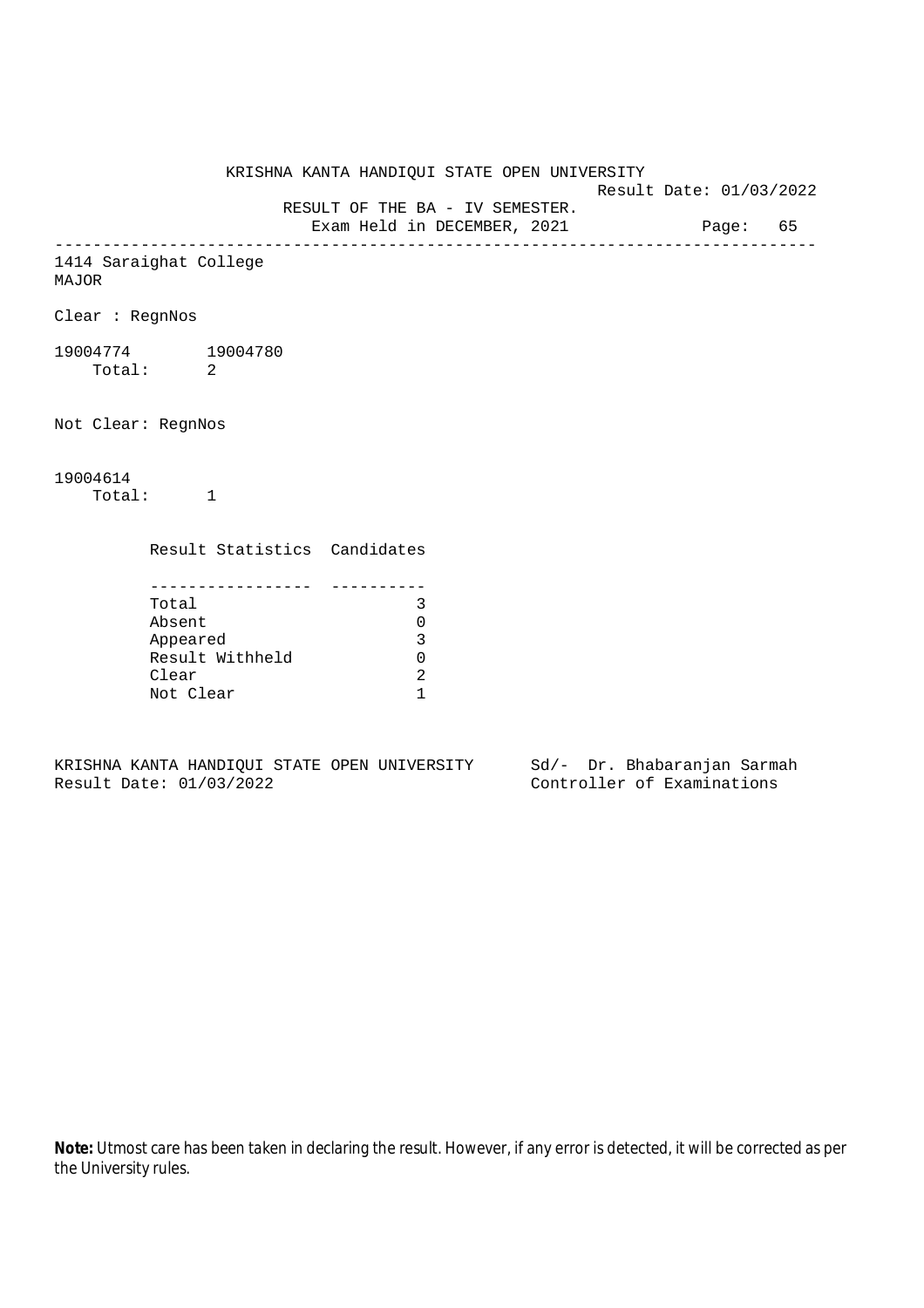KRISHNA KANTA HANDIQUI STATE OPEN UNIVERSITY Result Date: 01/03/2022 RESULT OF THE BA - IV SEMESTER. Exam Held in DECEMBER, 2021 Page: 66 -------------------------------------------------------------------------------- 1418 Suren Das College, Hajo MAJOR Clear : RegnNos 19004784 19004817 19004819 19004824 19004826 19004845 19004853 19004861 Total: 8 Result Statistics Candidates ----------------- ---------- Total 8 Absent 0 Appeared 8 Result Withheld 0<br>Clear 8 Clear 8<br>Not Clear 6 Not Clear

KRISHNA KANTA HANDIQUI STATE OPEN UNIVERSITY Sd/- Dr. Bhabaranjan Sarmah Result Date: 01/03/2022 Controller of Examinations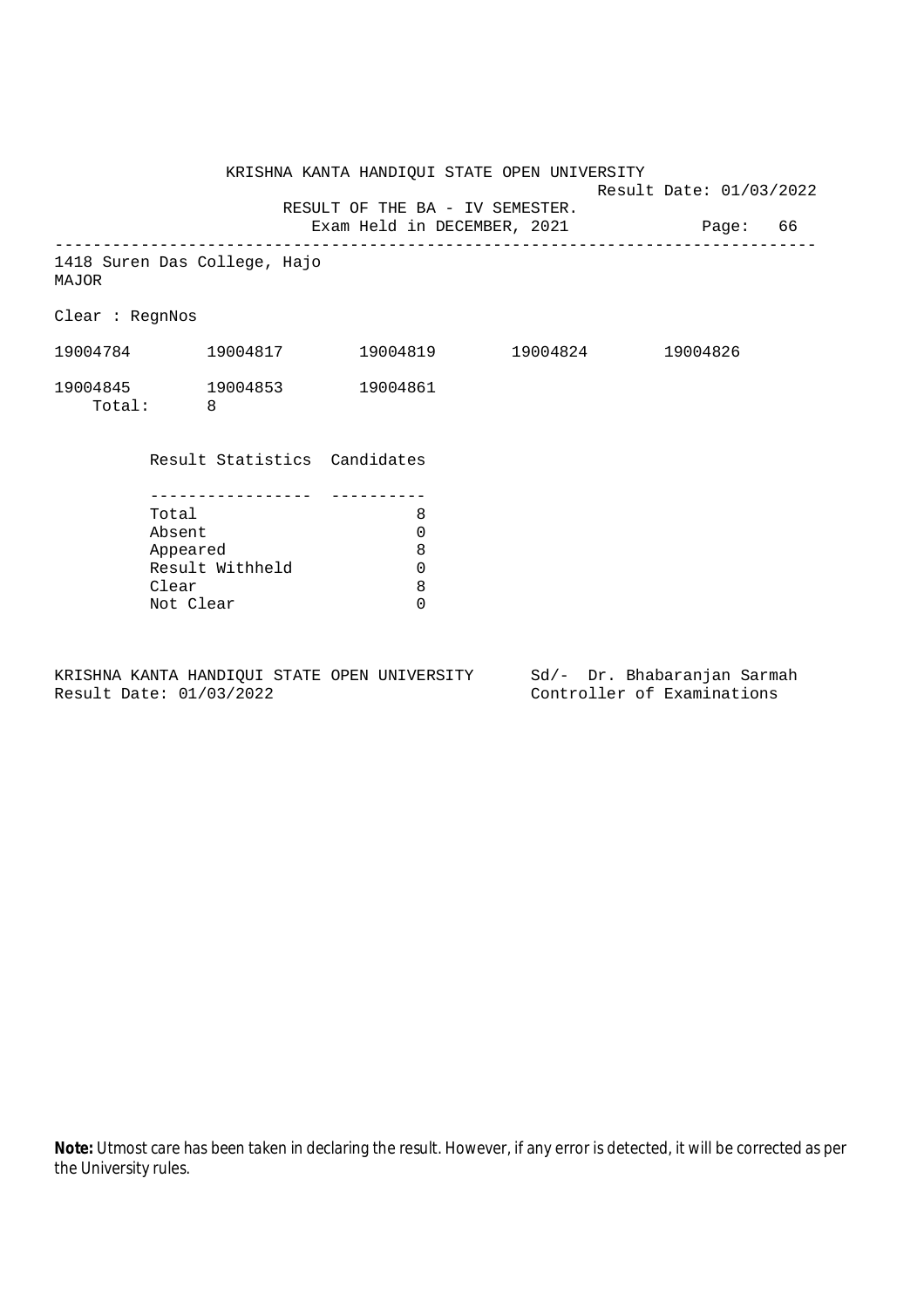KRISHNA KANTA HANDIQUI STATE OPEN UNIVERSITY Result Date: 01/03/2022 RESULT OF THE BA - IV SEMESTER. Exam Held in DECEMBER, 2021 Page: 67 -------------------------------------------------------------------------------- 1424 Rangia College MAJOR Clear : RegnNos 19004927 Total: 1 Not Clear: RegnNos 18003990 19004918 Total: 2 Result Statistics Candidates ----------------- ---------- Total 3 Absent 0 Appeared 3 Result Withheld 0 Clear 1 Not Clear 2

KRISHNA KANTA HANDIQUI STATE OPEN UNIVERSITY Sd/- Dr. Bhabaranjan Sarmah Result Date: 01/03/2022 Controller of Examinations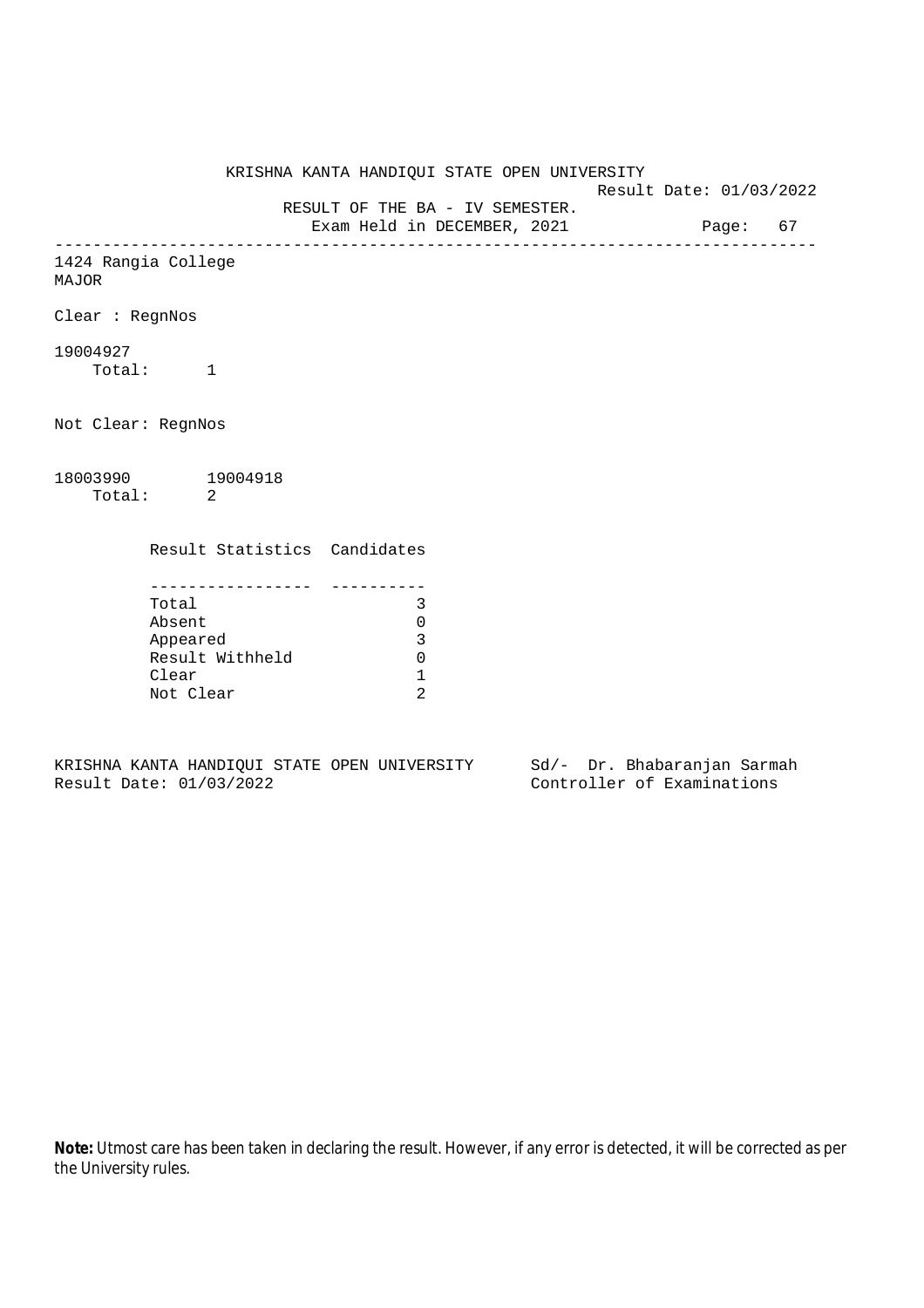|                    |                                          |            | KRISHNA KANTA HANDIQUI STATE OPEN UNIVERSITY                   | Result Date: 01/03/2022 |  |
|--------------------|------------------------------------------|------------|----------------------------------------------------------------|-------------------------|--|
|                    |                                          |            | RESULT OF THE BA - IV SEMESTER.<br>Exam Held in DECEMBER, 2021 | 68<br>Page:             |  |
| MAJOR              | 1500 KKHSOU CITY STUDY CENTRE, KHANAPARA |            |                                                                |                         |  |
| Clear : RegnNos    |                                          |            |                                                                |                         |  |
| 17010794           | 17010819                                 | 17011439   | 18004105                                                       | 18004456                |  |
| 18004481           | 19005001                                 | 19005031   | 19005034                                                       | 19005058                |  |
| 19005060           | 19005068                                 | 19005073   | 19005080                                                       | 19005093                |  |
| 19005102           | 19005109                                 | 19005119   | 19005326                                                       | 19005392                |  |
| 19005397           | 19005400                                 | 19005404   | 19005497                                                       | 19005526                |  |
| 19005550           | 19005552                                 | 19005569   | 19005571                                                       | 19005572                |  |
| 19005586           | 19005588                                 | 19005609   | 19005642                                                       | 19005646                |  |
| 20010084<br>Total: | 36                                       |            |                                                                |                         |  |
| Not Clear: RegnNos |                                          |            |                                                                |                         |  |
| 17010803           | 17010818                                 | 17011450   | 17015065                                                       | 18004102                |  |
| 18004416           | 18004455                                 | 19003393   | 19004981                                                       | 19005019                |  |
| 19005056           | 19005066                                 | 19005070   | 19005110                                                       | 19005126                |  |
| 19005128           | 19005376                                 | 19005381   | 19005431                                                       | 19005474                |  |
| 19005483           | 19005498                                 | 19005529   | 19005542                                                       | 19005593                |  |
| 19005602<br>Total: | 19005605<br>30                           | 19005610   | 19005618                                                       | 20010069                |  |
|                    | Result Statistics                        | Candidates |                                                                |                         |  |
|                    |                                          |            |                                                                |                         |  |

| Total           | 78 |
|-----------------|----|
| Absent          | 12 |
| Appeared        | 66 |
| Result Withheld |    |
| Clear           | 36 |
| Not Clear       | っい |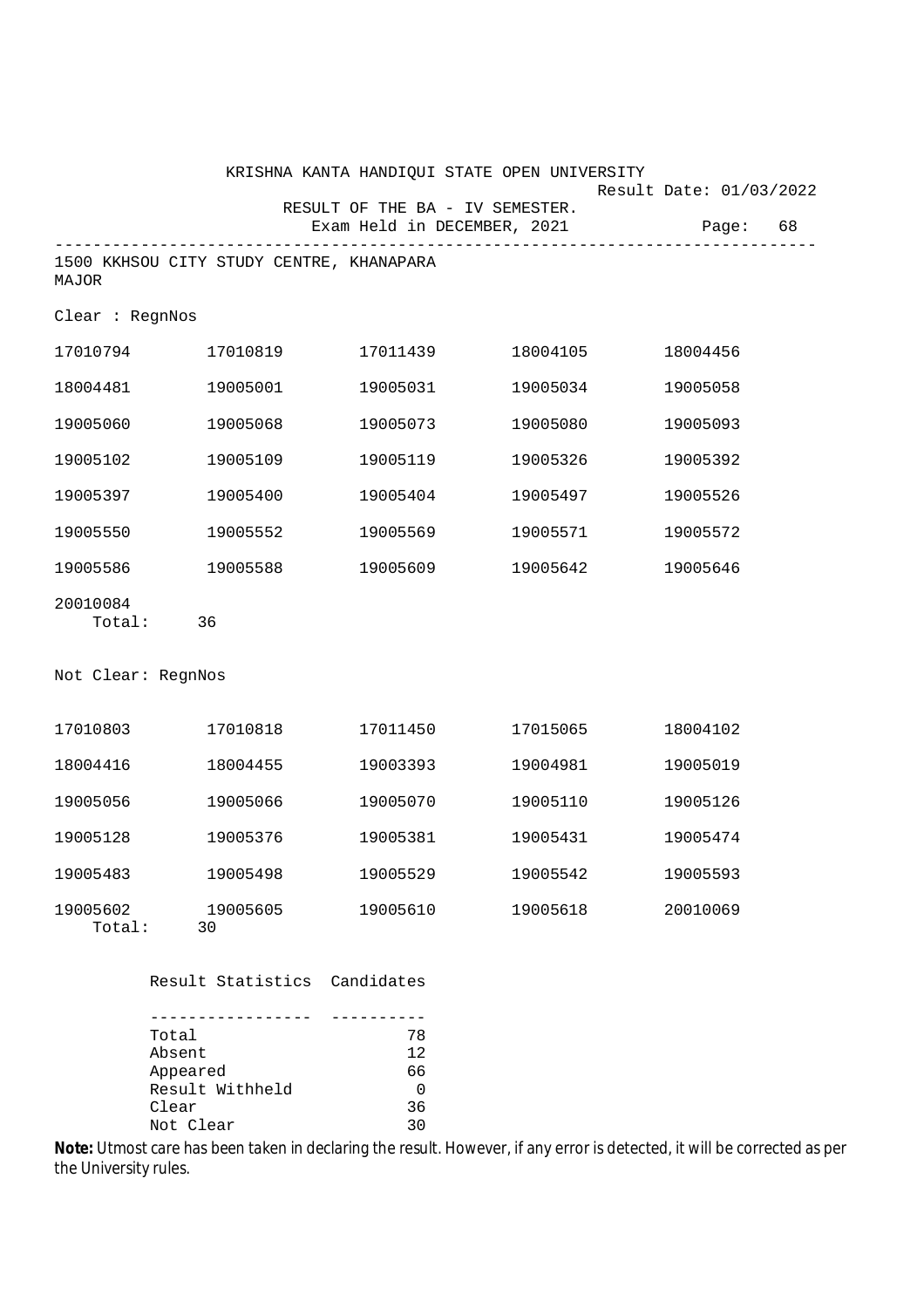KRISHNA KANTA HANDIQUI STATE OPEN UNIVERSITY Result Date: 01/03/2022

 RESULT OF THE BA - IV SEMESTER. Exam Held in DECEMBER, 2021 Page: 69

--------------------------------------------------------------------------------

1500 KKHSOU CITY STUDY CENTRE, KHANAPARA MAJOR

Not Clear : RegnNos

KRISHNA KANTA HANDIQUI STATE OPEN UNIVERSITY Sd/- Dr. Bhabaranjan Sarmah<br>Result Date: 01/03/2022 Controller of Examinations Controller of Examinations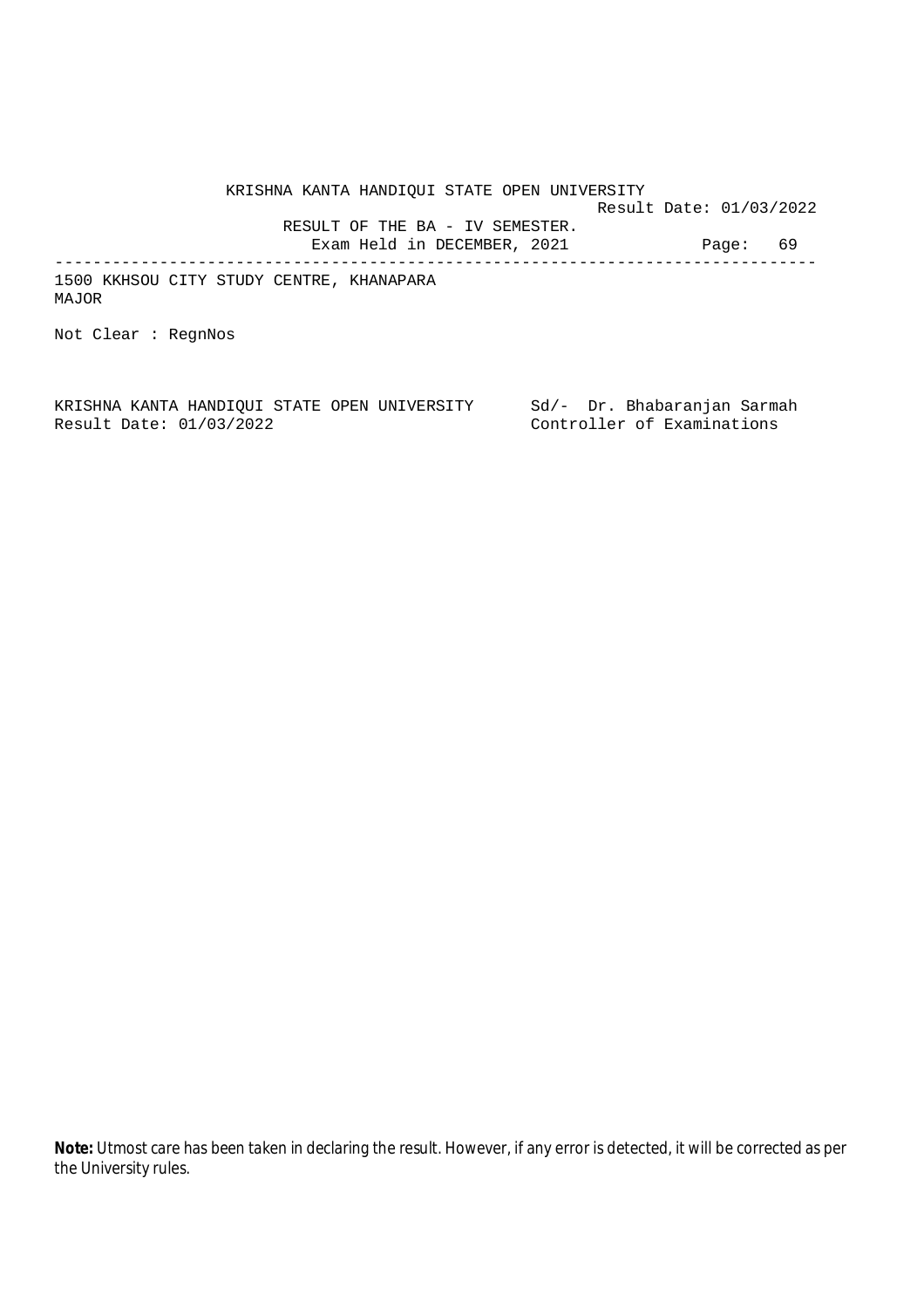|                                                                      |           | KRISHNA KANTA HANDIQUI STATE OPEN UNIVERSITY                         |  |                                                                         | Result Date: 01/03/2022 |          |  |
|----------------------------------------------------------------------|-----------|----------------------------------------------------------------------|--|-------------------------------------------------------------------------|-------------------------|----------|--|
|                                                                      |           |                                                                      |  | RESULT OF THE BA - IV SEMESTER.<br>Exam Held in DECEMBER, 2021 Page: 70 |                         |          |  |
| 1502 Pragjyotish College<br><b>MAJOR</b>                             |           |                                                                      |  |                                                                         |                         |          |  |
| Clear : RegnNos                                                      |           |                                                                      |  |                                                                         |                         |          |  |
|                                                                      |           | 19004979 19005048 19005065 19005161                                  |  |                                                                         |                         | 19005165 |  |
|                                                                      |           | 19005172 19005176                                                    |  |                                                                         |                         | 19005200 |  |
|                                                                      |           | 19005205 19005209                                                    |  | 19005213 19005218                                                       |                         | 19005224 |  |
| 19005225                                                             | Total: 16 |                                                                      |  |                                                                         |                         |          |  |
| Not Clear: RegnNos                                                   |           |                                                                      |  |                                                                         |                         |          |  |
|                                                                      | Total: 4  | 19005141 19005187 19005197 19005199                                  |  |                                                                         |                         |          |  |
|                                                                      |           | Result Statistics Candidates                                         |  |                                                                         |                         |          |  |
| Total<br>Absent<br>Appeared<br>Result Withheld<br>Clear<br>Not Clear |           | 20<br>$\overline{0}$<br>20<br>$\overline{0}$<br>16<br>$\overline{4}$ |  |                                                                         |                         |          |  |
|                                                                      |           |                                                                      |  |                                                                         | $-1$ $-1$               |          |  |

KRISHNA KANTA HANDIQUI STATE OPEN UNIVERSITY Sd/- Dr. Bhabaranjan Sarmah Result Date: 01/03/2022 Controller of Examinations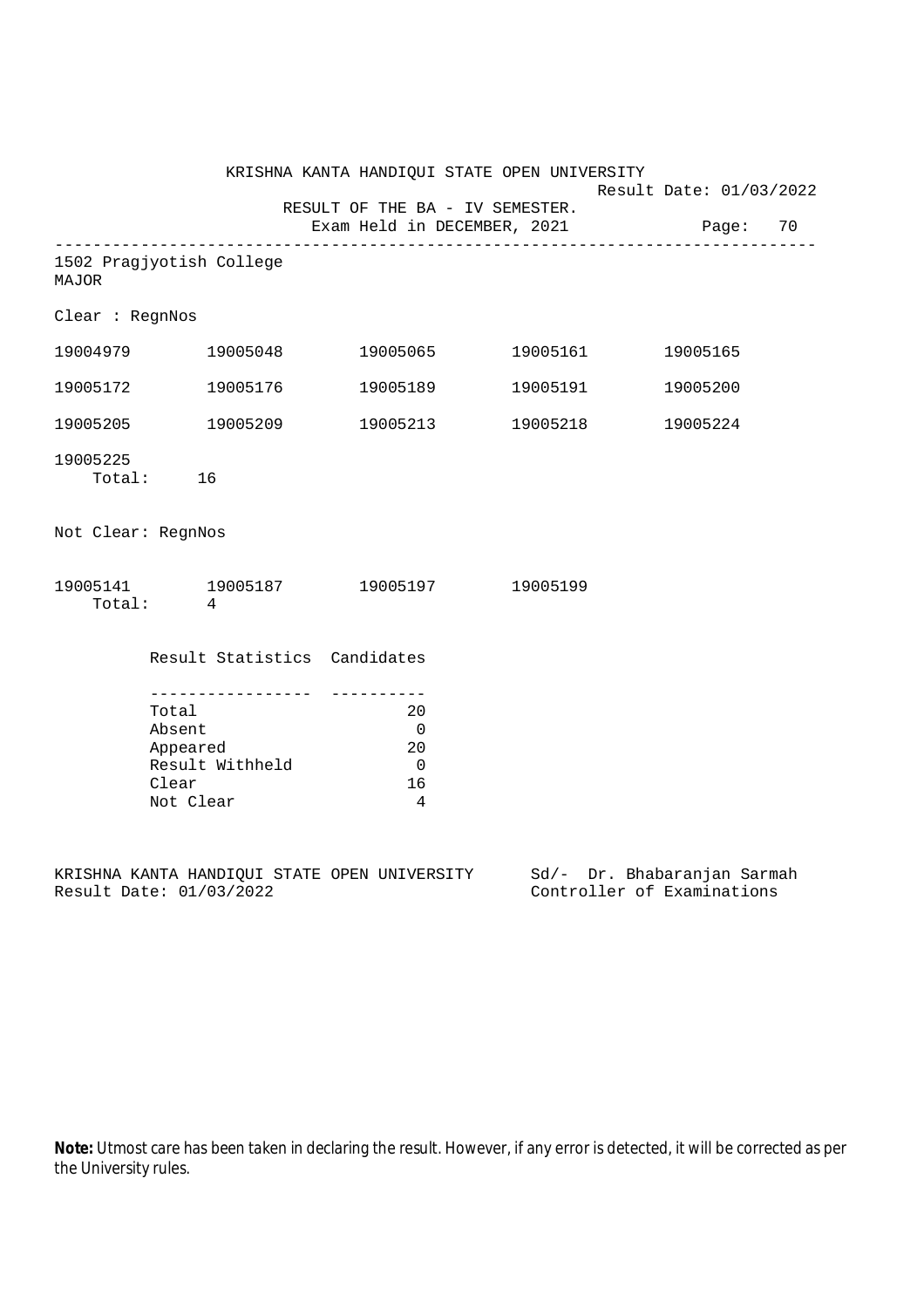KRISHNA KANTA HANDIQUI STATE OPEN UNIVERSITY Result Date: 01/03/2022 RESULT OF THE BA - IV SEMESTER. Exam Held in DECEMBER, 2021 Page: 71 -------------------------------------------------------------------------------- 1503 Icon Commerce College, Rajgarh Road MAJOR Clear : RegnNos 19005238 19005242 19005253 19005255 Total: 4 Not Clear: RegnNos 19005251 Total: 1 Result Statistics Candidates ----------------- ---------- Total 6 Absent 1 Appeared 5 Result Withheld 0 Clear 4 Not Clear 1

KRISHNA KANTA HANDIQUI STATE OPEN UNIVERSITY Sd/- Dr. Bhabaranjan Sarmah Result Date: 01/03/2022 Controller of Examinations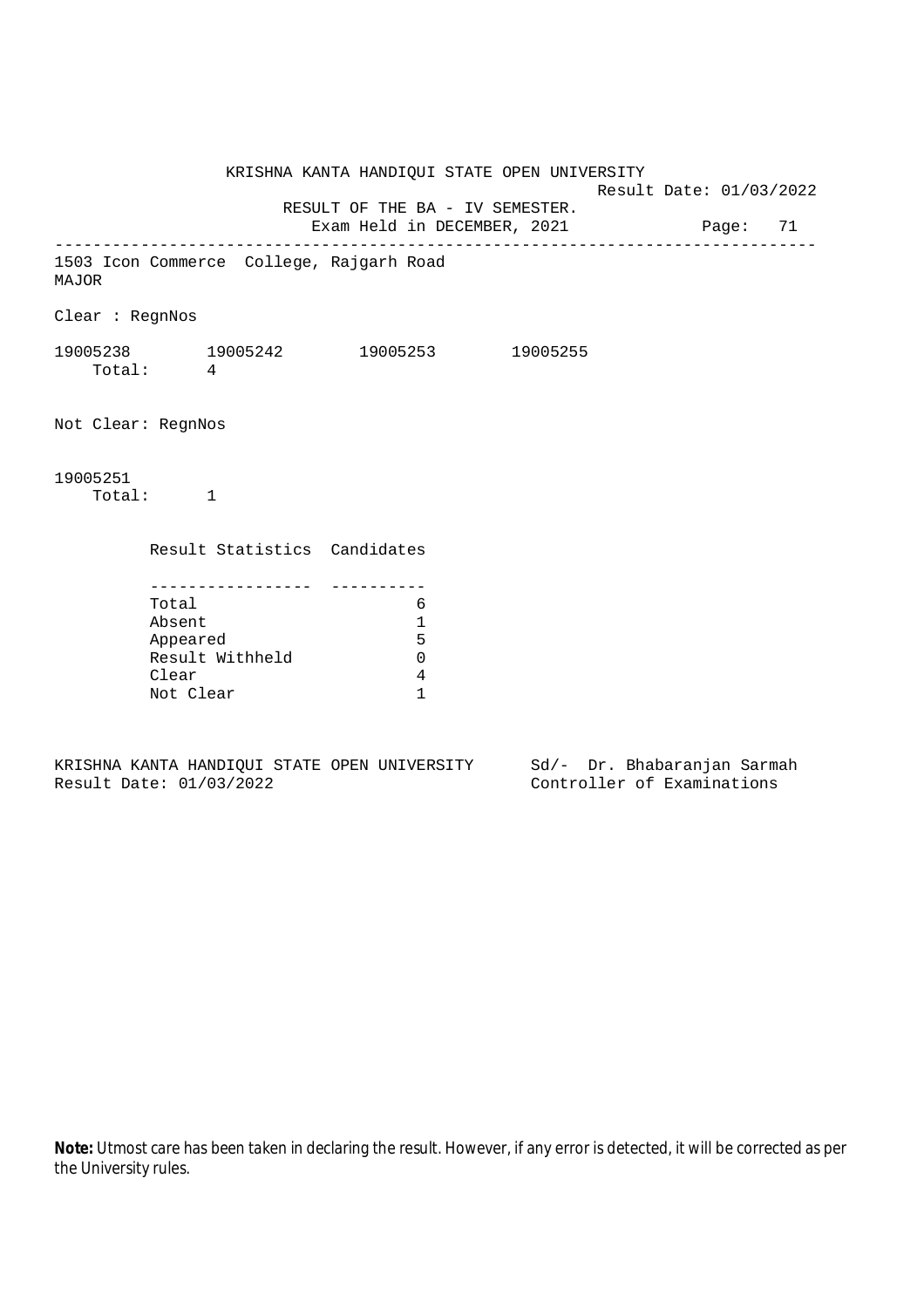KRISHNA KANTA HANDIQUI STATE OPEN UNIVERSITY Result Date: 01/03/2022 RESULT OF THE BA - IV SEMESTER. Exam Held in DECEMBER, 2021 Page: 72 -------------------------------------------------------------------------------- 1507 SADBA Institute of Technology & Management MAJOR Not Clear : RegnNos 19005303 19005310 Total: 2 Result Statistics Candidates ----------------- ---------- Total 2 Absent 0<br>
Appeared 2<br>
Result Withheld 0 Appeared Result Withheld 0 Clear 0 Not Clear 2

KRISHNA KANTA HANDIQUI STATE OPEN UNIVERSITY Sd/- Dr. Bhabaranjan Sarmah Result Date: 01/03/2022 Controller of Examinations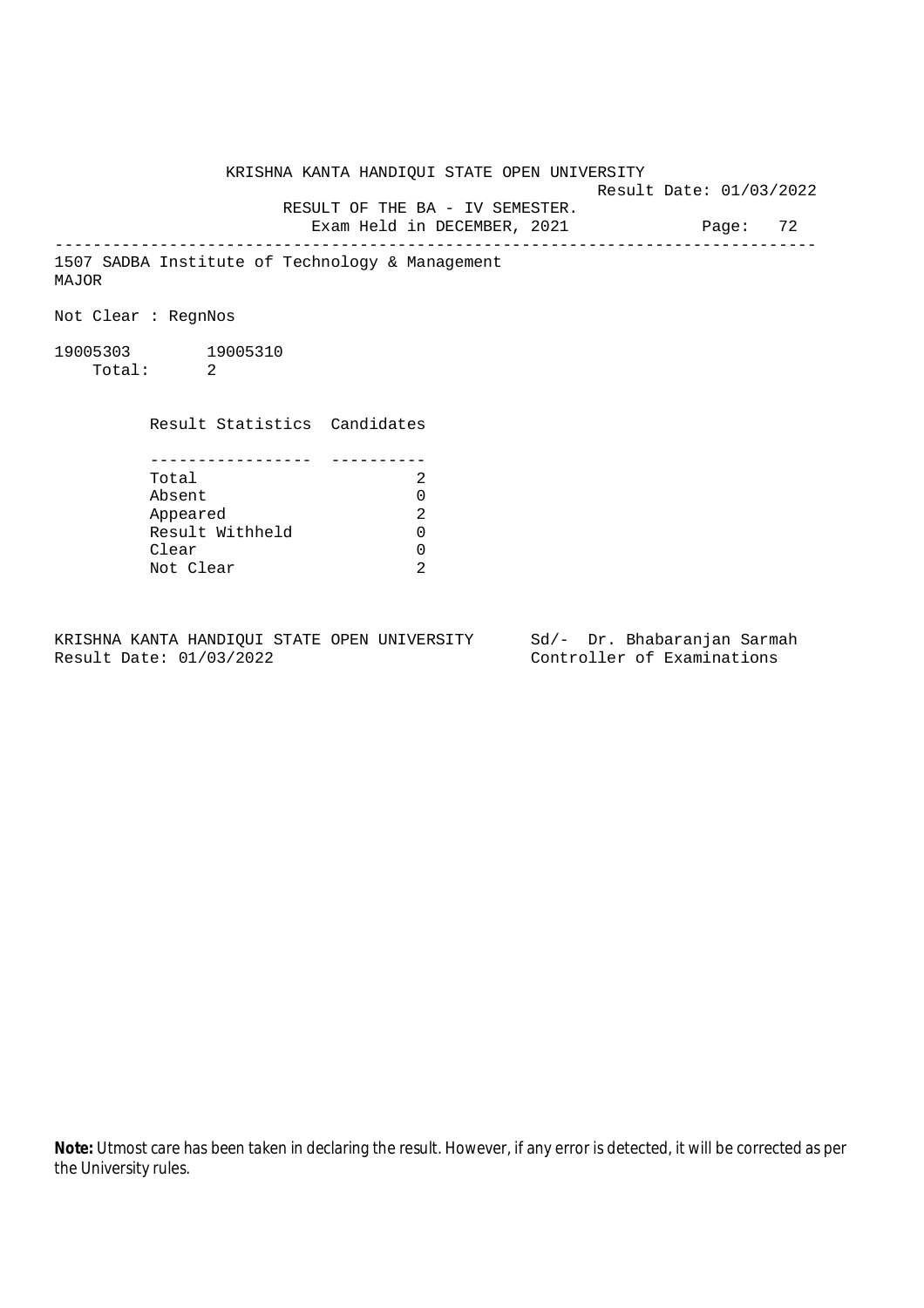KRISHNA KANTA HANDIQUI STATE OPEN UNIVERSITY Result Date: 01/03/2022 RESULT OF THE BA - IV SEMESTER. Exam Held in DECEMBER, 2021 Page: 73 -------------------------------------------------------------------------------- 1508 Guwahati Public College, Ambari MAJOR Clear : RegnNos 17011144 19005320 Total: 2 Not Clear: RegnNos 19005323 Total: 1 Result Statistics Candidates ----------------- ---------- Total 3 Absent 0 Appeared 3 Result Withheld 0 Clear 2 Not Clear 1

KRISHNA KANTA HANDIQUI STATE OPEN UNIVERSITY Sd/- Dr. Bhabaranjan Sarmah Result Date: 01/03/2022 Controller of Examinations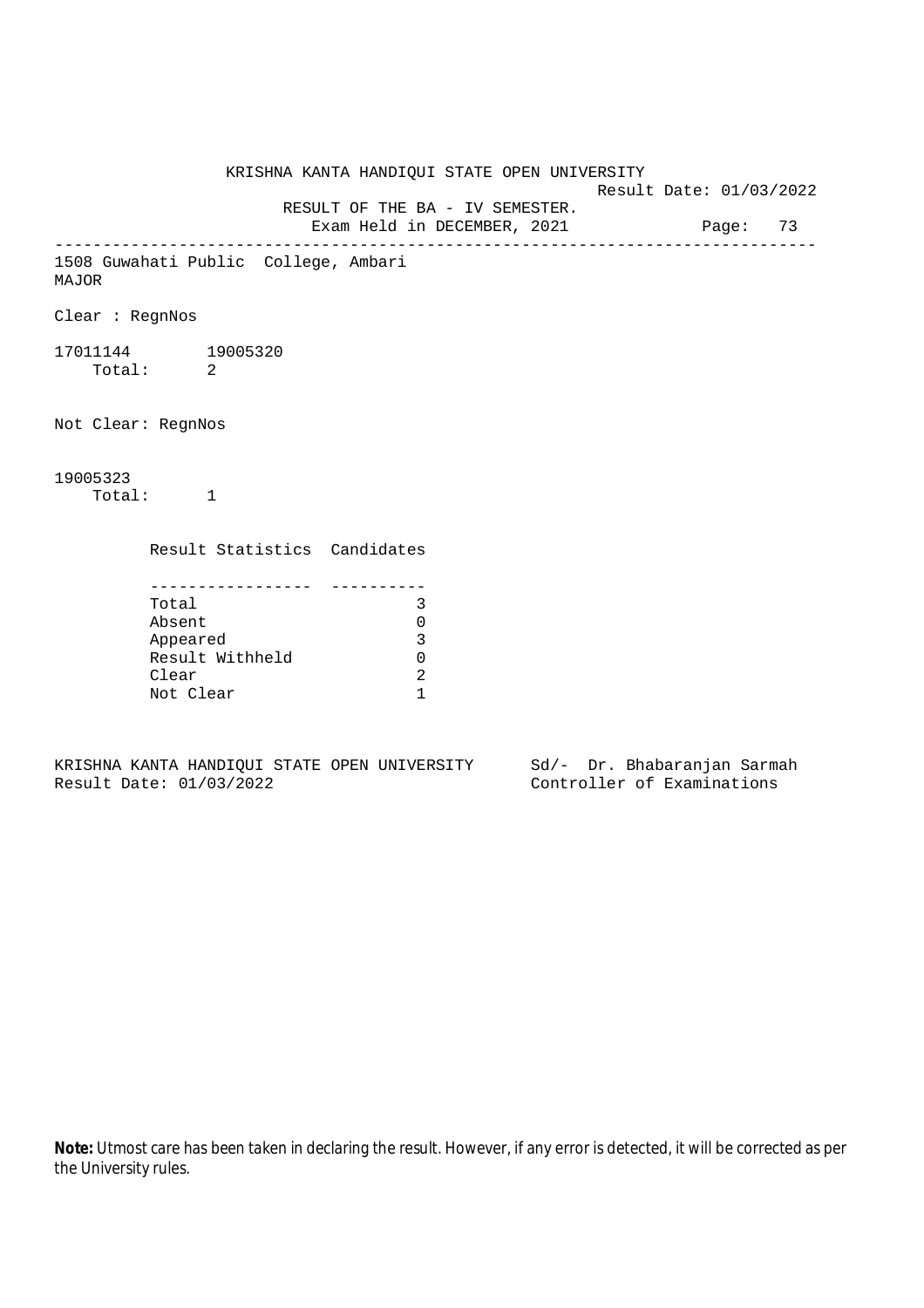KRISHNA KANTA HANDIQUI STATE OPEN UNIVERSITY Result Date: 01/03/2022 RESULT OF THE BA - IV SEMESTER. Exam Held in DECEMBER, 2021 Page: 74 -------------------------------------------------------------------------------- 1510 S. K. Hazarika College, R. G. Baruah Rd. MAJOR Not Clear : RegnNos 19005338 19005361 Total: 2 Result Statistics Candidates ----------------- ---------- Total 2 Absent 0<br>
Appeared 2<br>
Result Withheld 0 Appeared Result Withheld 0 Clear 0 Not Clear 2

KRISHNA KANTA HANDIQUI STATE OPEN UNIVERSITY Sd/- Dr. Bhabaranjan Sarmah Result Date: 01/03/2022 Controller of Examinations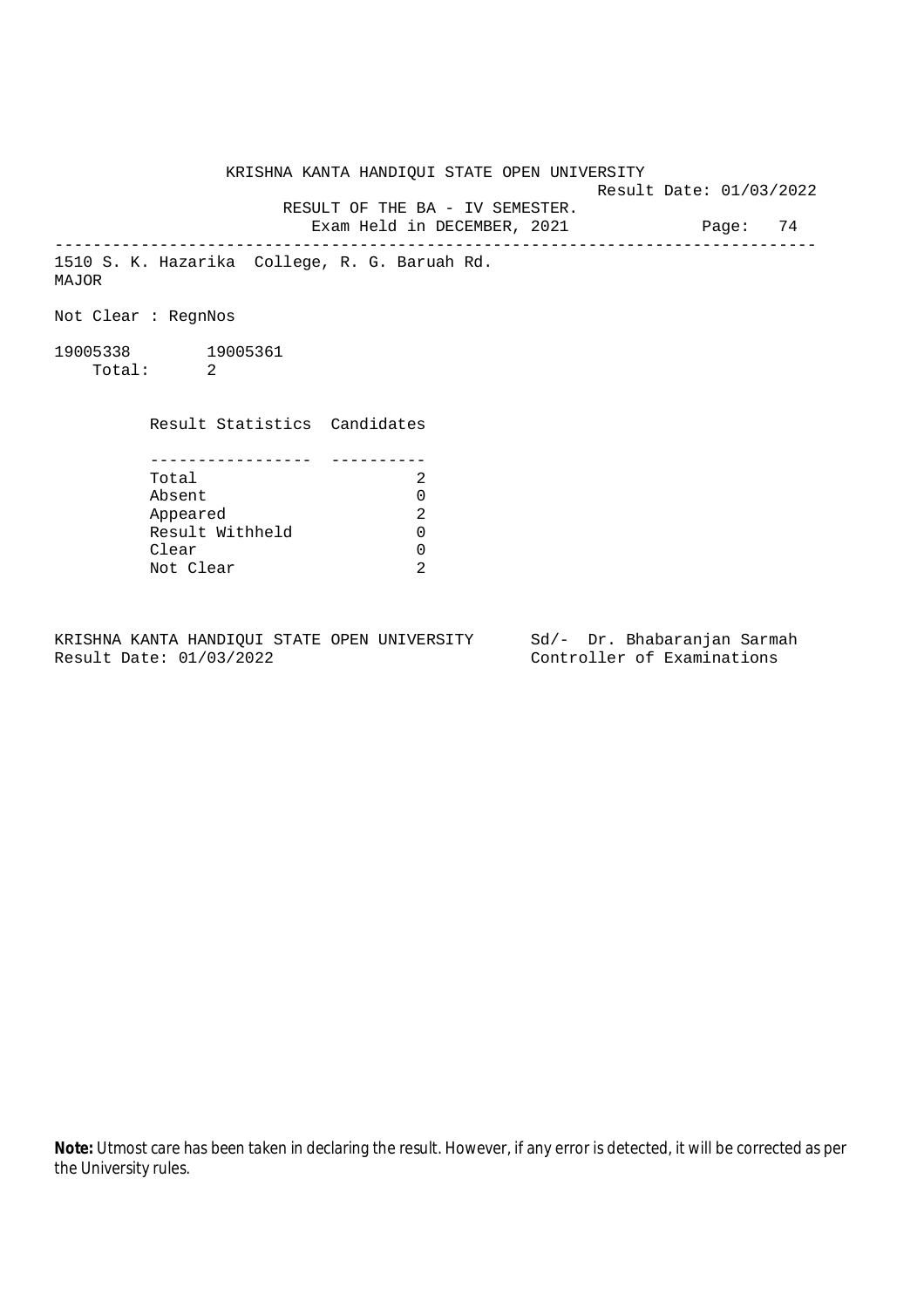KRISHNA KANTA HANDIQUI STATE OPEN UNIVERSITY Result Date: 01/03/2022 RESULT OF THE BA - IV SEMESTER. Exam Held in DECEMBER, 2021 Page: 75 -------------------------------------------------------------------------------- 1514 R. J. Educational Trust, Dispur MAJOR Clear : RegnNos 19005661 Total: 1 Result Statistics Candidates ----------------- ---------- Total 2<br>Absent 1 Absent<br>
Appeared 1<br>
Result Withheld 0<br>
Clear 1 Appeared 1 Result Withheld Clear Not Clear 0

KRISHNA KANTA HANDIQUI STATE OPEN UNIVERSITY Sd/- Dr. Bhabaranjan Sarmah Result Date: 01/03/2022 Controller of Examinations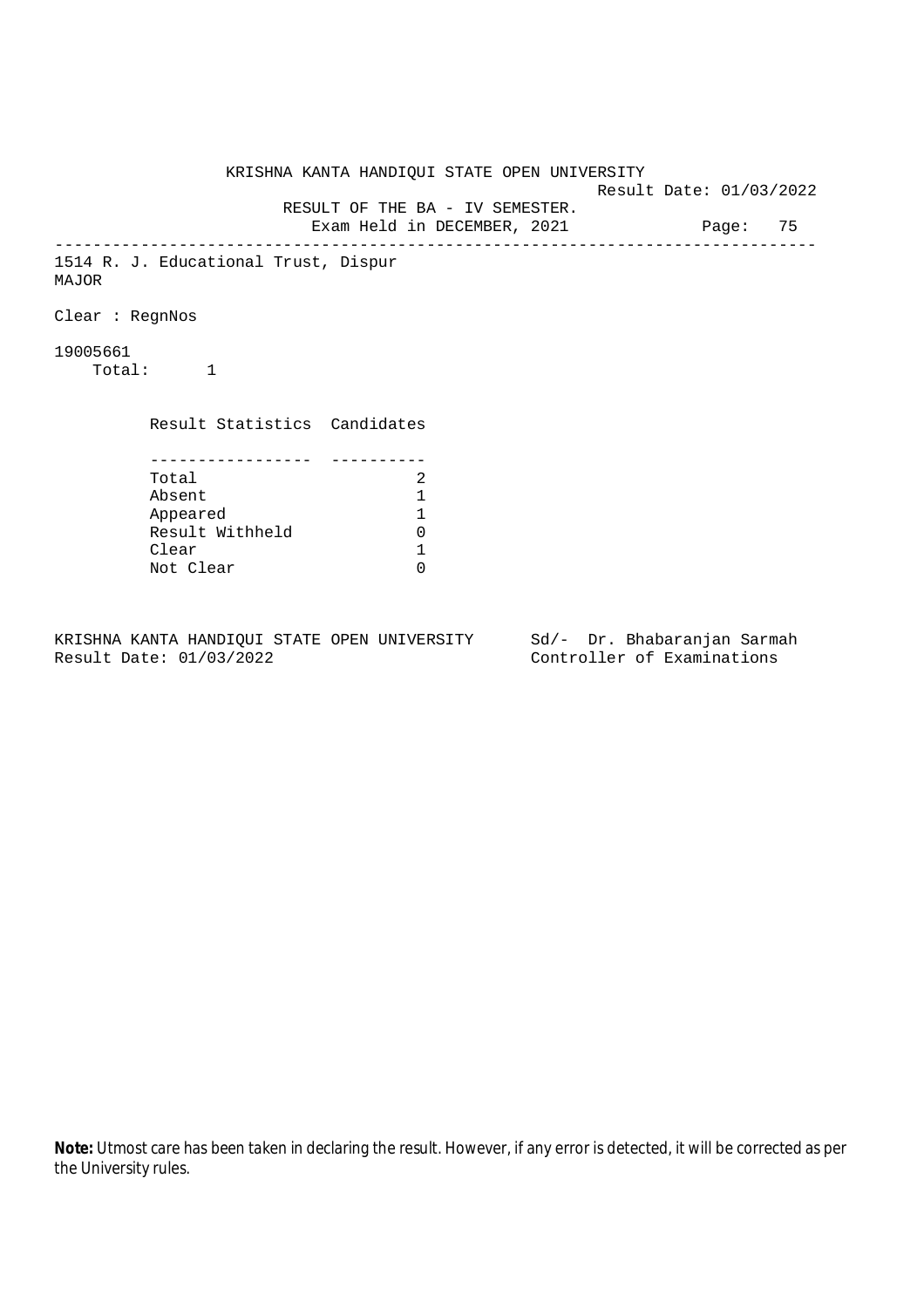KRISHNA KANTA HANDIQUI STATE OPEN UNIVERSITY Result Date: 01/03/2022 RESULT OF THE BA - IV SEMESTER. Exam Held in DECEMBER, 2021 Page: 76 -------------------------------------------------------------------------------- 1516 Assam Siksha Academy, Hatigaon MAJOR Clear : RegnNos 19005696 19005699 19005703 19005709 Total: 4 Not Clear: RegnNos 19005702 Total: 1 Result Statistics Candidates ----------------- ---------- Total 5 Absent 0 Appeared 5 Result Withheld 0 Clear 4 Not Clear 1

KRISHNA KANTA HANDIQUI STATE OPEN UNIVERSITY Sd/- Dr. Bhabaranjan Sarmah Result Date: 01/03/2022 Controller of Examinations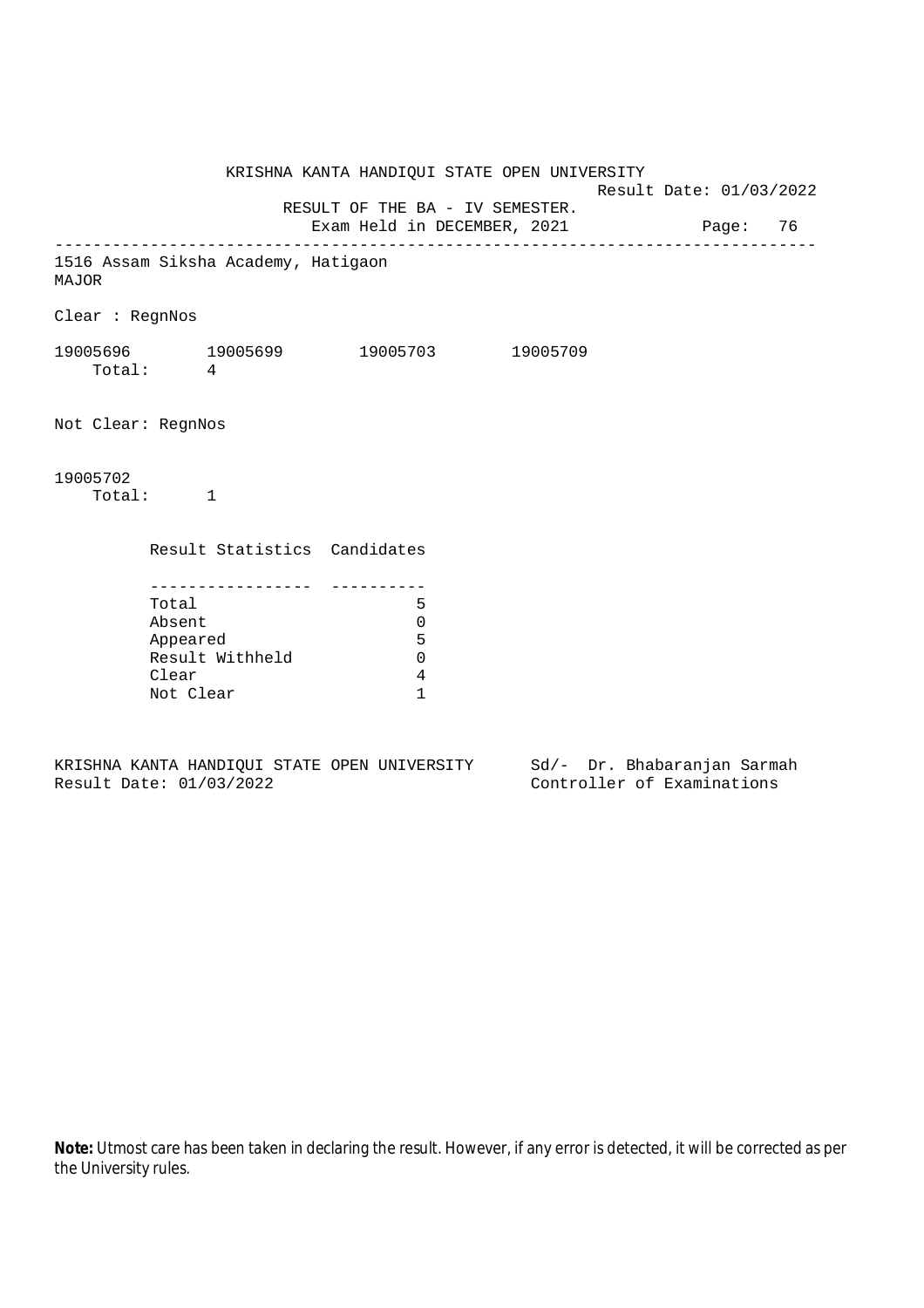|                 |                                          | KRISHNA KANTA HANDIQUI STATE OPEN UNIVERSITY                            |                                   | Result Date: 01/03/2022 |  |  |
|-----------------|------------------------------------------|-------------------------------------------------------------------------|-----------------------------------|-------------------------|--|--|
|                 |                                          | RESULT OF THE BA - IV SEMESTER.<br>Exam Held in DECEMBER, 2021 Page: 77 | _________________________________ |                         |  |  |
| MAJOR           | 1520 West Guwahati B. Ed. College, Pandu |                                                                         |                                   |                         |  |  |
| Clear : RegnNos |                                          |                                                                         |                                   |                         |  |  |
|                 | 19005722 19005727<br>Total: 4            | 19005738 19005741                                                       |                                   |                         |  |  |
|                 | Result Statistics Candidates             |                                                                         |                                   |                         |  |  |
|                 |                                          |                                                                         |                                   |                         |  |  |
|                 | Total                                    | 5                                                                       |                                   |                         |  |  |
|                 | Absent                                   | 1                                                                       |                                   |                         |  |  |
|                 | Appeared                                 | 4                                                                       |                                   |                         |  |  |
|                 | Result Withheld                          | $\Omega$                                                                |                                   |                         |  |  |
|                 | Clear                                    | 4                                                                       |                                   |                         |  |  |
|                 | Not Clear                                | $\Omega$                                                                |                                   |                         |  |  |

KRISHNA KANTA HANDIQUI STATE OPEN UNIVERSITY Sd/- Dr. Bhabaranjan Sarmah<br>Result Date: 01/03/2022 Controller of Examinations

Result Date: 01/03/2022 Controller of Examinations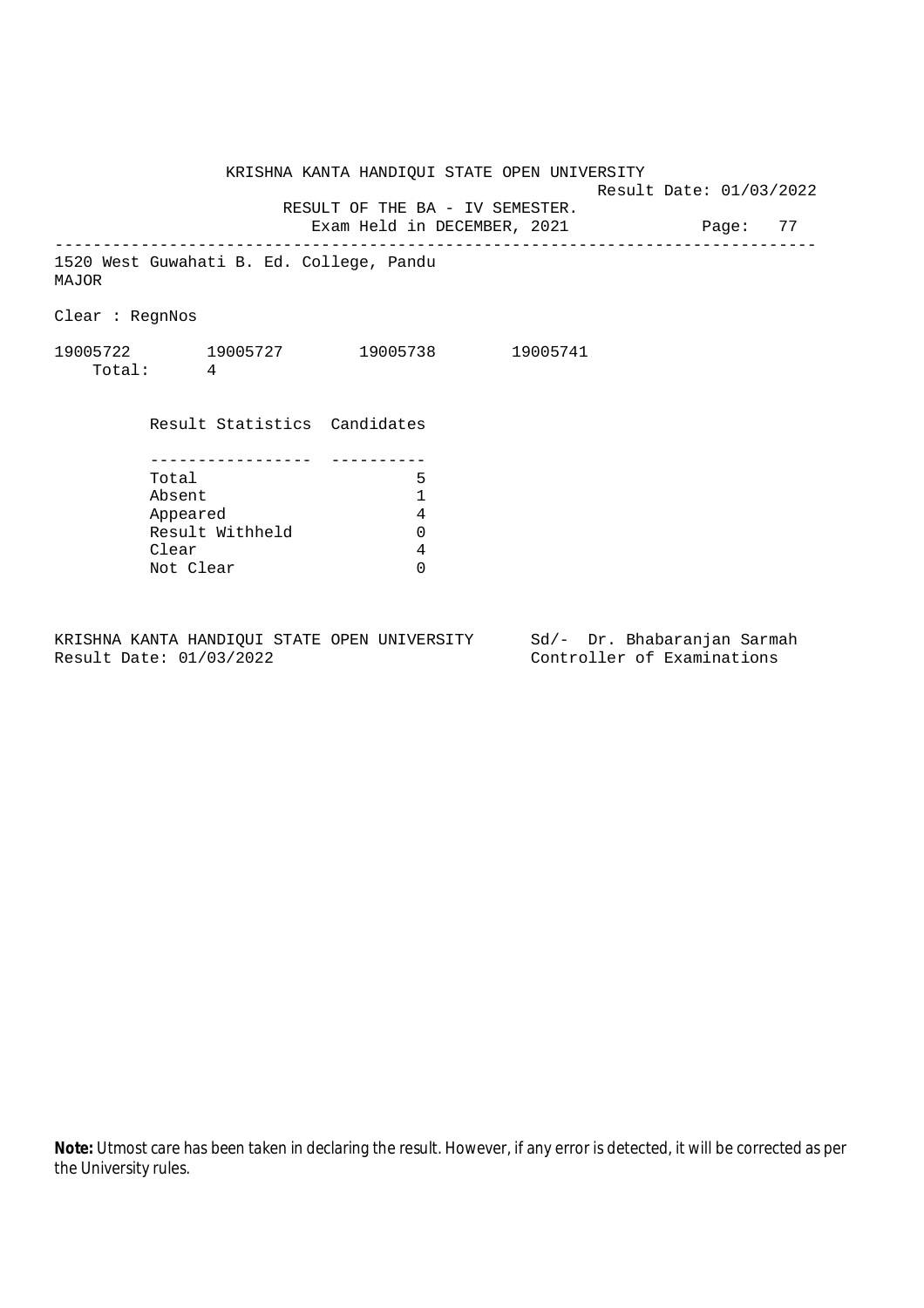|                                                                                             |                                                   |                                    | KRISHNA KANTA HANDIQUI STATE OPEN UNIVERSITY                            |  | Result Date: 01/03/2022 |          |  |
|---------------------------------------------------------------------------------------------|---------------------------------------------------|------------------------------------|-------------------------------------------------------------------------|--|-------------------------|----------|--|
|                                                                                             |                                                   |                                    | RESULT OF THE BA - IV SEMESTER.<br>Exam Held in DECEMBER, 2021 Page: 78 |  |                         |          |  |
| 1521 Karmashree Hiteswar Saikia College<br>MAJOR                                            |                                                   |                                    |                                                                         |  |                         |          |  |
| Clear : RegnNos                                                                             |                                                   |                                    |                                                                         |  |                         |          |  |
| 19005755 19005756 19005762 19005856 19005866                                                |                                                   |                                    |                                                                         |  |                         |          |  |
| $19005876 \qquad \qquad 19005879 \qquad \qquad 19005889 \qquad \qquad 19009161$<br>Total: 9 |                                                   |                                    |                                                                         |  |                         |          |  |
| Not Clear: RegnNos                                                                          |                                                   |                                    |                                                                         |  |                         |          |  |
| 18004681 19005828 19005852 19005859                                                         |                                                   |                                    |                                                                         |  |                         | 19005882 |  |
| 19005893 19005894<br>Total: 7                                                               |                                                   |                                    |                                                                         |  |                         |          |  |
|                                                                                             |                                                   | Result Statistics Candidates       |                                                                         |  |                         |          |  |
|                                                                                             | Total<br>Absent<br>Appeared<br>Clear<br>Not Clear | ---------------<br>Result Withheld | 18<br>$\overline{\phantom{0}}^2$<br>16<br>$\overline{0}$<br>9<br>7      |  |                         |          |  |

|  |                         |  | KRISHNA KANTA HANDIOUI STATE OPEN UNIVERSITY |  | Sd/- Dr. Bhabaranjan Sarmah |  |
|--|-------------------------|--|----------------------------------------------|--|-----------------------------|--|
|  | Result Date: 01/03/2022 |  |                                              |  | Controller of Examinations  |  |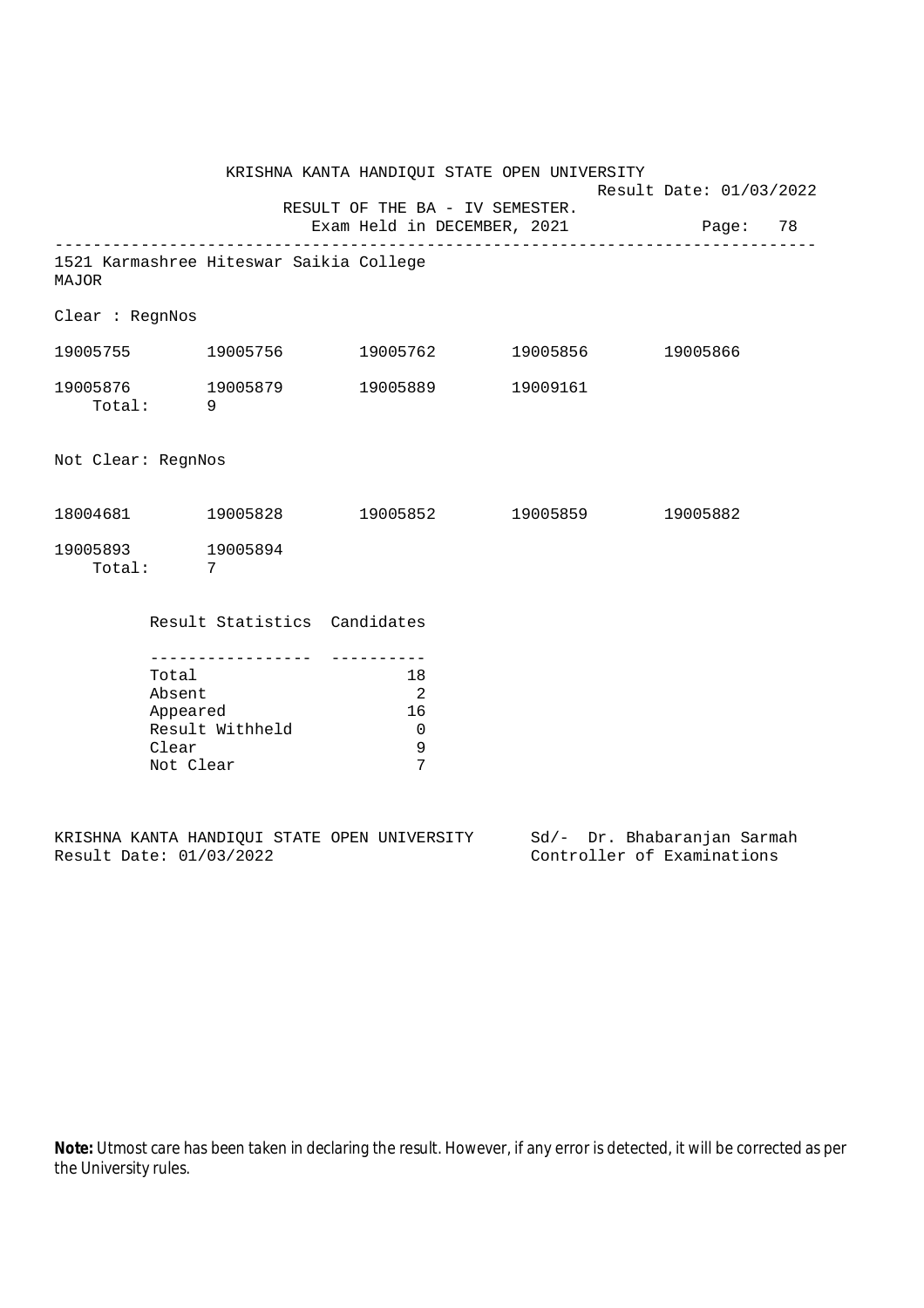|                              |                                                   |                                                    | KRISHNA KANTA HANDIQUI STATE OPEN UNIVERSITY                            | Result Date: 01/03/2022 |          |  |
|------------------------------|---------------------------------------------------|----------------------------------------------------|-------------------------------------------------------------------------|-------------------------|----------|--|
|                              |                                                   |                                                    | RESULT OF THE BA - IV SEMESTER.<br>Exam Held in DECEMBER, 2021 Page: 79 |                         |          |  |
| 1529 GATE Institute<br>MAJOR |                                                   |                                                    |                                                                         |                         |          |  |
| Clear : RegnNos              |                                                   |                                                    |                                                                         |                         |          |  |
|                              |                                                   |                                                    | 19005916 19005923 19005926 19005930                                     |                         | 19005944 |  |
| 19005945 19005955            |                                                   |                                                    |                                                                         | 19005960 19005964       | 19005965 |  |
|                              | Total: 14                                         | 19005966 19005967                                  |                                                                         | 19005968 19005969       |          |  |
| Not Clear: RegnNos           |                                                   |                                                    |                                                                         |                         |          |  |
|                              | Total: 5                                          |                                                    | 19005050 19005910 19005922 19005946                                     |                         | 19005950 |  |
|                              |                                                   | Result Statistics Candidates                       |                                                                         |                         |          |  |
|                              | Total<br>Absent<br>Appeared<br>Clear<br>Not Clear | - - - - - - - - - - - - - - - -<br>Result Withheld | 19<br>$\overline{0}$<br>19<br>$\overline{0}$<br>14<br>5                 |                         |          |  |

|  |                         |  | KRISHNA KANTA HANDIOUI STATE OPEN UNIVERSITY |  | Sd/- Dr. Bhabaranjan Sarmah |  |
|--|-------------------------|--|----------------------------------------------|--|-----------------------------|--|
|  | Result Date: 01/03/2022 |  |                                              |  | Controller of Examinations  |  |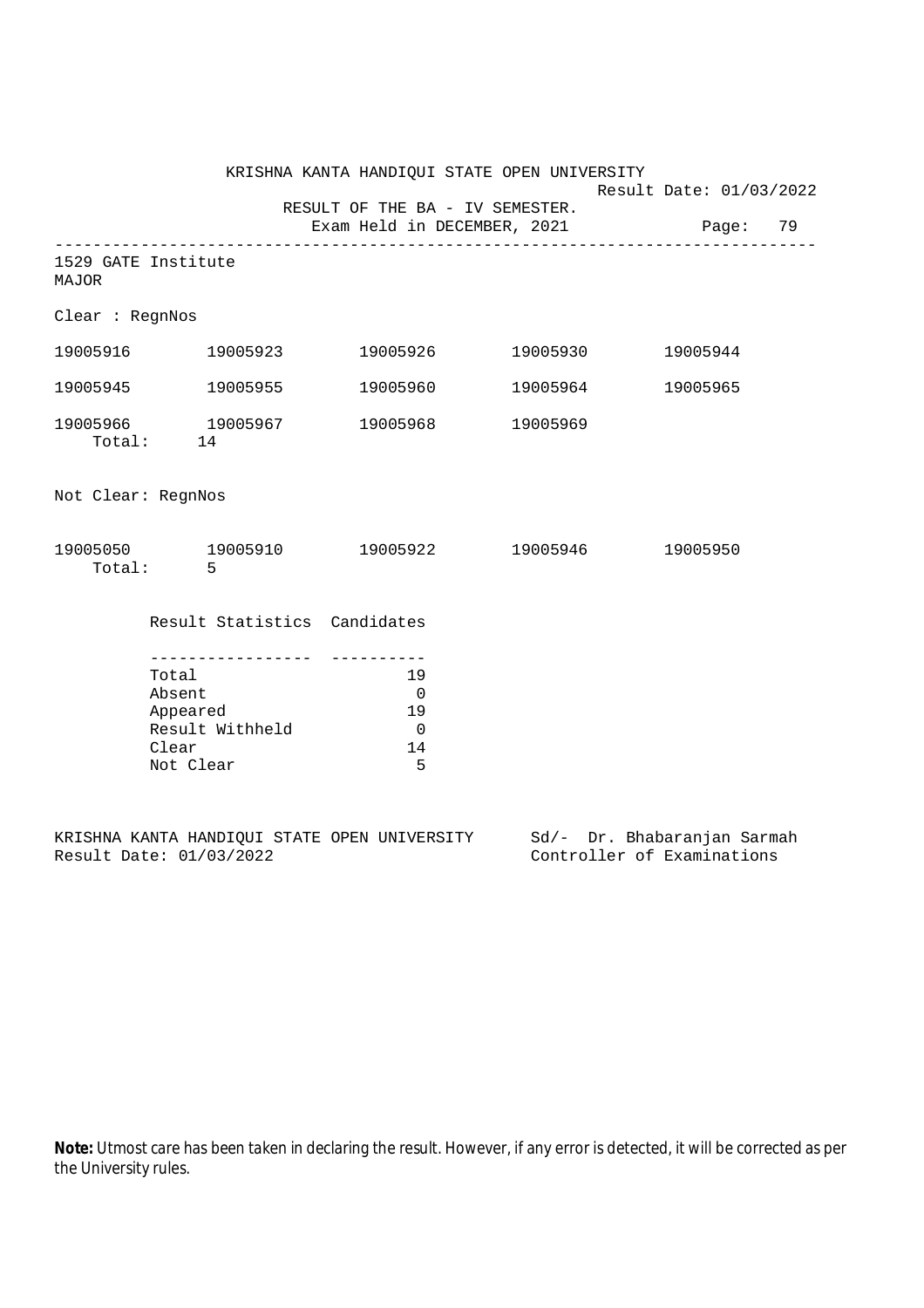KRISHNA KANTA HANDIQUI STATE OPEN UNIVERSITY Result Date: 01/03/2022 RESULT OF THE BA - IV SEMESTER. Exam Held in DECEMBER, 2021 Page: 80 -------------------------------------------------------------------------------- 1534 Paschim Guwahati Mahavidyalaya MAJOR Clear : RegnNos 19006034 Total: 1 Not Clear: RegnNos 19005994 Total: 1 Result Statistics Candidates ----------------- ---------- Total 2 Absent 0 Appeared 2 Result Withheld 0 Clear 1 Not Clear 1

KRISHNA KANTA HANDIQUI STATE OPEN UNIVERSITY Sd/- Dr. Bhabaranjan Sarmah Result Date: 01/03/2022 Controller of Examinations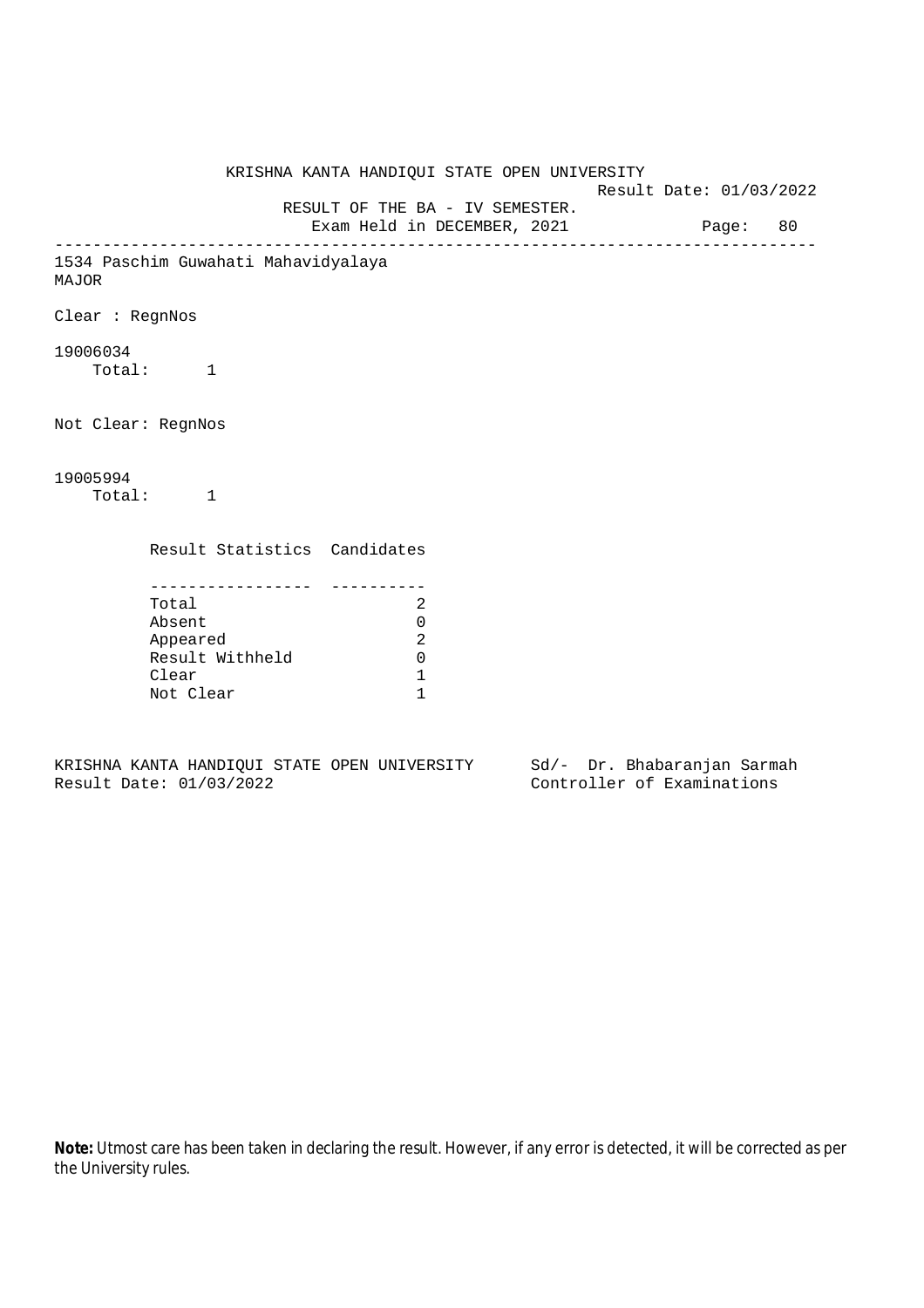KRISHNA KANTA HANDIQUI STATE OPEN UNIVERSITY Result Date: 01/03/2022 RESULT OF THE BA - IV SEMESTER. Exam Held in DECEMBER, 2021 Page: 81 -------------------------------------------------------------------------------- 1547 Sonapur College MAJOR Clear : RegnNos 19006090 Total: 1 Not Clear: RegnNos 19006088 Total: 1 Result Statistics Candidates ----------------- ---------- Total 2 Absent 0 Appeared 2

Result Withheld 0 Clear 1 Not Clear 1

KRISHNA KANTA HANDIQUI STATE OPEN UNIVERSITY Sd/- Dr. Bhabaranjan Sarmah Result Date: 01/03/2022 Controller of Examinations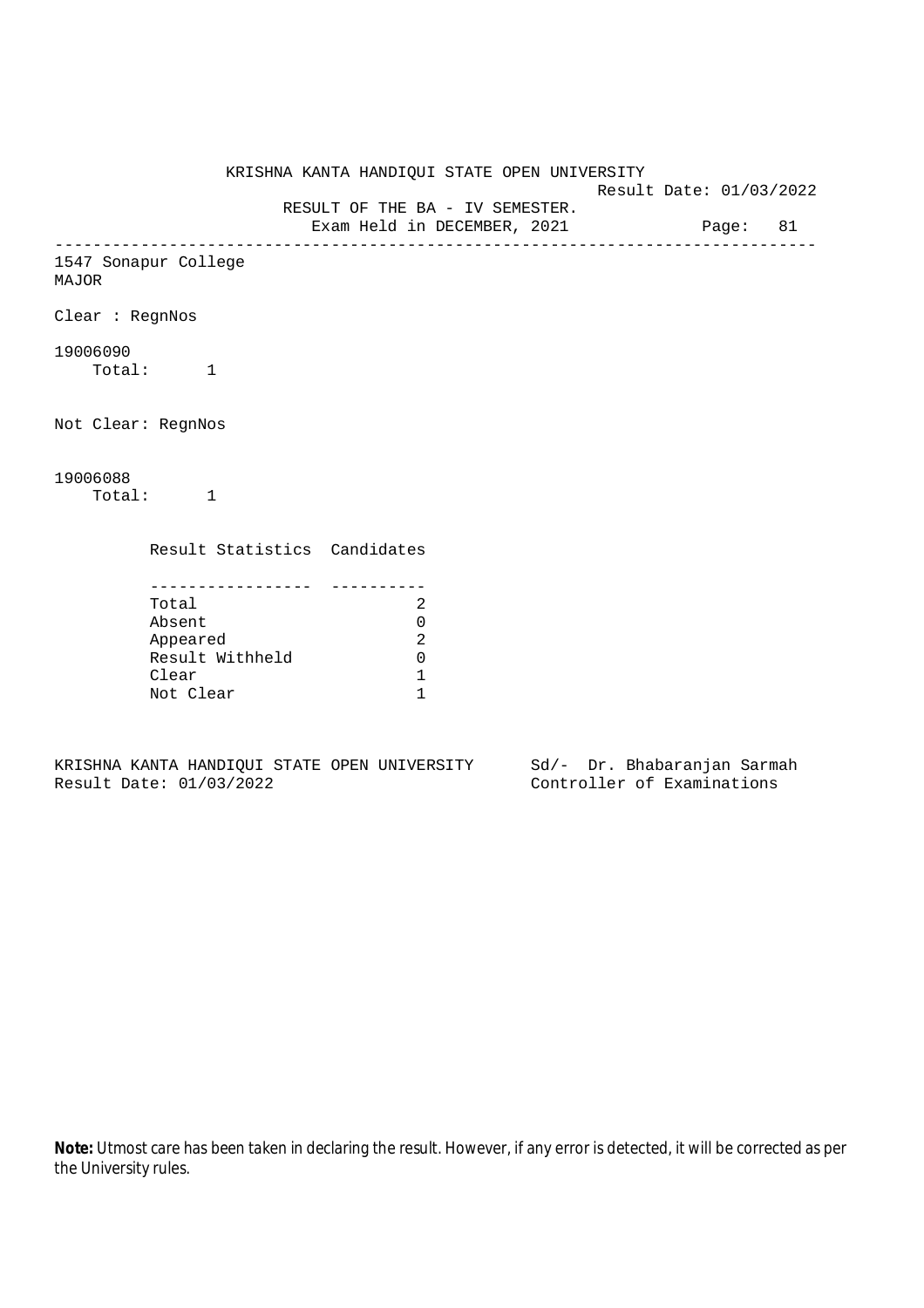KRISHNA KANTA HANDIQUI STATE OPEN UNIVERSITY Result Date: 01/03/2022 RESULT OF THE BA - IV SEMESTER. Exam Held in DECEMBER, 2021 Page: 82 -------------------------------------------------------------------------------- 1552 Jigyas Academy, Guwahati MAJOR Clear : RegnNos 18004901 18004909 Total: 2 Not Clear: RegnNos 19006125 19006133 Total: 2 Result Statistics Candidates ----------------- ---------- Total 4 Absent 0 Appeared 4 Result Withheld 0 Clear 2 Not Clear 2

KRISHNA KANTA HANDIQUI STATE OPEN UNIVERSITY Sd/- Dr. Bhabaranjan Sarmah Result Date: 01/03/2022 Controller of Examinations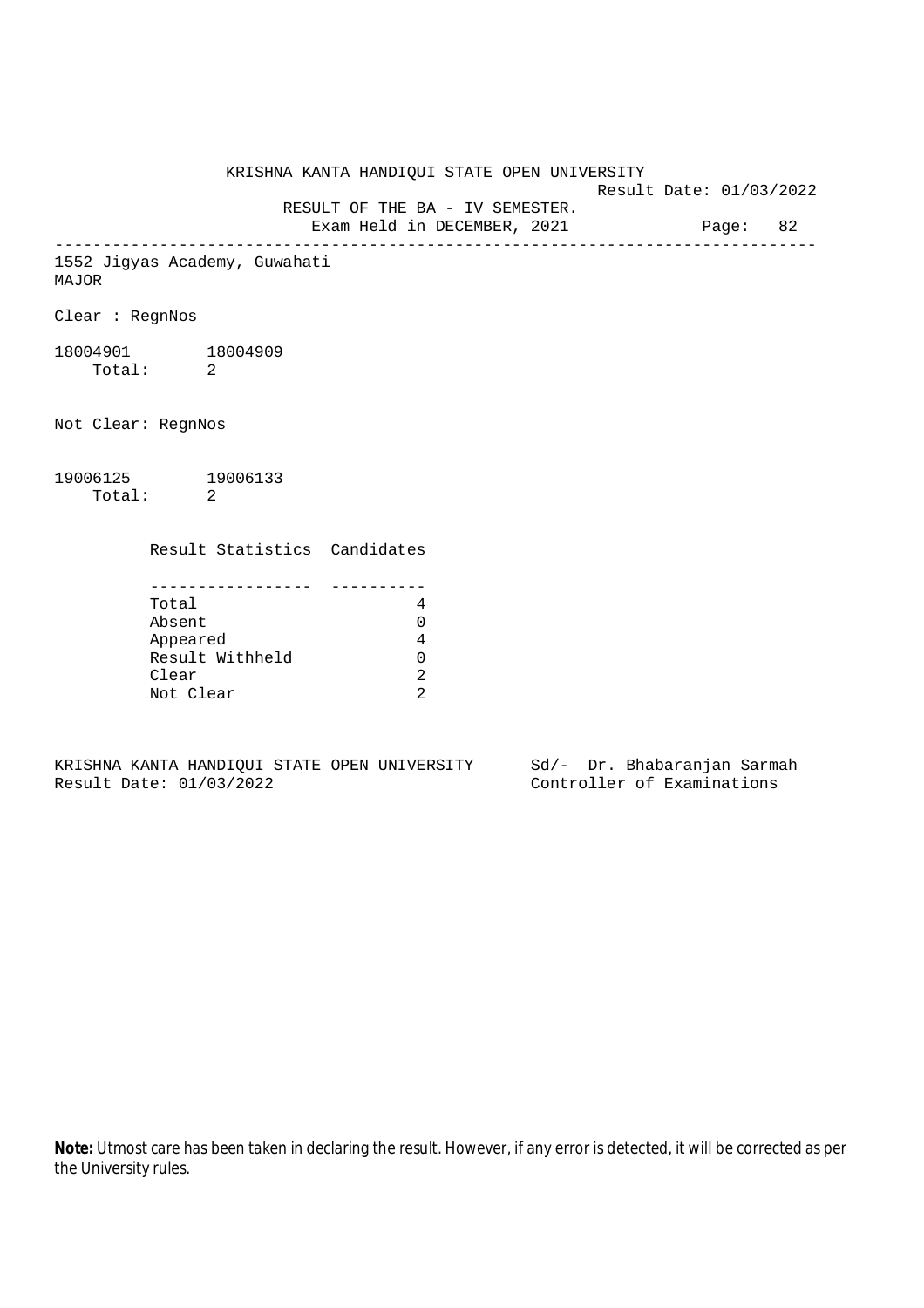|                    |                                      | KRISHNA KANTA HANDIQUI STATE OPEN UNIVERSITY |  | Result Date: 01/03/2022 |  |  |
|--------------------|--------------------------------------|----------------------------------------------|--|-------------------------|--|--|
|                    | Exam Held in DECEMBER, 2021 Page: 83 |                                              |  |                         |  |  |
| MAJOR              | 1553 S. B. Deorah College, Guwahati  |                                              |  |                         |  |  |
| Clear : RegnNos    |                                      |                                              |  |                         |  |  |
|                    | Total: 5                             | 19006169 19006187 19006191 19006200 19006207 |  |                         |  |  |
| Not Clear: RegnNos |                                      |                                              |  |                         |  |  |
|                    | Total: 3                             | 17012414 19006175 19006206                   |  |                         |  |  |
|                    | Result Statistics Candidates         |                                              |  |                         |  |  |
|                    | Total<br>Absent                      | -----------------      ---------<br>9<br>1   |  |                         |  |  |
|                    | Appeared                             | 8                                            |  |                         |  |  |
|                    | Result Withheld                      | $\overline{0}$                               |  |                         |  |  |
|                    | Clear<br>Not Clear                   | 5<br>$\overline{3}$                          |  |                         |  |  |
|                    |                                      |                                              |  |                         |  |  |

KRISHNA KANTA HANDIQUI STATE OPEN UNIVERSITY<br>Result Date: 01/03/2022 Sd/- Dr. Bhabaranjan Sarmah<br>Controller of Examinations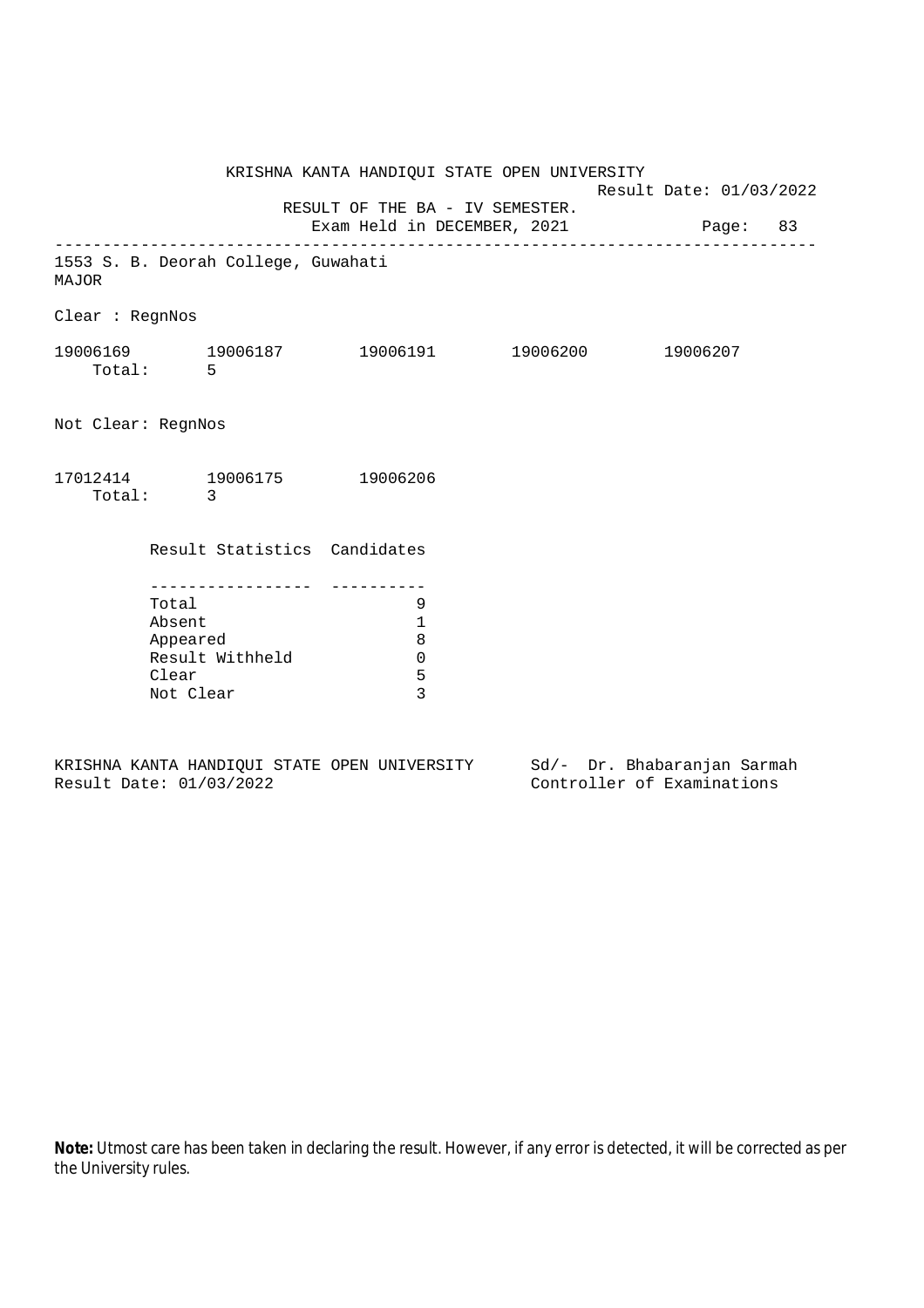|          |                              | KRISHNA KANTA HANDIQUI STATE OPEN UNIVERSITY                            |  | Result Date: 01/03/2022 |  |  |
|----------|------------------------------|-------------------------------------------------------------------------|--|-------------------------|--|--|
|          |                              | RESULT OF THE BA - IV SEMESTER.<br>Exam Held in DECEMBER, 2021 Page: 84 |  |                         |  |  |
| MAJOR    | 1556 K.R.B. Girls' College   |                                                                         |  |                         |  |  |
|          | Not Clear: RegnNos           |                                                                         |  |                         |  |  |
| 19006219 | Total: 1                     |                                                                         |  |                         |  |  |
|          | Result Statistics Candidates |                                                                         |  |                         |  |  |
|          | Total                        | $\mathbf{1}$                                                            |  |                         |  |  |
|          | Absent                       | 0                                                                       |  |                         |  |  |
|          | Appeared                     | 1                                                                       |  |                         |  |  |
|          | Result Withheld              | $\Omega$                                                                |  |                         |  |  |
|          | Clear                        | 0                                                                       |  |                         |  |  |
|          | Not Clear                    | 1                                                                       |  |                         |  |  |
|          |                              |                                                                         |  |                         |  |  |

KRISHNA KANTA HANDIQUI STATE OPEN UNIVERSITY Sd/- Dr. Bhabaranjan Sarmah<br>Result Date: 01/03/2022 Controller of Examinations

Controller of Examinations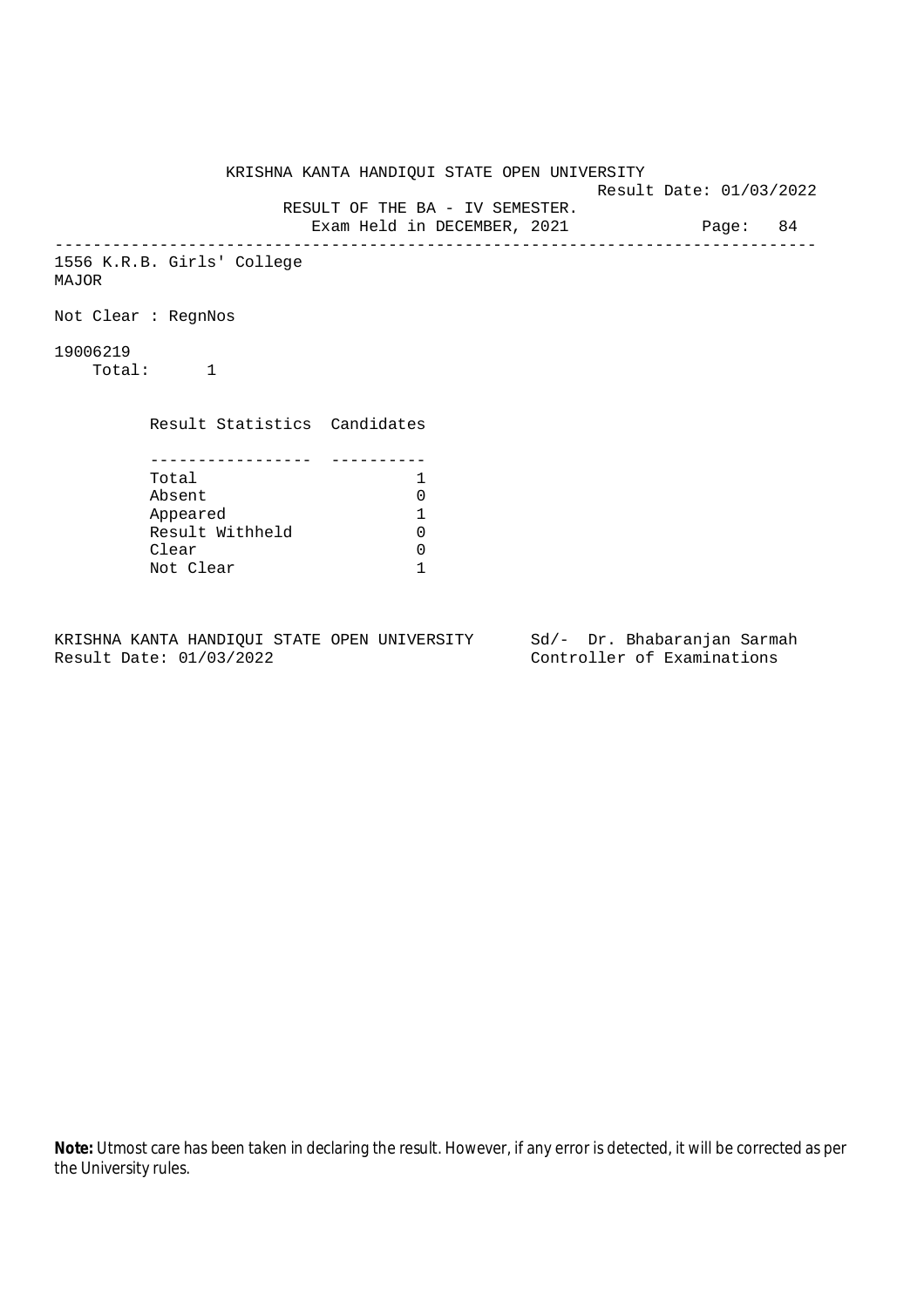KRISHNA KANTA HANDIQUI STATE OPEN UNIVERSITY Result Date: 01/03/2022 RESULT OF THE BA - IV SEMESTER. Exam Held in DECEMBER, 2021 Page: 85 -------------------------------------------------------------------------------- 1557 R. G. Baruah College, Guwahati MAJOR Clear : RegnNos 19006229 19006234 19006235 Total: 3 Not Clear: RegnNos 19006228 19006236 Total: 2 Result Statistics Candidates ----------------- ---------- Total 5 Absent 0 Appeared 5 Result Withheld 0

KRISHNA KANTA HANDIQUI STATE OPEN UNIVERSITY Sd/- Dr. Bhabaranjan Sarmah Result Date: 01/03/2022 Controller of Examinations

Clear 3 Not Clear 2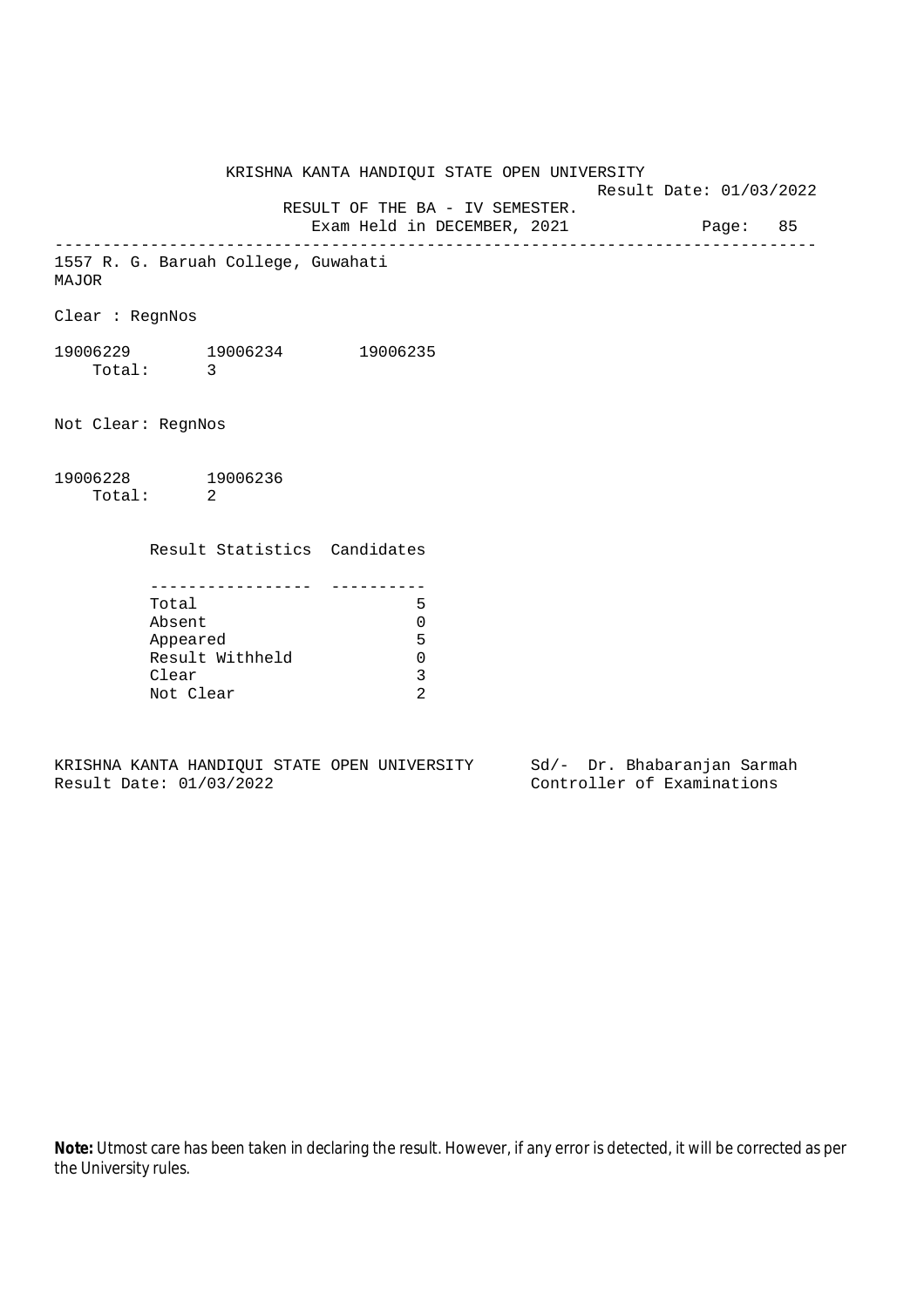KRISHNA KANTA HANDIQUI STATE OPEN UNIVERSITY Result Date: 01/03/2022 RESULT OF THE BA - IV SEMESTER. Exam Held in DECEMBER, 2021 Page: 86 -------------------------------------------------------------------------------- 1558 Assam Textile Institute, Guwahati MAJOR Clear : RegnNos 19005639 Total: 1 Not Clear: RegnNos 19006252 Total: 1 Result Statistics Candidates ----------------- ---------- Total 2 Absent 0 Appeared 2 Result Withheld 0 Clear 1 Not Clear 1

KRISHNA KANTA HANDIQUI STATE OPEN UNIVERSITY Sd/- Dr. Bhabaranjan Sarmah Result Date: 01/03/2022 Controller of Examinations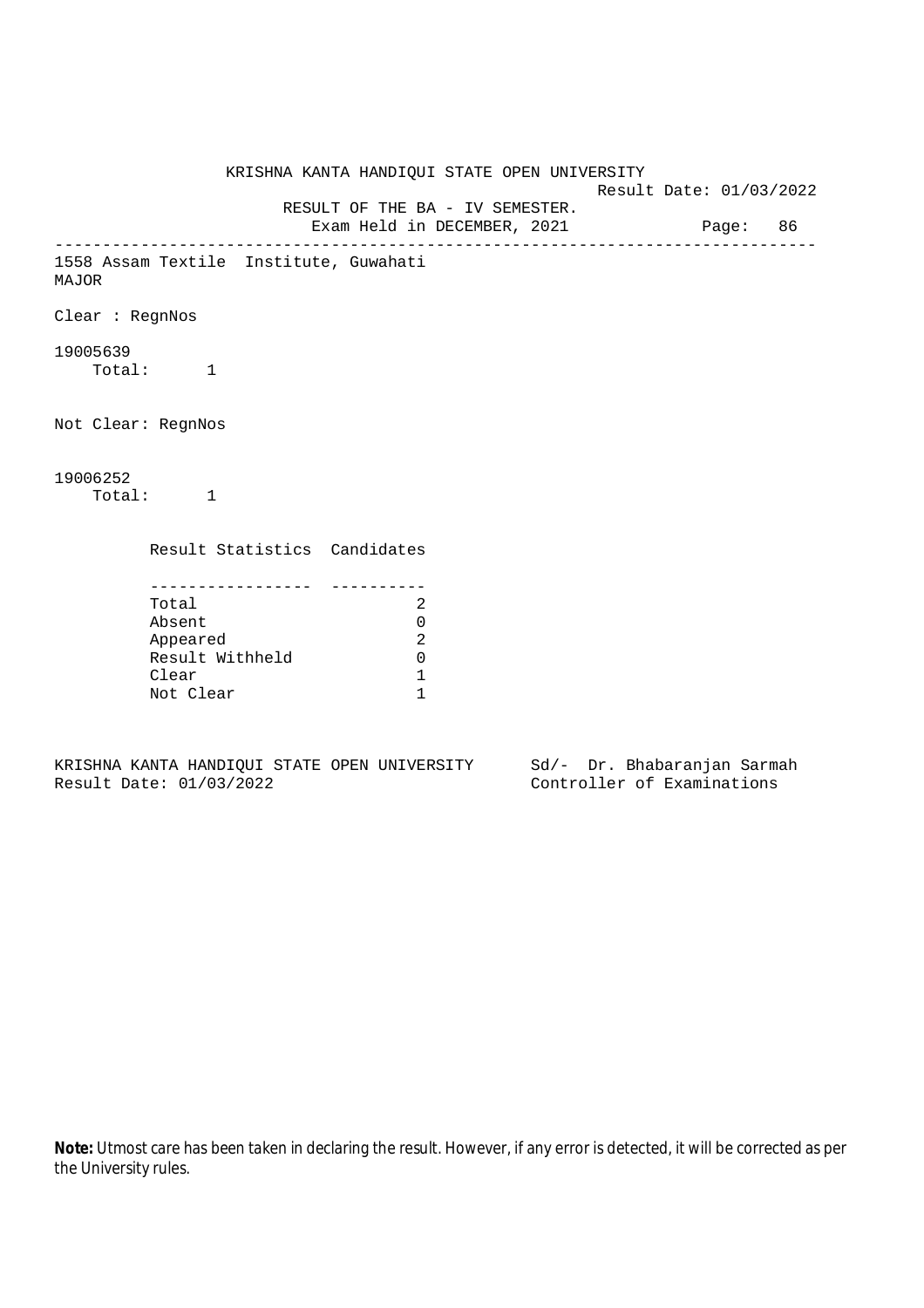KRISHNA KANTA HANDIQUI STATE OPEN UNIVERSITY Result Date: 01/03/2022 RESULT OF THE BA - IV SEMESTER. Exam Held in DECEMBER, 2021 Page: 87 -------------------------------------------------------------------------------- 1559 PCPS Girls Polytechnic MAJOR Clear : RegnNos 17012542 Total: 1 Result Statistics Candidates ----------------- ---------- Total 1 Absent<br>
Appeared 1<br>
Result Withheld 0<br>
Clear 1 Appeared 1 Result Withheld Clear Not Clear 0

KRISHNA KANTA HANDIQUI STATE OPEN UNIVERSITY Sd/- Dr. Bhabaranjan Sarmah Result Date: 01/03/2022 Controller of Examinations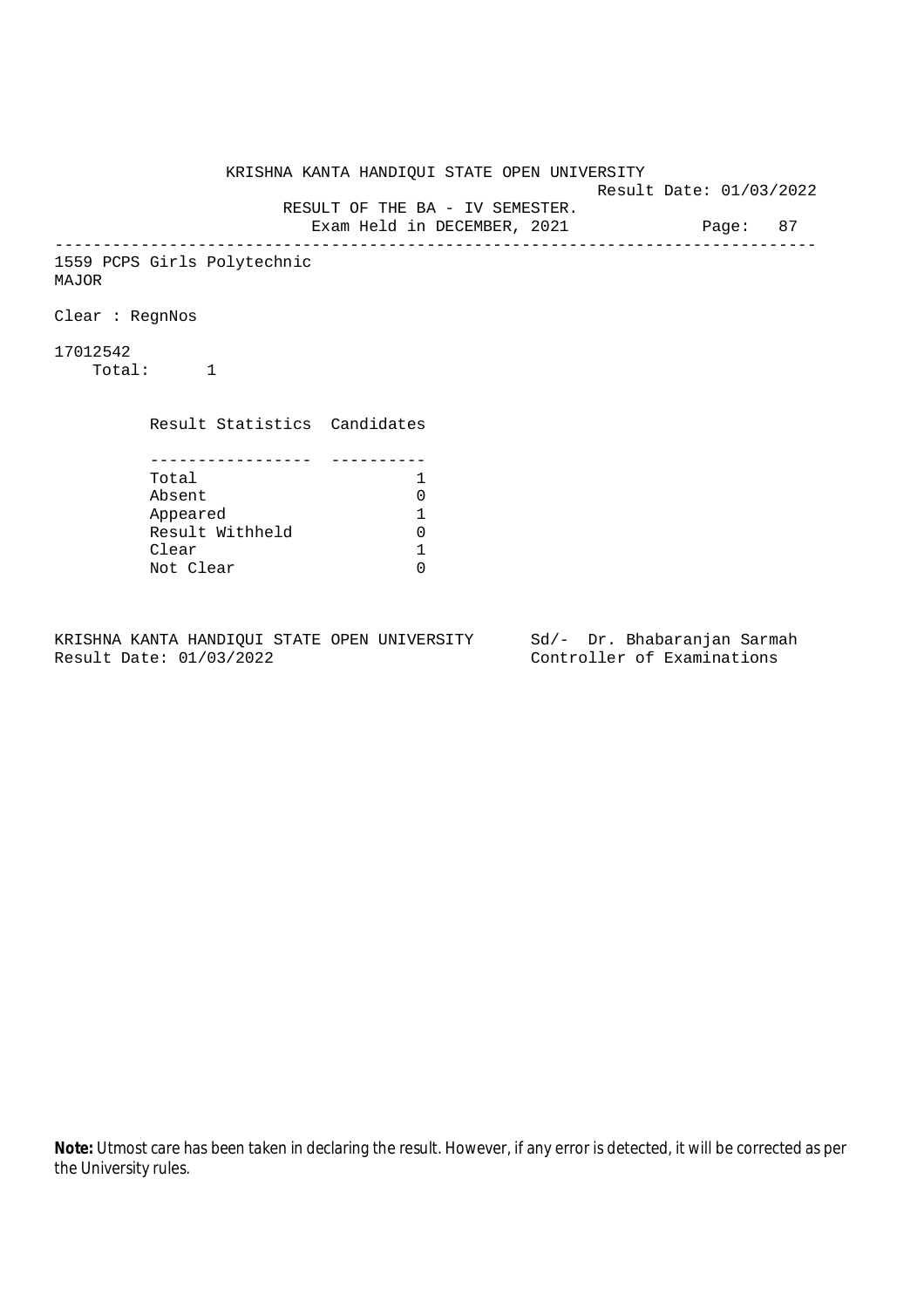KRISHNA KANTA HANDIQUI STATE OPEN UNIVERSITY Result Date: 01/03/2022 RESULT OF THE BA - IV SEMESTER. Exam Held in DECEMBER, 2021 Page: 88 -------------------------------------------------------------------------------- 1565 K. K. Handique Govt. Sanskrit College MAJOR Not Clear : RegnNos 19006264 Total: 1 Result Statistics Candidates ----------------- ---------- Total 1 Absent 0<br>
Appeared 1<br>
Result Withheld 0 Appeared 1 Result Withheld Clear 0 Not Clear 1

KRISHNA KANTA HANDIQUI STATE OPEN UNIVERSITY Sd/- Dr. Bhabaranjan Sarmah Result Date: 01/03/2022 Controller of Examinations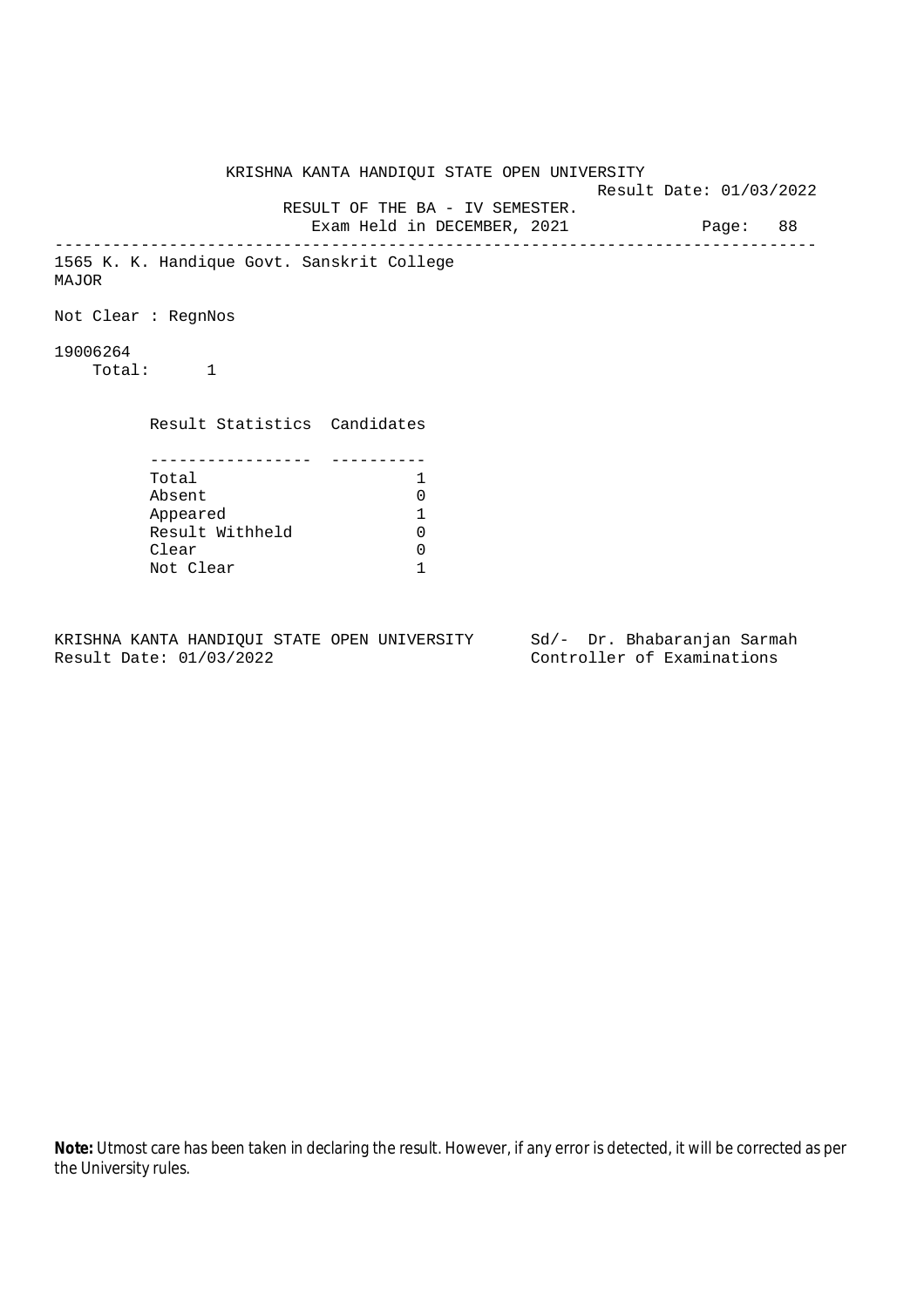KRISHNA KANTA HANDIQUI STATE OPEN UNIVERSITY

Result Date: 01/03/2022

RESULT OF THE BA - IV SEMESTER.

Exam Held in DECEMBER, 2021 Page: 89 --------------------------------------------------------------------------------

1601 Diphu Commerce College MAJOR

Clear : RegnNos

| 19006273 | 19006276 | 19006324 | 19006358 |
|----------|----------|----------|----------|
| Total:   |          |          |          |

| Result Statistics Candidates |   |
|------------------------------|---|
|                              |   |
|                              |   |
| Total                        | 5 |
| Absent                       |   |
| Appeared                     | 4 |
| Result Withheld              |   |
| Clear                        |   |
| Not Clear                    |   |

KRISHNA KANTA HANDIQUI STATE OPEN UNIVERSITY Sd/- Dr. Bhabaranjan Sarmah<br>Result Date: 01/03/2022 Controller of Examinations

Controller of Examinations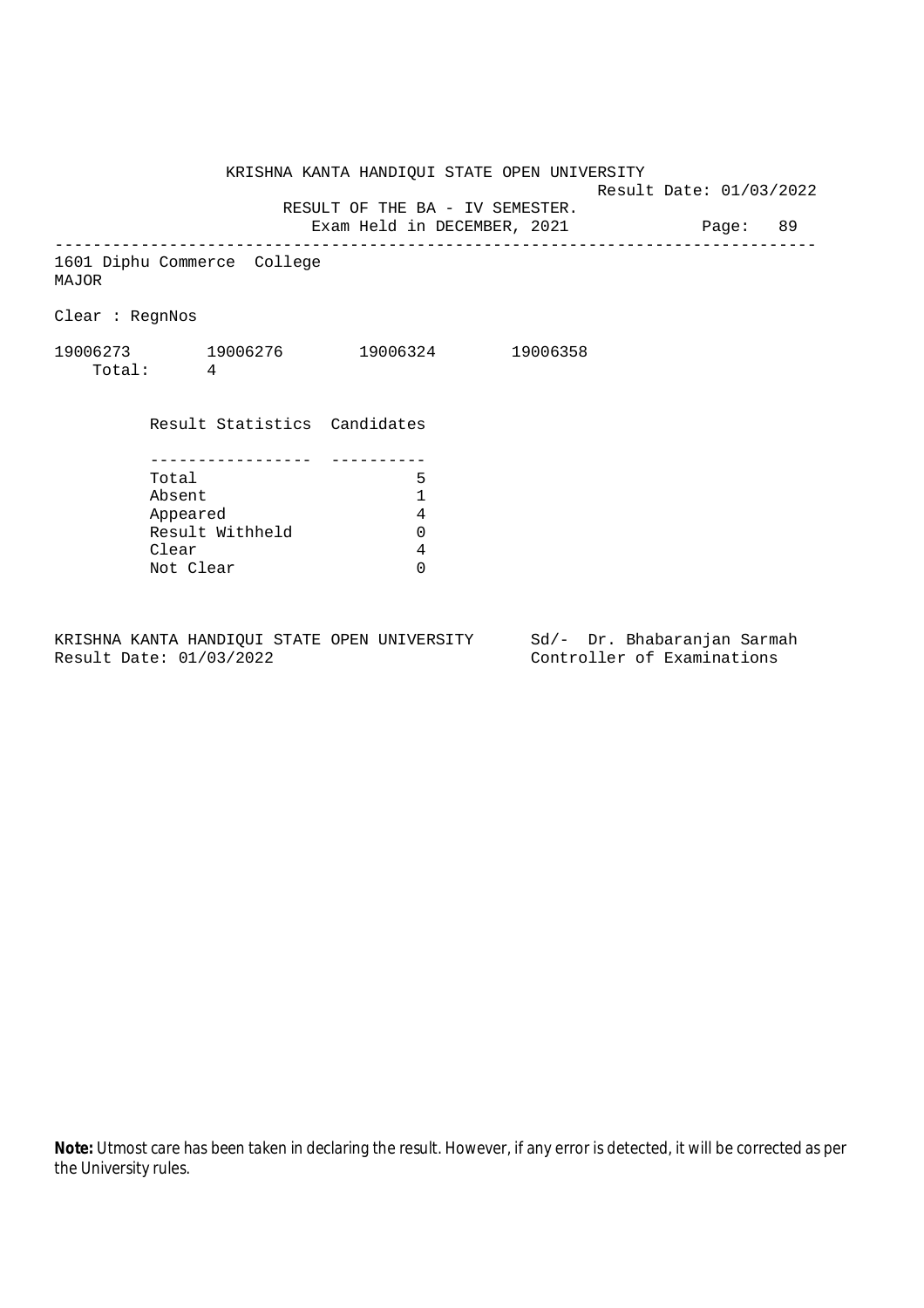KRISHNA KANTA HANDIQUI STATE OPEN UNIVERSITY Result Date: 01/03/2022 RESULT OF THE BA - IV SEMESTER. Exam Held in DECEMBER, 2021 Page: 90 -------------------------------------------------------------------------------- 1607 Rukasen College, Bokoliaghat MAJOR Clear : RegnNos 19006399 Total: 1 Result Statistics Candidates ----------------- ---------- Total 1 Absent<br>
Appeared 1<br>
Result Withheld 0<br>
Clear 1 Appeared 1 Result Withheld Clear Not Clear 0

KRISHNA KANTA HANDIQUI STATE OPEN UNIVERSITY Sd/- Dr. Bhabaranjan Sarmah Result Date: 01/03/2022 Controller of Examinations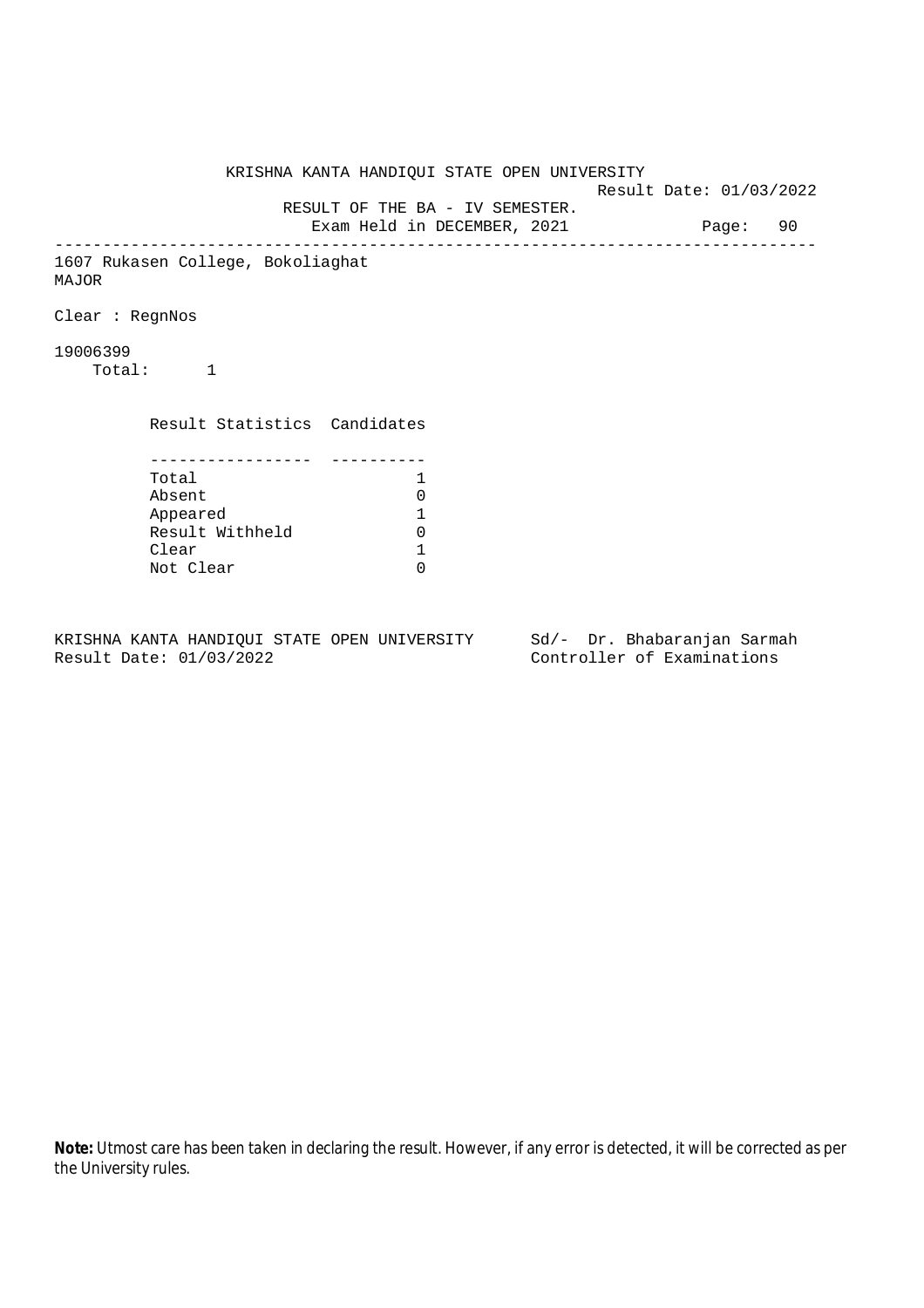KRISHNA KANTA HANDIQUI STATE OPEN UNIVERSITY

Result Date: 01/03/2022

RESULT OF THE BA - IV SEMESTER.

Exam Held in DECEMBER, 2021 Page: 91 --------------------------------------------------------------------------------

1703 Highbrow, Karimganj MAJOR

Clear : RegnNos

18005348 19006498 Total: 2

Clear

 Result Statistics Candidates ----------------- ---------- Total 2 Absent<br>
Appeared 2<br>
Result Withheld 0<br>
Clear 2 Appeared Result Withheld 0

Not Clear 0

KRISHNA KANTA HANDIQUI STATE OPEN UNIVERSITY Sd/- Dr. Bhabaranjan Sarmah Result Date: 01/03/2022 Controller of Examinations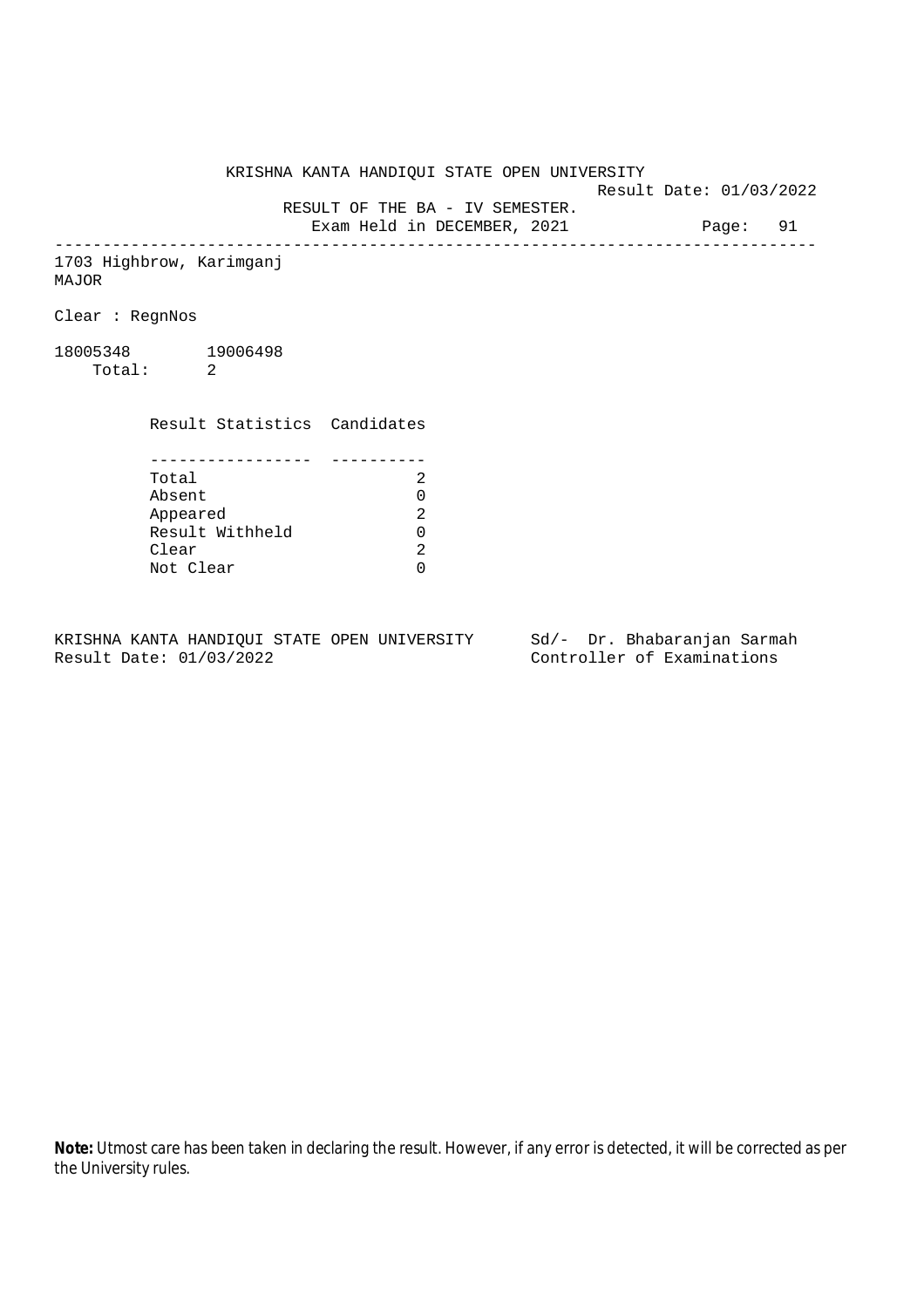KRISHNA KANTA HANDIQUI STATE OPEN UNIVERSITY Result Date: 01/03/2022 RESULT OF THE BA - IV SEMESTER. Exam Held in DECEMBER, 2021 Page: 92 -------------------------------------------------------------------------------- 1707 Nilambazar College MAJOR Clear : RegnNos 19006594 Total: 1 Not Clear: RegnNos 19006577 19006596 Total: 2 Result Statistics Candidates ----------------- ---------- Total 3 Absent 0 Appeared 3 Result Withheld 0 Clear 1 Not Clear 2

KRISHNA KANTA HANDIQUI STATE OPEN UNIVERSITY Sd/- Dr. Bhabaranjan Sarmah Result Date: 01/03/2022 Controller of Examinations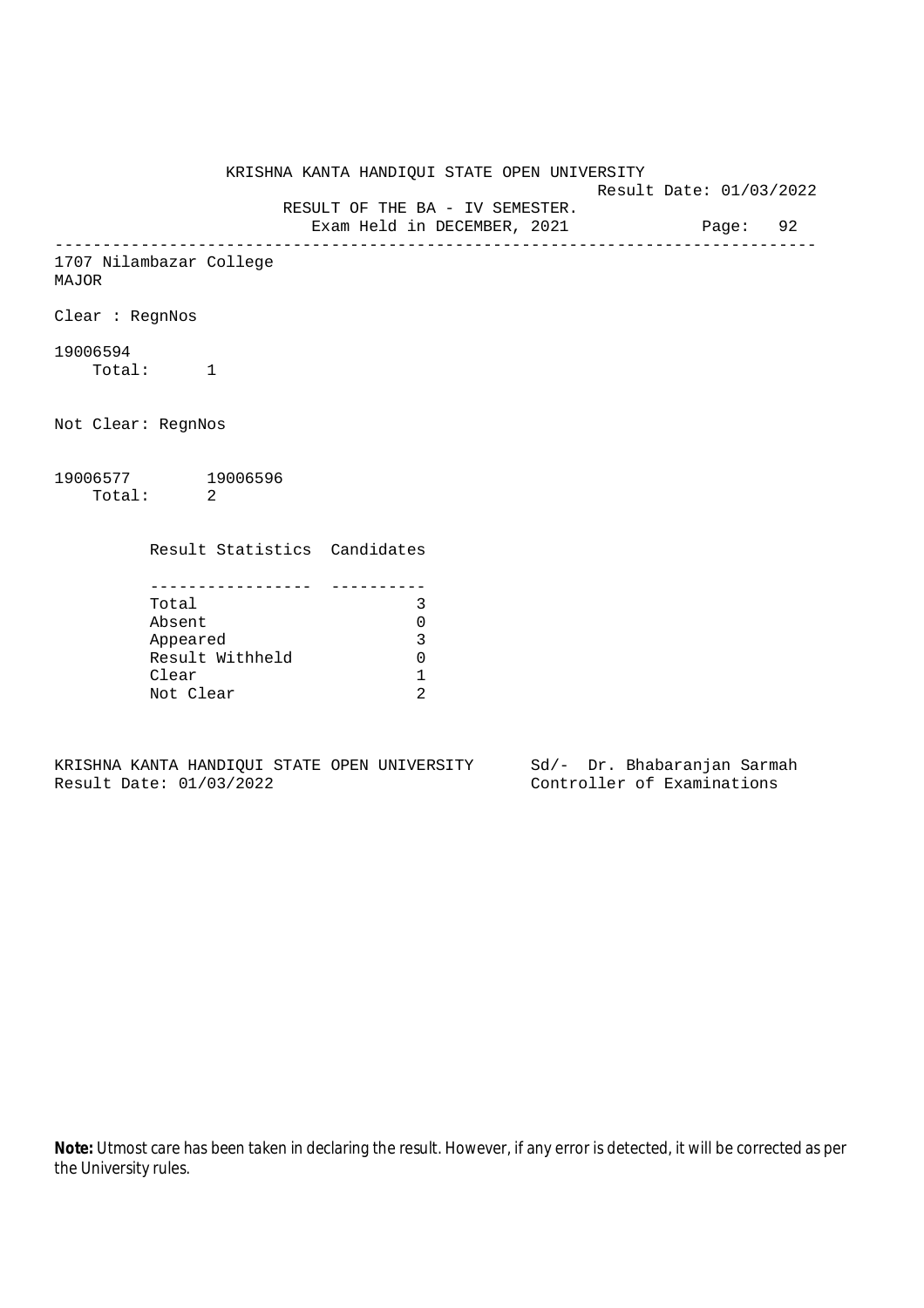KRISHNA KANTA HANDIQUI STATE OPEN UNIVERSITY Result Date: 01/03/2022 RESULT OF THE BA - IV SEMESTER. Exam Held in DECEMBER, 2021 Page: 93 -------------------------------------------------------------------------------- 1710 Karimganj College MAJOR Clear : RegnNos 19006663 Total: 1 Result Statistics Candidates ----------------- ---------- Total 1<br>Absent 0 Absent<br>
Appeared 1<br>
Result Withheld 0<br>
Clear 1 Appeared 1 Result Withheld 0 Clear Not Clear 0

KRISHNA KANTA HANDIQUI STATE OPEN UNIVERSITY Sd/- Dr. Bhabaranjan Sarmah Result Date: 01/03/2022 Controller of Examinations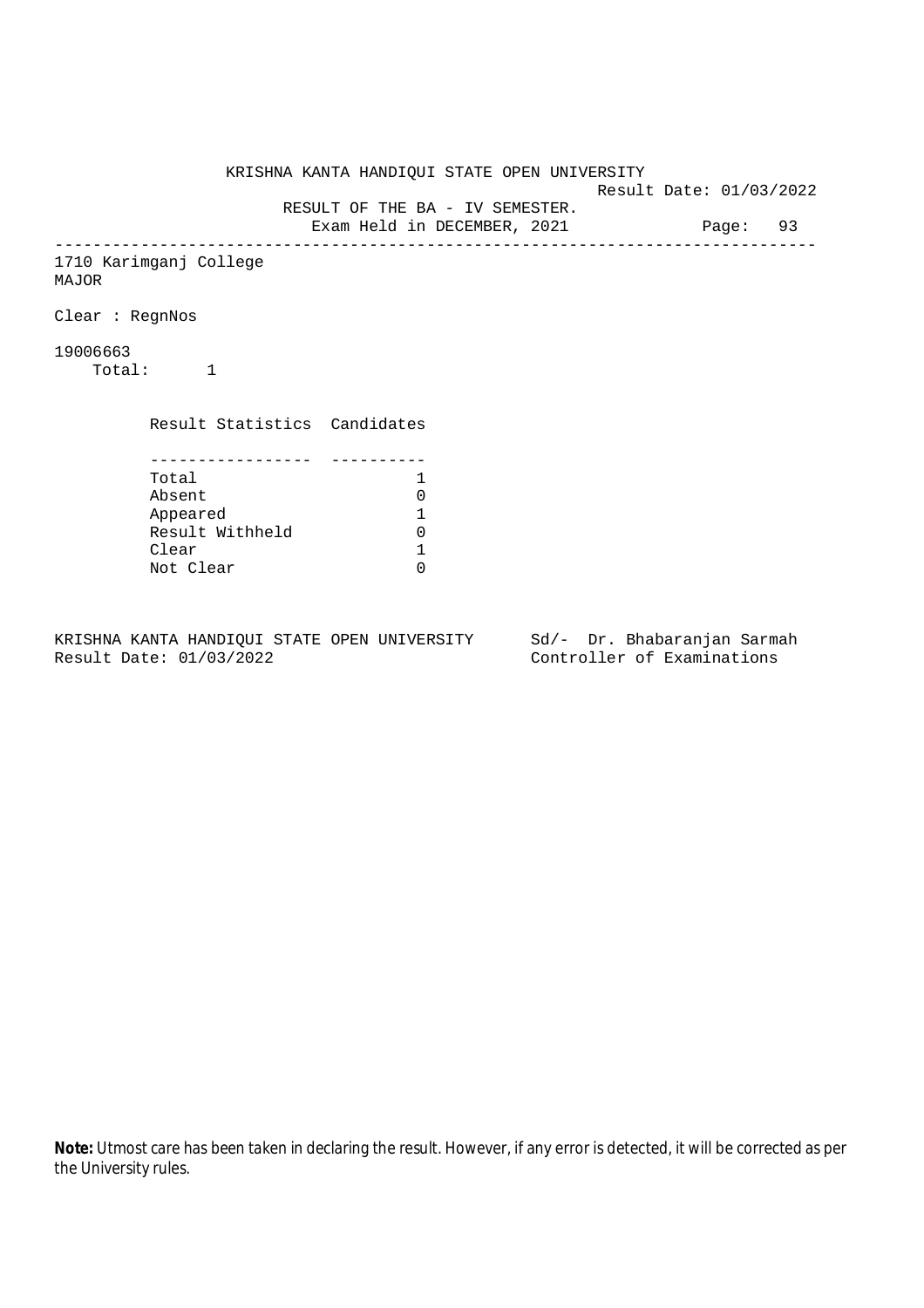KRISHNA KANTA HANDIQUI STATE OPEN UNIVERSITY

Result Date: 01/03/2022

RESULT OF THE BA - IV SEMESTER.

Exam Held in DECEMBER, 2021 Page: 94 --------------------------------------------------------------------------------

1803 Fakiragram College MAJOR

Clear : RegnNos

19006784 19006785 Total: 2

> Result Statistics Candidates ----------------- ---------- Total 2 Appeared

Absent<br>
Appeared 2<br>
Result Withheld 0<br>
Clear 2 Result Withheld 0 Clear Not Clear 0

KRISHNA KANTA HANDIQUI STATE OPEN UNIVERSITY Sd/- Dr. Bhabaranjan Sarmah Result Date: 01/03/2022 Controller of Examinations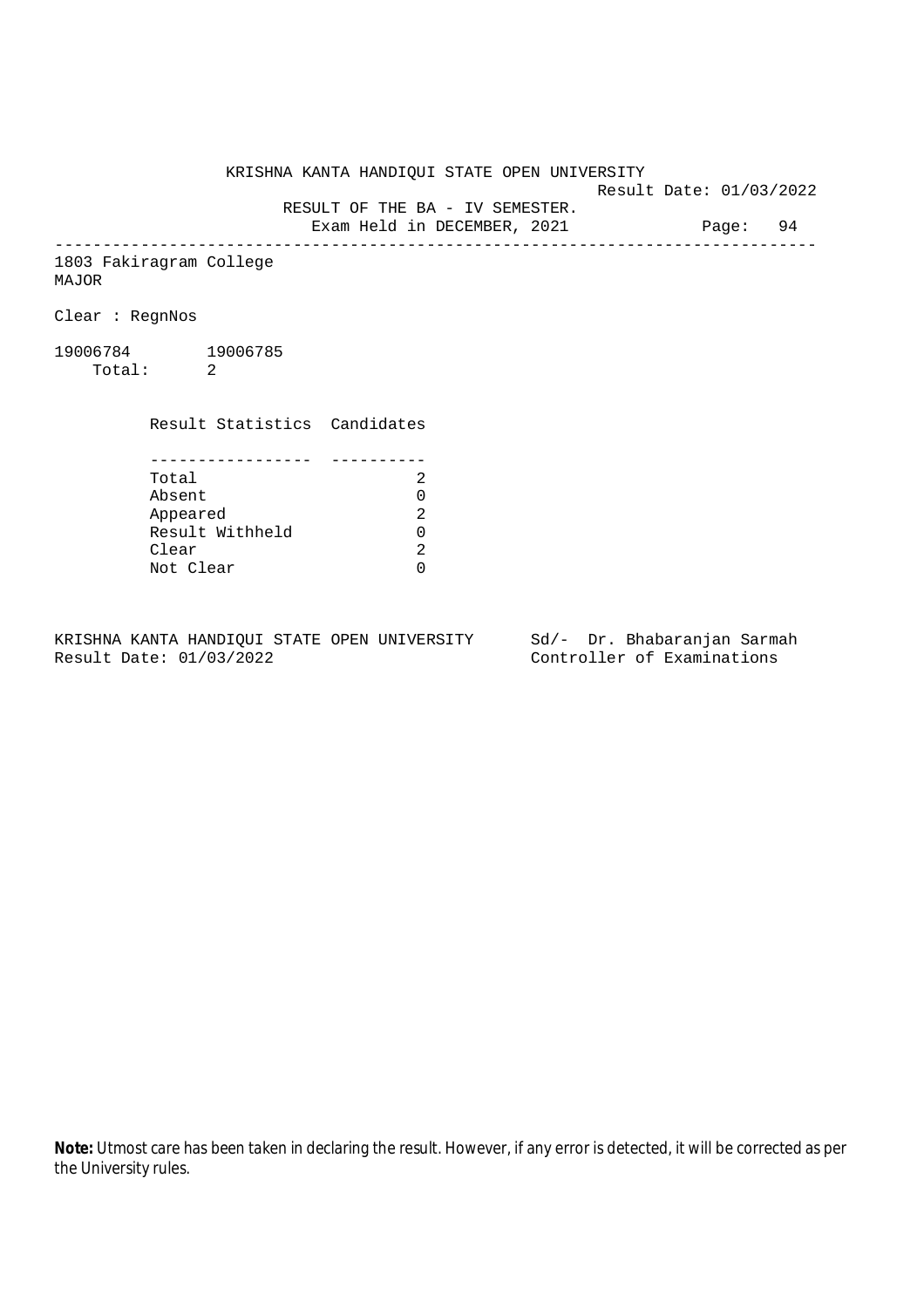KRISHNA KANTA HANDIQUI STATE OPEN UNIVERSITY Result Date: 01/03/2022 RESULT OF THE BA - IV SEMESTER. Exam Held in DECEMBER, 2021 Page: 95 -------------------------------------------------------------------------------- 1804 Shalbagan Jr. Commerce College, Gosaigaon MAJOR Clear : RegnNos 19006816 Total: 1 Result Statistics Candidates ----------------- ---------- Total 1 Absent<br>
Appeared 1<br>
Result Withheld 0<br>
Clear 1 Appeared 1 Result Withheld Clear Not Clear 0

KRISHNA KANTA HANDIQUI STATE OPEN UNIVERSITY Sd/- Dr. Bhabaranjan Sarmah Result Date: 01/03/2022 Controller of Examinations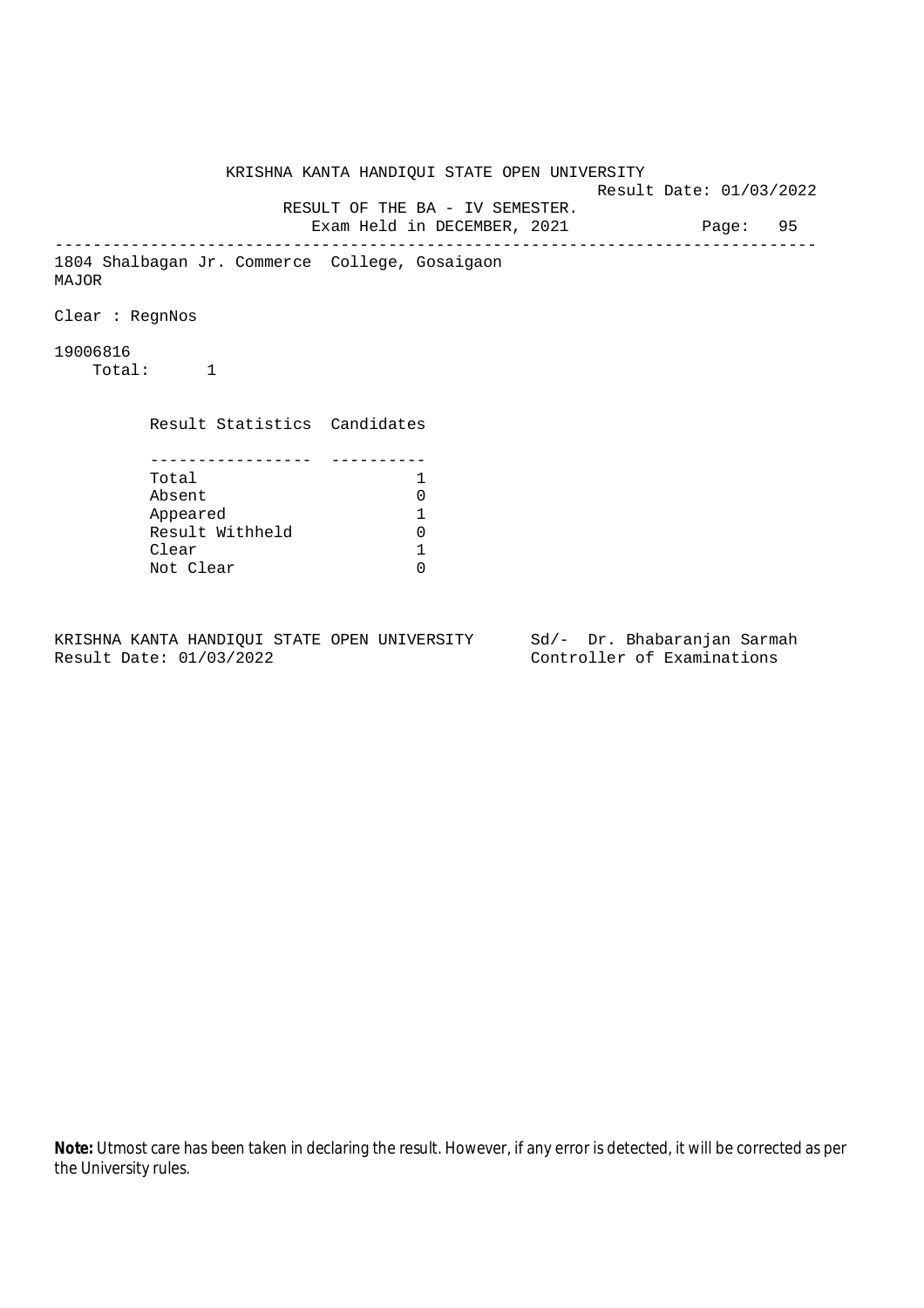KRISHNA KANTA HANDIQUI STATE OPEN UNIVERSITY Result Date: 01/03/2022 RESULT OF THE BA - IV SEMESTER. Exam Held in DECEMBER, 2021 Page: 96 -------------------------------------------------------------------------------- 1901 Lakhimpur Girls College MAJOR Clear : RegnNos 17013840 19006858 19006862 19006864 19006866 19006868 20010111 Total: 7 Result Statistics Candidates ----------------- ---------- Total 9 Absent 2 Appeared 7 Result Withheld 0<br>Clear 7 Clear 7<br>Not Clear 6 Not Clear

KRISHNA KANTA HANDIQUI STATE OPEN UNIVERSITY Sd/- Dr. Bhabaranjan Sarmah Result Date: 01/03/2022 Controller of Examinations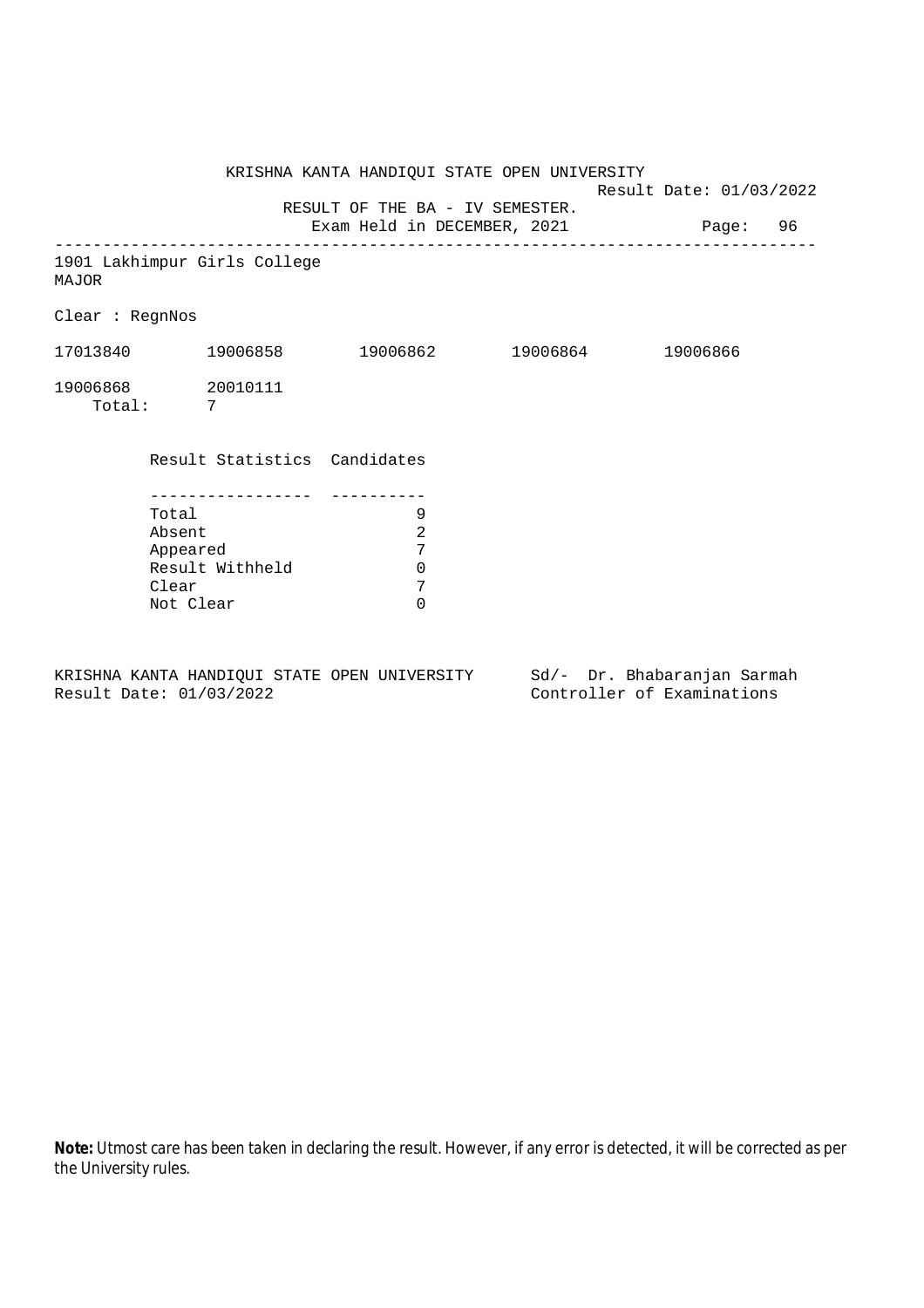KRISHNA KANTA HANDIQUI STATE OPEN UNIVERSITY Result Date: 01/03/2022 RESULT OF THE BA - IV SEMESTER. Exam Held in DECEMBER, 2021 Page: 97 -------------------------------------------------------------------------------- 1902 North Lakhimpur College MAJOR Clear : RegnNos 19006874 19006876 19006878 19006884 19006905 19006908 19006914 19006915 Total: 8 Not Clear: RegnNos 19006892 Total: 1 Result Statistics Candidates ----------------- ---------- Total 9 Absent 0 Appeared 9 Result Withheld 0<br>Clear 8 Clear Not Clear 1

|  |                         |  | KRISHNA KANTA HANDIOUI STATE OPEN UNIVERSITY |  | Sd/- Dr. Bhabaranjan Sarmah |  |
|--|-------------------------|--|----------------------------------------------|--|-----------------------------|--|
|  | Result Date: 01/03/2022 |  |                                              |  | Controller of Examinations  |  |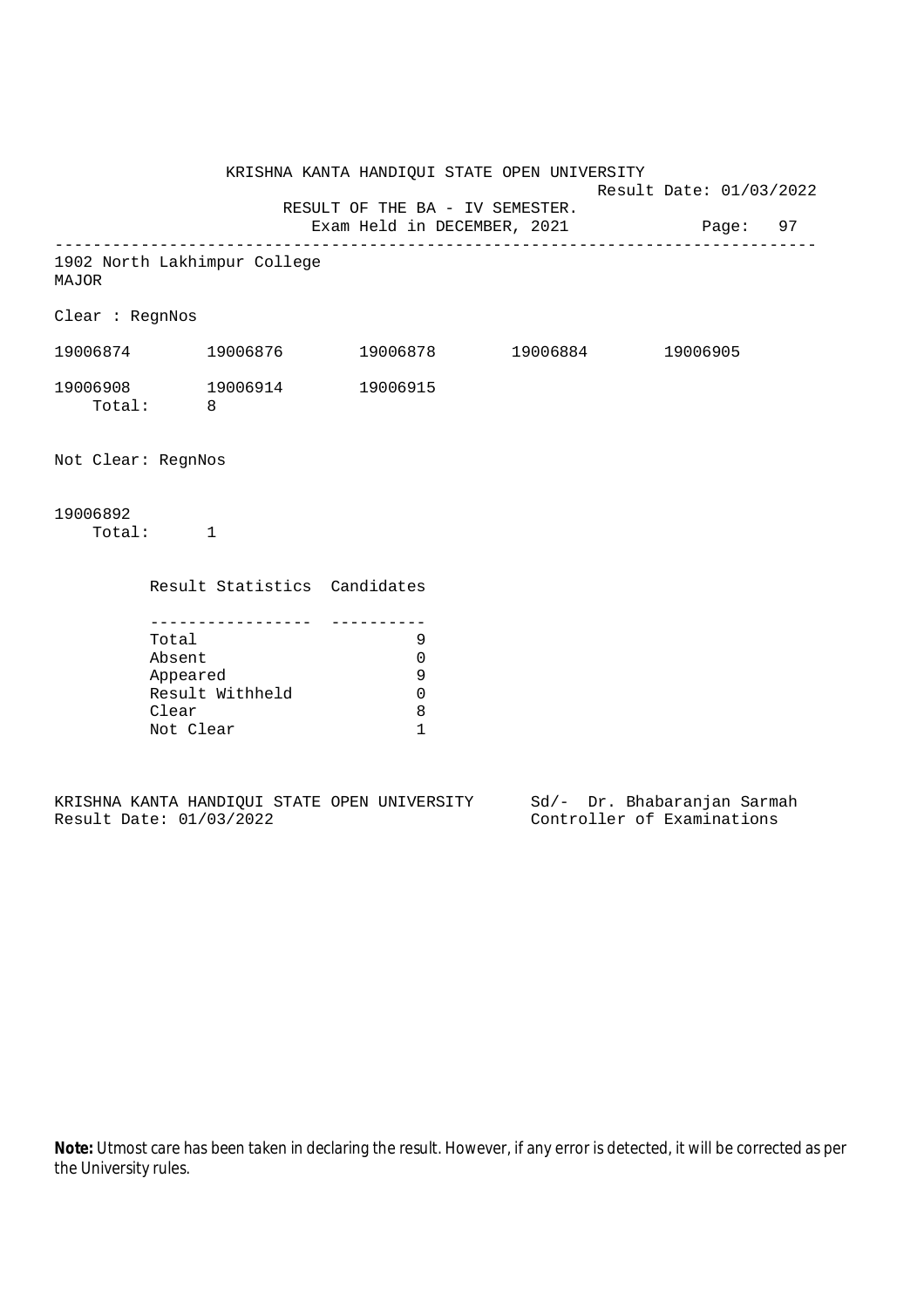|                               |                                                                         | KRISHNA KANTA HANDIQUI STATE OPEN UNIVERSITY   |  | Result Date: 01/03/2022 |  |  |
|-------------------------------|-------------------------------------------------------------------------|------------------------------------------------|--|-------------------------|--|--|
|                               | RESULT OF THE BA - IV SEMESTER.<br>Exam Held in DECEMBER, 2021 Page: 98 |                                                |  |                         |  |  |
| MAJOR                         |                                                                         | 1903 Sankardeva Mahavidyalaya, Pathali Pahar   |  |                         |  |  |
| Clear : RegnNos               |                                                                         |                                                |  |                         |  |  |
| Total: 5                      |                                                                         |                                                |  |                         |  |  |
| Not Clear: RegnNos            |                                                                         |                                                |  |                         |  |  |
| 19006939 19006975<br>Total: 2 |                                                                         |                                                |  |                         |  |  |
|                               | Result Statistics Candidates                                            |                                                |  |                         |  |  |
|                               | Total<br>Absent<br>Appeared<br>Result Withheld<br>Clear<br>Not Clear    | 9<br>$\overline{2}$<br>7<br>$\Omega$<br>5<br>2 |  |                         |  |  |

KRISHNA KANTA HANDIQUI STATE OPEN UNIVERSITY<br>Result Date: 01/03/2022 Sd/- Dr. Bhabaranjan Sarmah<br>Controller of Examinations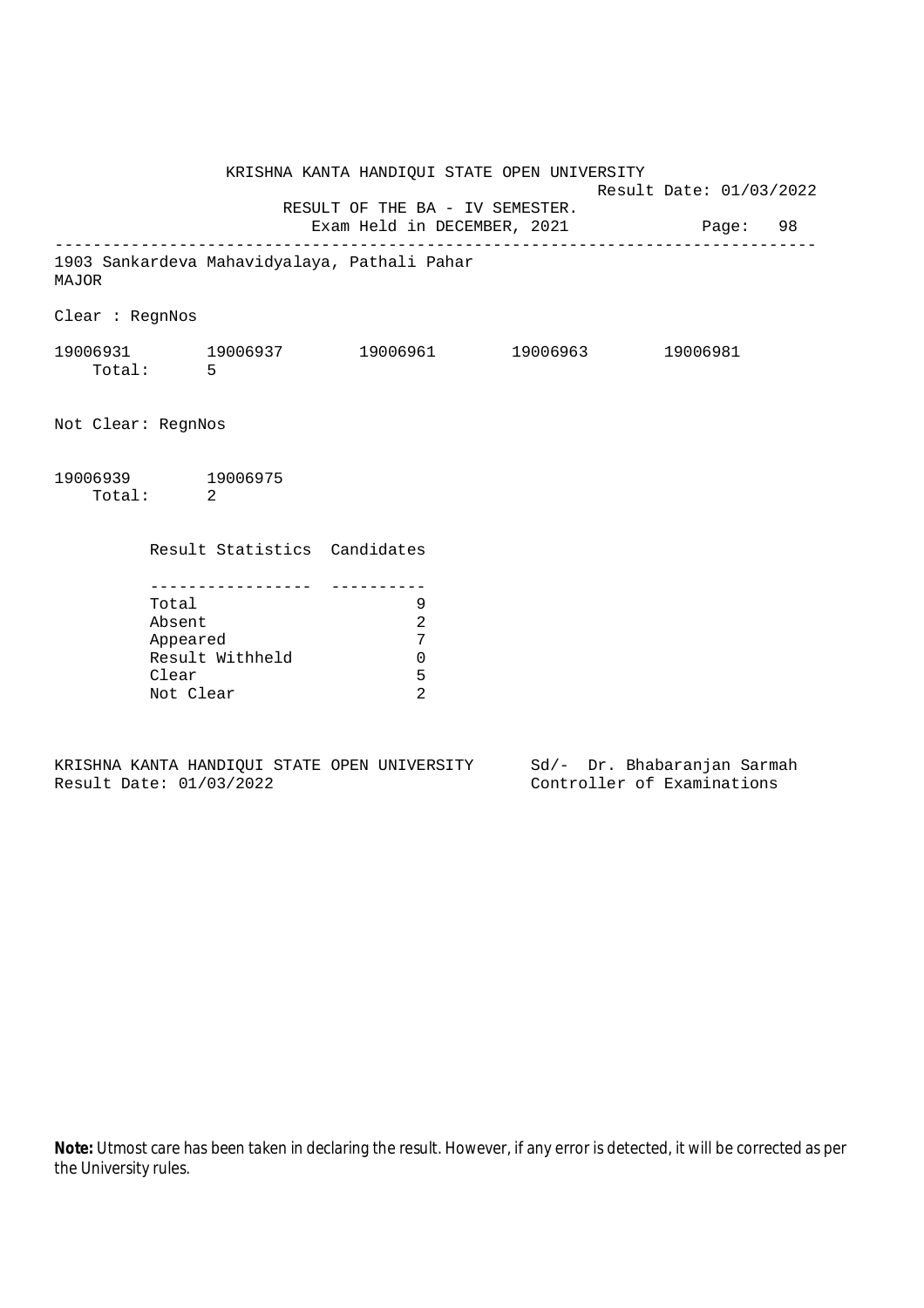KRISHNA KANTA HANDIQUI STATE OPEN UNIVERSITY Result Date: 01/03/2022 RESULT OF THE BA - IV SEMESTER. Exam Held in DECEMBER, 2021 Page: 99 -------------------------------------------------------------------------------- 1904 Bhibiram Hazarika College, Dhalpur MAJOR Clear : RegnNos 18005657 19006994 19007009 19007016 Total: 4 Result Statistics Candidates ----------------- ---------- Total 4 Absent 0<br>
Appeared 4<br>
Result Withheld 0 Appeared Result Withheld 0 Clear 4 Not Clear 0

KRISHNA KANTA HANDIQUI STATE OPEN UNIVERSITY Sd/- Dr. Bhabaranjan Sarmah Result Date: 01/03/2022 Controller of Examinations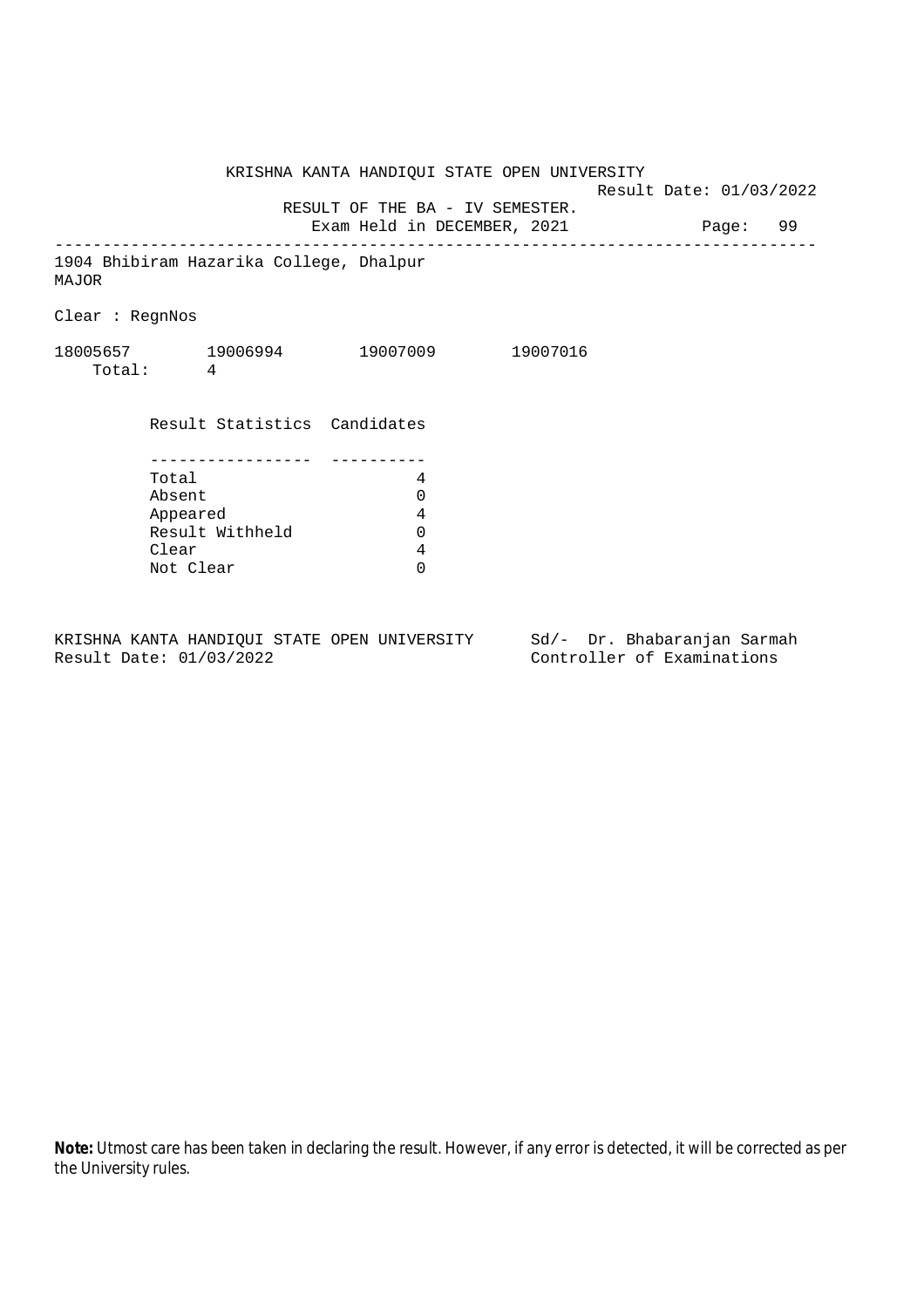KRISHNA KANTA HANDIQUI STATE OPEN UNIVERSITY Result Date: 01/03/2022 RESULT OF THE BA - IV SEMESTER. Exam Held in DECEMBER, 2021 Page: 100 -------------------------------------------------------------------------------- 1908 Nowboicha College MAJOR Clear : RegnNos 19007035 Total: 1 Result Statistics Candidates ----------------- ---------- Total 1<br>Absent 0 Absent<br>
Appeared 1<br>
Result Withheld 0<br>
Clear 1 Appeared 1 Result Withheld 0 Clear Not Clear 0

KRISHNA KANTA HANDIQUI STATE OPEN UNIVERSITY Sd/- Dr. Bhabaranjan Sarmah Result Date: 01/03/2022 Controller of Examinations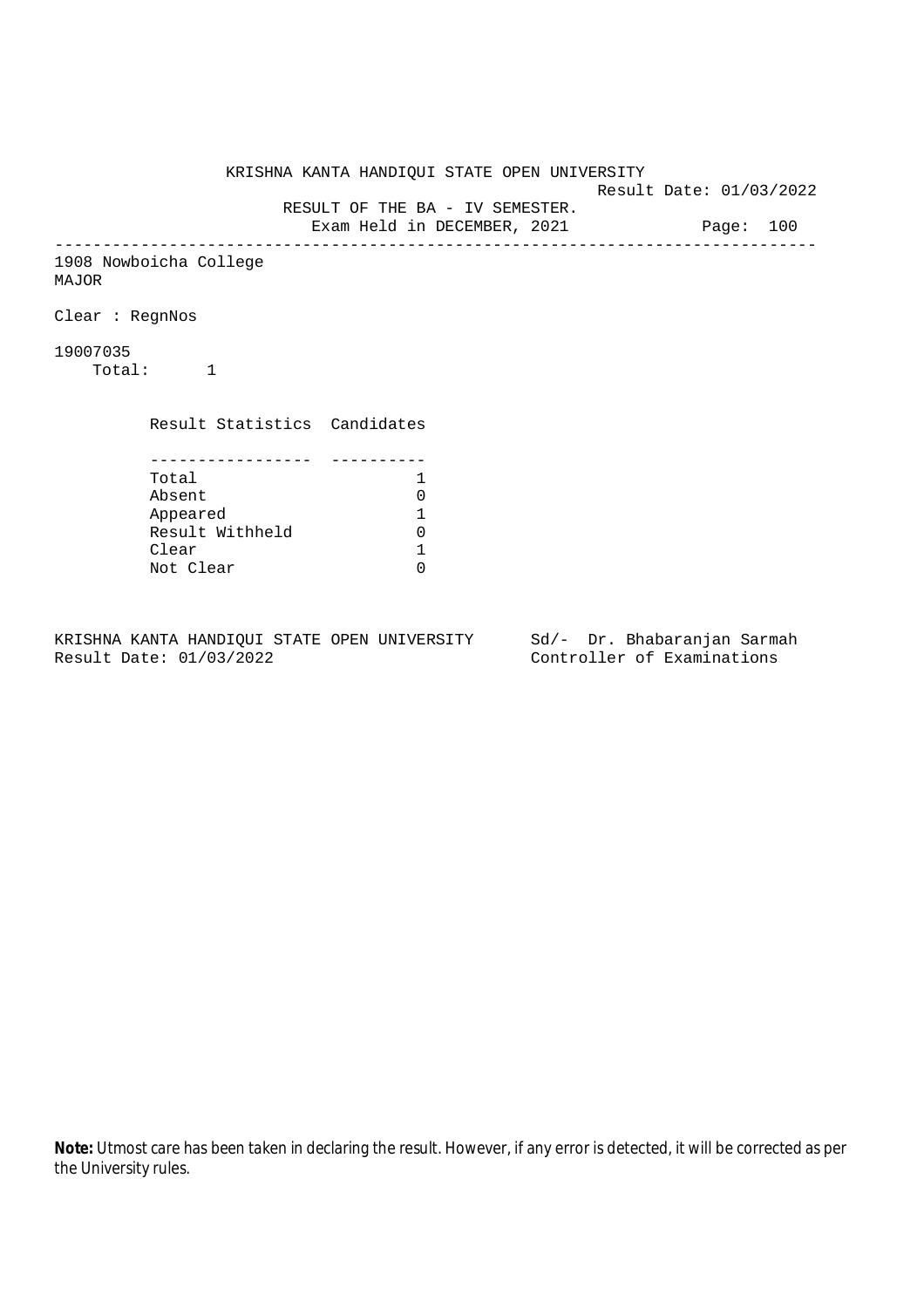|                                                                                         |                                                        |                                                                  | Result Date: 01/03/2022                                                                                                                                                    |
|-----------------------------------------------------------------------------------------|--------------------------------------------------------|------------------------------------------------------------------|----------------------------------------------------------------------------------------------------------------------------------------------------------------------------|
|                                                                                         |                                                        |                                                                  |                                                                                                                                                                            |
|                                                                                         |                                                        |                                                                  |                                                                                                                                                                            |
|                                                                                         |                                                        |                                                                  |                                                                                                                                                                            |
|                                                                                         |                                                        |                                                                  |                                                                                                                                                                            |
|                                                                                         |                                                        |                                                                  |                                                                                                                                                                            |
| Total: 6                                                                                |                                                        |                                                                  |                                                                                                                                                                            |
| Not Clear: RegnNos                                                                      |                                                        |                                                                  |                                                                                                                                                                            |
| Total: 1                                                                                |                                                        |                                                                  |                                                                                                                                                                            |
|                                                                                         |                                                        |                                                                  |                                                                                                                                                                            |
| ---------------<br>Total<br>Absent<br>Appeared<br>Result Withheld<br>Clear<br>Not Clear | 7<br>$\mathbf 0$<br>7<br>$\Omega$<br>6<br>$\mathbf{1}$ |                                                                  |                                                                                                                                                                            |
|                                                                                         |                                                        | 1914 Kherajkhat College, Deotola<br>Result Statistics Candidates | KRISHNA KANTA HANDIQUI STATE OPEN UNIVERSITY<br>RESULT OF THE BA - IV SEMESTER.<br>Exam Held in DECEMBER, 2021 Page: 101<br>$19007060$ 19007079 19007081 19007083 19007084 |

|  |                         |  | KRISHNA KANTA HANDIOUI STATE OPEN UNIVERSITY |  |  | Sd/- Dr. Bhabaranjan Sarmah |  |
|--|-------------------------|--|----------------------------------------------|--|--|-----------------------------|--|
|  | Result Date: 01/03/2022 |  |                                              |  |  | Controller of Examinations  |  |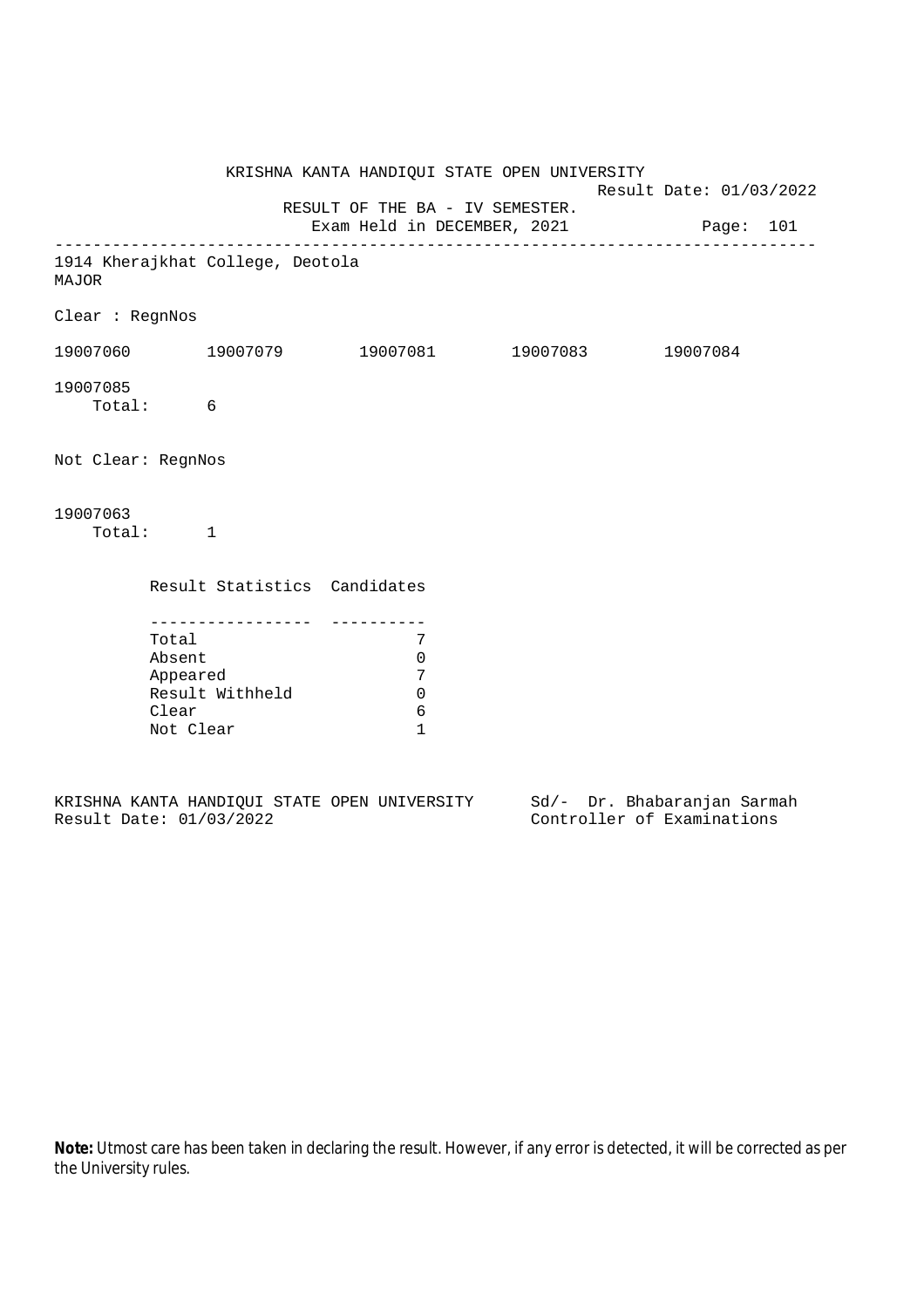KRISHNA KANTA HANDIQUI STATE OPEN UNIVERSITY Result Date: 01/03/2022 RESULT OF THE BA - IV SEMESTER. Exam Held in DECEMBER, 2021 Page: 102 -------------------------------------------------------------------------------- 1915 L. T. K. College MAJOR Clear : RegnNos 19007099 Total: 1 Result Statistics Candidates ----------------- ---------- Total 1<br>Absent 0 Absent<br>
Appeared 1<br>
Result Withheld 0<br>
Clear 1 Appeared 1 Result Withheld 0 Clear Not Clear 0

KRISHNA KANTA HANDIQUI STATE OPEN UNIVERSITY Sd/- Dr. Bhabaranjan Sarmah Result Date: 01/03/2022 Controller of Examinations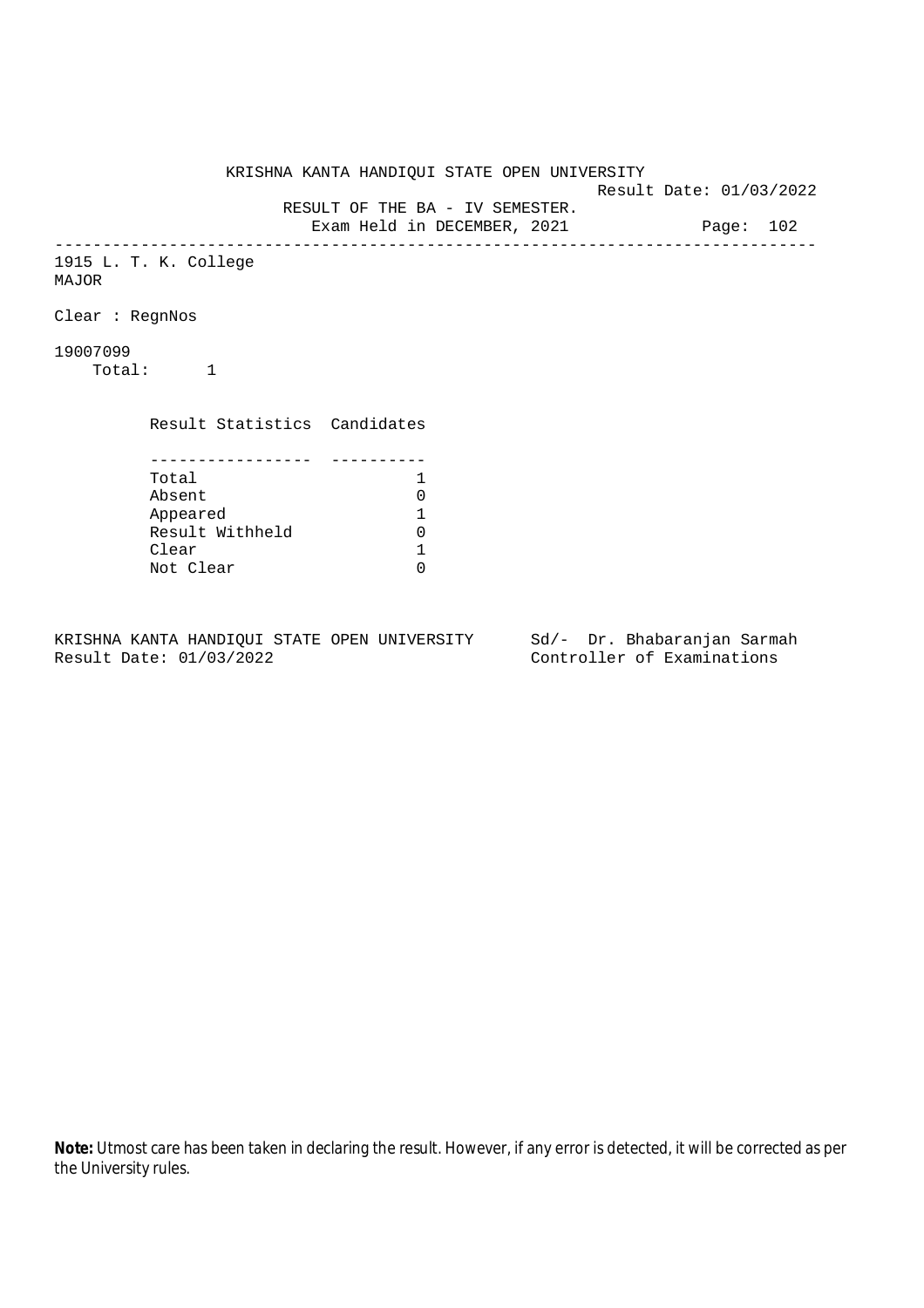KRISHNA KANTA HANDIQUI STATE OPEN UNIVERSITY Result Date: 01/03/2022 RESULT OF THE BA - IV SEMESTER. Exam Held in DECEMBER, 2021 Page: 103 -------------------------------------------------------------------------------- 1918 Madhabdev University MAJOR Clear : RegnNos 17021918 19007121 19007124 19007125 19007128 19007130 19007131 Total: 7 Not Clear: RegnNos 19007113 Total: 1 Result Statistics Candidates ----------------- ---------- Total 8 Absent 0 Appeared 8 Result Withheld 0<br>Clear 7 Clear Not Clear 1

|  |                         |  | KRISHNA KANTA HANDIOUI STATE OPEN UNIVERSITY |  |  | Sd/- Dr. Bhabaranjan Sarmah |  |
|--|-------------------------|--|----------------------------------------------|--|--|-----------------------------|--|
|  | Result Date: 01/03/2022 |  |                                              |  |  | Controller of Examinations  |  |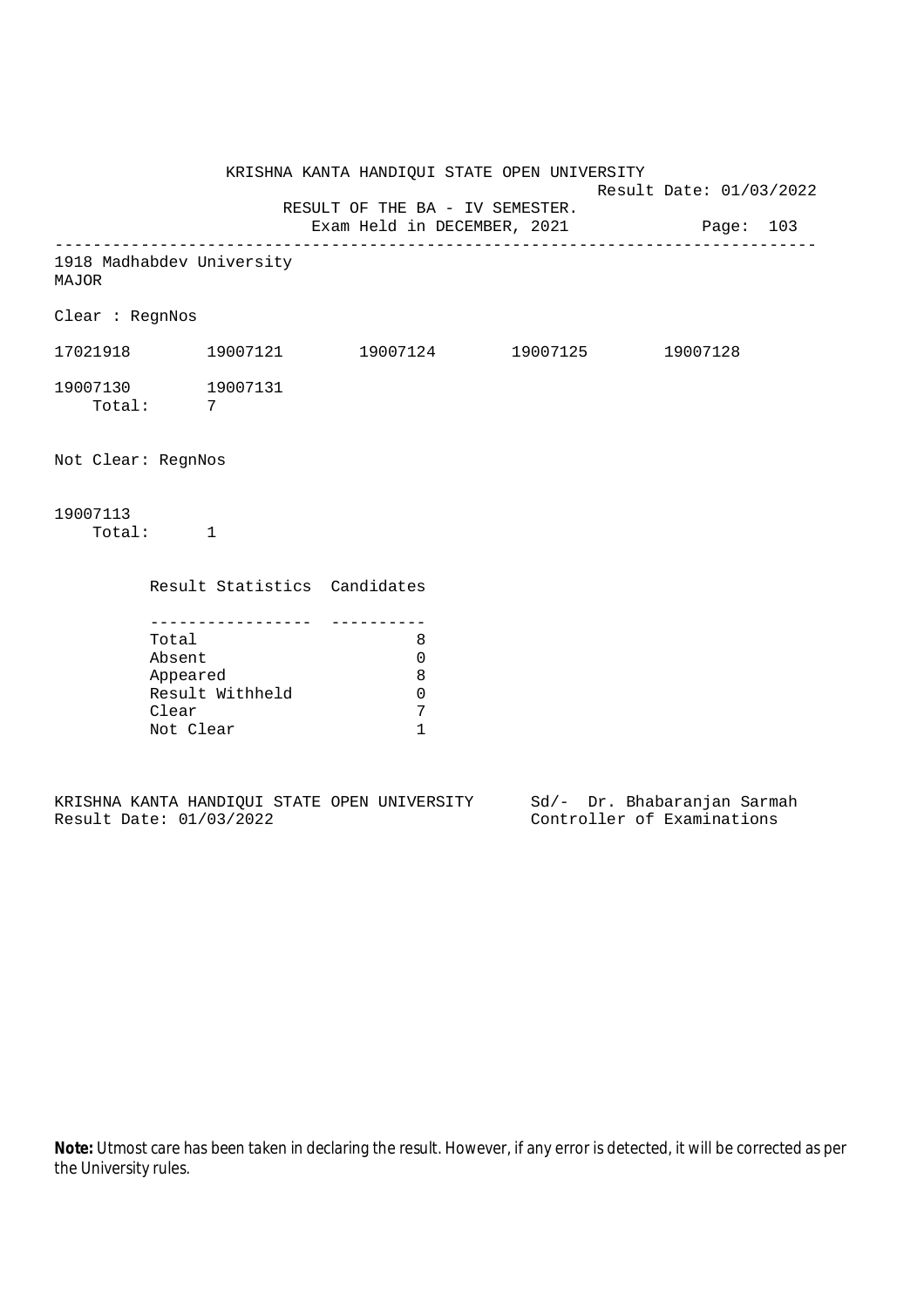|                                |                   |                                 | KRISHNA KANTA HANDIQUI STATE OPEN UNIVERSITY | Result Date: 01/03/2022               |
|--------------------------------|-------------------|---------------------------------|----------------------------------------------|---------------------------------------|
|                                |                   | RESULT OF THE BA - IV SEMESTER. |                                              |                                       |
|                                |                   |                                 |                                              | Exam Held in DECEMBER, 2021 Page: 104 |
| 2001 Morigaon College<br>MAJOR |                   |                                 |                                              |                                       |
| Clear : RegnNos                |                   |                                 |                                              |                                       |
|                                |                   |                                 |                                              | 19007149                              |
|                                | 19007157 19007159 | 19007178                        | 19007192                                     | 19007212                              |
| 19007224                       | 19007230          | 19007231                        | 19007239                                     | 19007262                              |
| 19007266 19007269              |                   |                                 | 19007271 19007276                            | 19007280                              |
| Total: 24                      | 19007281 19007282 | 19007285 20010115               |                                              |                                       |
| Not Clear: RegnNos             |                   |                                 |                                              |                                       |
| 19007141 19007147<br>Total:    | 2                 |                                 |                                              |                                       |

| Result Statistics Candidates |    |
|------------------------------|----|
|                              |    |
| Total                        | 28 |
| Absent                       | 2  |
| Appeared                     | 26 |
| Result Withheld              | U  |
| Clear                        | 24 |
| Not Clear                    | 2  |

KRISHNA KANTA HANDIQUI STATE OPEN UNIVERSITY Sd/- Dr. Bhabaranjan Sarmah<br>Result Date: 01/03/2022 Controller of Examinations

Controller of Examinations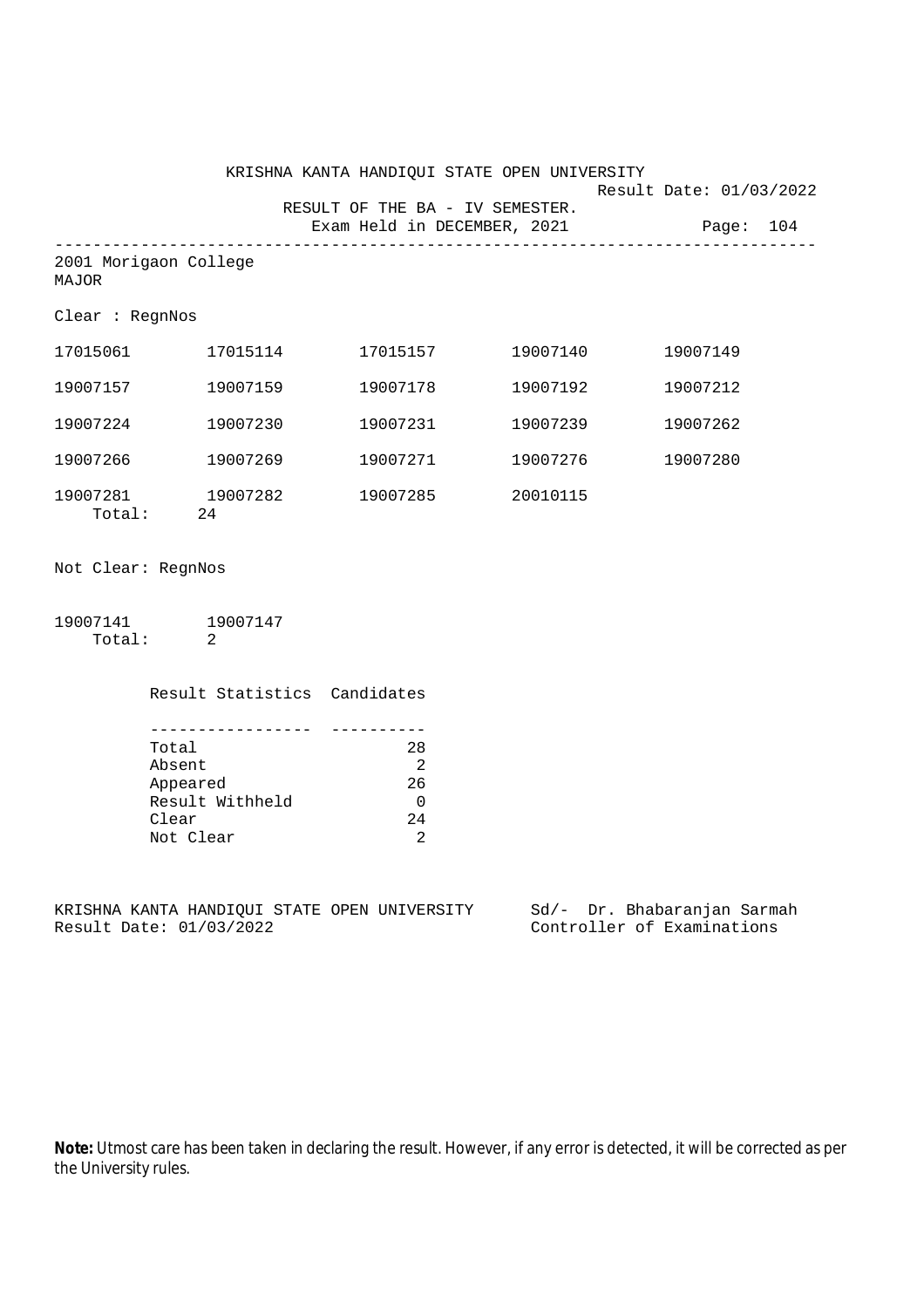KRISHNA KANTA HANDIQUI STATE OPEN UNIVERSITY

Result Date: 01/03/2022

 RESULT OF THE BA - IV SEMESTER. Exam Held in DECEMBER, 2021 Page: 105

--------------------------------------------------------------------------------

2005 Jagiroad College MAJOR

Clear : RegnNos

| 17015396 | 19007296 | 19007299 | 19007306 | 19007309 |
|----------|----------|----------|----------|----------|
| 19007324 | 19007338 | 19007354 | 19007356 | 19007358 |
| Total:   |          |          |          |          |

Result Statistics Candidates

| Total           | 1 O |
|-----------------|-----|
| Absent          |     |
| Appeared        | 1 O |
| Result Withheld |     |
| Clear           | ገ በ |
| Not Clear       |     |

KRISHNA KANTA HANDIQUI STATE OPEN UNIVERSITY Sd/- Dr. Bhabaranjan Sarmah Result Date: 01/03/2022 Controller of Examinations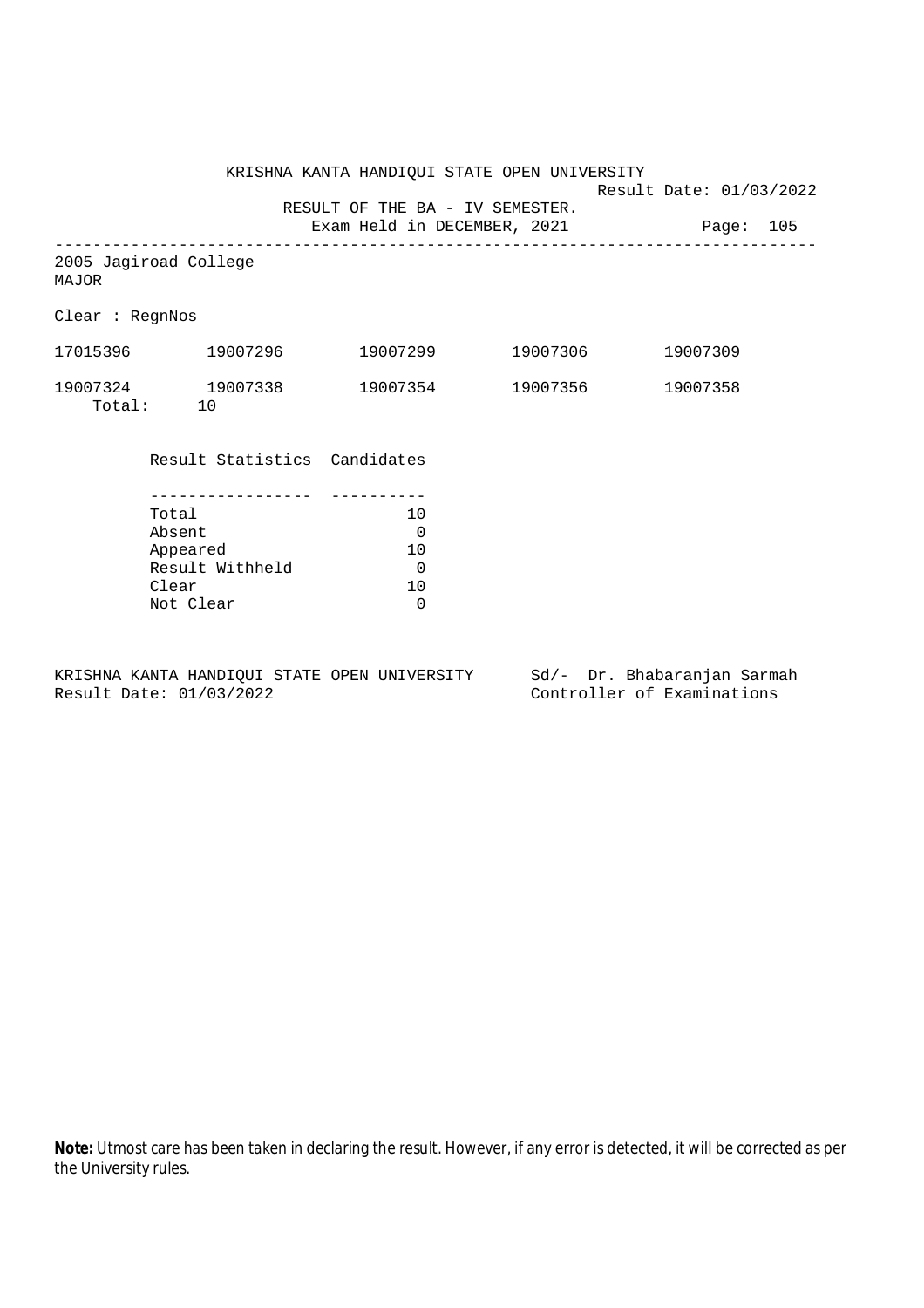|                                                                                          |  |                                              | KRISHNA KANTA HANDIQUI STATE OPEN UNIVERSITY                             |  | Result Date: 01/03/2022 |  |  |
|------------------------------------------------------------------------------------------|--|----------------------------------------------|--------------------------------------------------------------------------|--|-------------------------|--|--|
|                                                                                          |  |                                              | RESULT OF THE BA - IV SEMESTER.<br>Exam Held in DECEMBER, 2021 Page: 106 |  |                         |  |  |
| <b>MAJOR</b>                                                                             |  | 2102 Nowgong Girls' College                  |                                                                          |  |                         |  |  |
| Clear : RegnNos                                                                          |  |                                              |                                                                          |  |                         |  |  |
|                                                                                          |  | 19007380    19007381                         | 19007382 19007400                                                        |  | 19007411                |  |  |
|                                                                                          |  |                                              | $19007427 \qquad 19007437 \qquad 19007442 \qquad 19007443$<br>Total: 9   |  |                         |  |  |
| Not Clear: RegnNos                                                                       |  |                                              |                                                                          |  |                         |  |  |
|                                                                                          |  |                                              | $19007370$ $19007377$ $19007384$ $19007386$ $19007392$                   |  |                         |  |  |
| 19007429<br>Total: 6                                                                     |  |                                              |                                                                          |  |                         |  |  |
|                                                                                          |  | Result Statistics Candidates                 |                                                                          |  |                         |  |  |
| ----------------<br>Total<br>Absent<br>Appeared<br>Result Withheld<br>Clear<br>Not Clear |  | 20<br>$-5$<br>15<br>$\overline{0}$<br>9<br>6 |                                                                          |  |                         |  |  |

|  |                         |  | KRISHNA KANTA HANDIOUI STATE OPEN UNIVERSITY |  | Sd/- Dr. Bhabaranjan Sarmah |  |
|--|-------------------------|--|----------------------------------------------|--|-----------------------------|--|
|  | Result Date: 01/03/2022 |  |                                              |  | Controller of Examinations  |  |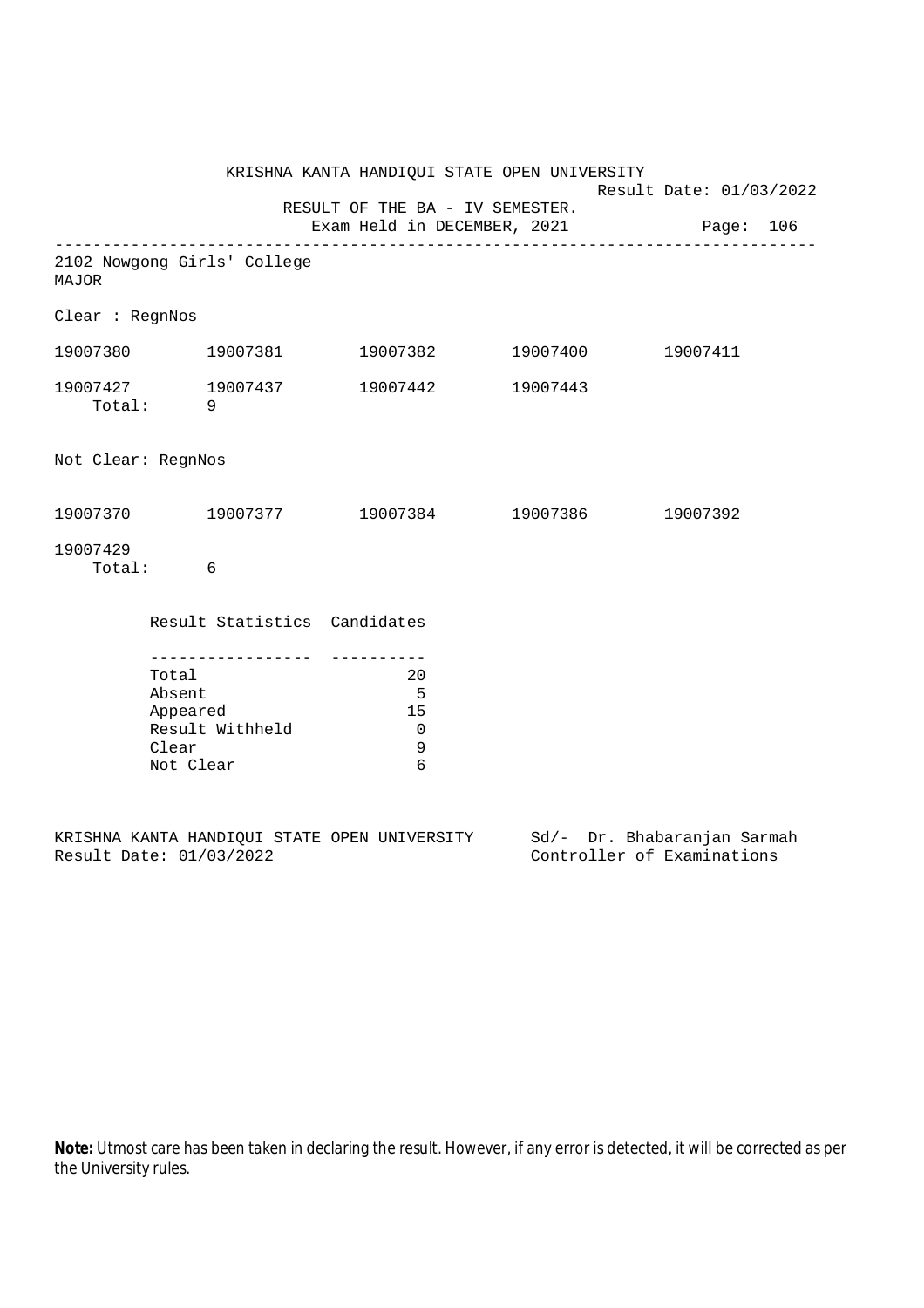KRISHNA KANTA HANDIQUI STATE OPEN UNIVERSITY Result Date: 01/03/2022 RESULT OF THE BA - IV SEMESTER. Exam Held in DECEMBER, 2021 Page: 107 -------------------------------------------------------------------------------- 2103 Dr. Birinchi Kr. Barooah College, Puranigudam MAJOR Not Clear : RegnNos 19007444 Total: 1 Result Statistics Candidates ----------------- ---------- Total 1 Absent 0<br>
Appeared 1<br>
Result Withheld 0 Appeared 1 Result Withheld 0 Clear 0 Not Clear 1

KRISHNA KANTA HANDIQUI STATE OPEN UNIVERSITY Sd/- Dr. Bhabaranjan Sarmah Result Date: 01/03/2022 Controller of Examinations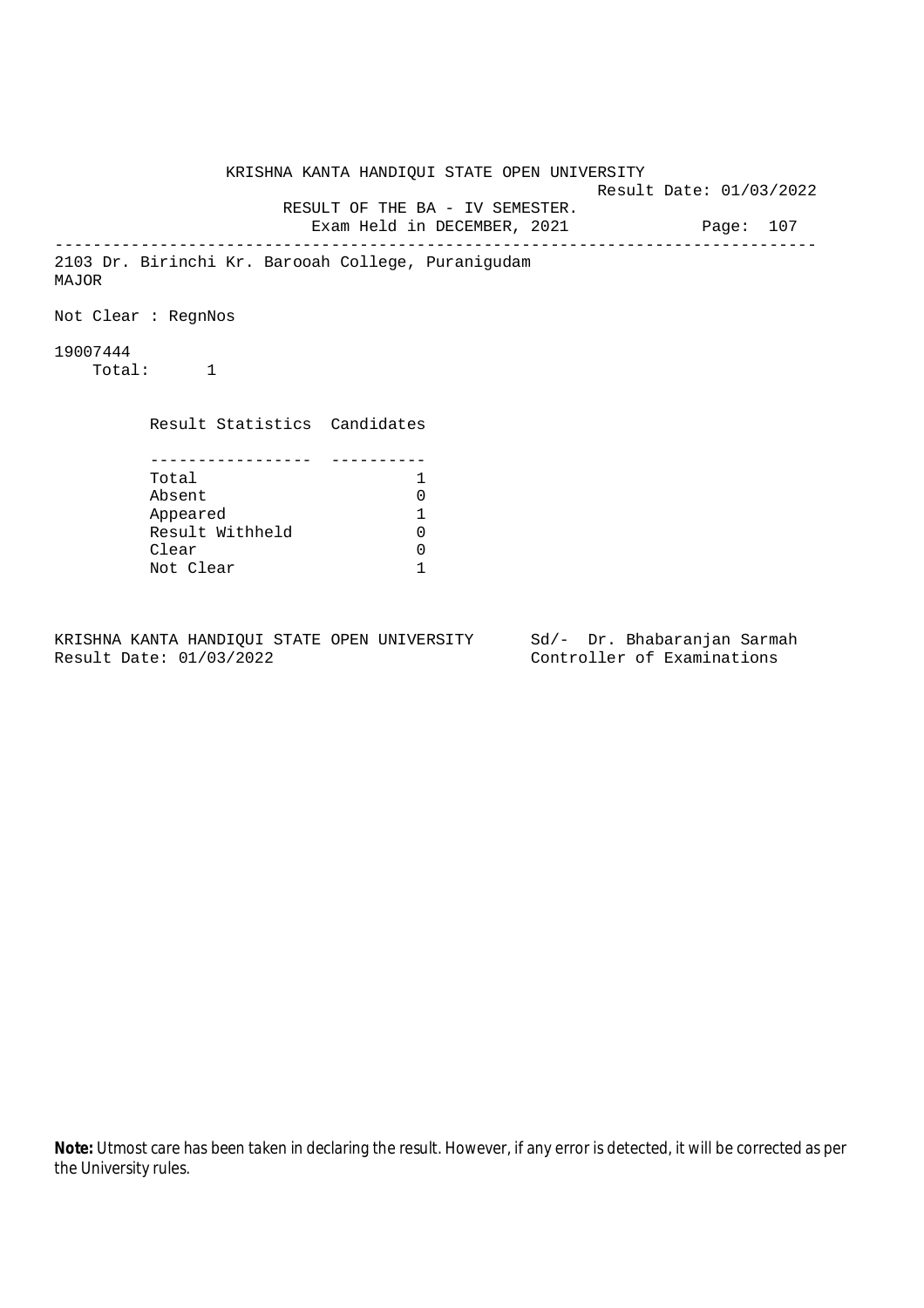|                               |                                                                      |                              |                                                               |  | KRISHNA KANTA HANDIQUI STATE OPEN UNIVERSITY<br>Result Date: 01/03/2022 |          |  |
|-------------------------------|----------------------------------------------------------------------|------------------------------|---------------------------------------------------------------|--|-------------------------------------------------------------------------|----------|--|
|                               |                                                                      |                              | RESULT OF THE BA - IV SEMESTER.                               |  | Exam Held in DECEMBER, 2021 Page: 108                                   |          |  |
| 2105 Nowgong College<br>MAJOR |                                                                      |                              |                                                               |  |                                                                         |          |  |
| Clear : RegnNos               |                                                                      |                              |                                                               |  |                                                                         |          |  |
|                               |                                                                      |                              |                                                               |  | $18006147$ $19007472$ $19007559$ $19007579$ $19007587$                  |          |  |
| 19007603                      | Total: 6                                                             |                              |                                                               |  |                                                                         |          |  |
| Expelled: RegnNos             |                                                                      |                              |                                                               |  |                                                                         |          |  |
| 19007565                      | Total: 1                                                             |                              |                                                               |  |                                                                         |          |  |
| Not Clear: RegnNos            |                                                                      |                              |                                                               |  |                                                                         |          |  |
| 17015690    18006125          |                                                                      |                              |                                                               |  | 18006150 19007485                                                       | 19007490 |  |
| 19007494 19007500             |                                                                      |                              |                                                               |  | 19007502 19007509                                                       | 19007521 |  |
| 19007530 19007574             |                                                                      |                              |                                                               |  | 19007581 19007582                                                       | 19007589 |  |
| 19007591 19007596             | Total: 18                                                            |                              | 19007597                                                      |  |                                                                         |          |  |
|                               |                                                                      | Result Statistics Candidates |                                                               |  |                                                                         |          |  |
|                               | Total<br>Absent<br>Appeared<br>Result Withheld<br>Clear<br>Not Clear |                              | 25<br>$\overline{0}$<br>25<br>$\mathbf 1$<br>$\epsilon$<br>18 |  |                                                                         |          |  |

KRISHNA KANTA HANDIQUI STATE OPEN UNIVERSITY Sd/- Dr. Bhabaranjan Sarmah<br>Result Date: 01/03/2022 Controller of Examinations

Controller of Examinations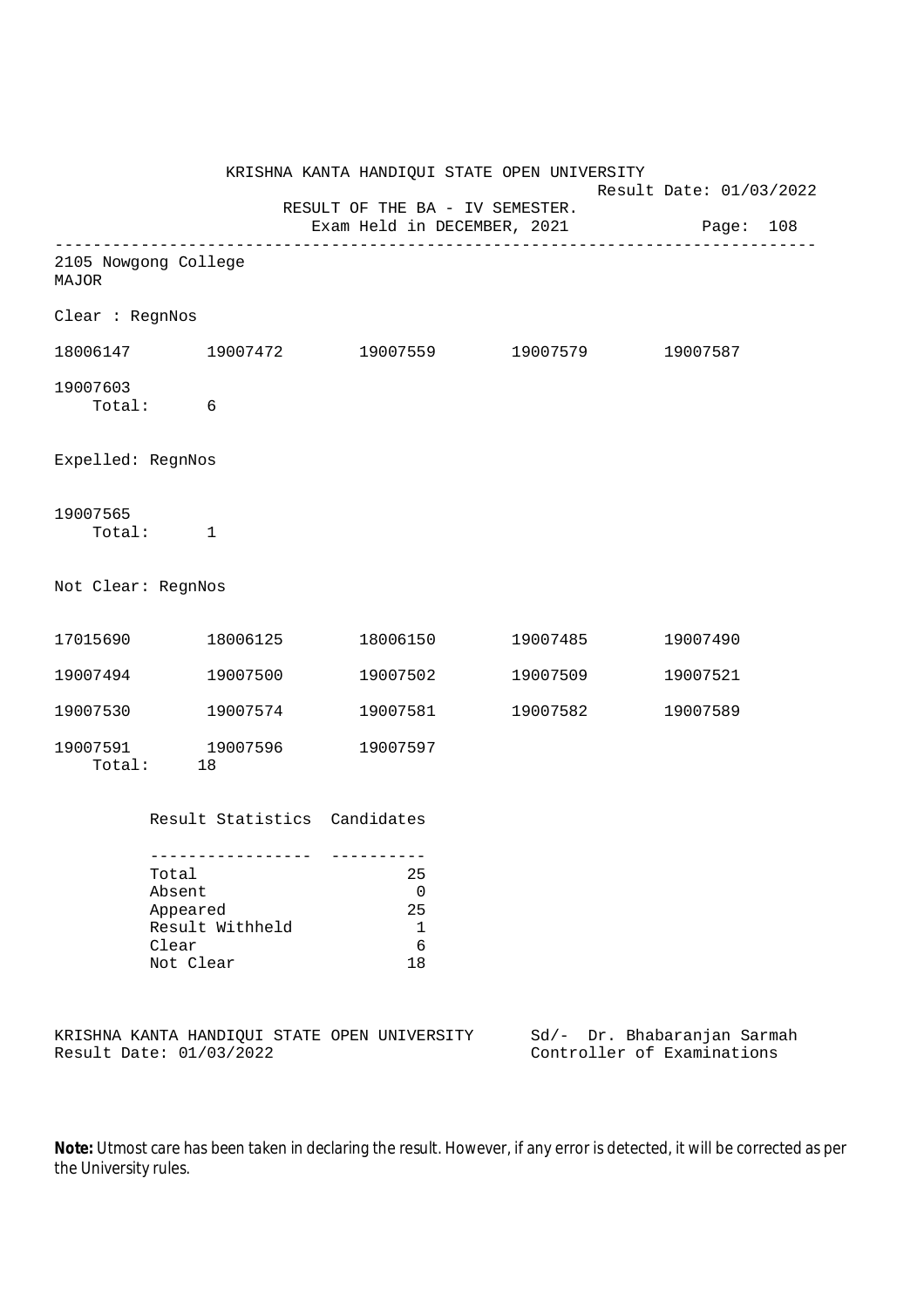KRISHNA KANTA HANDIQUI STATE OPEN UNIVERSITY

Result Date: 01/03/2022

 RESULT OF THE BA - IV SEMESTER. Exam Held in DECEMBER, 2021 Page: 109

--------------------------------------------------------------------------------

2109 Kaliabor College

MAJOR

Clear : RegnNos

18006209 19007620 19007649 Total: 3

Not Clear: RegnNos

19007619

Total: 1

Result Statistics Candidates

| Total           |  |
|-----------------|--|
| Absent          |  |
| Appeared        |  |
| Result Withheld |  |
| Clear           |  |
| Not Clear       |  |

KRISHNA KANTA HANDIQUI STATE OPEN UNIVERSITY Sd/- Dr. Bhabaranjan Sarmah Result Date: 01/03/2022 Controller of Examinations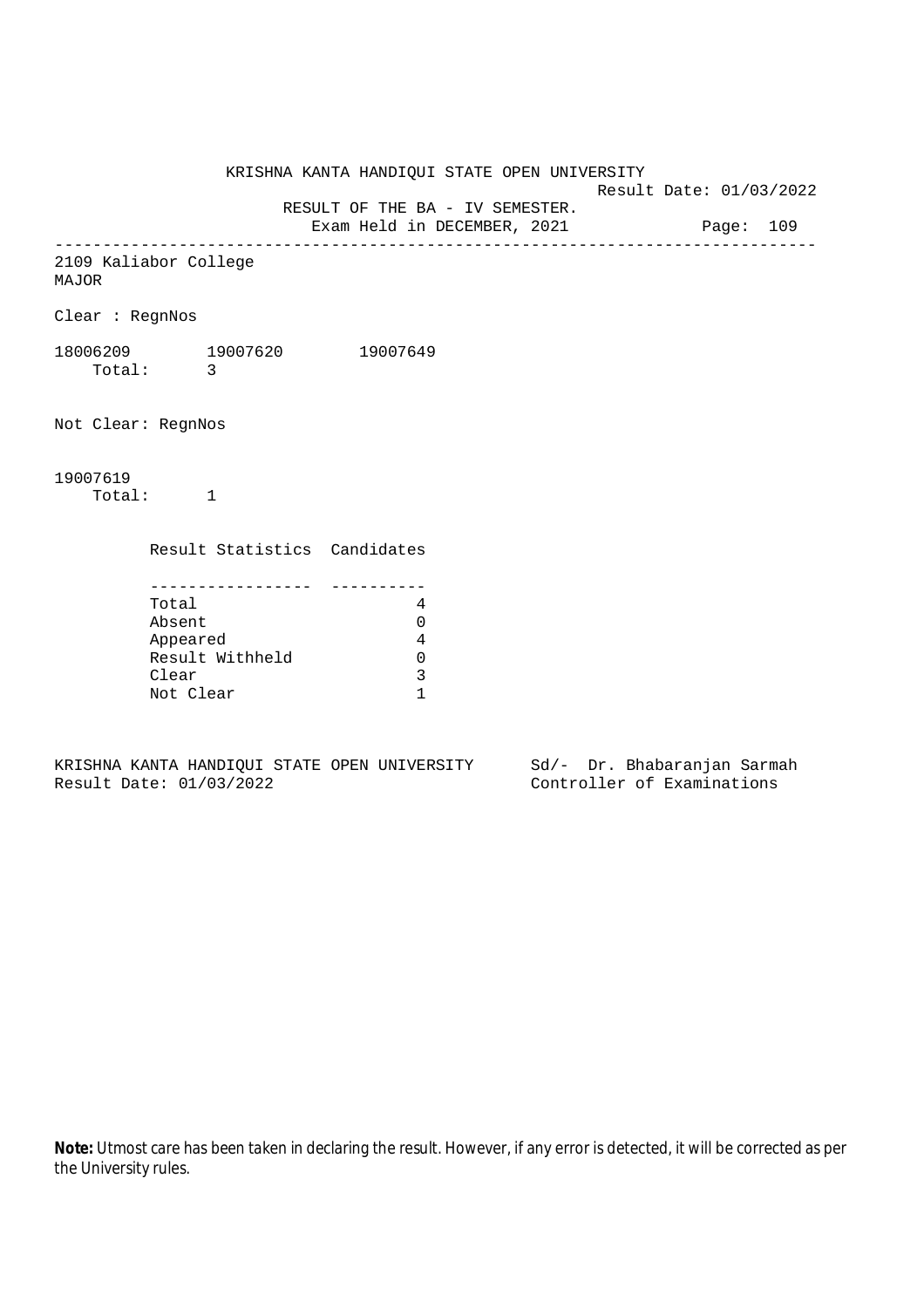KRISHNA KANTA HANDIQUI STATE OPEN UNIVERSITY

Result Date: 01/03/2022

 RESULT OF THE BA - IV SEMESTER. Exam Held in DECEMBER, 2021 Page: 110

--------------------------------------------------------------------------------

2111 Lanka Mahavidyalay, Lanka MAJOR

Clear : RegnNos

19007698 19007700 Total: 2

> Result Statistics Candidates ----------------- ----------

| Total           | ς             |
|-----------------|---------------|
| Absent          |               |
| Appeared        | 2             |
| Result Withheld | ∩             |
| Clear           | $\mathcal{D}$ |
| Not Clear       | ∩             |

KRISHNA KANTA HANDIQUI STATE OPEN UNIVERSITY Sd/- Dr. Bhabaranjan Sarmah<br>Result Date: 01/03/2022

Controller of Examinations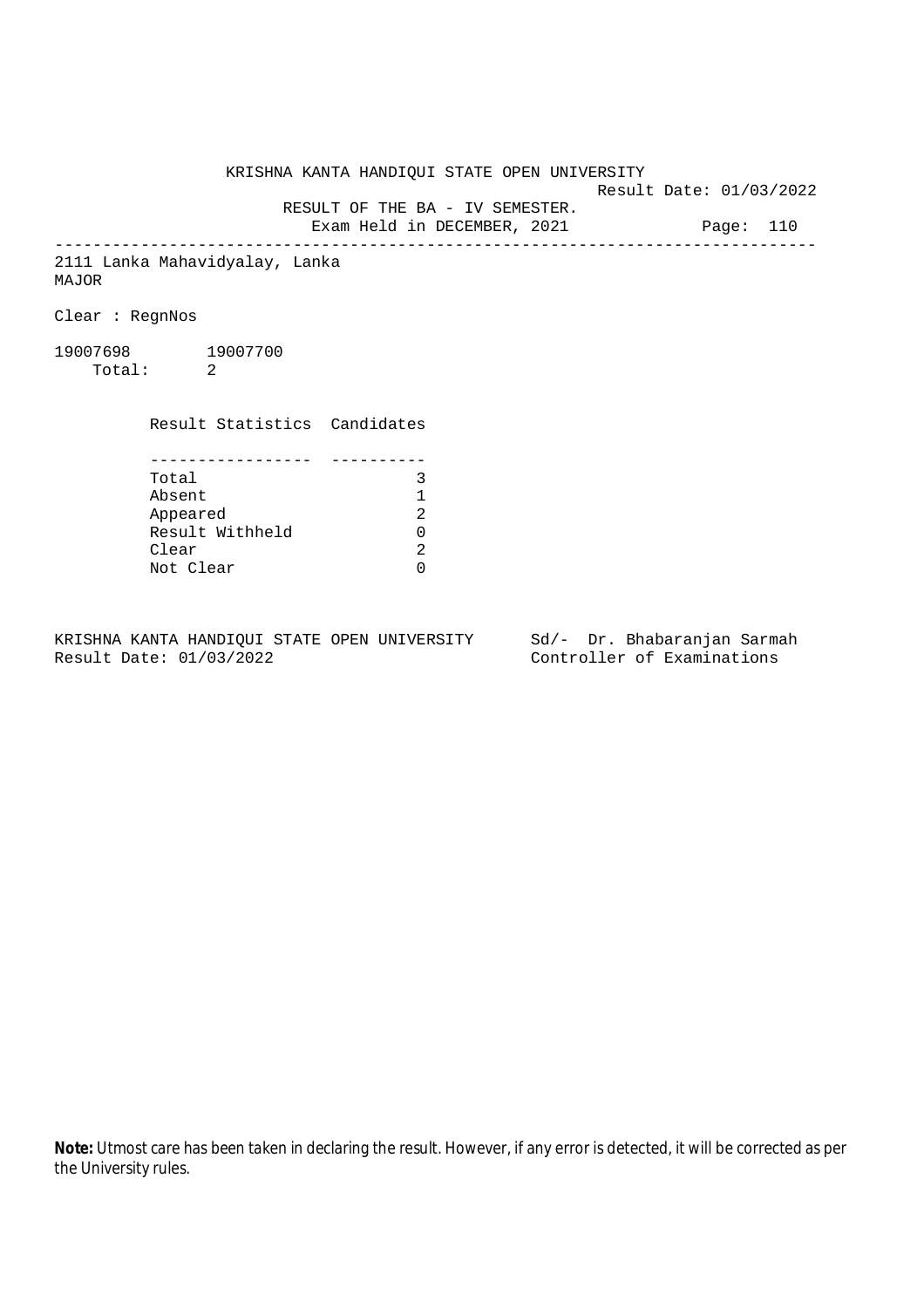KRISHNA KANTA HANDIQUI STATE OPEN UNIVERSITY Result Date: 01/03/2022 RESULT OF THE BA - IV SEMESTER. Exam Held in DECEMBER, 2021 Page: 111 -------------------------------------------------------------------------------- 2112 Ajmal Foundation, Hojai MAJOR Not Clear : RegnNos 19007748 Total: 1 Result Statistics Candidates ----------------- ---------- Total 2<br>Absent 1 Absent 1 Appeared 1 Result Withheld Clear 0 Not Clear 1

KRISHNA KANTA HANDIQUI STATE OPEN UNIVERSITY Sd/- Dr. Bhabaranjan Sarmah Result Date: 01/03/2022 Controller of Examinations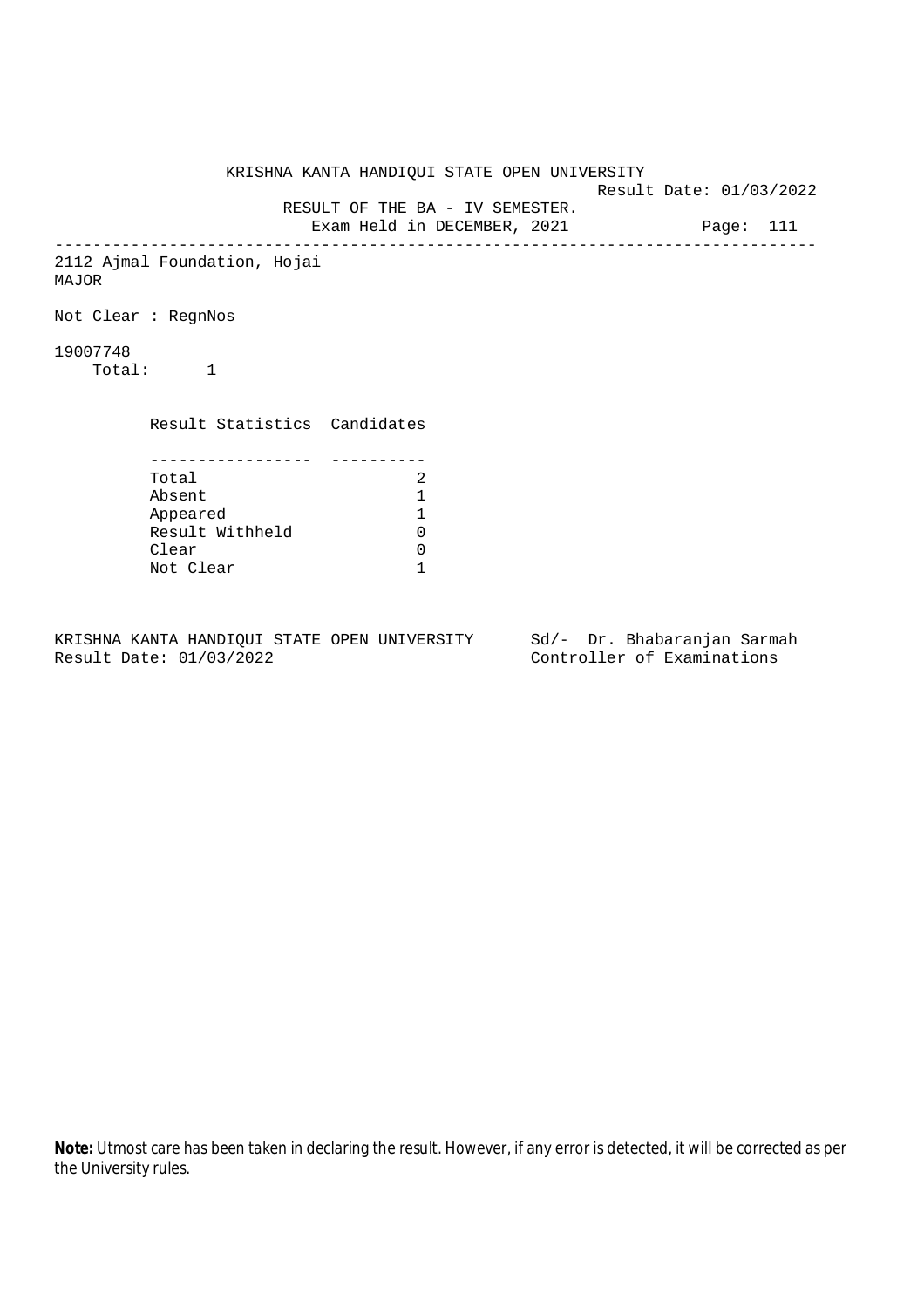KRISHNA KANTA HANDIQUI STATE OPEN UNIVERSITY Result Date: 01/03/2022 RESULT OF THE BA - IV SEMESTER. Exam Held in DECEMBER, 2021 Page: 112 -------------------------------------------------------------------------------- 2114 Nonoi College MAJOR Not Clear : RegnNos 19007797 Total: 1 Result Statistics Candidates ----------------- ---------- Total 1<br>Absent 0 Absent 0<br>
Appeared 1<br>
Result Withheld 0 Appeared 1 Result Withheld 0 Clear 0 Not Clear 1

KRISHNA KANTA HANDIQUI STATE OPEN UNIVERSITY Sd/- Dr. Bhabaranjan Sarmah Result Date: 01/03/2022 Controller of Examinations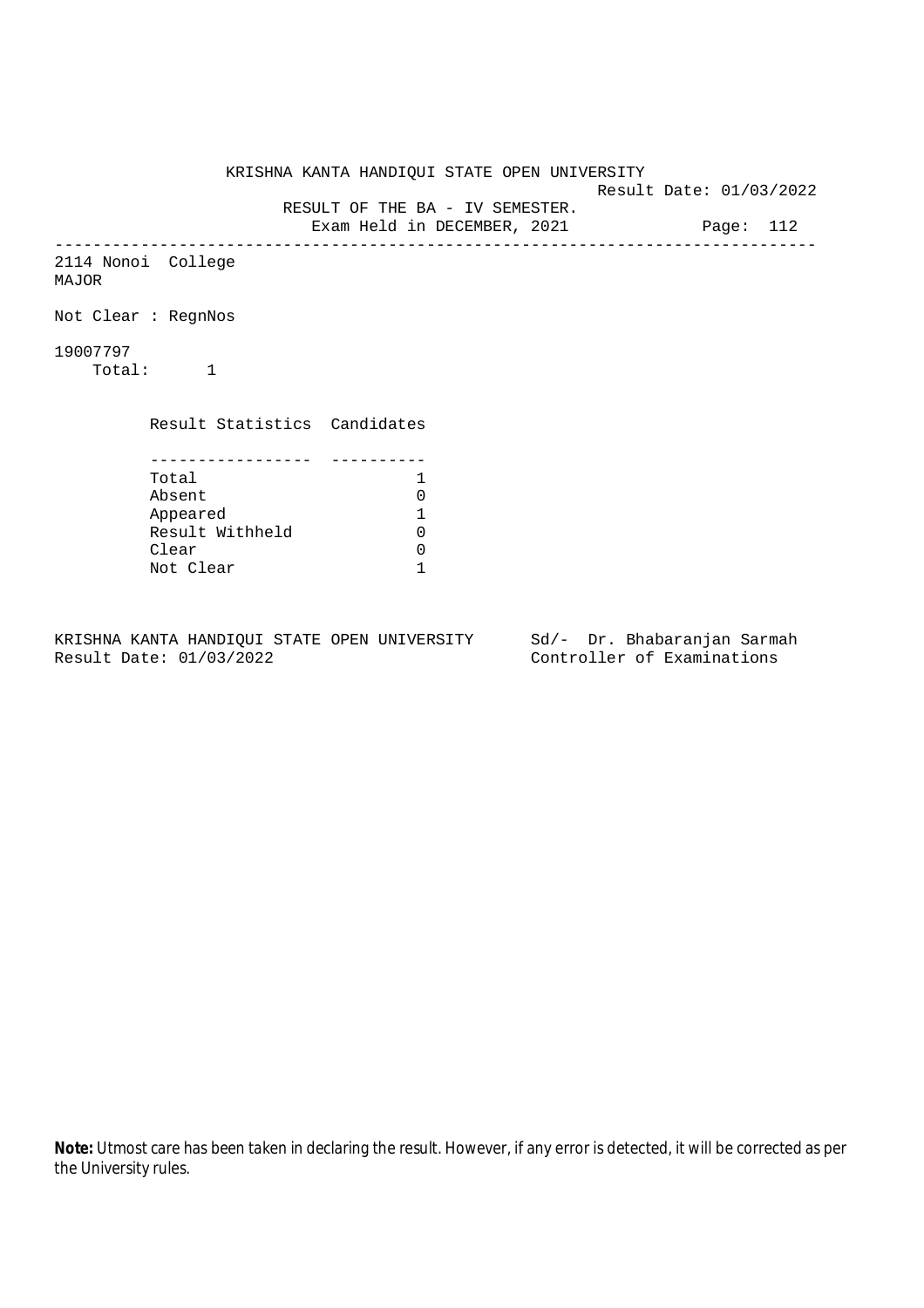KRISHNA KANTA HANDIQUI STATE OPEN UNIVERSITY Result Date: 01/03/2022 RESULT OF THE BA - IV SEMESTER. Exam Held in DECEMBER, 2021 Page: 113 -------------------------------------------------------------------------------- 2117 Kampur College MAJOR Clear : RegnNos 19007814 Total: 1 Not Clear: RegnNos 19007823 Total: 1 Result Statistics Candidates ----------------- ---------- Total 2 Absent 0 Appeared 2 Result Withheld 0 Clear 1 Not Clear 1

KRISHNA KANTA HANDIQUI STATE OPEN UNIVERSITY Sd/- Dr. Bhabaranjan Sarmah Result Date: 01/03/2022 Controller of Examinations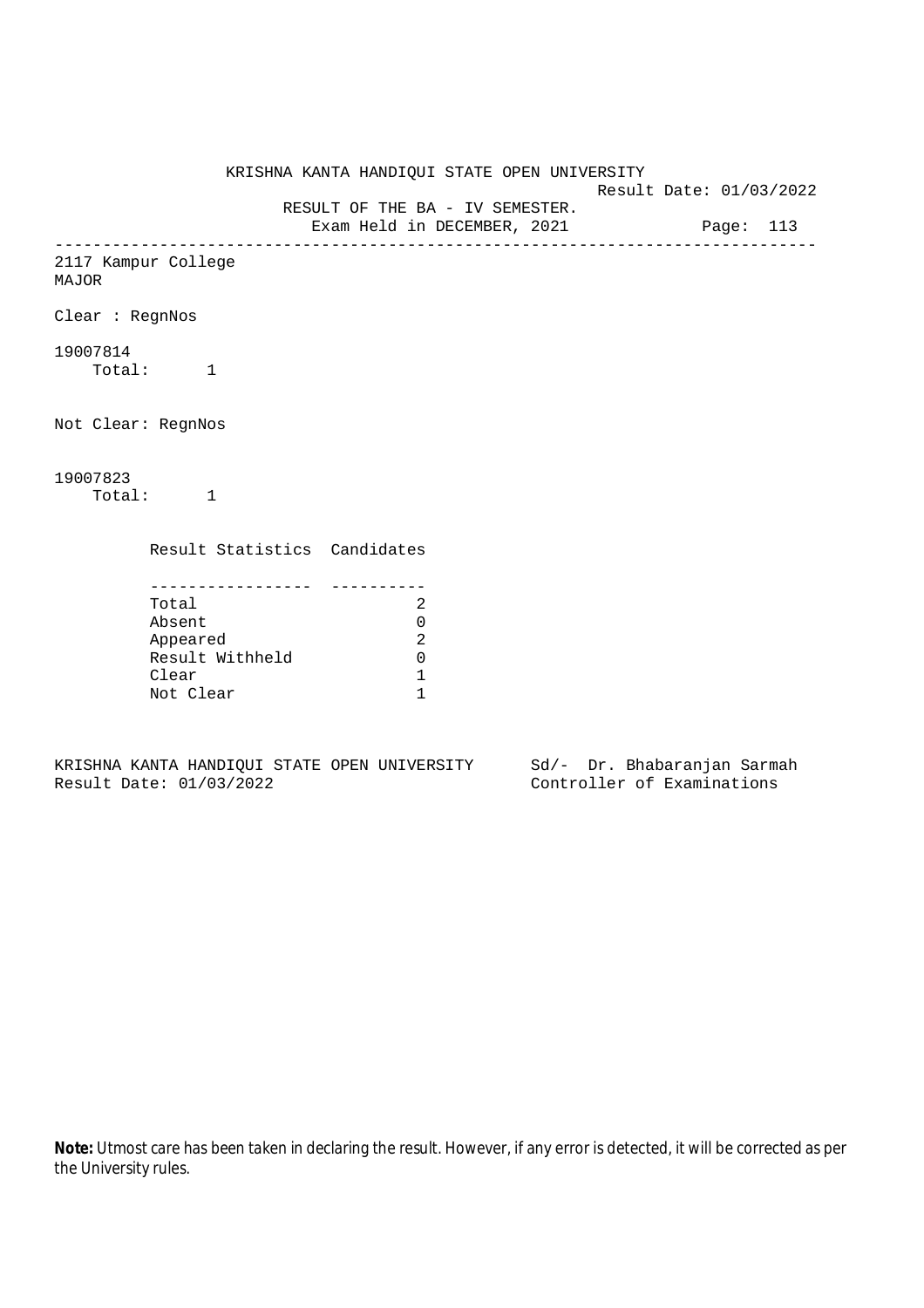KRISHNA KANTA HANDIQUI STATE OPEN UNIVERSITY

Result Date: 01/03/2022

RESULT OF THE BA - IV SEMESTER.

Exam Held in DECEMBER, 2021 Page: 114 --------------------------------------------------------------------------------

2125 Raha College MAJOR

Clear : RegnNos

18006417 19007912 19007921 Total: 3

> Result Statistics Candidates ----------------- ---------- Total 3 Absent<br>
> Appeared 0<br>
> Result Withheld 0<br>
> Clear 3 Appeared Result Withheld Clear Not Clear 0

KRISHNA KANTA HANDIQUI STATE OPEN UNIVERSITY Sd/- Dr. Bhabaranjan Sarmah Result Date: 01/03/2022 Controller of Examinations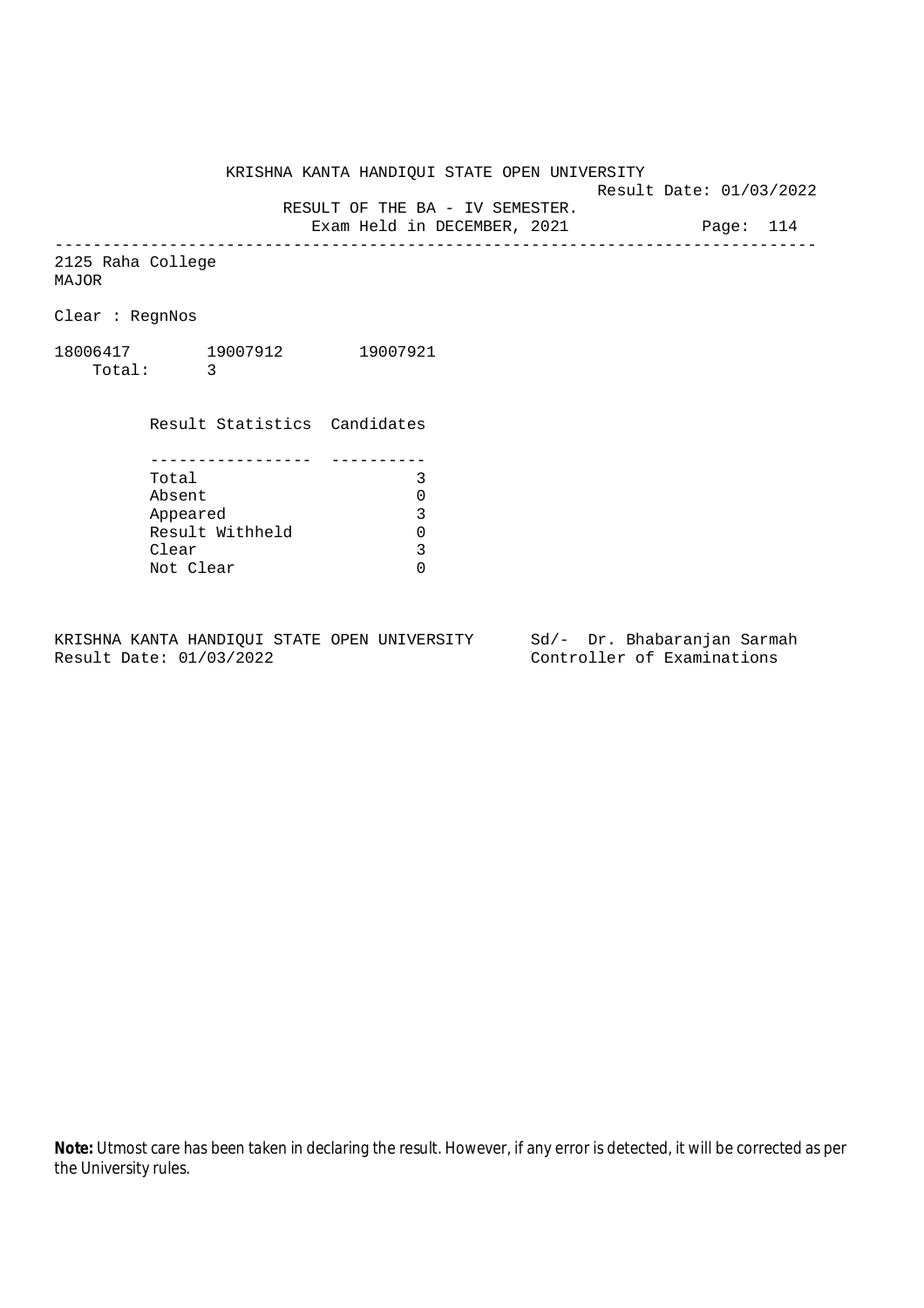KRISHNA KANTA HANDIQUI STATE OPEN UNIVERSITY Result Date: 01/03/2022 RESULT OF THE BA - IV SEMESTER. Exam Held in DECEMBER, 2021 Page: 115 -------------------------------------------------------------------------------- 2127 Hojai College MAJOR Clear : RegnNos 19007978 Total: 1 Result Statistics Candidates ----------------- ---------- Total 1<br>Absent 0 Absent<br>
Appeared 1<br>
Result Withheld 0<br>
Clear 1 Appeared 1 Result Withheld 0 Clear Not Clear 0

KRISHNA KANTA HANDIQUI STATE OPEN UNIVERSITY Sd/- Dr. Bhabaranjan Sarmah Result Date: 01/03/2022 Controller of Examinations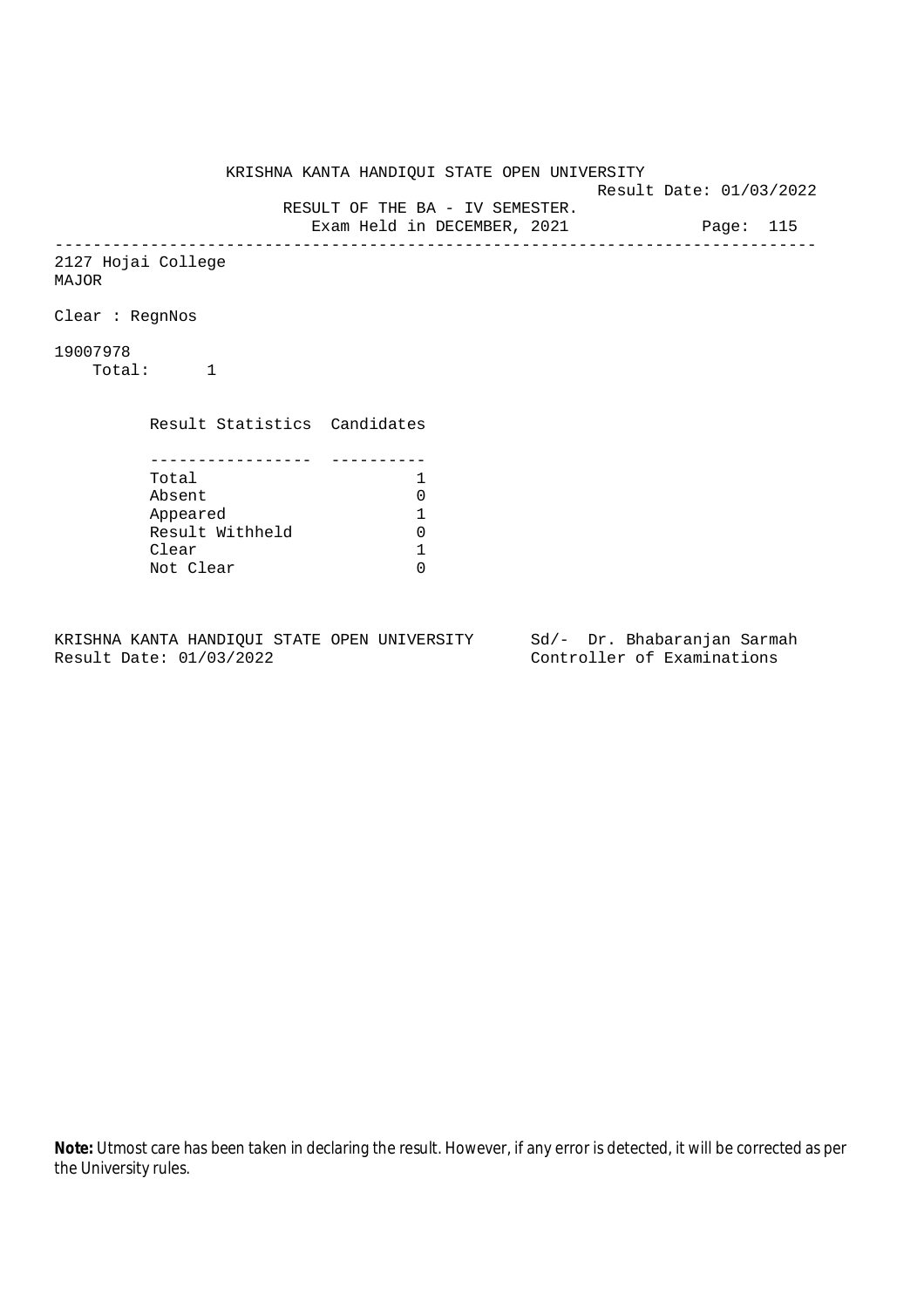| 2201 M. N. C Open College                                            |                                    |                              |                                                                        |                                              |                                                                                                                  |
|----------------------------------------------------------------------|------------------------------------|------------------------------|------------------------------------------------------------------------|----------------------------------------------|------------------------------------------------------------------------------------------------------------------|
| Clear : RegnNos                                                      |                                    |                              |                                                                        |                                              |                                                                                                                  |
| Total: 4                                                             |                                    |                              |                                                                        |                                              |                                                                                                                  |
| Not Clear: RegnNos                                                   |                                    |                              |                                                                        |                                              |                                                                                                                  |
| Total: 5                                                             |                                    |                              |                                                                        |                                              |                                                                                                                  |
|                                                                      |                                    |                              |                                                                        |                                              |                                                                                                                  |
| Total<br>Absent<br>Appeared<br>Result Withheld<br>Clear<br>Not Clear | 14<br>5<br>9<br>$\Omega$<br>4<br>5 |                              |                                                                        |                                              |                                                                                                                  |
|                                                                      |                                    | Result Statistics Candidates | RESULT OF THE BA - IV SEMESTER.<br>19007990 19008022 19008068 19008154 | KRISHNA KANTA HANDIQUI STATE OPEN UNIVERSITY | Result Date: 01/03/2022<br>Exam Held in DECEMBER, 2021 Page: 116<br>19007997 19008121 19008124 19008151 19008158 |

KRISHNA KANTA HANDIQUI STATE OPEN UNIVERSITY<br>Result Date: 01/03/2022 Sd/- Dr. Bhabaranjan Sarmah<br>Controller of Examinations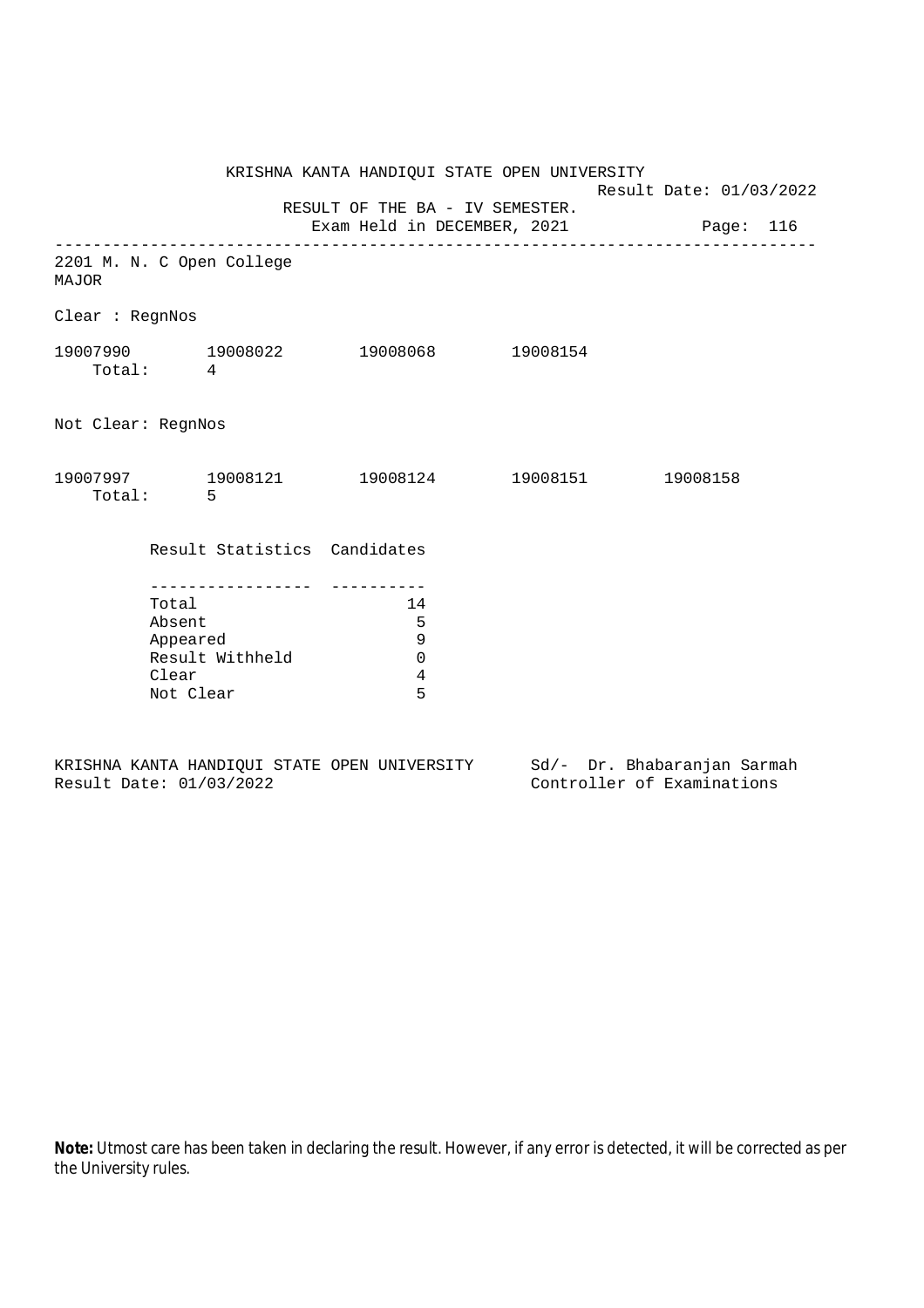KRISHNA KANTA HANDIQUI STATE OPEN UNIVERSITY Result Date: 01/03/2022 RESULT OF THE BA - IV SEMESTER. Exam Held in DECEMBER, 2021 Page: 117 -------------------------------------------------------------------------------- 2203 Swahid Smriti College, Belsor MAJOR Not Clear : RegnNos 19008163 Total: 1 Result Statistics Candidates ----------------- ---------- Total 1 Absent 0<br>
Appeared 1<br>
Result Withheld 0 Appeared 1 Result Withheld Clear 0 Not Clear 1

KRISHNA KANTA HANDIQUI STATE OPEN UNIVERSITY Sd/- Dr. Bhabaranjan Sarmah Result Date: 01/03/2022 Controller of Examinations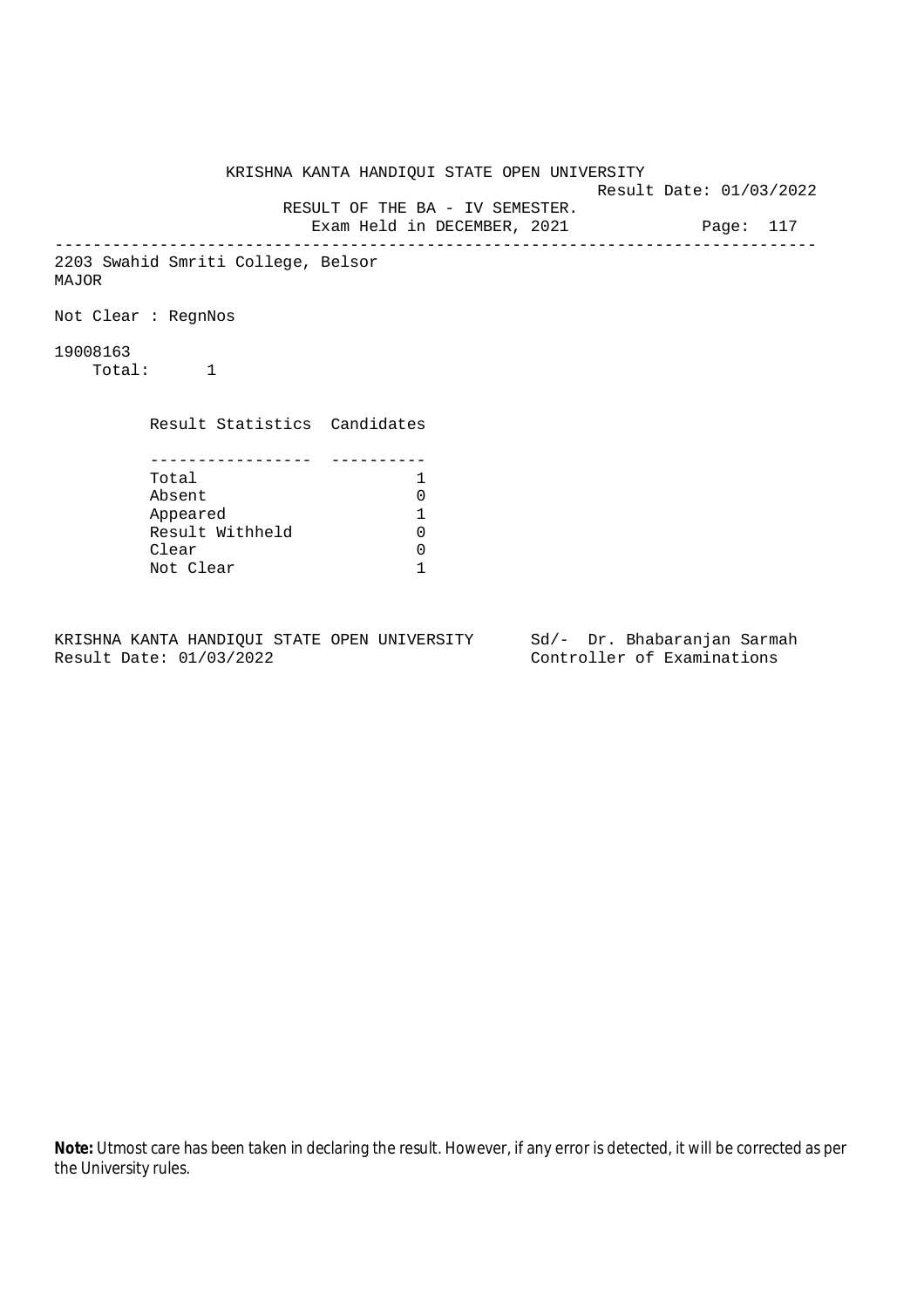KRISHNA KANTA HANDIQUI STATE OPEN UNIVERSITY

Result Date: 01/03/2022

 RESULT OF THE BA - IV SEMESTER. Exam Held in DECEMBER, 2021 Page: 118

-------------------------------------------------------------------------------- 2209 IYDE, Tihu MAJOR

Clear : RegnNos

| 19008360 | 19008371 | 19008377 | 19008423 | 19008426 |
|----------|----------|----------|----------|----------|
| 19008446 | 19008450 | 19008451 |          |          |
| Total:   |          |          |          |          |

Result Statistics Candidates

| Total           |   |
|-----------------|---|
| Absent          |   |
| Appeared        | 8 |
| Result Withheld |   |
| Clear           | Я |
| Not Clear       |   |

KRISHNA KANTA HANDIQUI STATE OPEN UNIVERSITY Sd/- Dr. Bhabaranjan Sarmah Result Date: 01/03/2022 Controller of Examinations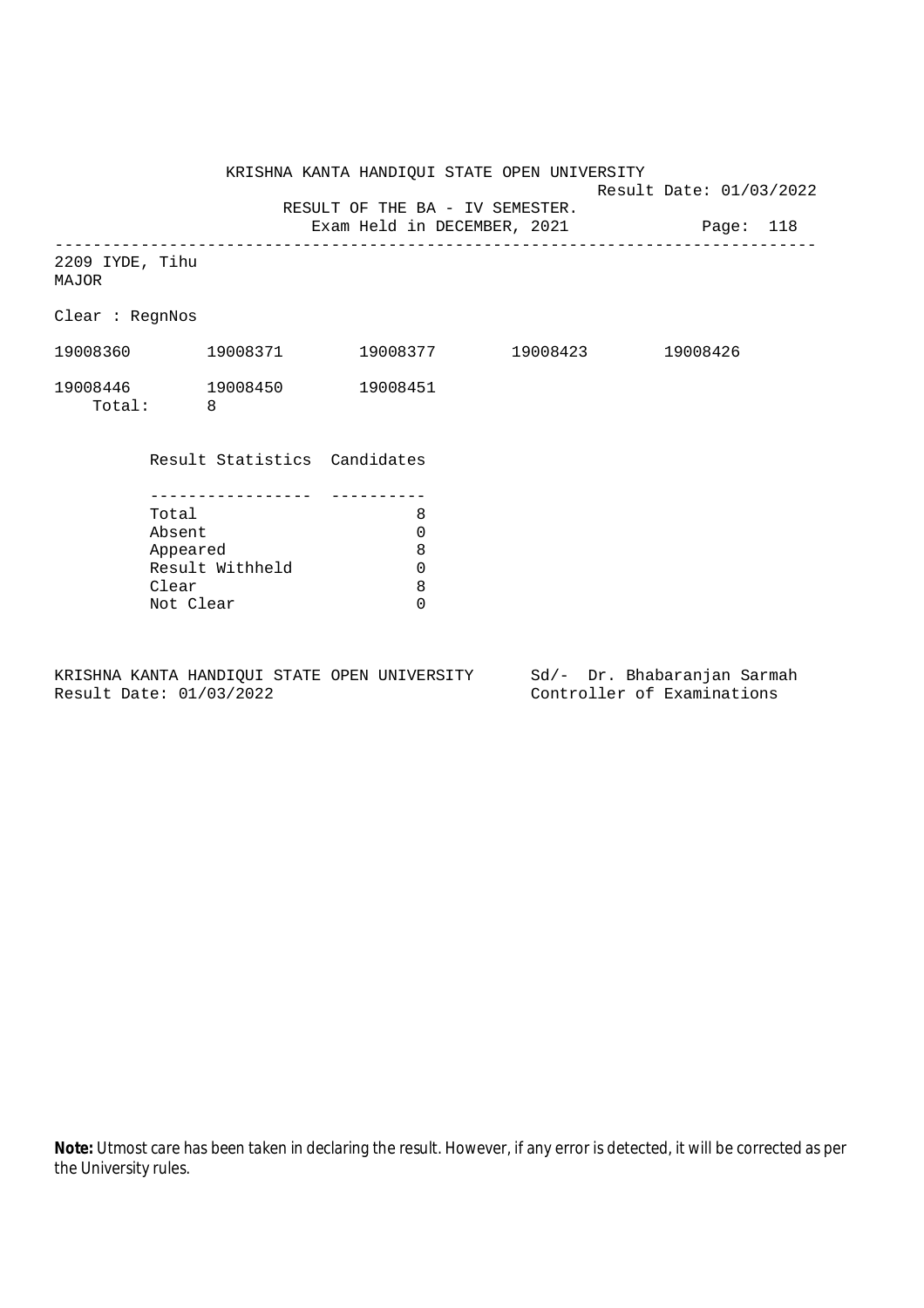KRISHNA KANTA HANDIQUI STATE OPEN UNIVERSITY Result Date: 01/03/2022 RESULT OF THE BA - IV SEMESTER. Exam Held in DECEMBER, 2021 Page: 119 -------------------------------------------------------------------------------- 2303 Haflong Govt. College MAJOR Clear : RegnNos 19005069 Total: 1 Not Clear: RegnNos 19008618 Total: 1 Result Statistics Candidates ----------------- ---------- Total 2 Absent 0 Appeared 2 Result Withheld 0 Clear 1 Not Clear 1

KRISHNA KANTA HANDIQUI STATE OPEN UNIVERSITY Sd/- Dr. Bhabaranjan Sarmah Result Date: 01/03/2022 Controller of Examinations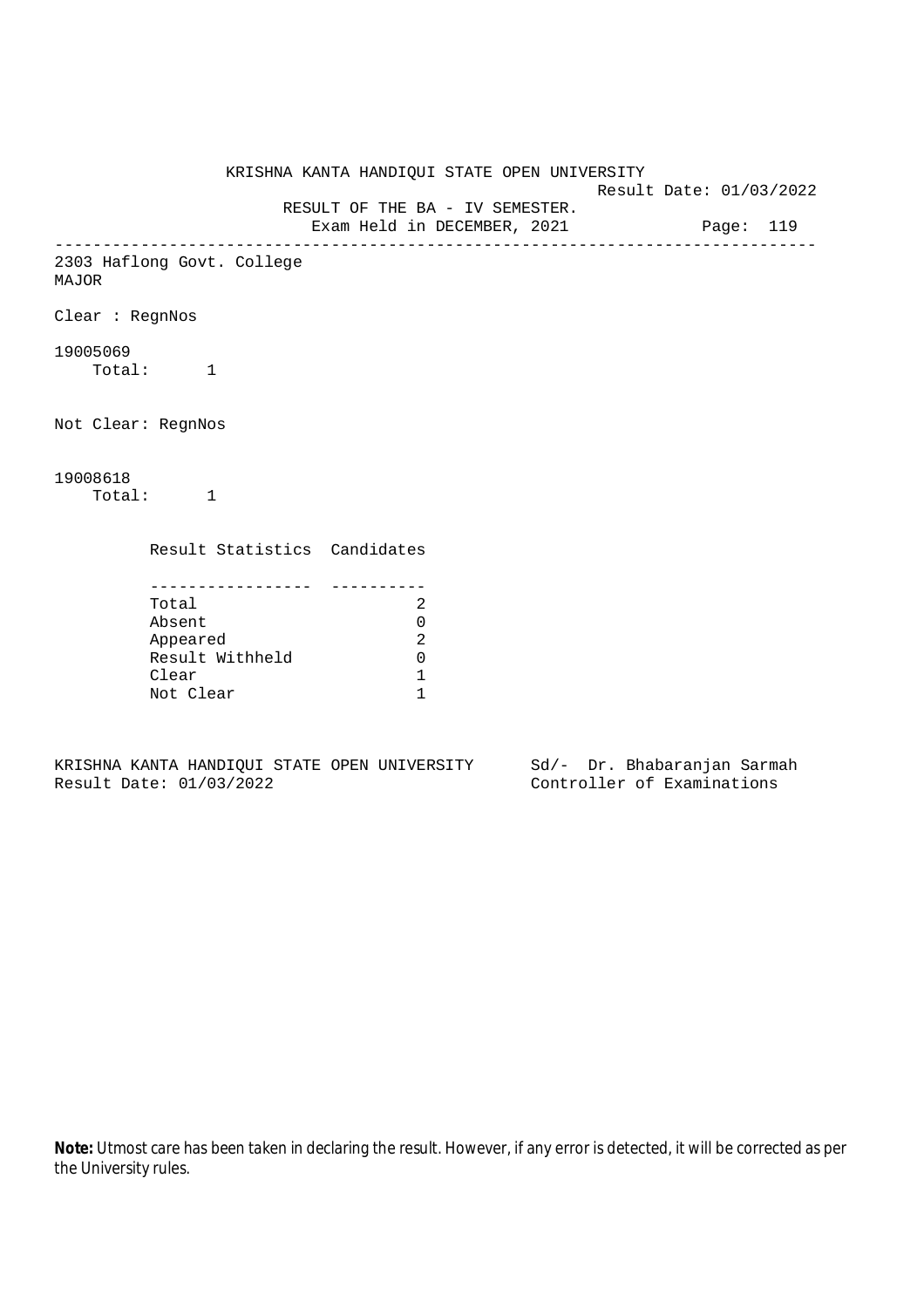KRISHNA KANTA HANDIQUI STATE OPEN UNIVERSITY Result Date: 01/03/2022 RESULT OF THE BA - IV SEMESTER. Exam Held in DECEMBER, 2021 Page: 120 -------------------------------------------------------------------------------- 2401 Swahid Peoli Phukan College, Namti MAJOR Clear : RegnNos 19008641 19008653 19008658 19008660 Total: 4 Not Clear: RegnNos 19008654 Total: 1 Result Statistics Candidates ----------------- ---------- Total 5 Absent 0 Appeared 5 Result Withheld 0 Clear 4 Not Clear 1

KRISHNA KANTA HANDIQUI STATE OPEN UNIVERSITY Sd/- Dr. Bhabaranjan Sarmah Result Date: 01/03/2022 Controller of Examinations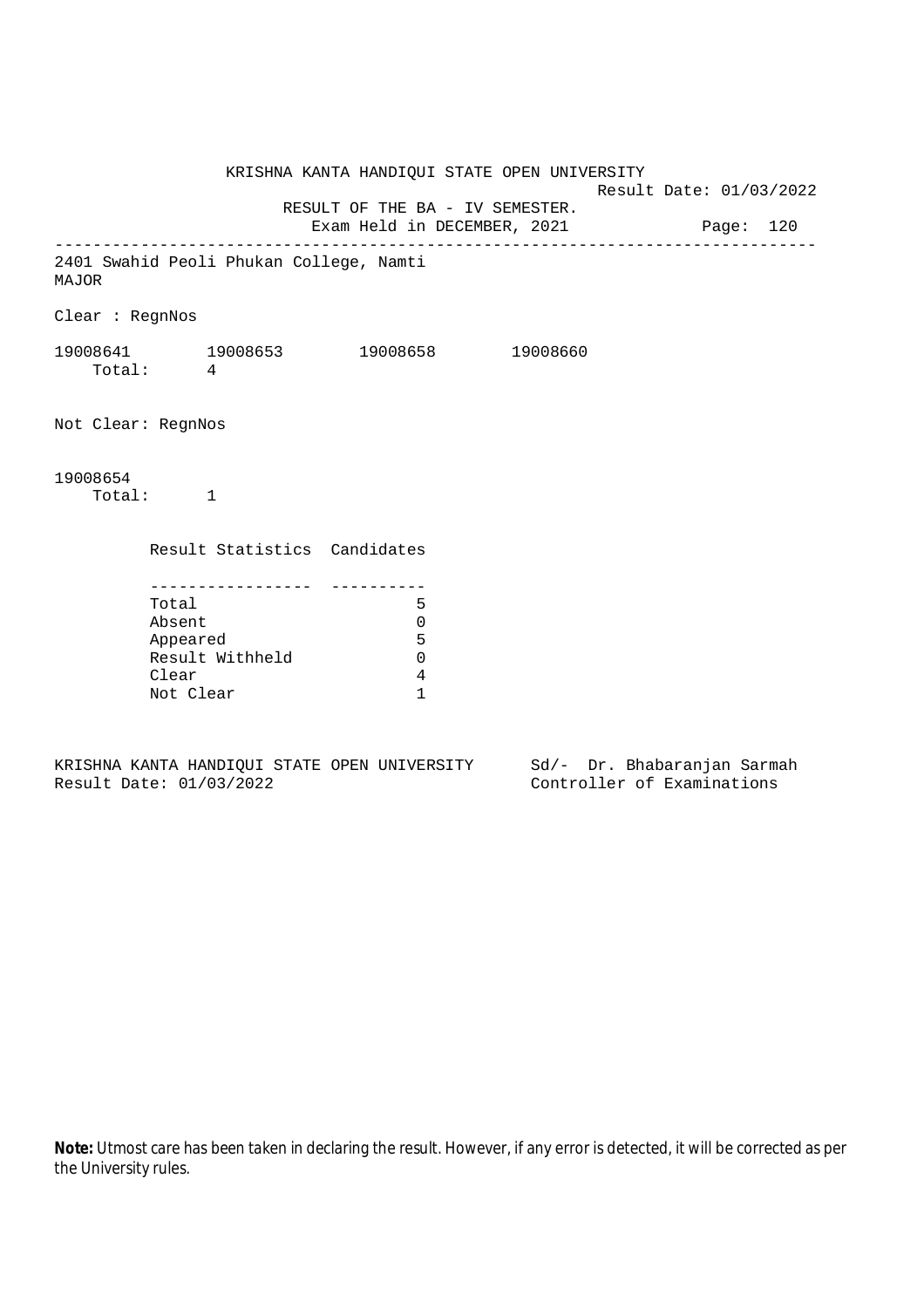|                 |                                                                      | KRISHNA KANTA HANDIQUI STATE OPEN UNIVERSITY<br>RESULT OF THE BA - IV SEMESTER. |          | Result Date: 01/03/2022 |  |
|-----------------|----------------------------------------------------------------------|---------------------------------------------------------------------------------|----------|-------------------------|--|
|                 |                                                                      | Exam Held in DECEMBER, 2021 Page: 121                                           |          |                         |  |
| MAJOR           | 2403 Gargaon College, Simaluguri                                     |                                                                                 |          |                         |  |
| Clear : RegnNos |                                                                      |                                                                                 |          |                         |  |
|                 | 19008671 19008680                                                    | 19008683 19008693                                                               |          | 19008700                |  |
|                 | 19008703 19008707                                                    | 19008709                                                                        | 19008711 | 19008715                |  |
| 19008716        | Total: 11                                                            |                                                                                 |          |                         |  |
|                 | Result Statistics Candidates                                         |                                                                                 |          |                         |  |
|                 | Total<br>Absent<br>Appeared<br>Result Withheld<br>Clear<br>Not Clear | 14<br>$\overline{3}$<br>11<br>$\overline{0}$<br>11<br>$\Omega$                  |          |                         |  |

KRISHNA KANTA HANDIQUI STATE OPEN UNIVERSITY Sd/- Dr. Bhabaranjan Sarmah<br>Result Date: 01/03/2022 Controller of Examinations

Controller of Examinations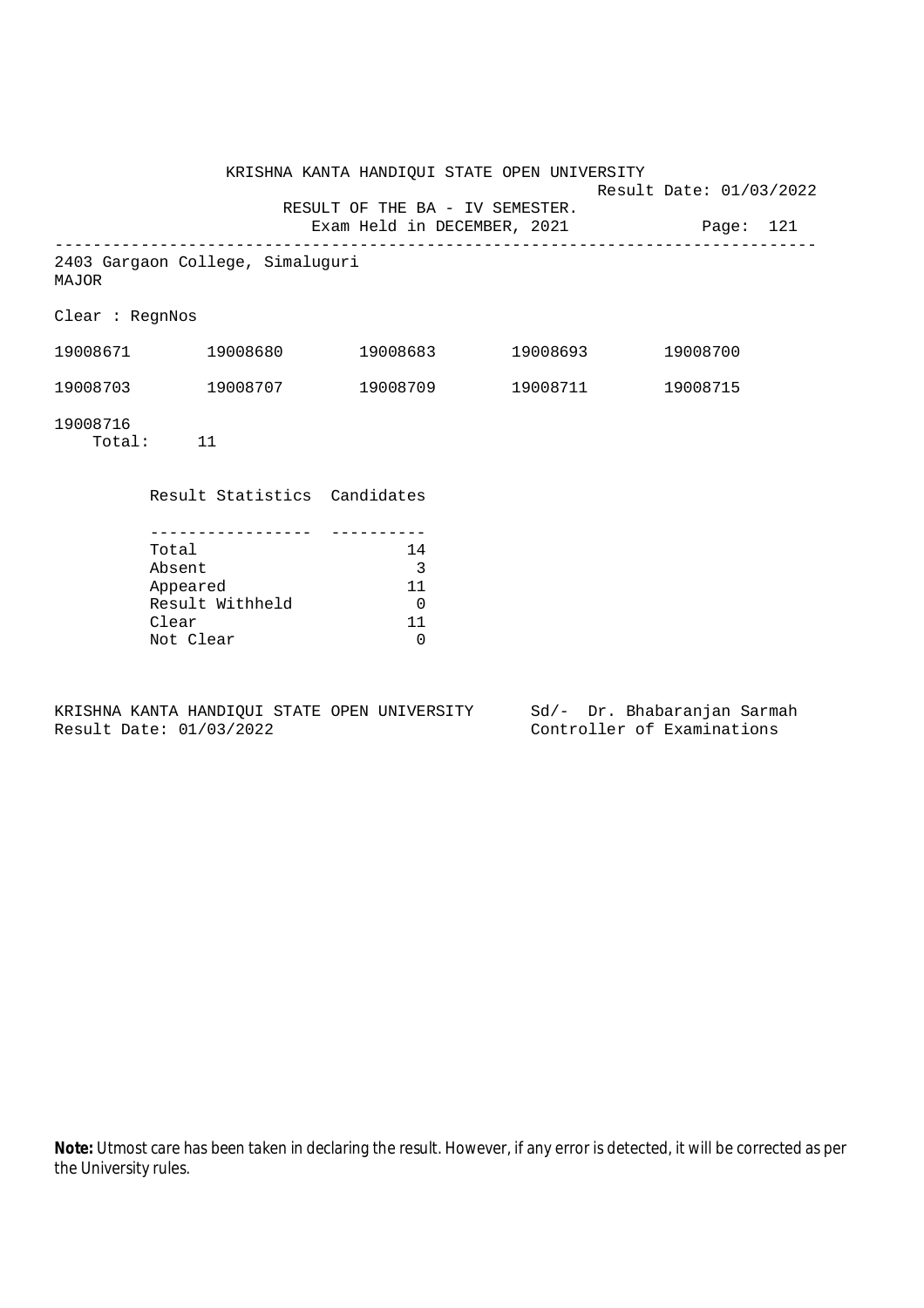KRISHNA KANTA HANDIQUI STATE OPEN UNIVERSITY Result Date: 01/03/2022 RESULT OF THE BA - IV SEMESTER. Exam Held in DECEMBER, 2021 Page: 122 -------------------------------------------------------------------------------- 2404 Sibsagar College, Joysagar MAJOR Clear : RegnNos 19008727 19008736 19008743 19008752 19008754 19008756 19008757 19008764 19008765 19008766 Total: 10 Not Clear: RegnNos 19008747 Total: 1

| Result Statistics Candidates |     |
|------------------------------|-----|
|                              |     |
| Total                        | 12  |
| Absent                       |     |
| Appeared                     | 11  |
| Result Withheld              |     |
| Clear                        | 1 O |
| Not Clear                    |     |

|  |                         |  | KRISHNA KANTA HANDIOUI STATE OPEN UNIVERSITY |  | Sd/- Dr. Bhabaranjan Sarmah |  |
|--|-------------------------|--|----------------------------------------------|--|-----------------------------|--|
|  | Result Date: 01/03/2022 |  |                                              |  | Controller of Examinations  |  |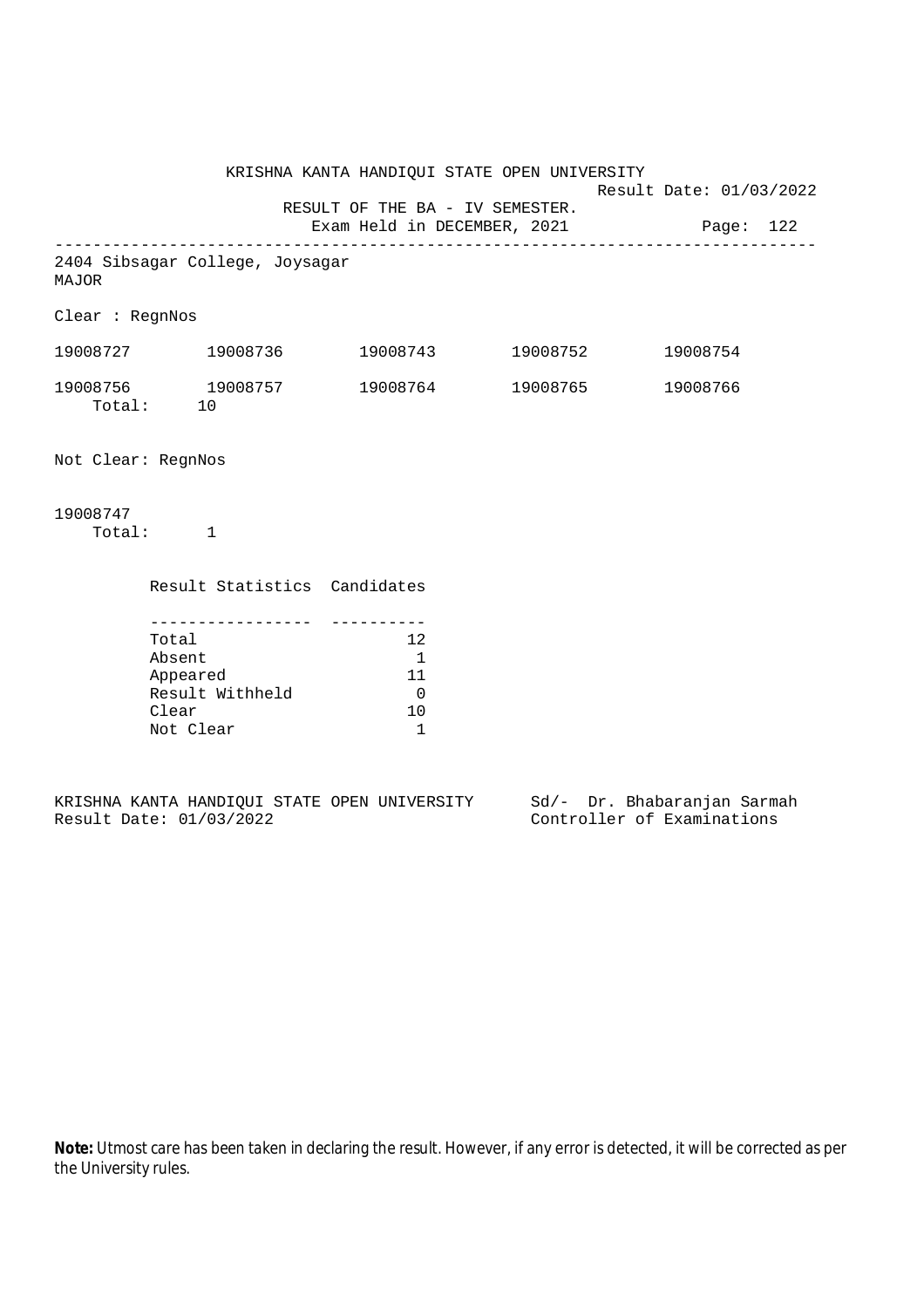|                 |                                     | KRISHNA KANTA HANDIQUI STATE OPEN UNIVERSITY<br>RESULT OF THE BA - IV SEMESTER. | Result Date: 01/03/2022 |  |
|-----------------|-------------------------------------|---------------------------------------------------------------------------------|-------------------------|--|
|                 |                                     | Exam Held in DECEMBER, 2021 Page: 123                                           |                         |  |
| MAJOR           | 2405 Jhanji Hemnath Sarma College   |                                                                                 |                         |  |
| Clear : RegnNos |                                     |                                                                                 |                         |  |
|                 | 19008773 19008775 19008783 19008786 |                                                                                 | 19008788                |  |
| 20010136        | Total: 6                            |                                                                                 |                         |  |
|                 | Result Statistics Candidates        |                                                                                 |                         |  |
|                 |                                     |                                                                                 |                         |  |
|                 | Total<br>Absent                     | 6<br>0                                                                          |                         |  |
|                 | Appeared                            | 6                                                                               |                         |  |
|                 | Result Withheld                     | $\mathbf 0$                                                                     |                         |  |
|                 | Clear                               | 6                                                                               |                         |  |
|                 | Not Clear                           | $\Omega$                                                                        |                         |  |
|                 |                                     |                                                                                 |                         |  |

KRISHNA KANTA HANDIQUI STATE OPEN UNIVERSITY Sd/- Dr. Bhabaranjan Sarmah Result Date: 01/03/2022 Controller of Examinations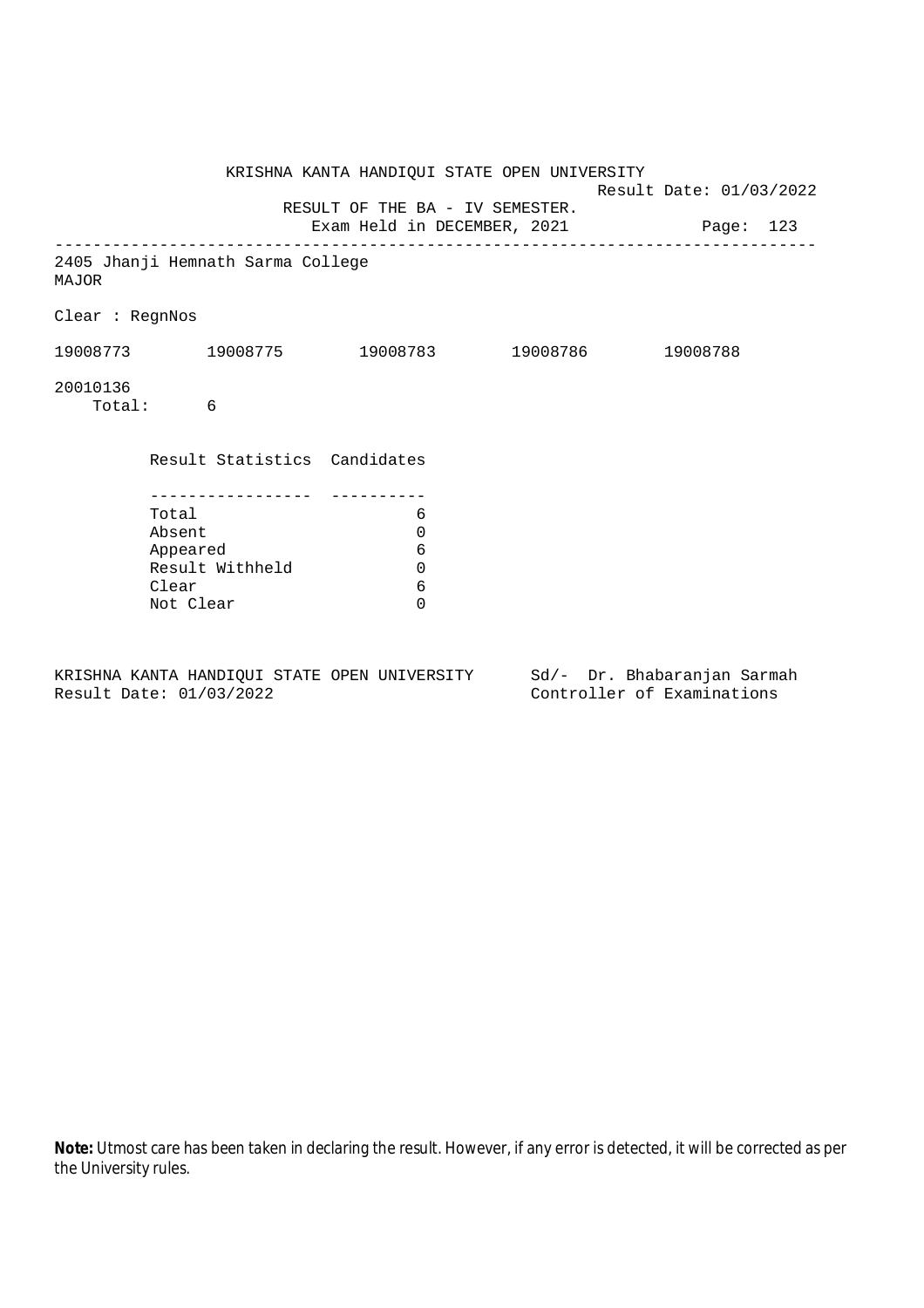|                    |                                                                      | KRISHNA KANTA HANDIQUI STATE OPEN UNIVERSITY                   |                   | Result Date: 01/03/2022                                                                                |
|--------------------|----------------------------------------------------------------------|----------------------------------------------------------------|-------------------|--------------------------------------------------------------------------------------------------------|
|                    |                                                                      | RESULT OF THE BA - IV SEMESTER.<br>Exam Held in DECEMBER, 2021 |                   | Page: 124                                                                                              |
| MAJOR              | 2406 Moran College, Moranhat                                         |                                                                |                   |                                                                                                        |
| Clear : RegnNos    |                                                                      |                                                                |                   |                                                                                                        |
|                    | 17018562 17018635                                                    |                                                                | 17018660 18007106 | 19008796                                                                                               |
|                    | 19008798 19008800                                                    |                                                                | 19008804 19008813 | 19008815                                                                                               |
|                    | 19008836 19008845<br>Total: 14                                       | 19008846                                                       | 19008863          |                                                                                                        |
| Not Clear: RegnNos |                                                                      |                                                                |                   |                                                                                                        |
|                    | 17018655 17018672                                                    |                                                                | 19008791 19008792 | 19008793                                                                                               |
| 19008809           | 19008814                                                             | 19008826                                                       | 19008832          | 19008839                                                                                               |
|                    | 19008857 19008859<br>Total: 12                                       |                                                                |                   |                                                                                                        |
|                    | Result Statistics Candidates                                         |                                                                |                   |                                                                                                        |
|                    | Total<br>Absent<br>Appeared<br>Result Withheld<br>Clear<br>Not Clear | 31<br>$-5$<br>26<br>$\overline{0}$<br>14<br>12                 |                   |                                                                                                        |
|                    | Result Date: 01/03/2022                                              |                                                                |                   | KRISHNA KANTA HANDIQUI STATE OPEN UNIVERSITY Sd/- Dr. Bhabaranjan Sarmah<br>Controller of Examinations |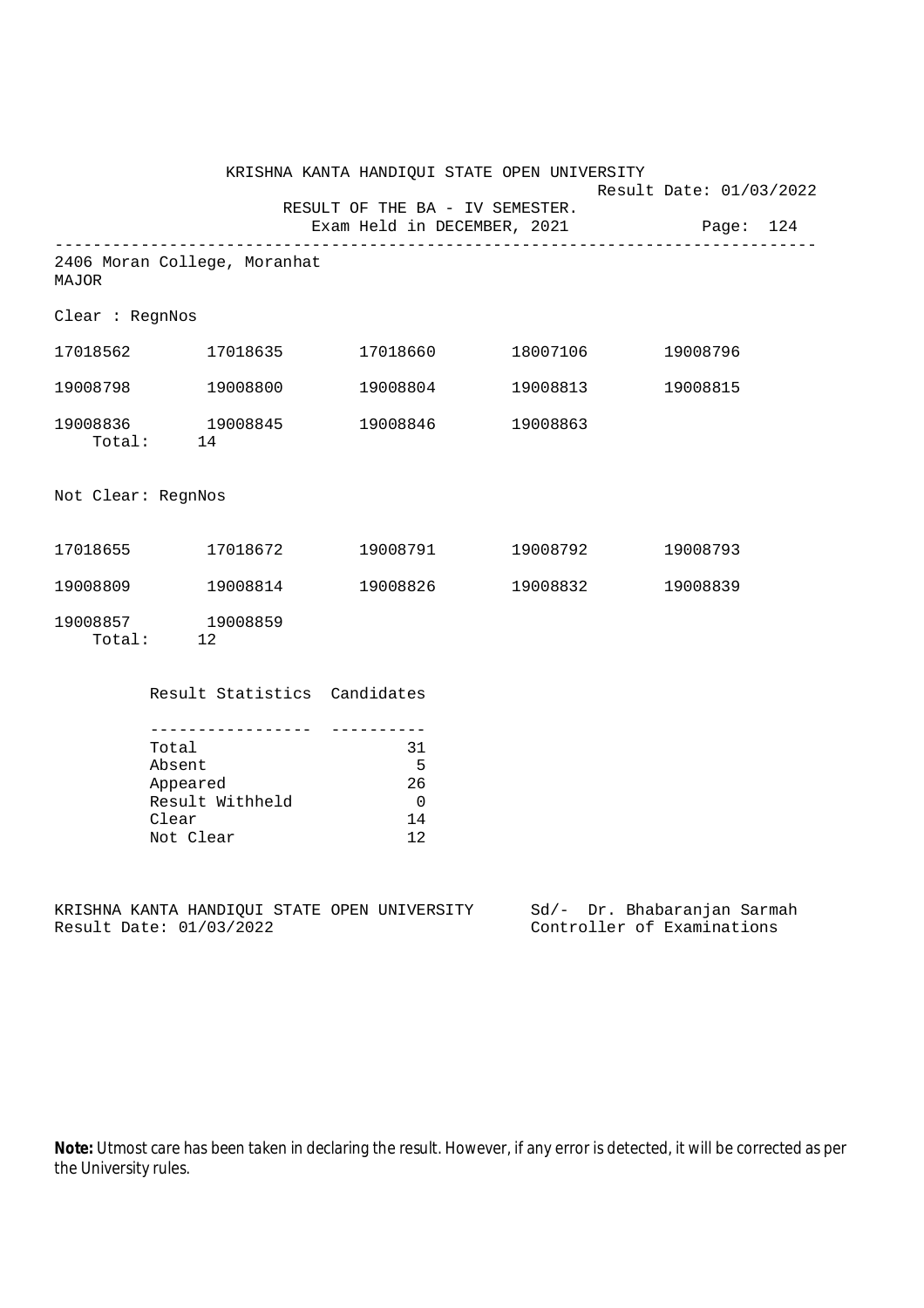|                    |                                                                      | KRISHNA KANTA HANDIQUI STATE OPEN UNIVERSITY                                      |                   | Result Date: 01/03/2022 |
|--------------------|----------------------------------------------------------------------|-----------------------------------------------------------------------------------|-------------------|-------------------------|
|                    |                                                                      | RESULT OF THE BA - IV SEMESTER.<br>Exam Held in DECEMBER, 2021                    |                   | Page: 125               |
| <b>MAJOR</b>       | 2408 Sonari College                                                  |                                                                                   |                   |                         |
| Clear : RegnNos    |                                                                      |                                                                                   |                   |                         |
|                    | 19008880 19008890                                                    |                                                                                   | 19008898 19008903 | 19008908                |
|                    | 19008914 19008926                                                    |                                                                                   | 19008927 19008932 | 19008933                |
|                    | 19008934 19008935                                                    |                                                                                   |                   | 19008943                |
| 19008949           | Total: 16                                                            |                                                                                   |                   |                         |
| Not Clear: RegnNos |                                                                      |                                                                                   |                   |                         |
|                    | 19008866 19008877 19008882 19008886<br>Total: 4                      |                                                                                   |                   |                         |
|                    | Result Statistics Candidates                                         |                                                                                   |                   |                         |
|                    | Total<br>Absent<br>Appeared<br>Result Withheld<br>Clear<br>Not Clear | ----------<br>22<br>$\overline{\phantom{0}}^2$<br>20<br>$\overline{0}$<br>16<br>4 |                   |                         |

KRISHNA KANTA HANDIQUI STATE OPEN UNIVERSITY Sd/- Dr. Bhabaranjan Sarmah Result Date: 01/03/2022 Controller of Examinations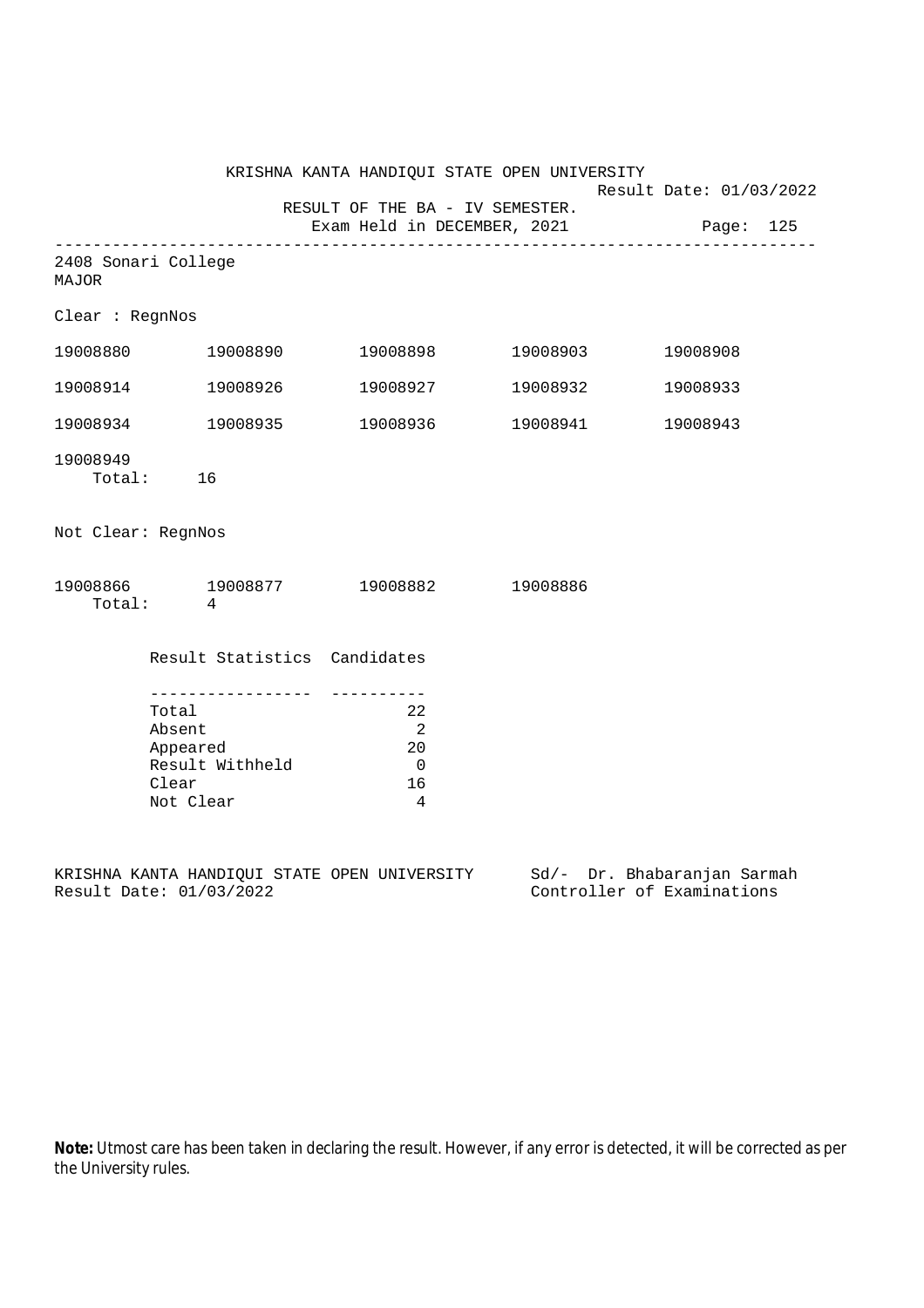|                                     |                                                                                          | KRISHNA KANTA HANDIQUI STATE OPEN UNIVERSITY                             | Result Date: 01/03/2022 |  |
|-------------------------------------|------------------------------------------------------------------------------------------|--------------------------------------------------------------------------|-------------------------|--|
|                                     |                                                                                          | RESULT OF THE BA - IV SEMESTER.<br>Exam Held in DECEMBER, 2021 Page: 126 |                         |  |
| 2409 Nazira College<br><b>MAJOR</b> |                                                                                          |                                                                          |                         |  |
| Clear : RegnNos                     |                                                                                          |                                                                          |                         |  |
|                                     | $17018940$ $19008958$ $19008964$ $19008967$ $19008975$                                   |                                                                          |                         |  |
| 19008996                            | Total: 6                                                                                 |                                                                          |                         |  |
| Not Clear: RegnNos                  |                                                                                          |                                                                          |                         |  |
|                                     | 19008961 19008982 19008992<br>Total: 3                                                   |                                                                          |                         |  |
|                                     | Result Statistics Candidates                                                             |                                                                          |                         |  |
|                                     | ----------------<br>Total<br>Absent<br>Appeared<br>Result Withheld<br>Clear<br>Not Clear | 10<br>$\mathbf{1}$<br>9<br>$\mathbf 0$<br>6<br>3                         |                         |  |

|  |                         |  | KRISHNA KANTA HANDIOUI STATE OPEN UNIVERSITY |  | Sd/- Dr. Bhabaranjan Sarmah |  |
|--|-------------------------|--|----------------------------------------------|--|-----------------------------|--|
|  | Result Date: 01/03/2022 |  |                                              |  | Controller of Examinations  |  |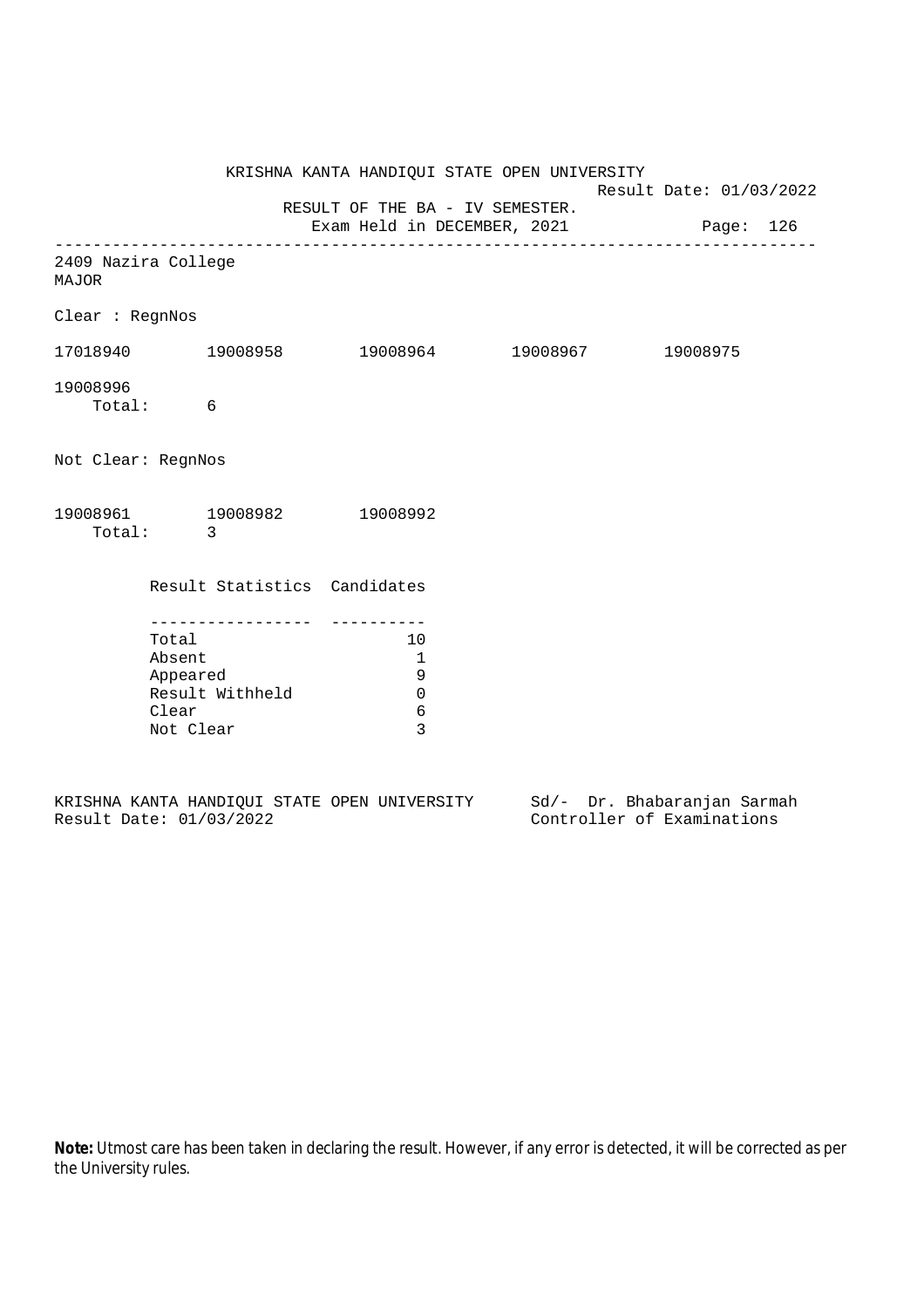|                                                                      |                                              | KRISHNA KANTA HANDIQUI STATE OPEN UNIVERSITY |                             |                                      |  |
|----------------------------------------------------------------------|----------------------------------------------|----------------------------------------------|-----------------------------|--------------------------------------|--|
|                                                                      |                                              | RESULT OF THE BA - IV SEMESTER.              | Exam Held in DECEMBER, 2021 | Result Date: 01/03/2022<br>Page: 127 |  |
| MAJOR                                                                | 2410 Bir Lachit Barphukan College, Sivasagar |                                              |                             |                                      |  |
| Clear : RegnNos                                                      |                                              |                                              |                             |                                      |  |
|                                                                      | 19009008 19009011                            |                                              | 19009013 19009015           | 19009017                             |  |
| 19009019                                                             | 19009023                                     | 19009024                                     | 19009026                    | 19009040                             |  |
| 19009043                                                             | 19009047                                     | 19009059                                     | 19009061                    | 19009064                             |  |
| 19009065                                                             | 19009066                                     | 19009075                                     | 19009083                    | 19009092                             |  |
| 19009094                                                             | 19009103                                     | 19009108                                     | 19009109                    | 19009112                             |  |
| 19009114                                                             | 19009115                                     | 19009118                                     | 19009129                    | 19009130                             |  |
| 19009135                                                             | 19009137                                     | 19009138                                     | 19009144                    | 19009163                             |  |
| 19009166                                                             | 19009167                                     |                                              | 19009168 19009170           | 19009171                             |  |
|                                                                      | 19009173 19009175<br>Total: 43               | 19009179                                     |                             |                                      |  |
| Not Clear: RegnNos                                                   |                                              |                                              |                             |                                      |  |
|                                                                      | 19009005 19009060<br>Total: 5                |                                              |                             | 19009154                             |  |
|                                                                      | Result Statistics Candidates                 |                                              |                             |                                      |  |
| Total<br>Absent<br>Appeared<br>Result Withheld<br>Clear<br>Not Clear |                                              | 49<br>$\mathbf{1}$<br>48<br>0<br>43<br>5     |                             |                                      |  |
|                                                                      | KRISHNA KANTA HANDIQUI STATE OPEN UNIVERSITY |                                              |                             | Sd/- Dr. Bhabaranjan Sarmah          |  |

Result Date: 01/03/2022 Controller of Examinations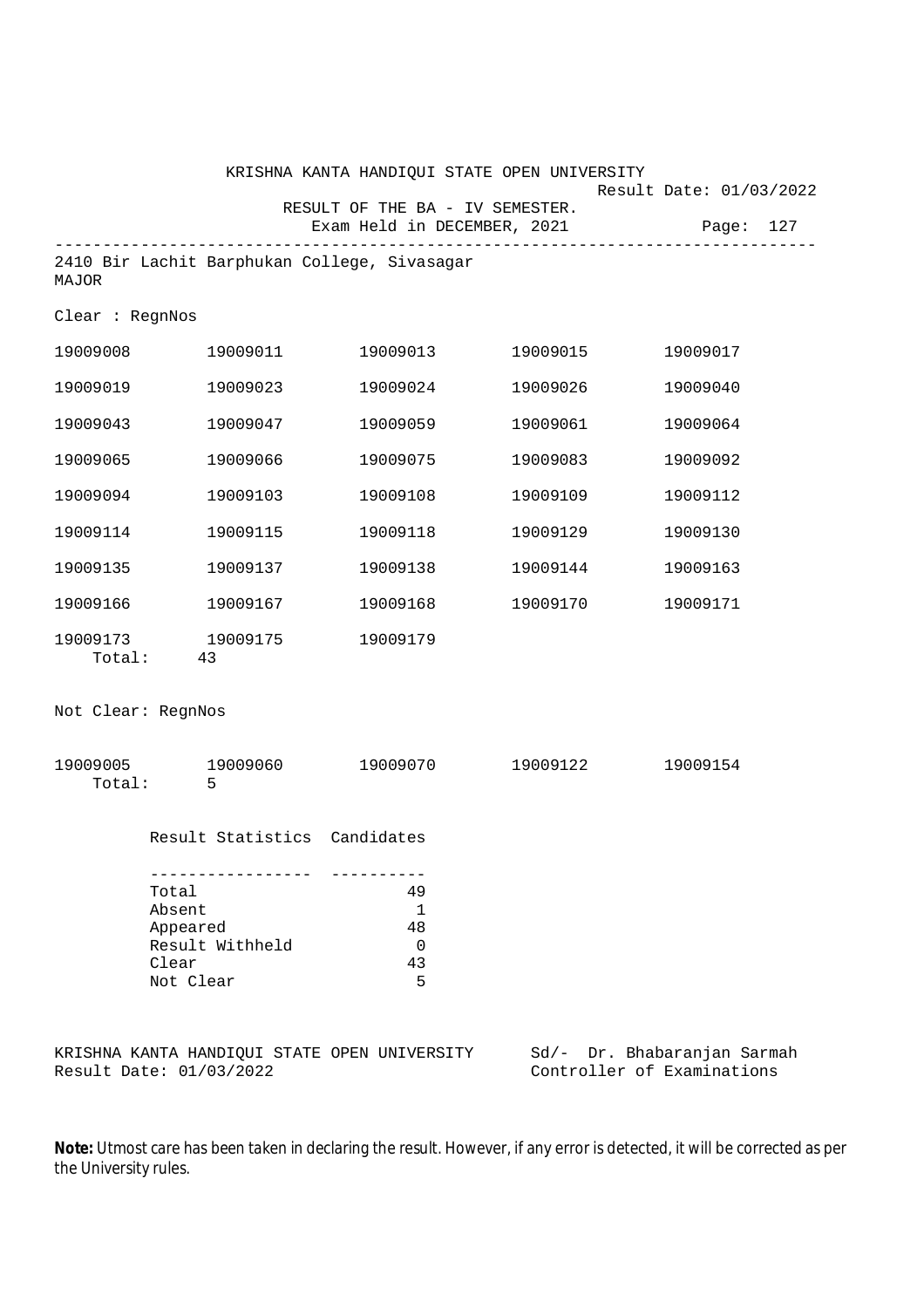KRISHNA KANTA HANDIQUI STATE OPEN UNIVERSITY Result Date: 01/03/2022 RESULT OF THE BA - IV SEMESTER. Exam Held in DECEMBER, 2021 Page: 128 -------------------------------------------------------------------------------- 2411 Amguri College, Amguri MAJOR Clear : RegnNos 19009190 19009192 19009194 Total: 3 Not Clear: RegnNos 19009189 Total: 1 Result Statistics Candidates ----------------- ---------- Total 4 Absent 0 Appeared 4 Result Withheld 0 Clear 3 Not Clear 1

KRISHNA KANTA HANDIQUI STATE OPEN UNIVERSITY Sd/- Dr. Bhabaranjan Sarmah Result Date: 01/03/2022 Controller of Examinations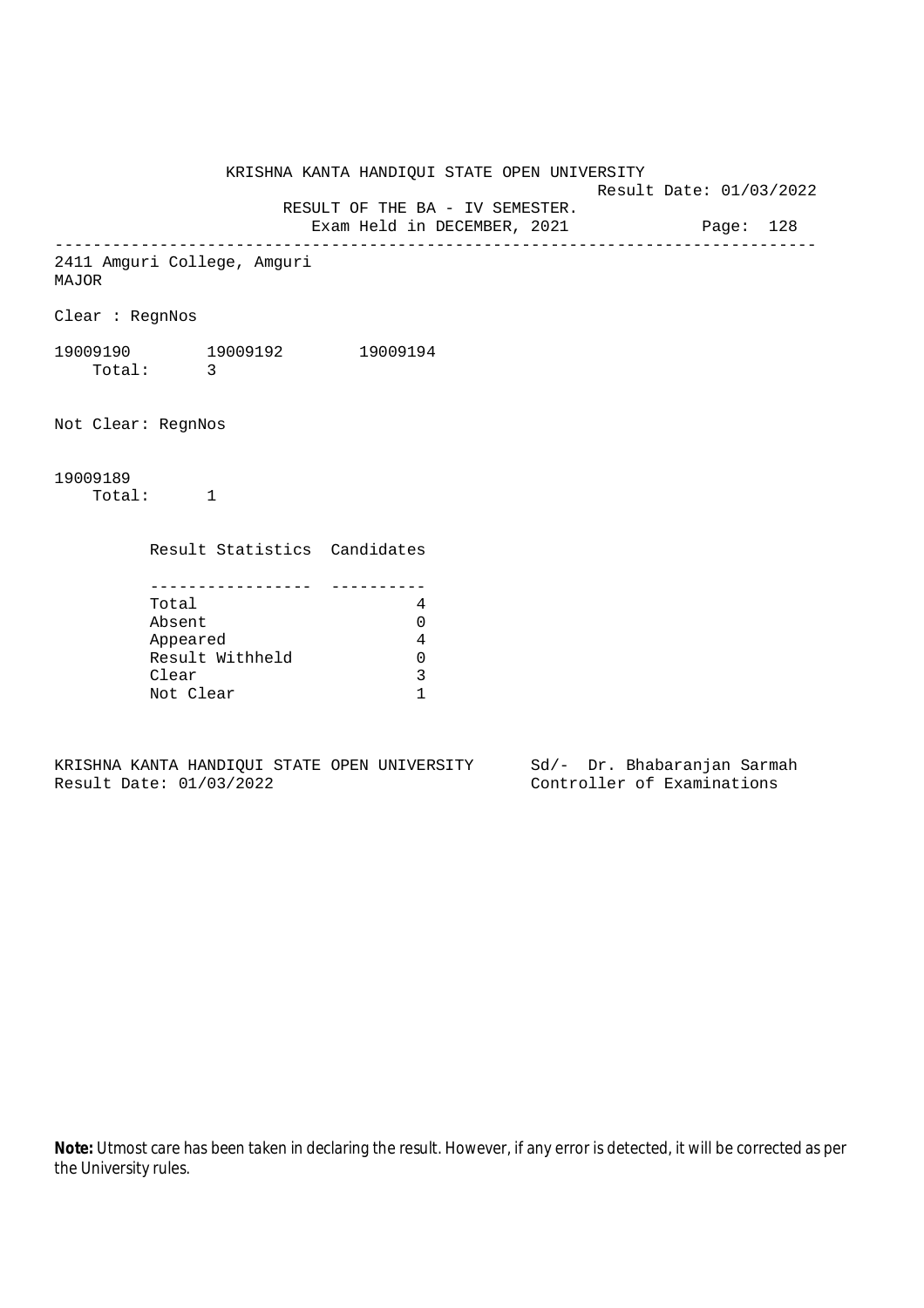KRISHNA KANTA HANDIQUI STATE OPEN UNIVERSITY Result Date: 01/03/2022 RESULT OF THE BA - IV SEMESTER. Exam Held in DECEMBER, 2021 Page: 129 -------------------------------------------------------------------------------- 2416 Moran Mahila Mahavidyalaya MAJOR Clear : RegnNos 18007411 Total: 1 Result Statistics Candidates ----------------- ---------- Total 1 Absent<br>
Appeared 1<br>
Result Withheld 0<br>
Clear 1 Appeared 1 Result Withheld Clear Not Clear 0

KRISHNA KANTA HANDIQUI STATE OPEN UNIVERSITY Sd/- Dr. Bhabaranjan Sarmah Result Date: 01/03/2022 Controller of Examinations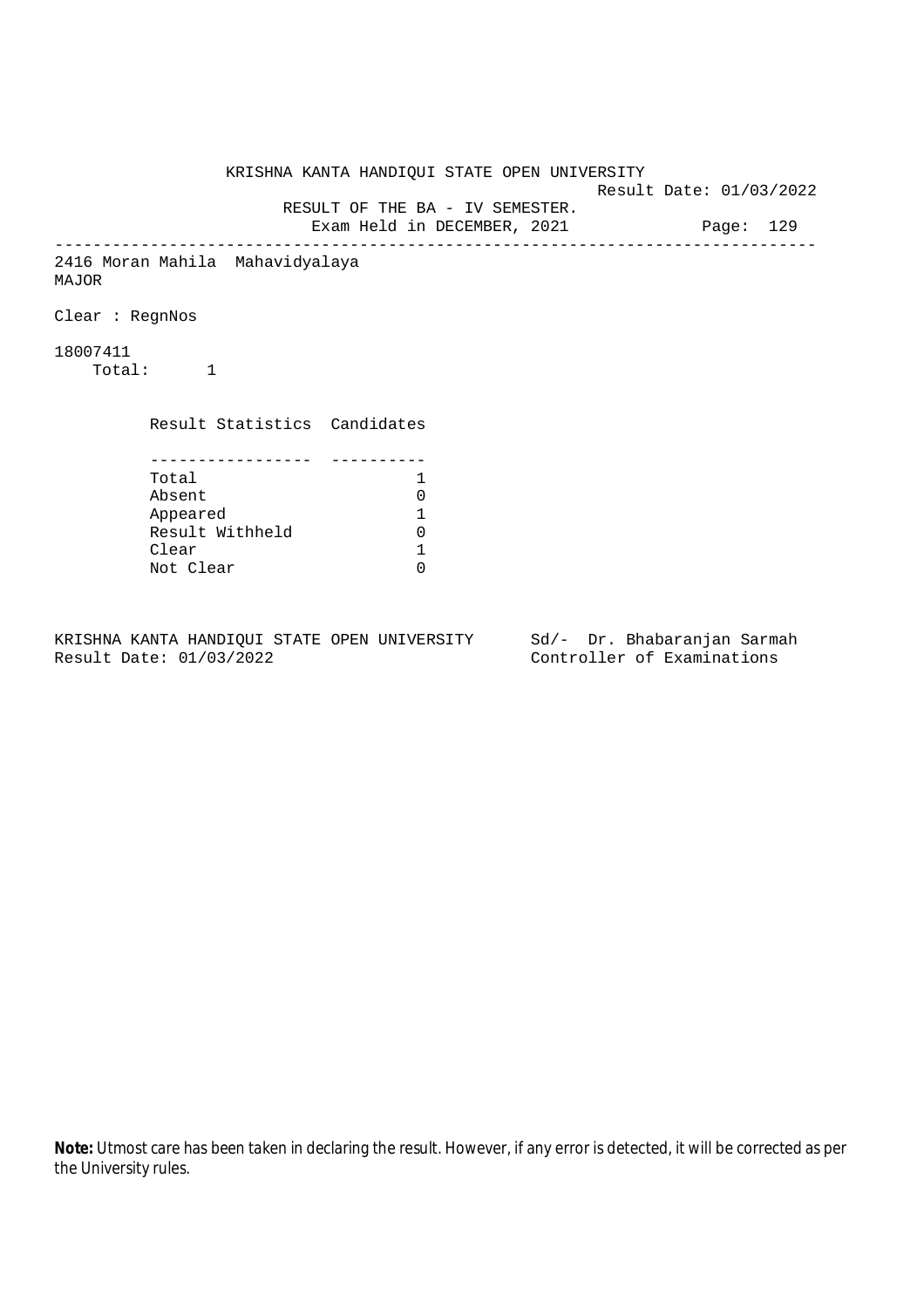KRISHNA KANTA HANDIQUI STATE OPEN UNIVERSITY Result Date: 01/03/2022 RESULT OF THE BA - IV SEMESTER. Exam Held in DECEMBER, 2021 Page: 130 -------------------------------------------------------------------------------- 2417 Swahid Maniram Dewan College, Charing MAJOR Clear : RegnNos 19009219 19009223 Total: 2 Result Statistics Candidates ----------------- ---------- Total 2 Absent<br>
Appeared 2<br>
Result Withheld 0<br>
Clear 2 Appeared Result Withheld 0 Clear Not Clear 0

KRISHNA KANTA HANDIQUI STATE OPEN UNIVERSITY Sd/- Dr. Bhabaranjan Sarmah Result Date: 01/03/2022 Controller of Examinations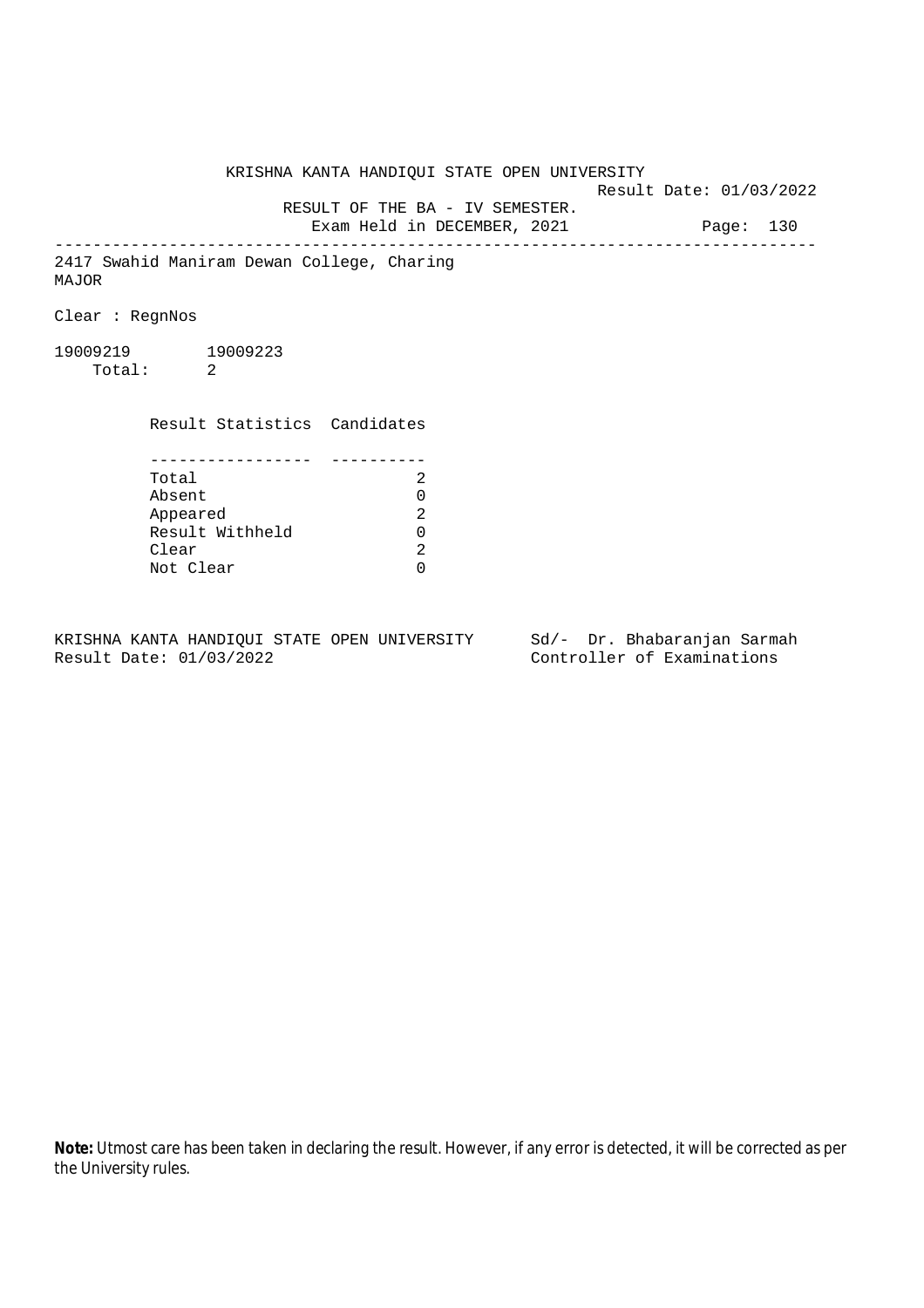|                              |                                       |                                                                   | KRISHNA KANTA HANDIQUI STATE OPEN UNIVERSITY                             | Result Date: 01/03/2022 |          |  |
|------------------------------|---------------------------------------|-------------------------------------------------------------------|--------------------------------------------------------------------------|-------------------------|----------|--|
|                              |                                       |                                                                   | RESULT OF THE BA - IV SEMESTER.<br>Exam Held in DECEMBER, 2021 Page: 131 |                         |          |  |
| 2501 Tezpur College<br>MAJOR |                                       |                                                                   |                                                                          |                         |          |  |
| Clear : RegnNos              |                                       |                                                                   |                                                                          |                         |          |  |
|                              |                                       |                                                                   | $19009318$ $19009331$ $19009344$ $19009353$                              |                         | 19009355 |  |
| 19009682<br>Total: 6         |                                       |                                                                   |                                                                          |                         |          |  |
| Not Clear: RegnNos           |                                       |                                                                   |                                                                          |                         |          |  |
| 19009267<br>Total: 1         |                                       |                                                                   |                                                                          |                         |          |  |
|                              |                                       |                                                                   | Result Statistics Candidates                                             |                         |          |  |
|                              | Total<br>Absent<br>Clear<br>Not Clear | . <u>_ _ _ _ _ _ _ _ _ _ _ _</u> _<br>Appeared<br>Result Withheld | 8<br>$\mathbf{1}$<br>7<br>$\overline{0}$<br>6<br>$\mathbf{1}$            |                         |          |  |
|                              |                                       |                                                                   |                                                                          |                         |          |  |

|  |                         |  | KRISHNA KANTA HANDIOUI STATE OPEN UNIVERSITY |  | Sd/- Dr. Bhabaranjan Sarmah |  |
|--|-------------------------|--|----------------------------------------------|--|-----------------------------|--|
|  | Result Date: 01/03/2022 |  |                                              |  | Controller of Examinations  |  |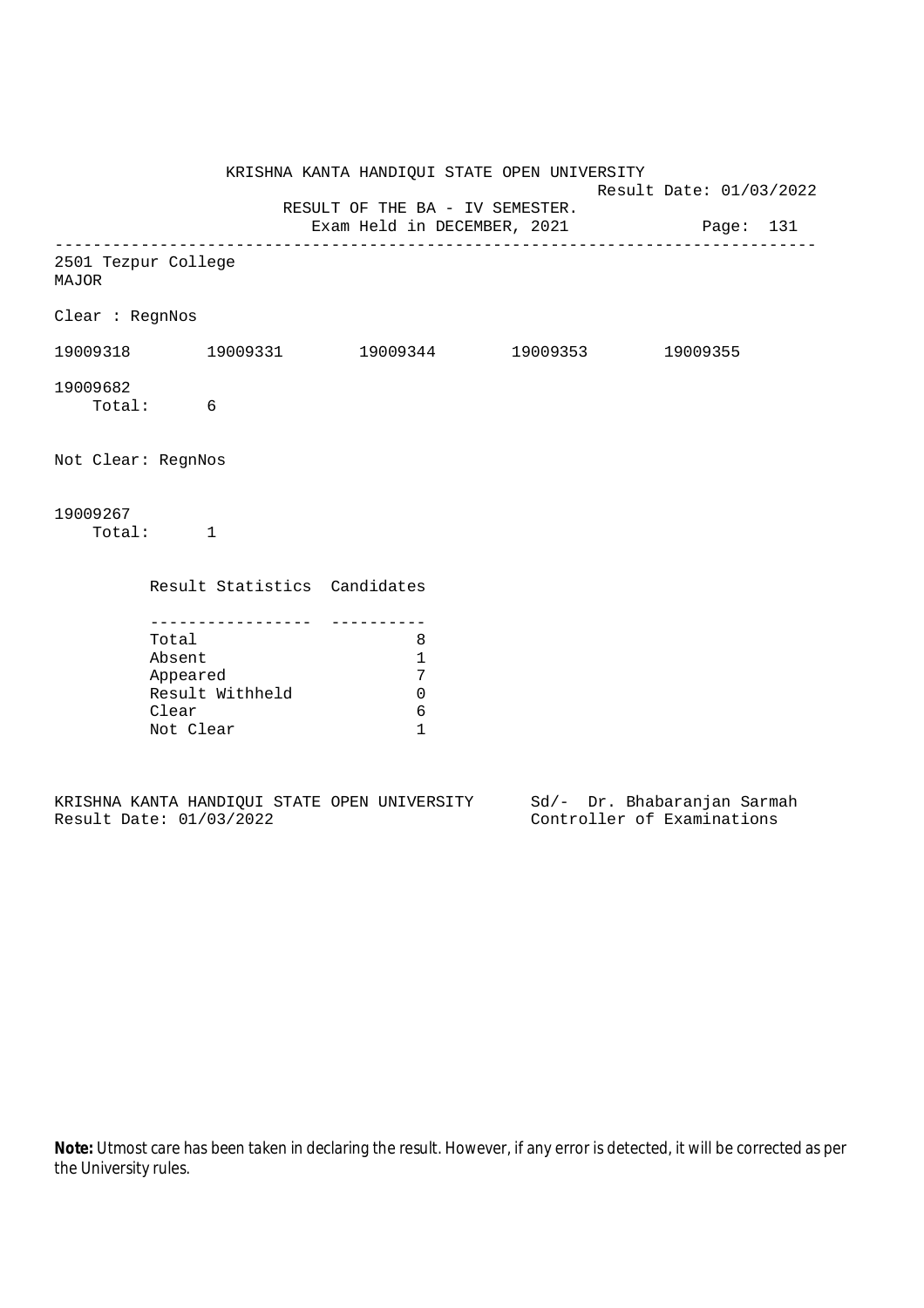KRISHNA KANTA HANDIQUI STATE OPEN UNIVERSITY Result Date: 01/03/2022 RESULT OF THE BA - IV SEMESTER. Exam Held in DECEMBER, 2021 Page: 132 -------------------------------------------------------------------------------- 2502 L. O. K. D College, Dhekiajuli MAJOR Clear : RegnNos 19009359 19009388 19009413 19009419 Total: 4 Not Clear: RegnNos 19009423 19009427 Total: 2 Result Statistics Candidates ----------------- ---------- Total 6 Absent 0 Appeared 6 Result Withheld 0 Clear 4 Not Clear 2

KRISHNA KANTA HANDIQUI STATE OPEN UNIVERSITY Sd/- Dr. Bhabaranjan Sarmah Result Date: 01/03/2022 Controller of Examinations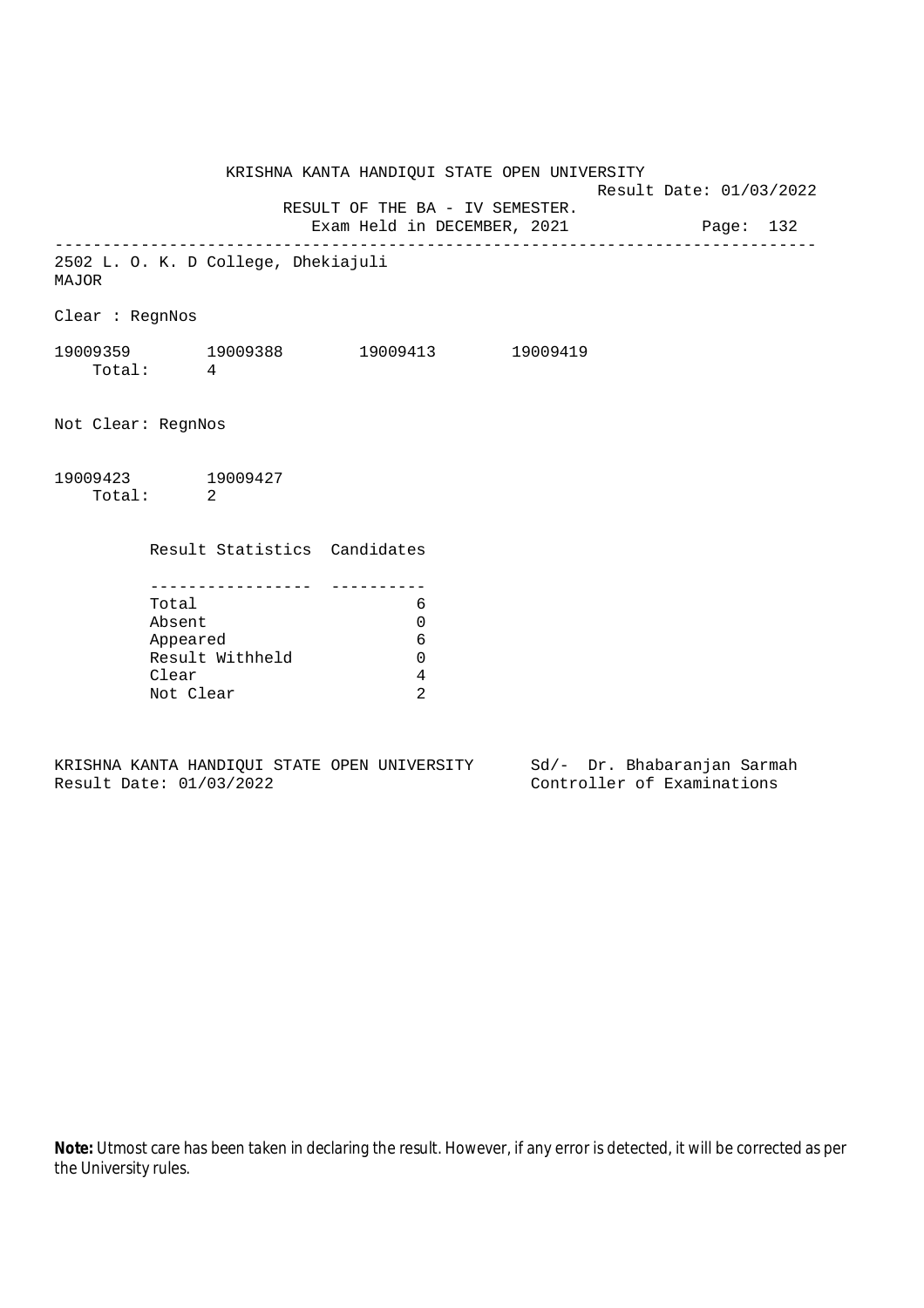KRISHNA KANTA HANDIQUI STATE OPEN UNIVERSITY

Result Date: 01/03/2022

RESULT OF THE BA - IV SEMESTER.

Exam Held in DECEMBER, 2021 Page: 133 --------------------------------------------------------------------------------

2503 Biswanath College MAJOR

Clear : RegnNos

19009503 19009509 Total: 2

> Result Statistics Candidates ----------------- ---------- Total 2

> Absent<br>
> Appeared 2<br>
> Result Withheld 0<br>
> Clear 2 Appeared Result Withheld 0 Clear Not Clear 0

KRISHNA KANTA HANDIQUI STATE OPEN UNIVERSITY Sd/- Dr. Bhabaranjan Sarmah Result Date: 01/03/2022 Controller of Examinations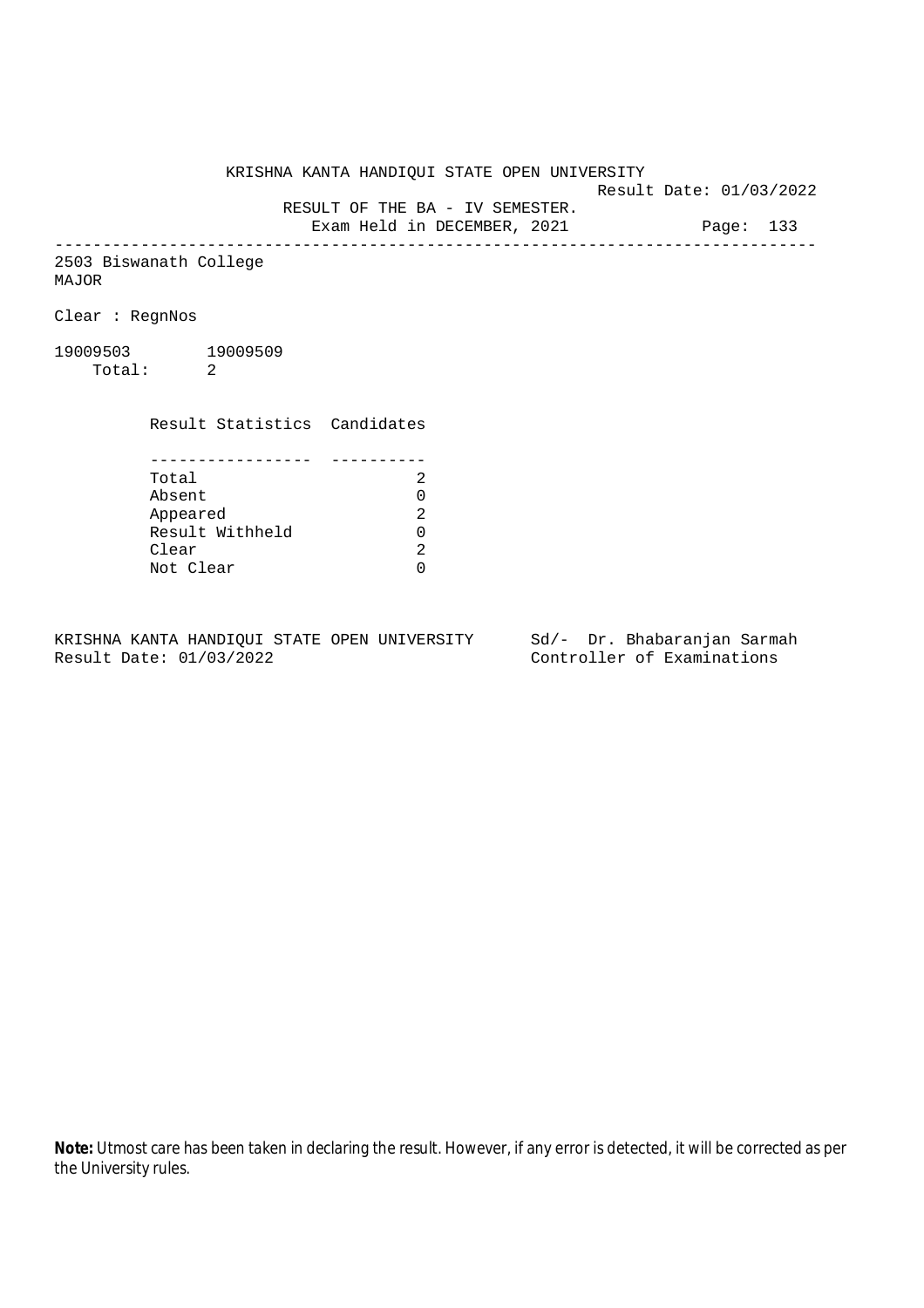KRISHNA KANTA HANDIQUI STATE OPEN UNIVERSITY Result Date: 01/03/2022 RESULT OF THE BA - IV SEMESTER. Exam Held in DECEMBER, 2021 Page: 134 -------------------------------------------------------------------------------- 2505 Chaiduar College, Gohpur MAJOR Clear : RegnNos 19009531 Total: 1 Result Statistics Candidates ----------------- ---------- Total 1 Absent<br>
Appeared 1<br>
Result Withheld 0<br>
Clear 1 Appeared 1 Result Withheld Clear Not Clear 0

KRISHNA KANTA HANDIQUI STATE OPEN UNIVERSITY Sd/- Dr. Bhabaranjan Sarmah Result Date: 01/03/2022 Controller of Examinations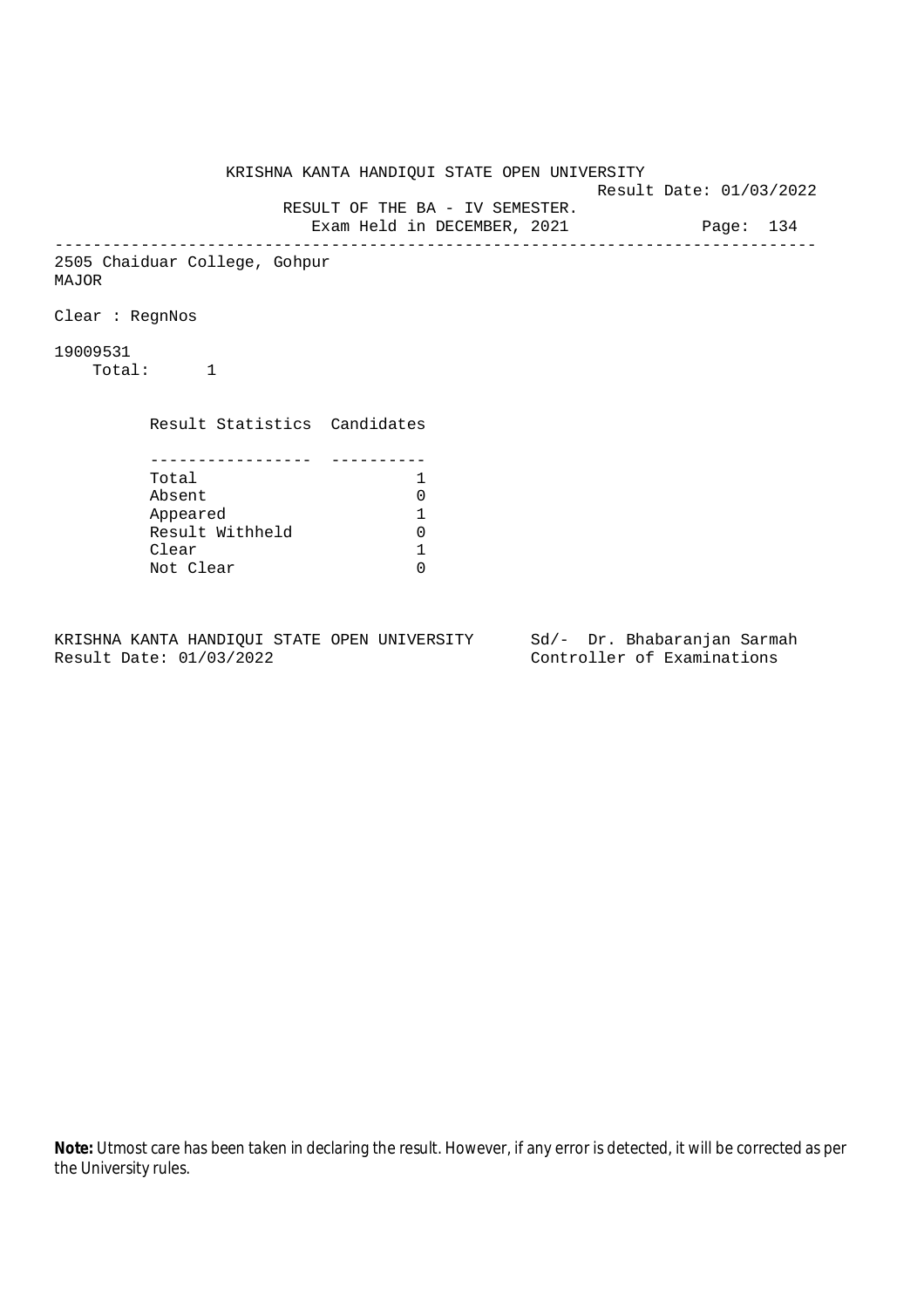KRISHNA KANTA HANDIQUI STATE OPEN UNIVERSITY Result Date: 01/03/2022 RESULT OF THE BA - IV SEMESTER. Exam Held in DECEMBER, 2021 Page: 135 -------------------------------------------------------------------------------- 2508 Rangapara College, Rangapara MAJOR Clear : RegnNos 17020017 19009590 Total: 2 Not Clear: RegnNos 19009583 Total: 1 Result Statistics Candidates ----------------- ---------- Total 3 Absent 0 Appeared 3 Result Withheld 0 Clear 2 Not Clear 1

KRISHNA KANTA HANDIQUI STATE OPEN UNIVERSITY Sd/- Dr. Bhabaranjan Sarmah Result Date: 01/03/2022 Controller of Examinations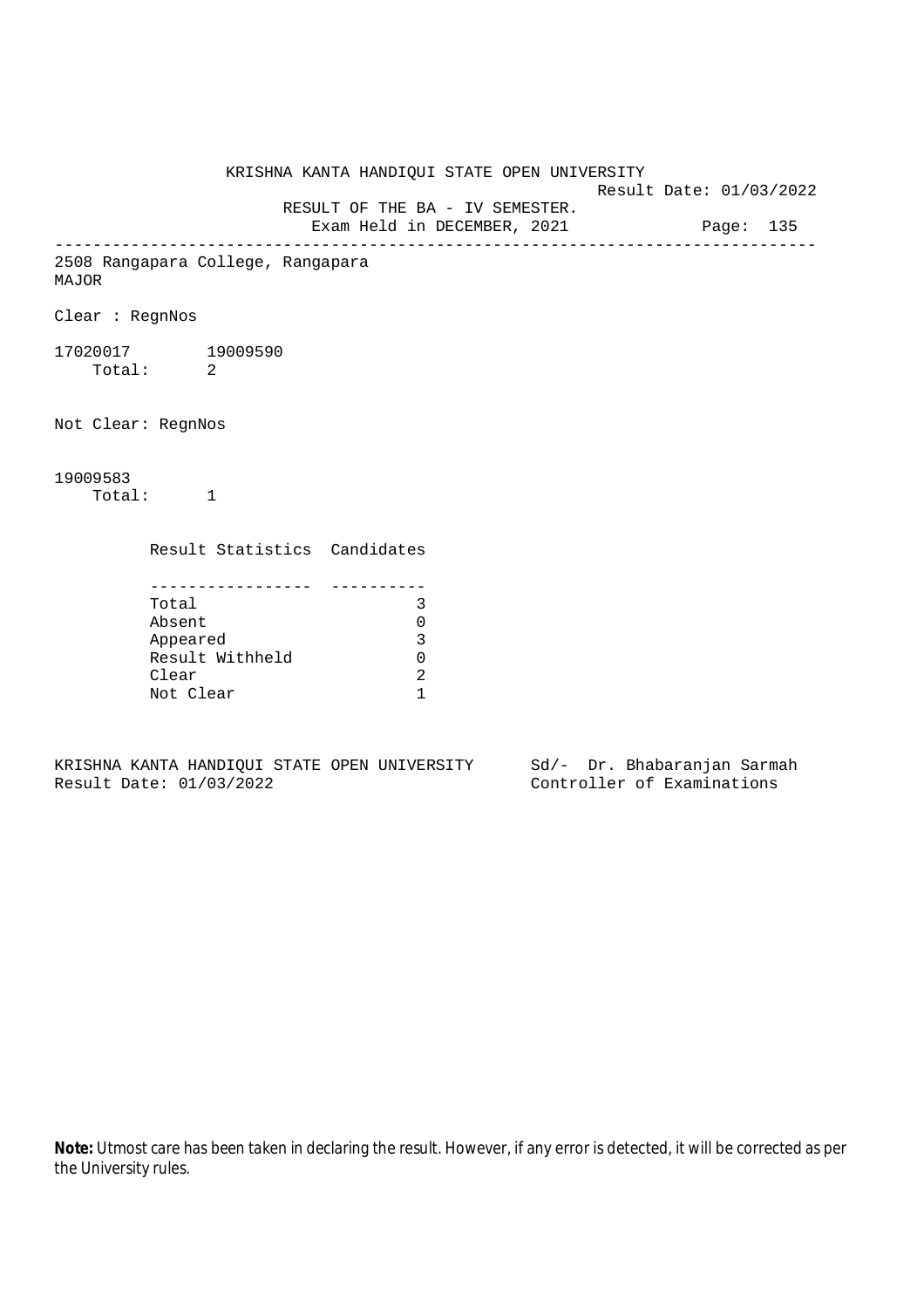KRISHNA KANTA HANDIQUI STATE OPEN UNIVERSITY Result Date: 01/03/2022 RESULT OF THE BA - IV SEMESTER. Exam Held in DECEMBER, 2021 Page: 136 -------------------------------------------------------------------------------- 2513 Chatia College, Sootea MAJOR Clear : RegnNos 19009603 Total: 1 Result Statistics Candidates ----------------- ---------- Total 1 Absent<br>
Appeared 1<br>
Result Withheld 0<br>
Clear 1 Appeared 1 Result Withheld Clear Not Clear 0

KRISHNA KANTA HANDIQUI STATE OPEN UNIVERSITY Sd/- Dr. Bhabaranjan Sarmah Result Date: 01/03/2022 Controller of Examinations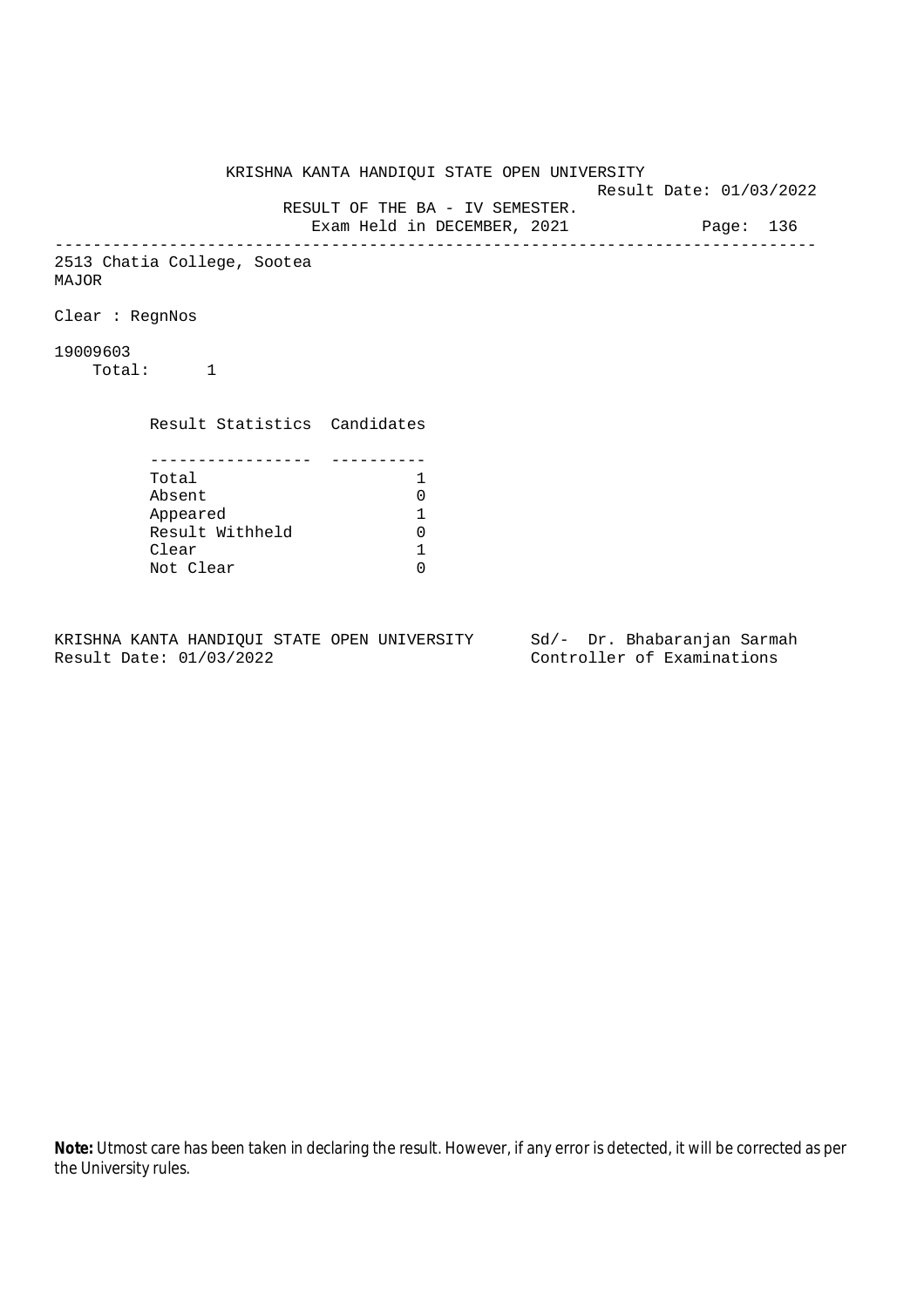KRISHNA KANTA HANDIQUI STATE OPEN UNIVERSITY Result Date: 01/03/2022 RESULT OF THE BA - IV SEMESTER. Exam Held in DECEMBER, 2021 Page: 137 -------------------------------------------------------------------------------- 2514 Tyagbir Hem Baruah College, Jamuguri MAJOR Clear : RegnNos 19009619 19009628 Total: 2 Not Clear: RegnNos 19009617 Total: 1 Result Statistics Candidates ----------------- ---------- Total 4 Absent 1 Appeared 3 Result Withheld 0 Clear 2 Not Clear 1

KRISHNA KANTA HANDIQUI STATE OPEN UNIVERSITY Sd/- Dr. Bhabaranjan Sarmah Result Date: 01/03/2022 Controller of Examinations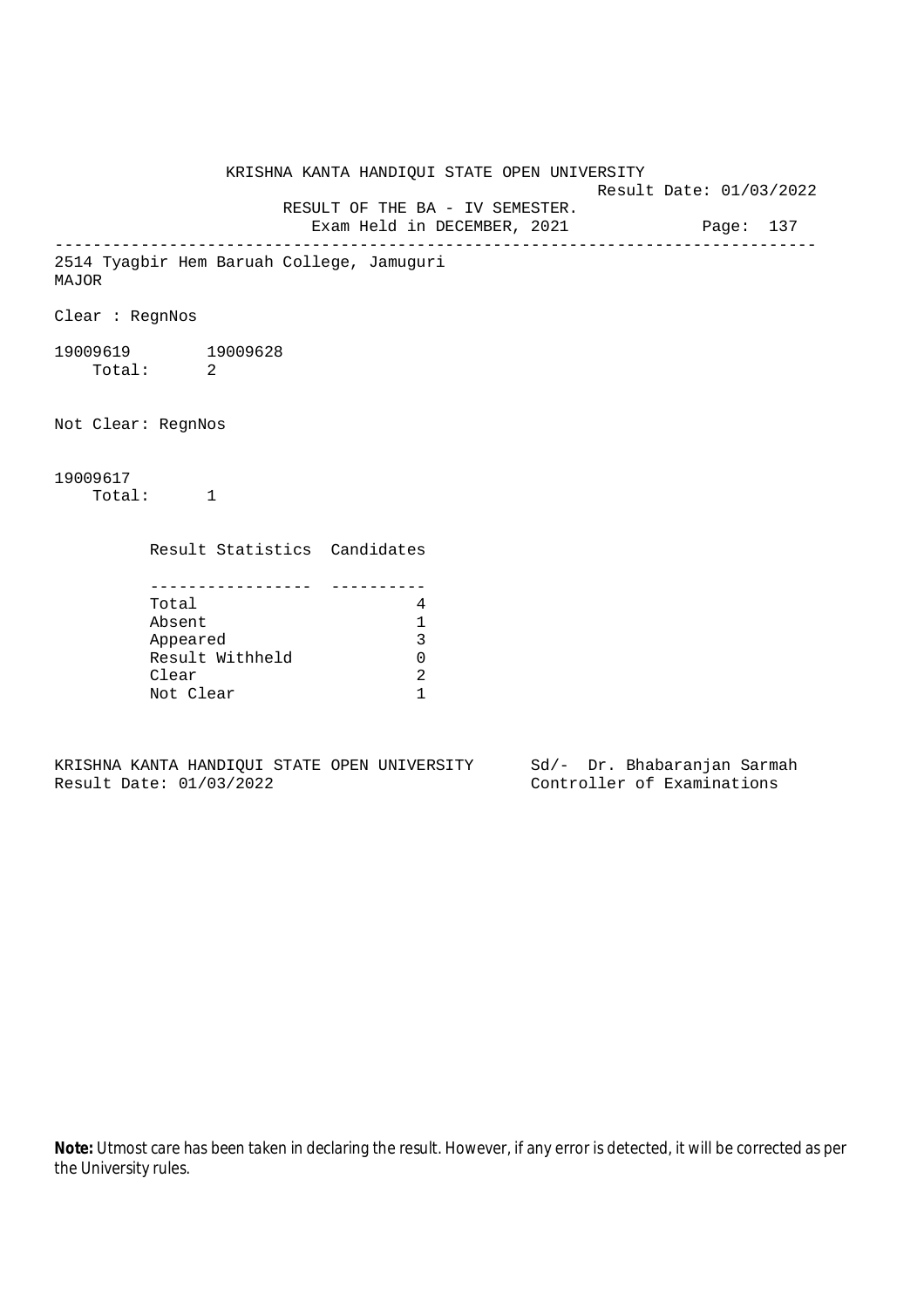KRISHNA KANTA HANDIQUI STATE OPEN UNIVERSITY Result Date: 01/03/2022 RESULT OF THE BA - IV SEMESTER. Exam Held in DECEMBER, 2021 Page: 138 -------------------------------------------------------------------------------- 2515 Behali Degree College, Bargang MAJOR Clear : RegnNos 19009658 Total: 1 Not Clear: RegnNos 19009657 Total: 1 Result Statistics Candidates ----------------- ---------- Total 2 Absent 0 Appeared 2 Result Withheld 0 Clear 1 Not Clear 1

KRISHNA KANTA HANDIQUI STATE OPEN UNIVERSITY Sd/- Dr. Bhabaranjan Sarmah Result Date: 01/03/2022 Controller of Examinations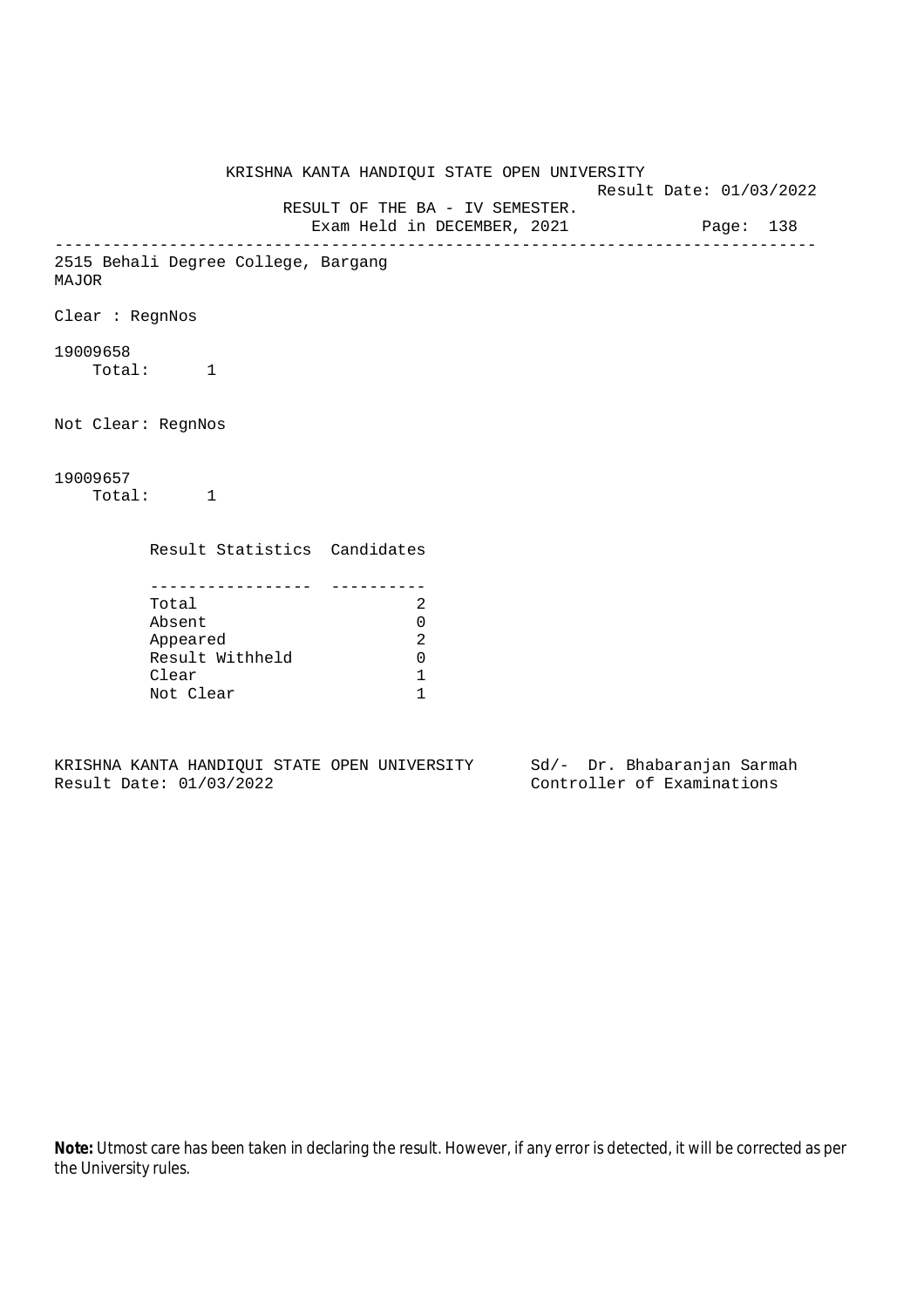KRISHNA KANTA HANDIQUI STATE OPEN UNIVERSITY Result Date: 01/03/2022 RESULT OF THE BA - IV SEMESTER. Exam Held in DECEMBER, 2021 Page: 139 -------------------------------------------------------------------------------- 2516 Kalabari College MAJOR Clear : RegnNos 19009670 Total: 1 Result Statistics Candidates ----------------- ---------- Total 1<br>Absent 0 Absent<br>
Appeared 1<br>
Result Withheld 0<br>
Clear 1 Appeared 1 Result Withheld 0 Clear Not Clear 0

KRISHNA KANTA HANDIQUI STATE OPEN UNIVERSITY Sd/- Dr. Bhabaranjan Sarmah Result Date: 01/03/2022 Controller of Examinations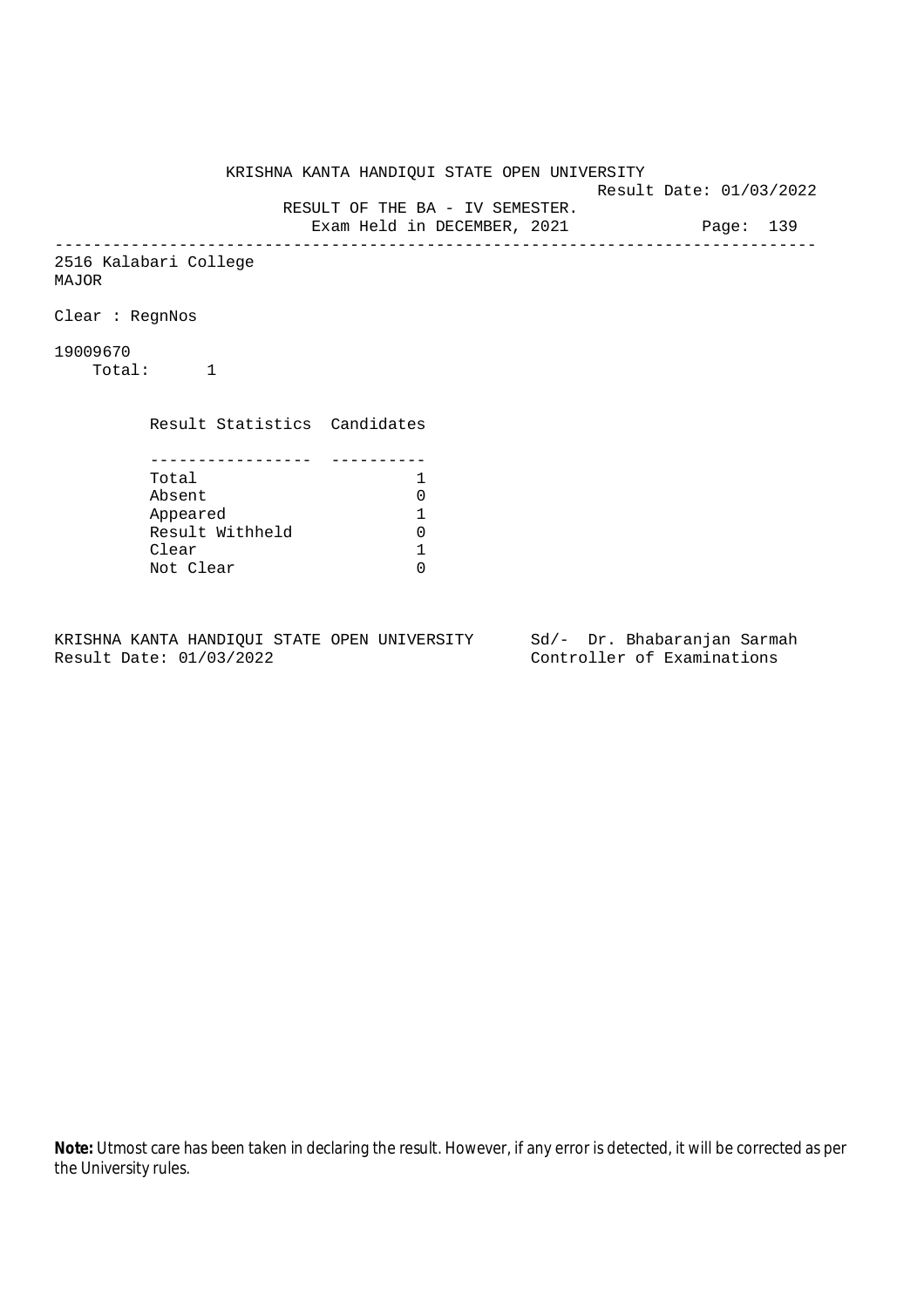|                                                                                                                    |                              | KRISHNA KANTA HANDIQUI STATE OPEN UNIVERSITY                        |                                       | Result Date: 01/03/2022 |  |
|--------------------------------------------------------------------------------------------------------------------|------------------------------|---------------------------------------------------------------------|---------------------------------------|-------------------------|--|
|                                                                                                                    |                              | RESULT OF THE BA - IV SEMESTER.                                     | Exam Held in DECEMBER, 2021 Page: 140 |                         |  |
| 2601 Tinsukia College<br><b>MAJOR</b>                                                                              |                              |                                                                     |                                       |                         |  |
| Clear : RegnNos                                                                                                    |                              |                                                                     |                                       |                         |  |
| $19009692 \qquad \qquad 19009710 \qquad \qquad 19009733 \qquad \qquad 19009735 \qquad \qquad 19009740$<br>Total: 5 |                              |                                                                     |                                       |                         |  |
| Not Clear: RegnNos                                                                                                 |                              |                                                                     |                                       |                         |  |
| $19009688$ $19009693$ $19009694$ $19009701$                                                                        |                              |                                                                     |                                       | 19009707                |  |
| 19009729 19009743<br>Total: 10                                                                                     |                              |                                                                     |                                       | 19009749                |  |
|                                                                                                                    | Result Statistics Candidates |                                                                     |                                       |                         |  |
| . _ _ _ _ _ _ _ _ _ _ _ _ _ _ _ _<br>Total<br>Absent<br>Appeared<br>Result Withheld<br>Clear<br>Not Clear          |                              | 16<br>$\overline{\phantom{a}}$<br>15<br>$\overline{0}$<br>- 5<br>10 |                                       |                         |  |
|                                                                                                                    |                              |                                                                     |                                       |                         |  |

|  |                         |  | KRISHNA KANTA HANDIOUI STATE OPEN UNIVERSITY |  | Sd/- Dr. Bhabaranjan Sarmah |  |
|--|-------------------------|--|----------------------------------------------|--|-----------------------------|--|
|  | Result Date: 01/03/2022 |  |                                              |  | Controller of Examinations  |  |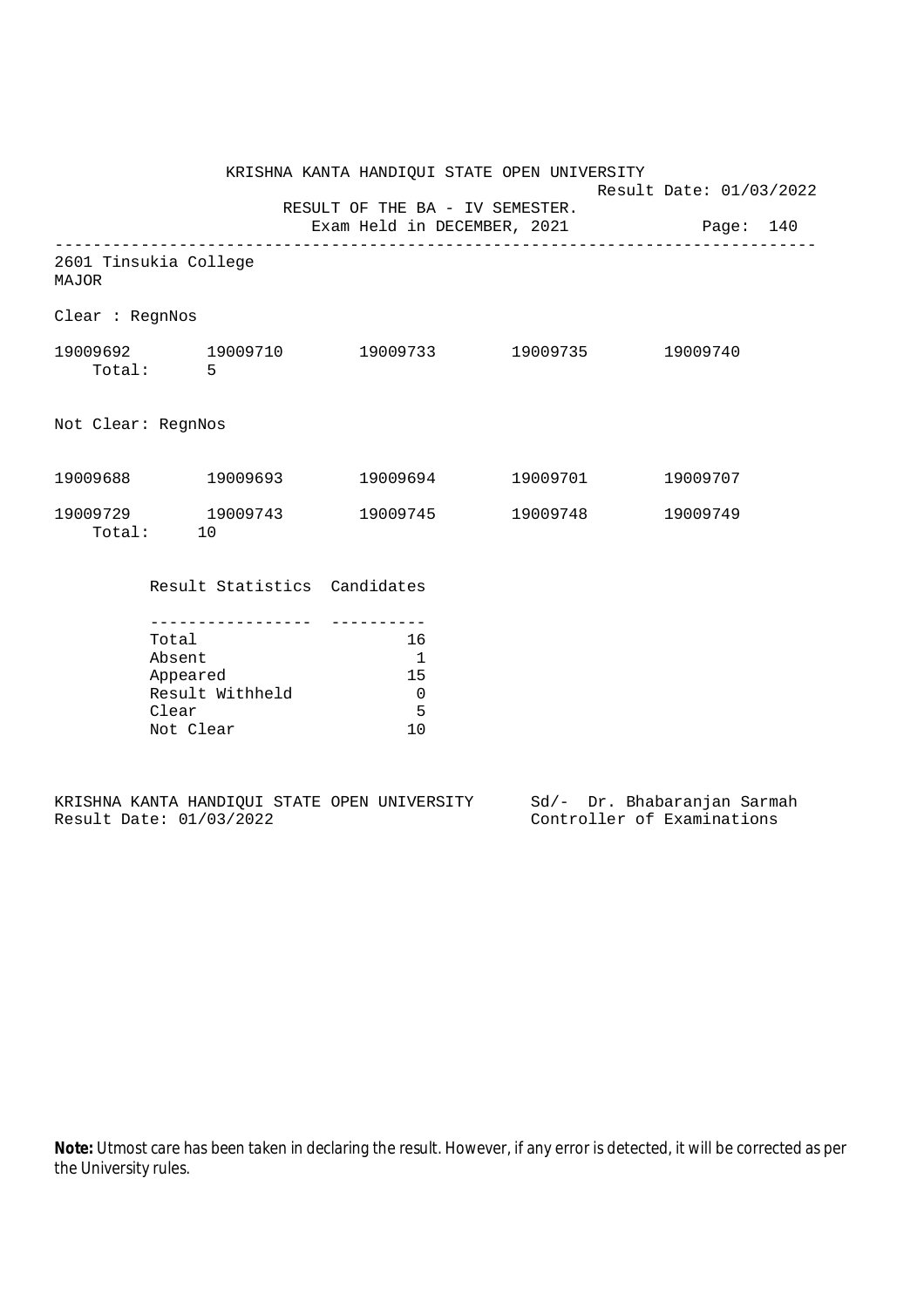KRISHNA KANTA HANDIQUI STATE OPEN UNIVERSITY Result Date: 01/03/2022 RESULT OF THE BA - IV SEMESTER. Exam Held in DECEMBER, 2021 Page: 141 -------------------------------------------------------------------------------- 2602 Tinsukia Commerce College MAJOR Not Clear : RegnNos 19009784 Total: 1 Result Statistics Candidates ----------------- ---------- Total 1 Absent 0<br>
Appeared 1<br>
Result Withheld 0 Appeared 1 Result Withheld Clear 0 Not Clear 1

KRISHNA KANTA HANDIQUI STATE OPEN UNIVERSITY Sd/- Dr. Bhabaranjan Sarmah Result Date: 01/03/2022 Controller of Examinations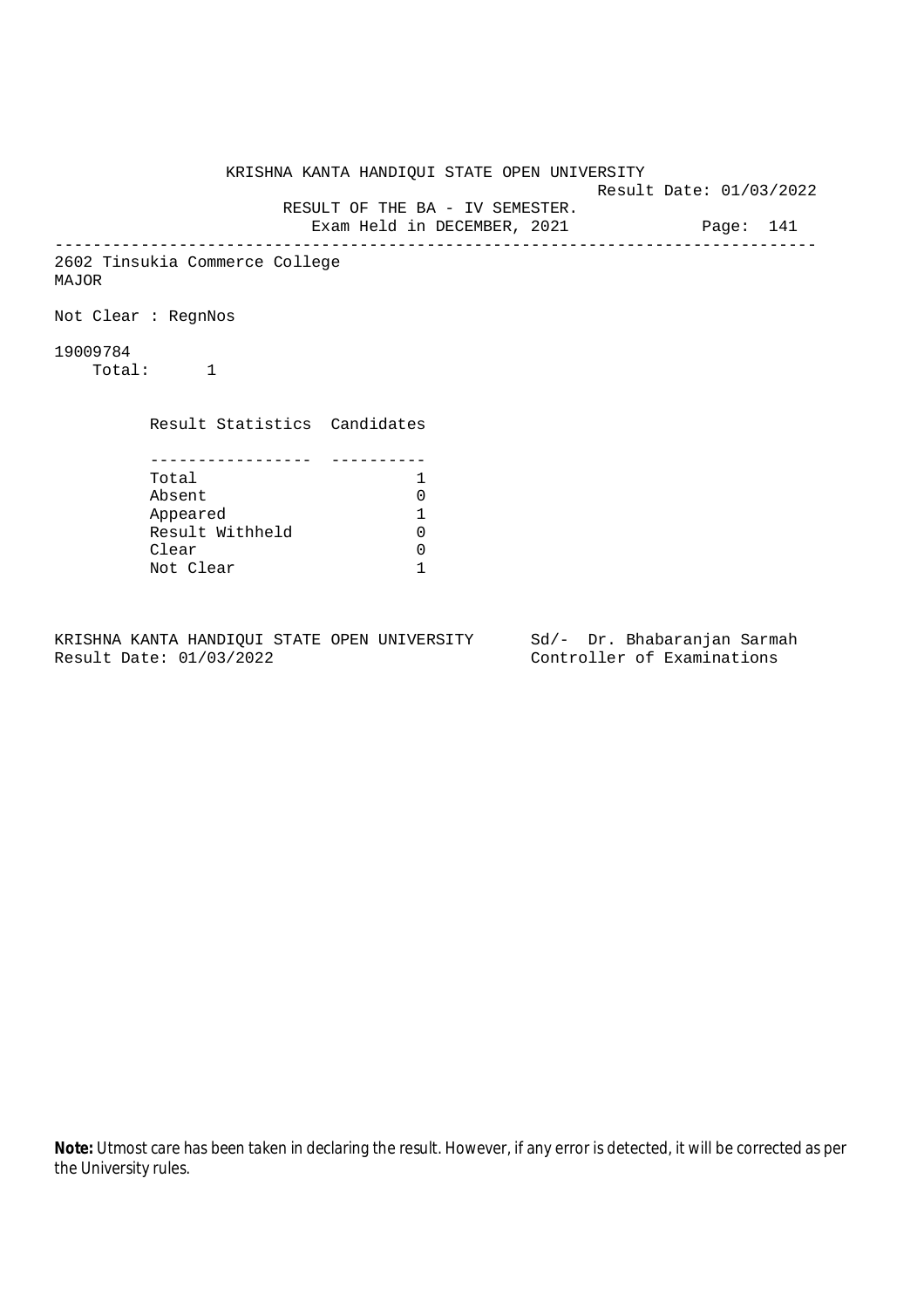KRISHNA KANTA HANDIQUI STATE OPEN UNIVERSITY Result Date: 01/03/2022 RESULT OF THE BA - IV SEMESTER. Exam Held in DECEMBER, 2021 Page: 142 -------------------------------------------------------------------------------- 2604 Sadiya College MAJOR Clear : RegnNos 19009814 Total: 1 Result Statistics Candidates ----------------- ---------- Total 1<br>Absent 0 Absent<br>
Appeared 1<br>
Result Withheld 0<br>
Clear 1 Appeared 1 Result Withheld 0 Clear Not Clear 0

KRISHNA KANTA HANDIQUI STATE OPEN UNIVERSITY Sd/- Dr. Bhabaranjan Sarmah Result Date: 01/03/2022 Controller of Examinations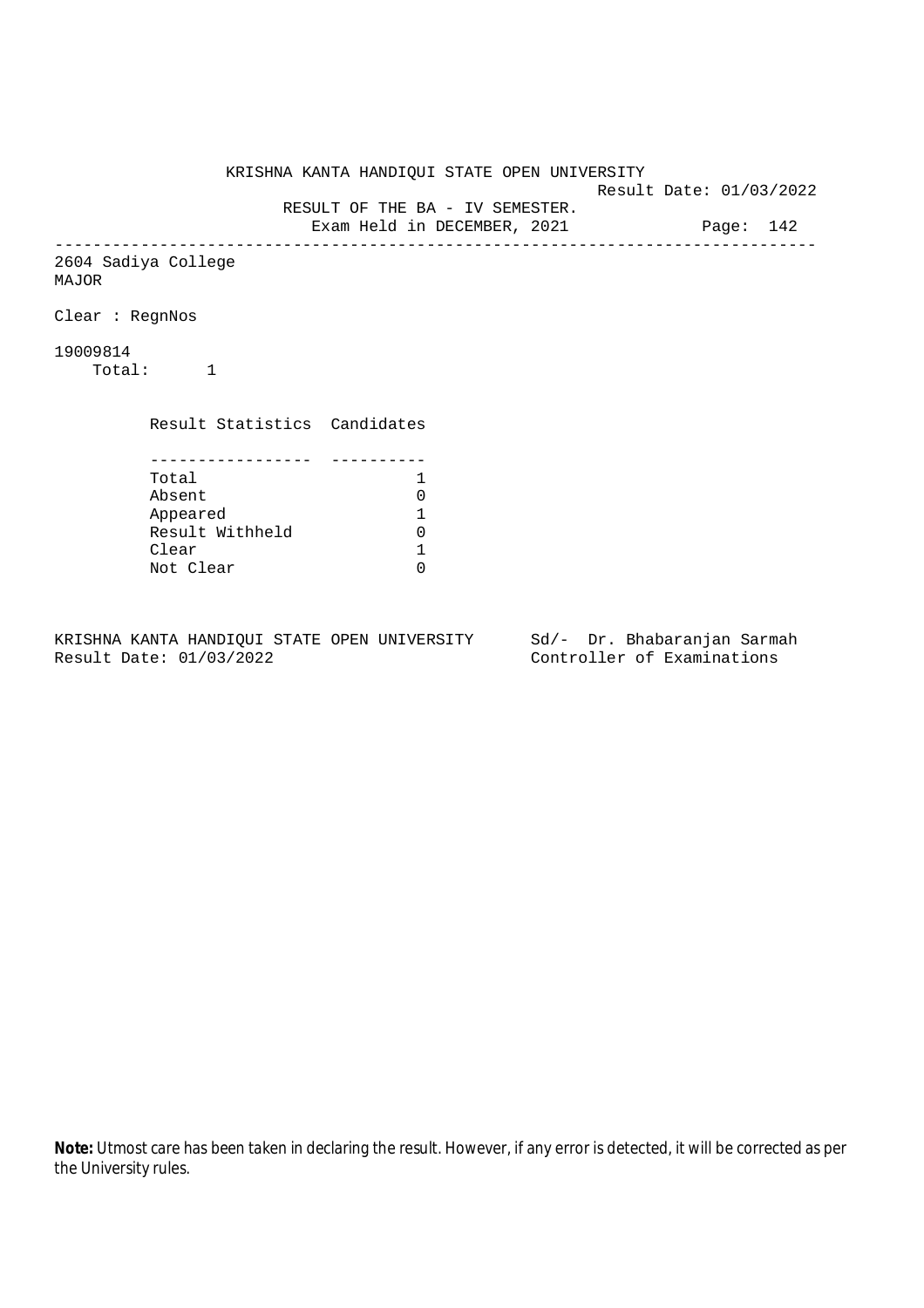KRISHNA KANTA HANDIQUI STATE OPEN UNIVERSITY Result Date: 01/03/2022 RESULT OF THE BA - IV SEMESTER. Exam Held in DECEMBER, 2021 Page: 143 -------------------------------------------------------------------------------- 2605 Doomdooma College, Rupai Saiding MAJOR Clear : RegnNos 19009827 19009844 19009852 19009872 19009877 19009892 19009893 19009895 19009897 Total: 9 Not Clear: RegnNos

| 19009856 | 19009873 |
|----------|----------|
| Total:   |          |

| Result Statistics Candidates |    |
|------------------------------|----|
|                              |    |
| Total                        | 12 |
| Absent                       |    |
| Appeared                     | 11 |
| Result Withheld              |    |
| Clear                        |    |
| Not Clear                    |    |
|                              |    |

|  |                         |  | KRISHNA KANTA HANDIOUI STATE OPEN UNIVERSITY |  |  | Sd/- Dr. Bhabaranjan Sarmah |  |
|--|-------------------------|--|----------------------------------------------|--|--|-----------------------------|--|
|  | Result Date: 01/03/2022 |  |                                              |  |  | Controller of Examinations  |  |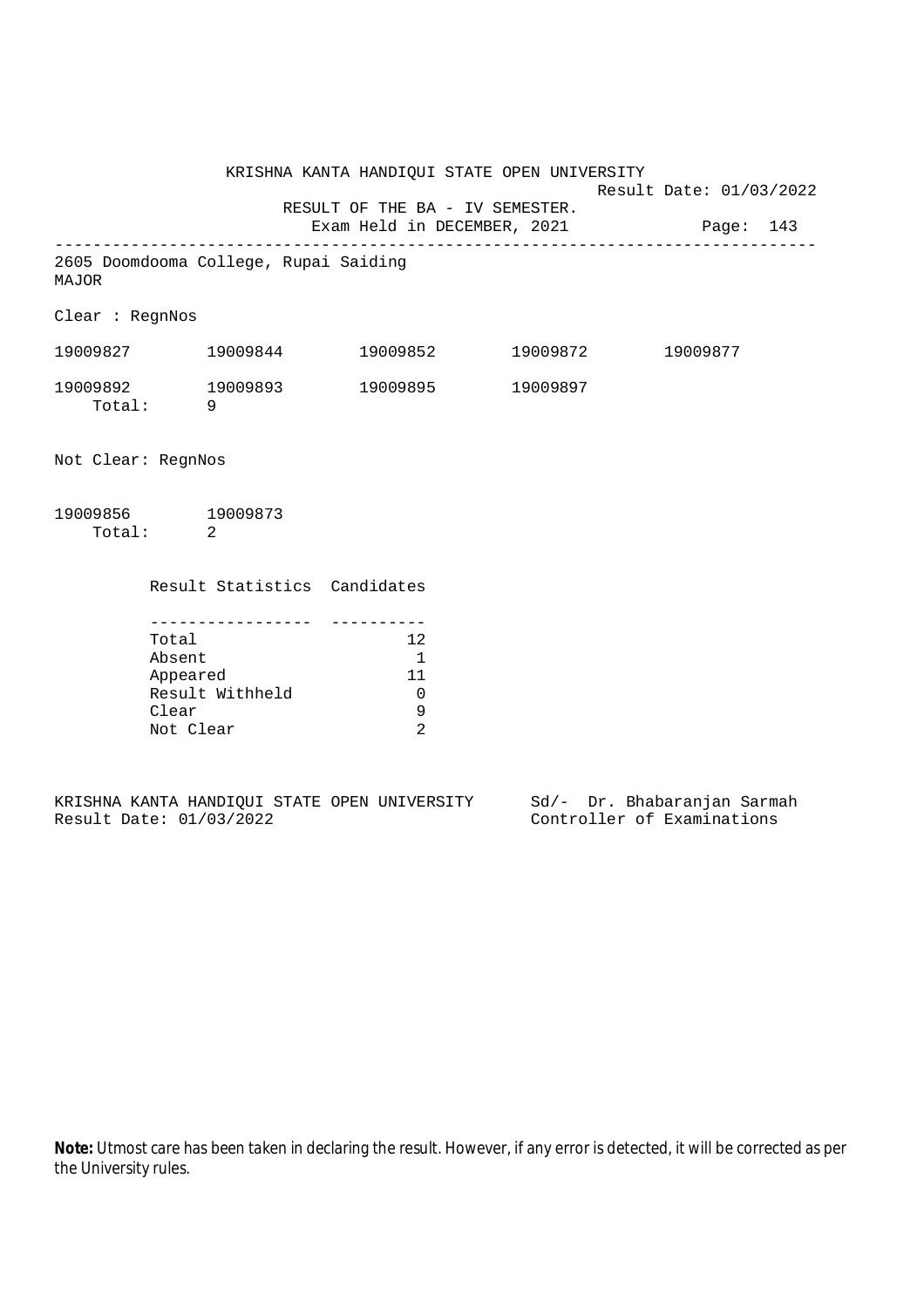KRISHNA KANTA HANDIQUI STATE OPEN UNIVERSITY

Result Date: 01/03/2022

RESULT OF THE BA - IV SEMESTER.

Exam Held in DECEMBER, 2021 Page: 144 --------------------------------------------------------------------------------

2608 Digboi College MAJOR

Clear : RegnNos

19009925 19009929 Total: 2

> Result Statistics Candidates ----------------- ---------- Total 2 Appeared

Absent<br>
Appeared 2<br>
Result Withheld 0<br>
Clear 2 Result Withheld 0 Clear Not Clear 0

KRISHNA KANTA HANDIQUI STATE OPEN UNIVERSITY Sd/- Dr. Bhabaranjan Sarmah Result Date: 01/03/2022 Controller of Examinations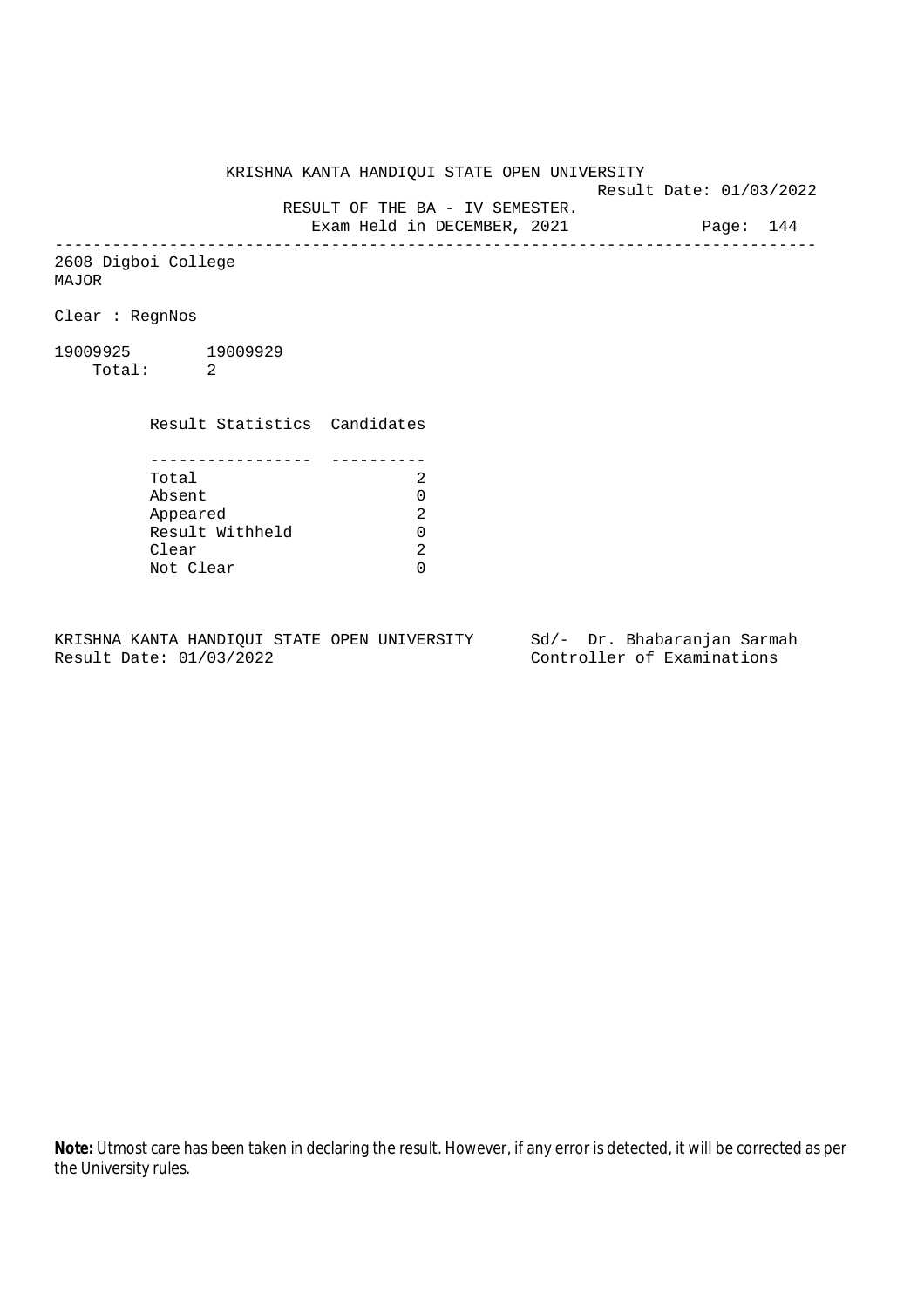KRISHNA KANTA HANDIQUI STATE OPEN UNIVERSITY Result Date: 01/03/2022 RESULT OF THE BA - IV SEMESTER. Exam Held in DECEMBER, 2021 Page: 145 -------------------------------------------------------------------------------- 2707 Mazbat College MAJOR Clear : RegnNos 18004353 Total: 1 Result Statistics Candidates ----------------- ---------- Total 1<br>Absent 0 Absent<br>
Appeared 1<br>
Result Withheld 0<br>
Clear 1 Appeared 1 Result Withheld 0 Clear Not Clear 0

KRISHNA KANTA HANDIQUI STATE OPEN UNIVERSITY Sd/- Dr. Bhabaranjan Sarmah Result Date: 01/03/2022 Controller of Examinations

**Note:** Utmost care has been taken in declaring the result. However, if any error is detected, it will be corrected as per the University rules.